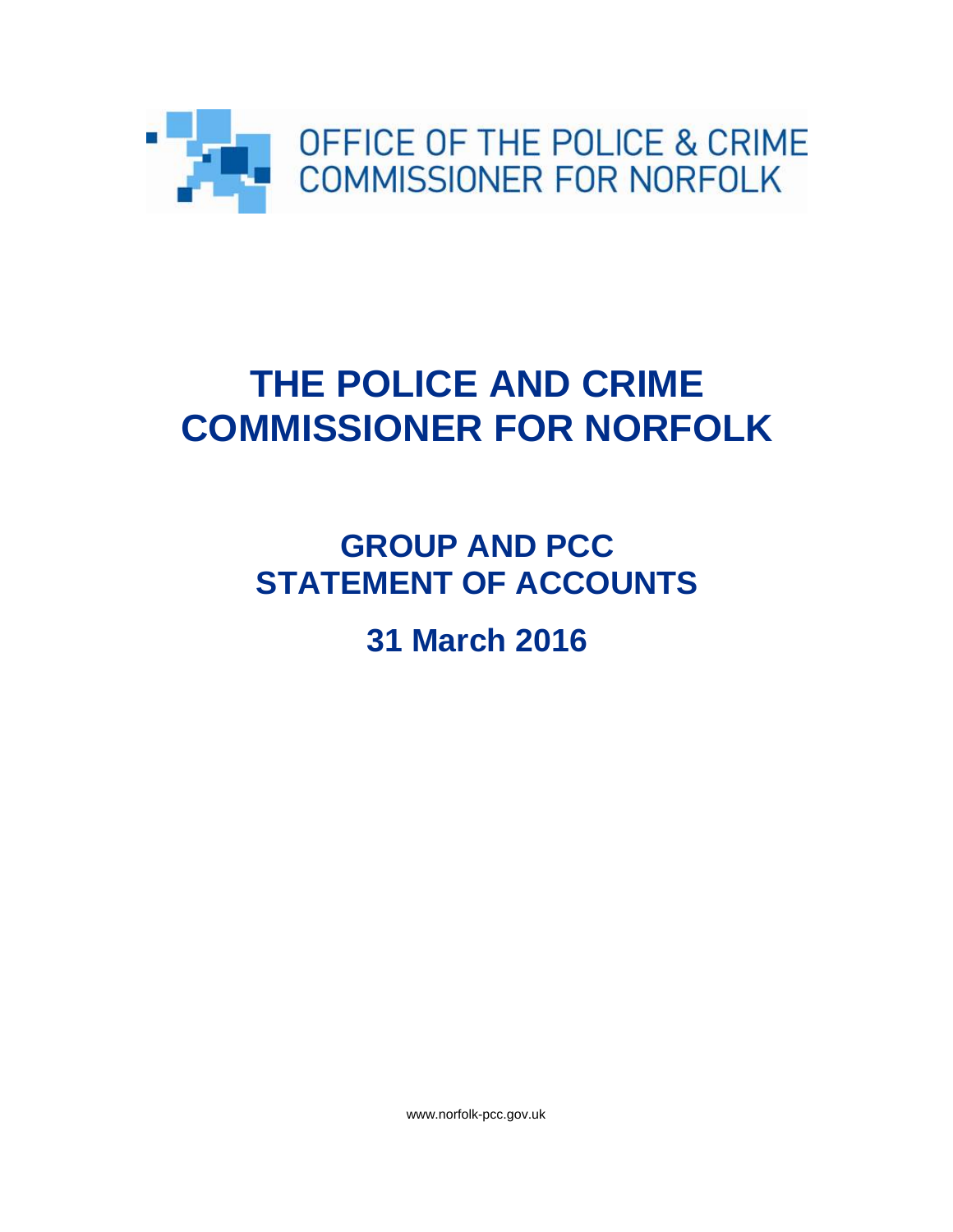### **Statement of Accounts**

## **for the year ended 31 March 2016**

| <b>Contents</b>                                               | page |
|---------------------------------------------------------------|------|
|                                                               |      |
| Statement of Responsibilities for the Statement of Accounts 3 |      |
|                                                               |      |
| <b>Financial Statements:</b>                                  |      |
|                                                               |      |
| Comprehensive Income and Expenditure Statement (CIES)  20     |      |
|                                                               |      |
|                                                               |      |
|                                                               |      |
|                                                               |      |
|                                                               |      |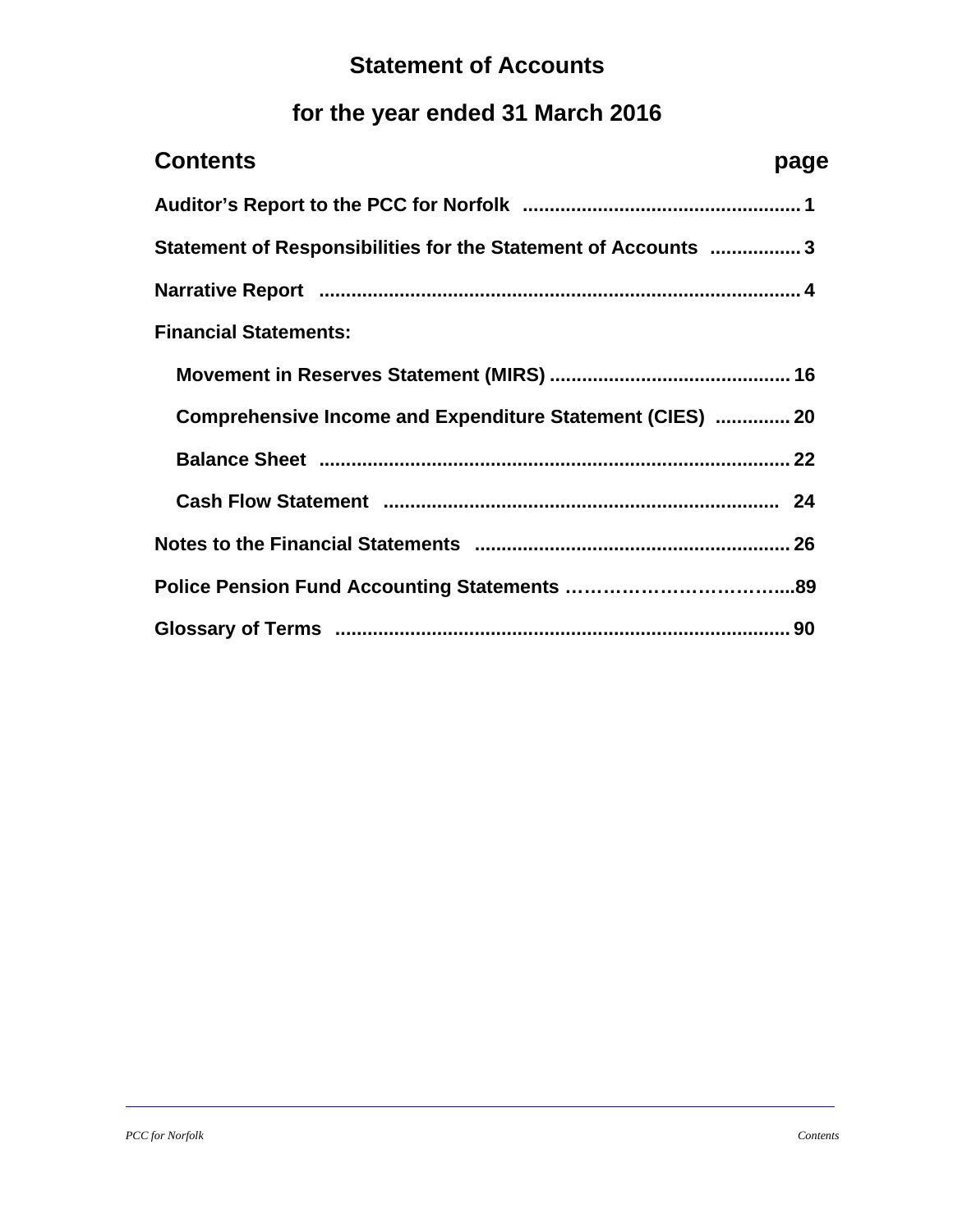### INDEPENDENT AUDITOR'S REPORT TO THE POLICE AND CRIME COMMISSIONER FOR NORFOLK

### Opinion on the Police and Crime Commissioner for Norfolk financial statements

We have audited the financial statements of the Police and Crime Commissioner for Norfolk for the year ended 31 March 2016 under the Local Audit and Accountability Act 2014. The financial statements comprise the:

- Movement in Reserves Statement for the Police and Crime Commissioner for Norfolk and Group;
- Comprehensive Income and Expenditure Statement for the Police and Crime Commissioner for Norfolk and Group;
- Balance Sheet for the Police and Crime Commissioner for Norfolk and Group:
- Cash Flow Statement for the Police and Crime Commissioner for Norfolk and Group
- the related notes 1 to 37; and
- Police Pension Fund Accounting Statements.  $\bullet$

The financial reporting framework that has been applied in their preparation is applicable law and the CIPFA/LASAAC Code of Practice on Local Authority Accounting in the United Kingdom 2015/16.

This report is made solely to the Police and Crime Commissioner for Norfolk in accordance with Part 5 of the Local Audit and Accountability Act 2014 and for no other purpose, as set out in paragraph 43 of the Statement of Responsibilities of Auditors and Audited Bodies published by Public Sector Audit Appointments Limited. To the fullest extent permitted by law, we do not and reading below parameter by them because them in production and Crime Commissioner for Norfolk, for our audit work, for this report, or for the opinions we have formed.

### Respective responsibilities of the Chief Finance Officer and auditor

As explained more fully in the Statement of Responsibilities for the Accounts set out on page 3, the Chief Financial Officer is responsible for the preparation of The Police and Crime Commissioner for Norfolk Group and PCC Statement of Accounts, which includes the financial statements, in accordance with proper practices as set out in the CIPFA/LASAAC Code of Practice on Local Authority Accounting in the United Kingdom 2015/16, and for being satisfied that they give a true and fair view. Our responsibility is to audit and express an opinion on the financial statements in accordance with applicable law and International Standards on Auditing (UK and Ireland). Those standards require us to comply with the Auditing Practices Board's Ethical Standards for Auditors.

### Scope of the audit of the financial statements

An audit involves obtaining evidence about the amounts and disclosures in the financial statements sufficient to give reasonable assurance that the financial statements are free from material misstatement, whether caused by fraud or error. This includes an assessment of: whether the accounting policies are appropriate to the Police and Crime Commissioner for Norfolk and Group's circumstances and have been consistently applied and adequately disclosed; the reasonableness of significant accounting estimates made by the Chief Financial Officer; and the overall presentation of the financial statements. In addition, we read all the financial and non-financial information in The Police and Crime Commissioner for Norfolk Group and PCC Statement of Accounts to identify material inconsistencies with the audited financial statements and to identify any information that is apparently materially incorrect based on, or materially inconsistent with, the knowledge acquired by us in the course of performing the audit. If we become aware of any apparent material misstatements or inconsistencies we consider the implications for our report.

### Opinion on financial statements

In our opinion the financial statements:

- give a true and fair view of the financial position of the Police and Crime Commissioner for Norfolk and Group as at 31 March 2016 and of its expenditure and income for the year then ended; and
- have been prepared properly in accordance with the CIPFA/LASAAC Code of Practice on Local Authority Accounting in the United Kingdom 2015/16.

#### Opinion on other matters

In our opinion, the information given in The Police and Crime Commissioner for Norfolk Group and PCC Statement of Accounts for the financial year for which the financial statements are prepared is consistent with the financial statements.

### Matters on which we report by exception

We report to you if:

- in our opinion the annual governance statement is misleading or inconsistent with other information forthcoming from the audit or our knowledge of the entity;
- we issue a report in the public interest under section 24 of the Local Audit and Accountability Act 2014;
- we make written recommendations to the audited body under Section 24 of the Local Audit and Accountability Act  $2014:$
- we make an application to the court for a declaration that an item of account is contrary to law under Section 28 of the Local Audit and Accountability Act 2014:
- we decompose the contract of the Local Audit and Accountability Act 2014; or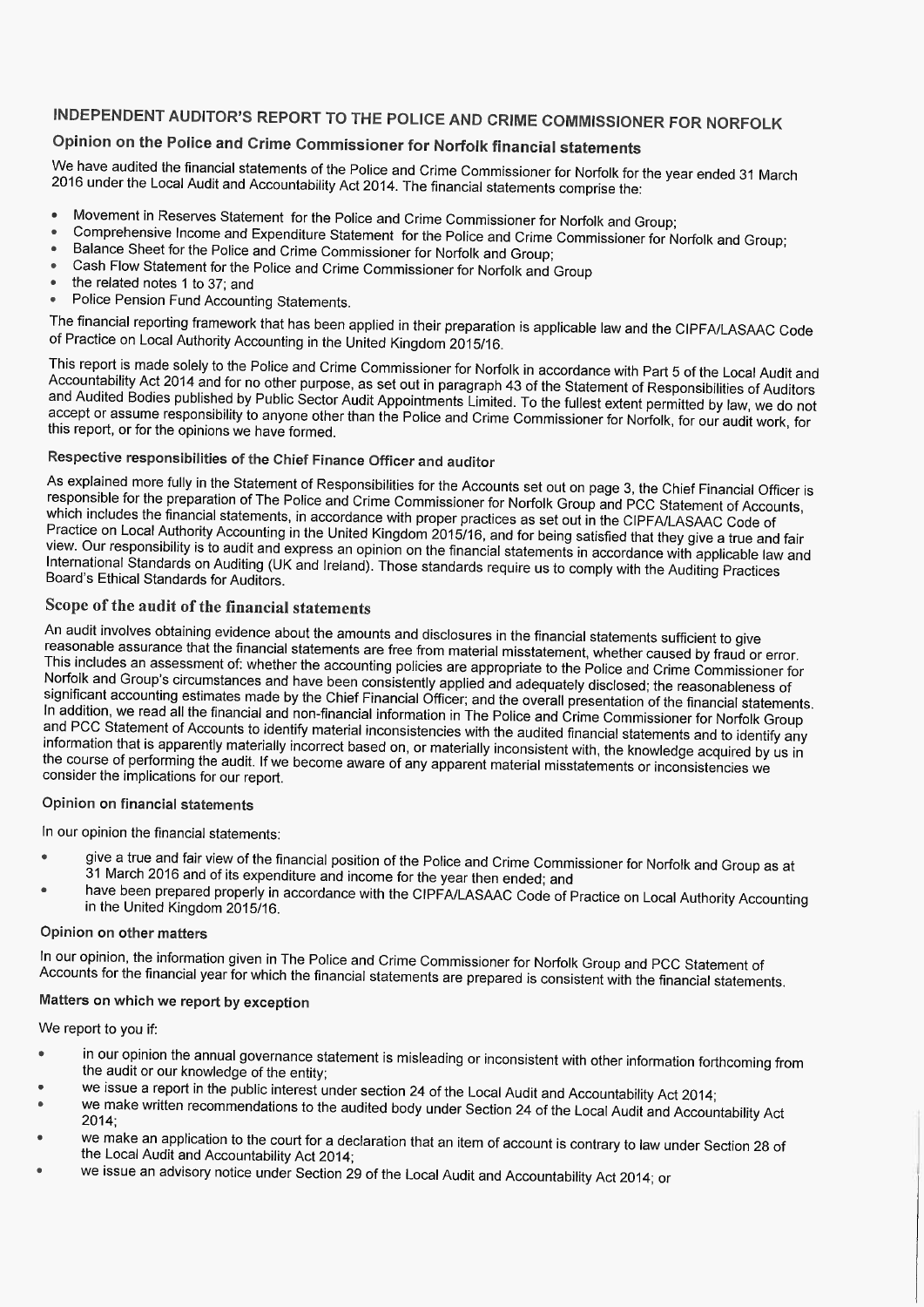we make an application for judicial review under Section 31 of the Local Audit and Accountability Act 2014.

We have nothing to report in these respects.

### Conclusion on the Police and Crime Commissioner's arrangements for securing economy, efficiency and effectiveness in the use of resources

### Police and Crime Commissioner's responsibilities

The Police and Crime Commissioner for Norfolk is responsible for putting in place proper arrangements to secure economy, efficiency and effectiveness in its use of resources, to ensure proper stewardship and governance, and to review regularly the adequacy and effectiveness of these arrangements.

### Auditor's responsibilities

We are required under Section 20(1) (c) of the Local Audit and Accountability Act 2014 to satisfy ourselves that the PCC has made proper arrangements for securing economy, efficiency and effectiveness in its use of resources. The Code of Audit Practice issued by the National Audit Office (NAO) requires us to report to you our conclusion relating to proper arrangements.

We report if significant matters have come to our attention which prevent us from concluding that the Police and Crime Commissioner for Norfolk has put in place proper arrangements for securing economy, efficiency and effectiveness in its use of resources. We are not required to consider, nor have we considered, whether all aspects of the Police and Crime Commissioner for Norfolk's arrangements for securing economy, efficiency and effectiveness in its use of resources are operating effectively.

### Scope of the review of arrangements for securing economy, efficiency and effectiveness in the use of resources

We have undertaken our review in accordance with the Code of Audit Practice, having regard to the guidance on the specified criterion issued by the Comptroller and Auditor General (C&AG) in November 2015, as to whether the Police and Crime Commissioner for Norfolk had proper arrangements to ensure it took properly informed decisions and deployed resources to achieve planned and sustainable outcomes for taxpayers and local people. The Comptroller and Auditor General determined this criterion as that necessary for us to consider under the Code of Audit Practice in satisfying ourselves whether the Police and Crime Commissioner for Norfolk put in place proper arrangements for securing economy, efficiency and effectiveness in its use of resources for the year ended 31 March 2016.

We planned our work in accordance with the Code of Audit Practice. Based on our risk assessment, we undertook such work as we considered necessary to form a view on whether, in all significant respects, the Police and Crime Commissioner for Norfolk had put in place proper arrangements to secure economy, efficiency and effectiveness in its use of resources.

#### Conclusion

On the basis of our work, having regard to the guidance issued by the C&AG in November 2015, we are satisfied that, in all Significant respects, the Police and Crime Commissioner for Norfolk has put in place proper arrangements to secure economy, efficiency and effectiveness in its use of resources for the year ended 31 March 2016.

#### Certificate

We certify that we have completed the audit of the accounts of the Police and Crime Commissioner for Norfolk in accordance with the requirements of the Local Audit and Accountability Act 2014 and the Code of Audit Practice issued by the National Audit Office.

Herin Stor

Kevin Suter (senior statutory auditor) For and on behalf of Ernst & Young LLP, Appointed Auditor Luton 30 September 2016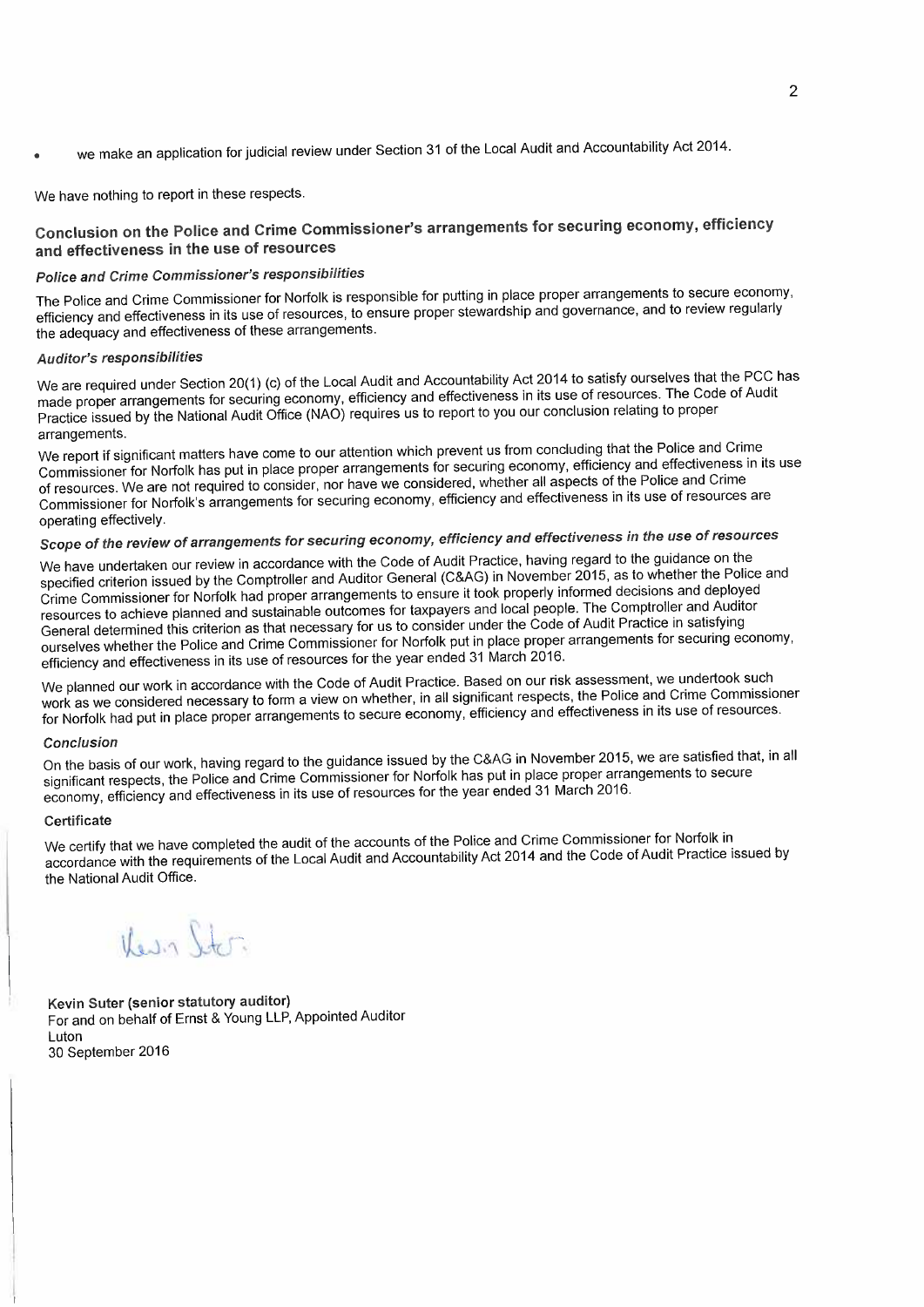### **Statement of Responsibilities for the Statement of Accounts**

### **The Police and Crime Commissioner for Norfolk (PCC for Norfolk) Responsibilities**

The PCC for Norfolk must:

- Arrange for the proper administration of the PCC Norfolk's financial affairs and ensure that one of its officers has the responsibility for the administration of those affairs. That officer is the Chief Financial Officer (CFO PCC).
- Manage its affairs to ensure economic, efficient and effective use of resources and safeguard its assets.
- Approve the Statement of Accounts.
- Ensure that there is an adequate Annual Governance Statement

I approve the following Statement of Accounts:

**Lorne Green Police and Crime Commissioner for Norfolk 28 September 2016** 

### **The Chief Financial Officer of the PCC for Norfolk Responsibilities**

The CFO PCC is responsible for preparing the Statement of Accounts for the PCC for Norfolk in accordance with proper practices as set out in the CIPFA/LASAAC Code of Practice on Local Authority Accounting in the United Kingdom based on International Financial Reporting Standards ("the code").

In preparing this statement of accounts, the CFO PCC has:

- selected suitable accounting policies and then applied them consistently;
- made judgements and estimates that were reasonable and prudent;
- complied with the code of practice and its application to local authority accounting.

The CFO PCC has also:

- kept proper accounting records which were up to date;
- taken reasonable steps for the prevention and detection of fraud and other irregularities.

### **Certificate by Chief Financial Officer of the PCC for Norfolk**

I certify that this statement of accounts has been prepared in accordance with proper accounting practice and presents a true and fair view of the financial position of the PCC for Norfolk at 31 March 2016, and its income and expenditure for the year to that date.

**John Hummersone FCPFA 27 September 2016** 

### **Chair of Audit Committee**

These accounts were reviewed by the Audit Committee on behalf of the PCC on 27 September 2016.

**Robin Chapman 27 September 2016**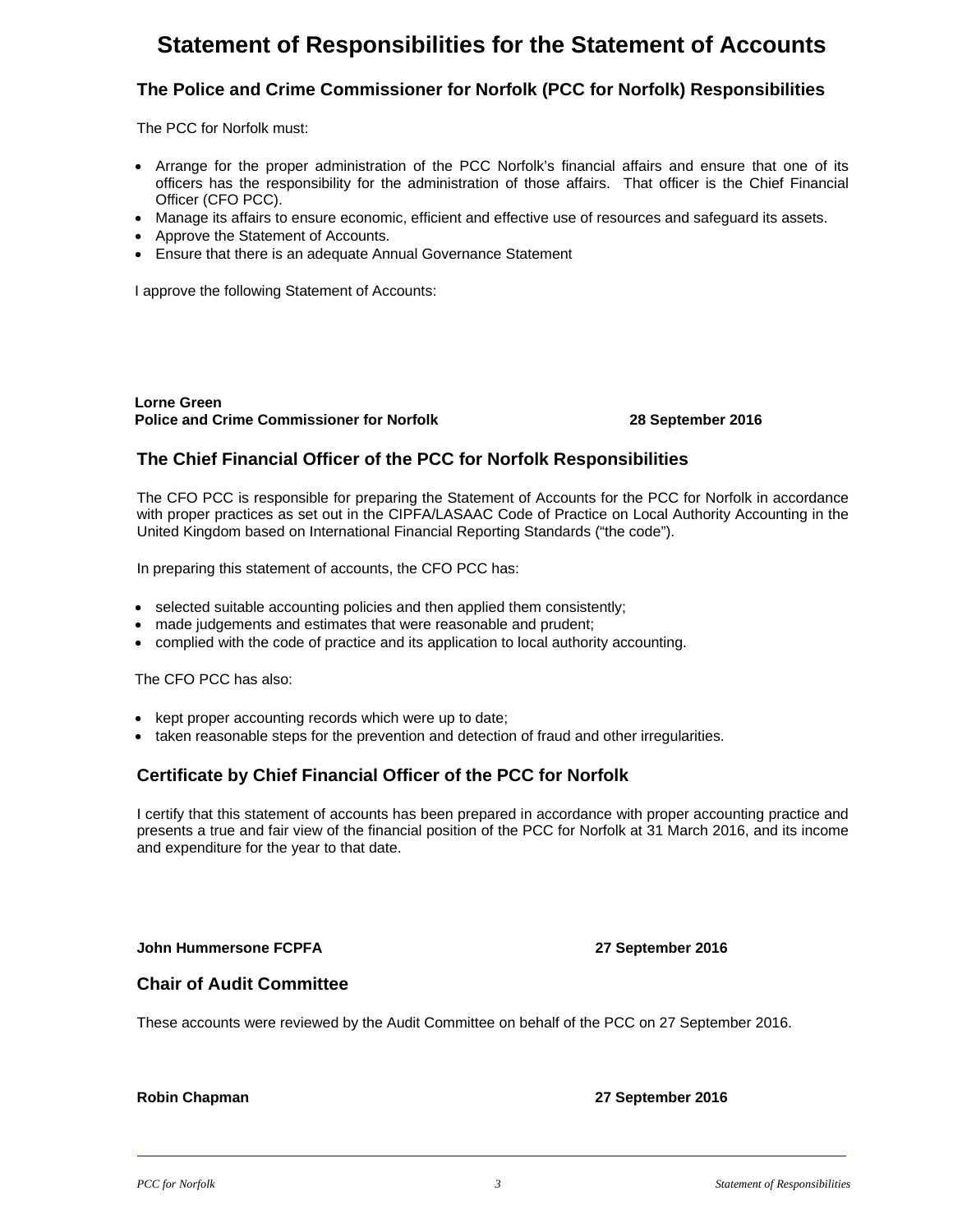### **Narrative Report**



**Message from the Police and Crime Commissioner, Lorne Green**

As the new PCC for Norfolk, I took up post on 12th May 2016 and these accounts set out the financial position of the organisation as overseen by my predecessor.

The Statement of Accounts has been prepared in accordance with the requirements of the Chartered Institute of Public Finance and Accountancy (CIPFA). The accounts provide information to all stakeholders and interested parties, enabling them to:

- understand the overarching financial position of the Police and Crime Commissioner and Constabulary (the PCC Group) for the year ended 31st March 2016,
- have confidence that the public money entrusted to the Police and Crime Commissioner (PCC) has been used and accounted for in an appropriate manner,
- be assured that the financial position of the PCC Group is secure.

The format and content of the accounts complies with the requirements of the CIPFA Code of Practice on Local Authority Accounting in the United Kingdom (the "Code") which includes the relevant International Financial Reporting Standards (IFRS).

The Chief Finance Officer's section of the Narrative Report, on page 5, explains how the financial (management accounting) outturn report links to the figures in the Comprehensive Income and Expenditure Account. This outturn report sets out the financial position of the PCC Group in a much simpler way by comparing actual spending in the year with the budget (i.e. the grant funding from central government plus council tax income). The outturn report can be found on the PCC website: www.norfolk-pcc.gov.uk .

It is important to note that these accounts can only be produced if there is a well-defined governance framework, a robust control environment with tested financial systems, and timely and accurate processes. The resulting transactions and accounting entries are then audited by an independent external auditor, and in this way members of the public can take assurance that there has been proper use of public money, and also value for money.

There are also some important notes, including notes on the levels of usable reserves, potential contingent liabilities, provisions, employees remuneration and council tax.

The production of these Accounts would not have been possible without the hard work and dedication of staff across the Constabulary and Office of the Police and Crime Commissioner; in particular I would commend the Chief Finance Officer and his team. I therefore would like to express my thanks to them all.

### **Lorne Green**

### **Police and Crime Commissioner for Norfolk**

*PCC for Norfolk 4 Narrative Report*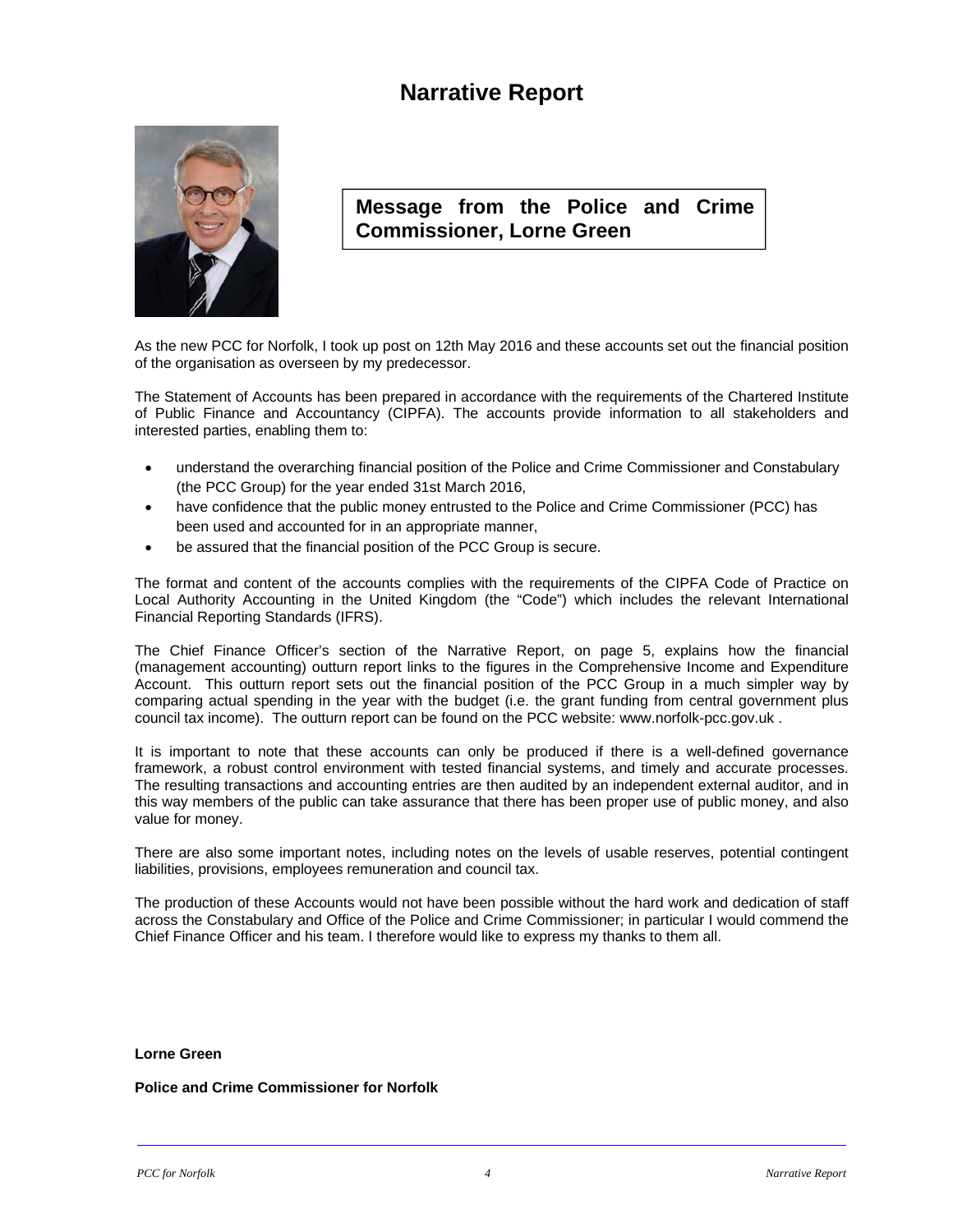

### **Narrative Report by the Chief Finance Officer, John Hummersone**

### **Introduction**

This Narrative Report provides information about the Office of the Police and Crime Commissioner for Norfolk, and Norfolk Constabulary (together being the PCC Group), including the key issues affecting the Group and its accounts. It also provides a summary of the financial position at 31st March 2016, and is structured as below:

- 1. The policing context for Norfolk<br>2. Impact of the governance arrane
- 2. Impact of the governance arrangements on the Financial Statements of the PCC and Chief Constable
- 3. Explanation of the Financial Statements<br>4. The 2015/16 revenue and capital budget
- The 2015/16 revenue and capital budget process
- 5. Financial performance
- 6. Non-financial performance
- 7. Looking forward

### **1. The policing context for Norfolk**

### **Information about the Office of the Police and Crime Commissioner for Norfolk**

The Police Reform and Social Responsibility Act 2011 (the Act) changed the way the police in England and Wales are governed and held accountable. One of the key reforms was to replace the Norfolk Police Authority (NPA) with a newly elected Police and Crime Commissioner for Norfolk (PCC). Both the PCC and the Chief Constable (CC) for Norfolk Constabulary (who is responsible for the operational policing of Norfolk), were established as separate legal entities. Corporate governance arrangements for the PCC and CC have been reviewed and a commentary on their effectiveness is set out in the joint Annual Governance Statement for the PCC and CC which is published alongside these Statements of Accounts.

The responsibilities of the PCC, determined by the Police Reform and Social Responsibility Act 2011, include:

- Setting objectives for tackling crime and disorder in Norfolk through a Police and Crime Plan
- Ensuring Norfolk has an efficient and effective police force and holding the CC to account for running the force.
- Setting Norfolk's policing priorities
- Setting the budget for policing the county and the level of the precept (council tax)
- Bringing together Norfolk's community safety and criminal justice partners to make sure local priorities are joined up
- Commissioning services which contribute to the objectives within the Police and Crime Plan, and
- Providing support services for victims and witnesses of crime.

For accounting purposes, the PCC for Norfolk is the parent entity of the CC of Norfolk and together they form the PCC for Norfolk Group.

The Revenue Budget and Capital Programme for 2015/16 were approved by the previous PCC, Stephen Bett. The new PCC, Lorne Green, elected in May 2016, will be required to sign the accounts although he was not in office during the 2015/16 financial year.

The PCC is, in turn, accountable to the Norfolk Police and Crime Panel which scrutinises the actions and decisions of the Commissioner. Formal public meetings between the PCC and the Chief Constable are held every two months. An independent Audit Committee has also been established in accordance with recommendations from the Home Office and CIPFA.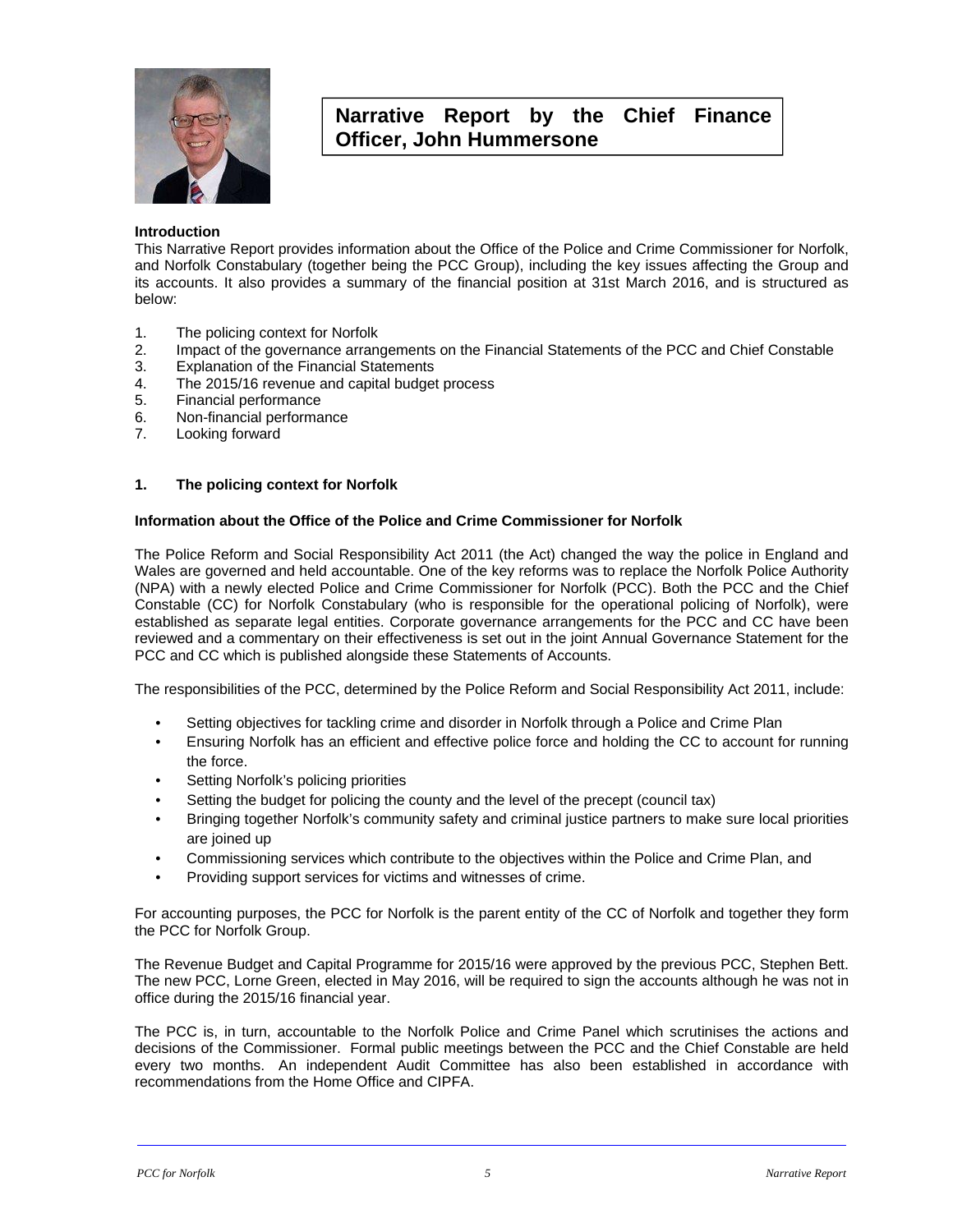### **The County of Norfolk**

Norfolk is the fifth largest county in England with a land area of 2,077 square miles with approximately 100 miles of coastline. The June 2015 census estimated Norfolk's population at 877,700, an increase of 6,700 on the previous year. Although a predominantly rural area, around 40% of Norfolk's population live in the four main urban areas of Norwich, Great Yarmouth, King's Lynn and Thetford.

Norfolk has a much older age profile than England as a whole, with 23.4% of Norfolk's population aged 65 and older compared with 17.6% in England. Over the next ten years there is a projected growth of 60,600 people in Norfolk with those aged 75-84 projected to increase by a third and those aged 85 and over projected to increase by almost 40%.

As a popular tourist destination, Norfolk receives more than three million visitors per year with around 60,000 jobs directly supported by tourism. public sector, agriculture, retail and engineering are all significant employers in Norfolk's local economy.

### **Changing demand**

Demand for policing in Norfolk has changed over the past five years. This is coupled with a rise in the cost of dealing with crime due to the increased complexity.

There has been a shift from traditional crime like burglary, vehicle offences and criminal damage, towards less visible but significantly more harmful criminal activity. Domestic violence, serious sexual offences, exploitation of vulnerable children and adults, and online crime are all increasing. With this comes an increase in the cost of dealing with complex criminal investigations and providing support to the victims, for whom the effect of these crimes can be life-changing.

In addition, the Constabulary is increasingly being called upon to deal with a range of social issues that do not reflect the core policing role. A primary example of this is mental health, which is linked to around 20% of the calls for service received.

Dealing with this change in demand presents a significant challenge for the Constabulary, as the organisation strives to maintain the highest level of service to the communities of Norfolk, with a reduced workforce and the financial legacy of successive budget cuts.

To respond to this the Constabulary is looking to shape its future through a change programme, Norfolk 2020.

Norfolk 2020 is an in-depth review of frontline policing and the changes required to deliver services effectively in the future, against the backdrop of reduced funding and changing demand.

The review was commissioned by the Chief Constable in September 2015, with the aim of developing a longterm vision for policing in the county. It is the most comprehensive assessment of frontline services undertaken by the force in recent years.

The review covers every aspect of policing within these areas, to identify the most effective ways to deliver services in the future and protect individuals and communities from harm. This is supported by an extensive programme of internal and external consultation, to gather the views of officers, staff, partners and the public.

Norfolk 2020 is about making sure we can maintain the Constabulary's high standard of service in the future, by building on what we do well and making improvements and investments where they need to be made.

More information on other aspects of the approach to Change are in the Looking Forward section of this Narrative Report.

### **Collaboration and partnership working**

There is a clear expectation from the Home Office, the Treasury and HMIC, among others, for police forces and PCCs to work collaboratively. This continues to be reflected in statutory guidance and inspection frameworks.

The Police Reform and Social Responsibility Act 2011 places new duties on chief officers and policing bodies to keep collaboration activities under review and to collaborate where it is in the interests of the efficiency and effectiveness of their own and other police force areas.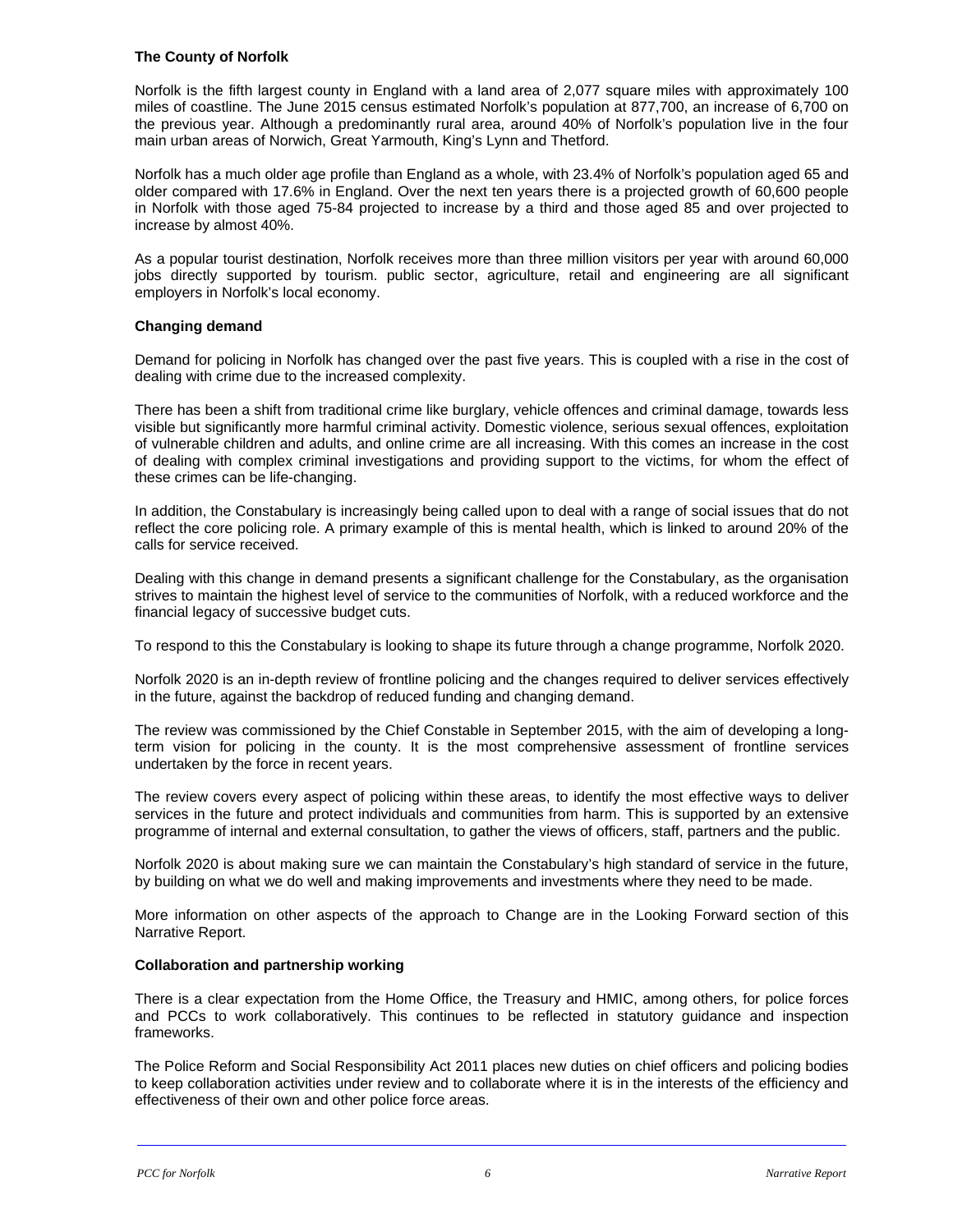Norfolk Constabulary's preferred partner for collaboration is Suffolk Constabulary. A joint strategy exists which outlines the collaborative vision for Norfolk and Suffolk, and provides a strategic framework within which collaborative opportunities are progressed.

The two police forces have been collaborating for five years, with the programme of collaborative work delivering a number of joint units and departments in areas such as major investigation, protective services, custody, and back office support functions. The partnership has also yielded significant savings for both forces and received praise from Her Majesty's Inspectorate of Constabulary (HMIC), most recently in its October 2015 PEEL (police efficiency, effectiveness and legitimacy) inspection report in which Norfolk Constabulary was graded 'outstanding'.

Areas of collaboration outside of Norfolk/Suffolk include Eastern Region Special Operations Unit (ERSOU), a specialist unit with a remit for tackling serious and organised crime in the Eastern Region. ERSOU comprises of resources from the following police forces: Norfolk, Suffolk, Essex, Cambridgeshire, Bedfordshire and Hertfordshire. There is also a 7 Forces Strategic Collaboration Programme currently scoping other areas for collaboration and savings.

Looking beyond police force collaboration, the Home Secretary launched a consultation in September 2015 on a proposed new duty for the three emergency services to collaborate with one another. The consultation acknowledges that while collaboration between emergency services does occur in many areas of the country, it is not as widespread or as wide-ranging as it could be in delivering efficiencies and better services.

The proposed new duty is aimed at spreading existing best practice across all areas of the emergency services, making collaboration common practice. The Home Secretary says it would ensure that all opportunities to improve efficiency and effectiveness between the emergency services are fully explored whilst allowing decisions to be taken at a local level.

Within this context, in 2016 Norfolk Constabulary and Norfolk Fire and Rescue Service have further strengthened their working relationship. During 2016, the Norfolk Fire and Rescue Services Senior Management Team moved into Norfolk Constabulary's headquarters in Wymondham, meaning the highest ranking officers of both services are working closer together. This move aims to establish a more joined up approach between the two services and deliver an improved service to Norfolk's communities while also providing savings to taxpayers.

Norfolk Constabulary is committed to working in partnership with public, private and third sector agencies to tackle issues of crime and disorder. This is demonstrated through roles in critical partnership initiatives such as the Community Safety Partnership, the Family Focus Project, Norfolk 180 and the local Safer Neighbourhood Action Panels. Norfolk Constabulary is committed to finding long term sustainable solutions to problems of crime and disorder, working together with partners and the communities in an evidence-based problem solving way and supporting innovation at a local level.

### **PCC Grants and Commissioning**

PCCs are responsible for commissioning services that help to secure a reduction in local crime and disorder and which support victims and vulnerable people.

This responsibility is met through the issuing of grants to individuals or organisations which the PCC believes to be capable of contributing to the achievement of these overall objectives.

Services are funded by the OPCCN's commissioning budget across four key areas, as set out in the PCC's police and crime plan: domestic abuse and sexual violence, mental health, drugs and alcohol, victims and witnesses, and rehabilitation of offenders.

In 2015/2016, the OPCCN had a total commissioning budget of almost £2m, comprising:

- OPCCN commissioning budget of £1m
- Ministry of Justice funding stream of just under £1m, specifically for the commissioning of support services for victims of crime.

### **2. Impact of the Governance Arrangements on the Financial Statements of the PCC and Chief Constable**

The International Accounting Standards Board framework states that assets, liabilities and reserves should be recognised when it is probable that any 'future' economic benefits associated with the item(s) will flow to, or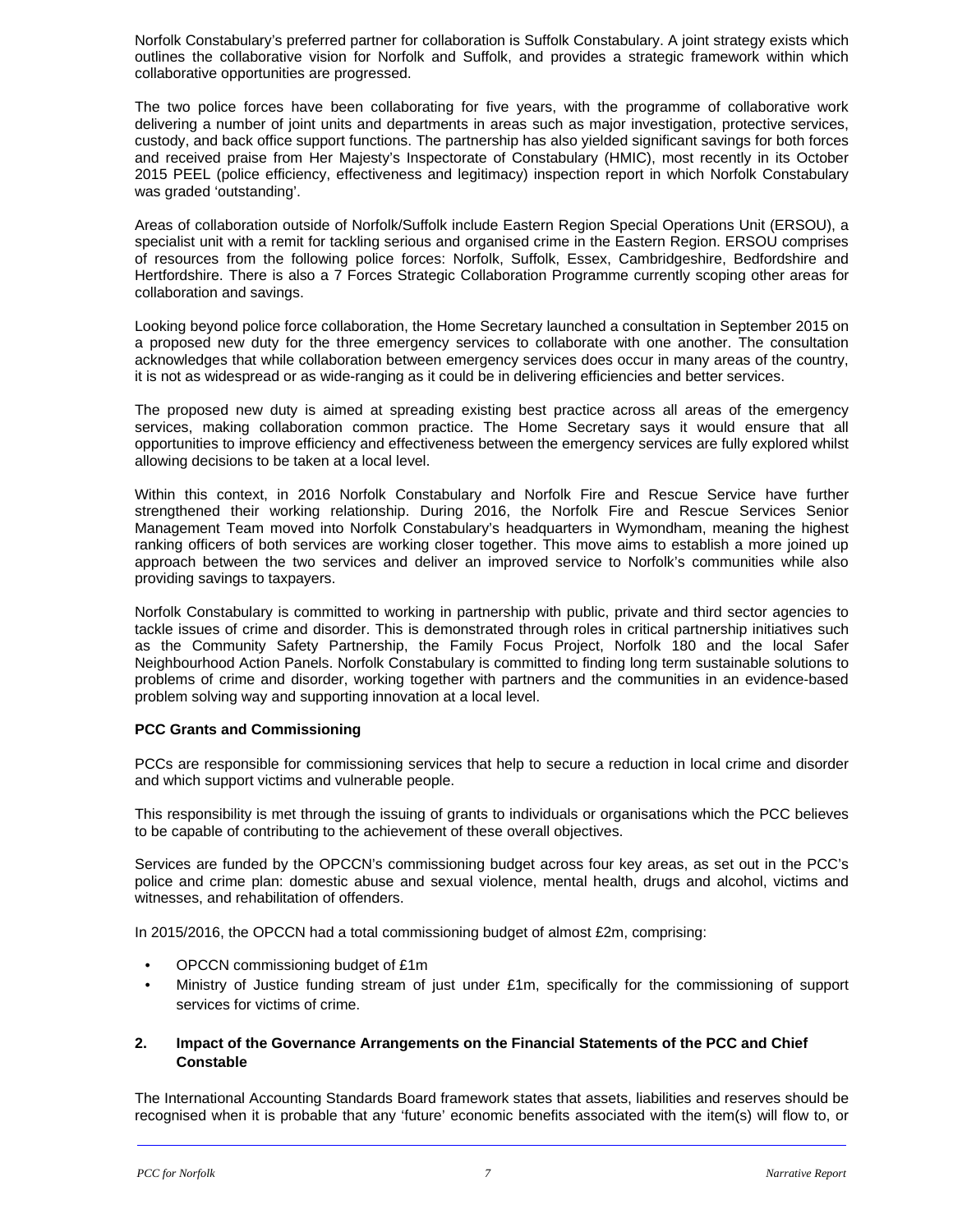from, the entity. At the outset the PCC took responsibility for the finances of the whole Group and controls the assets, liabilities and reserves, which were transferred from the previous Police Authority. With the exception of the liabilities for employment and post-employment benefits, referred to later, this position has not changed and would suggest that these balances should be shown on the PCC's Balance Sheet.

The Scheme of Governance and Consent sets out the roles and responsibilities of the Police and Crime Commissioner and the Chief Constable, and also includes the Financial Regulations and Contract Standing Orders. As per these governance documents, all contracts and bank accounts are in the name of the PCC. No consent has been granted to the CC to open bank accounts or hold cash or associated working capital assets or liabilities. This means that all cash, assets and liabilities in relation to working capital are the responsibility of the PCC, with all the control and risk also residing with the PCC. To this end, all working capital is shown in the accounts of the PCC and the Group.

The PCC receives all income and makes all payments from the Police Fund for the Group and has responsibility for entering into contracts and establishing the contractual framework under which the Chief Constable's staff operates. The PCC has not set up a separate bank account for the Chief Constable, which reflects the fact that all income is paid to the PCC. The PCC has not made arrangements for the carry forward of balances or for the Chief Constable to hold cash backed reserves.

Therefore, the Chief Constable fulfils his statutory responsibilities for delivering an efficient and effective police force within an annual budget, which is set by the PCC. The Chief Constable ultimately has a statutory responsibility for maintaining the Queen's peace and to do this has direction and control over the force's police officers and employs police community support officers (PCSOs) and police staff. It is recognised that in exercising day-to-day direction and control the Chief Constable will undertake activities, incur expenditure and generate income to allow the police force to operate effectively. It is appropriate that a distinction is made between the financial impact of this day-today direction and control of the force and the overarching strategic control exercised by the PCC.

Therefore the expenditure and income associated with day-to-day direction and control and the PCC's funding to support the Chief Constable is shown in the Chief Constable's Accounts, with the main sources of funding (i.e. central government grants and Council Tax) and the vast majority of balances being shown in the PCC's Accounts.

In particular, it should be noted that it has been decided to recognise transactions in the Chief Constable's Comprehensive Income and Expenditure Statement (CIES) in respect of operational policing, police officer and staff costs, and associated operational income, and transfer liabilities to the Chief Constable's Balance Sheet for employment and post-employment benefits in accordance with International Accounting Standard 19 (IAS19).

The rationale behind transferring the liability for employment benefits is that IAS19 states that the employment liabilities should follow employment costs. Because employment costs are shown in the Chief Constable's CIES, on the grounds that the Chief Constable is exercising day-to-day direction and control over police officers and employs police staff, it follows that the employment liabilities are therefore shown in the Chief Constable's Balance Sheet.

### **3. Explanation of financial statements**

The 2015/16 statement of accounts for the Police and Crime Commissioner for Norfolk and the PCC Group are set out on the following pages. The purpose of individual primary statements is explained below:

- **The Movement in Reserves Statement (MIRS)** shows the movement in the year on the different reserves held by the Group, analysed into 'usable reserves' (i.e. those that can be applied to fund expenditure or reduce local taxation) and unusable reserves. The Surplus or (Deficit) on the Provision of Services line shows the true economic cost of providing the Group's services, more details of which are shown in the Comprehensive Income and Expenditure Statement. These differ from the statutory amounts required to be charged to the General Fund Balance for council tax setting purposes. The Net Increase /Decrease before Transfers to Earmarked Reserves line shows the statutory General Fund Balance before any discretionary transfers to or from earmarked reserves undertaken by the Group.
- **The Comprehensive Income and Expenditure Statement (CIES)** shows the accounting cost in the year of providing services in accordance with generally accepted accounting practices, rather than the amount to be funded from taxation. The PCC raises taxation to cover expenditure in accordance with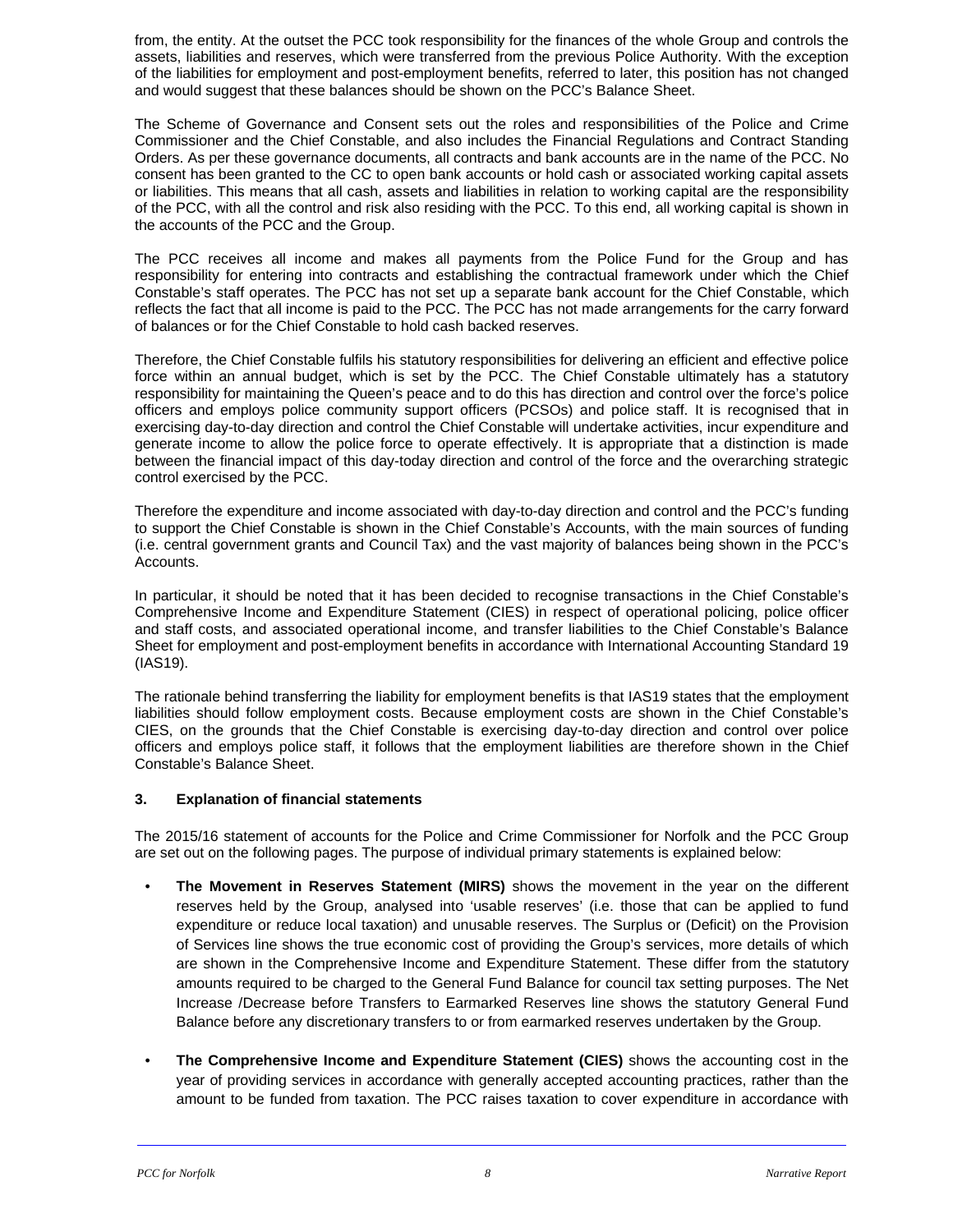regulations; this may be different from the accounting cost. Adjustments made between the accounting and funding bases are shown in the Movement in Reserves Statement.

- **The Balance Sheet** shows the value as at the Balance Sheet date of the assets and liabilities recognised by the Group. The net assets of the Group (assets less liabilities) are matched by the reserves held by the Group. Reserves are reported in two categories. The first category of reserves is usable reserves, i.e. those reserves that the Group may use to provide services, subject to the need to maintain a prudent level of reserves and any statutory limitations on their use (for example the Capital Receipts Reserve may only be used to fund capital expenditure or repay debt). The second category of reserves is those that the Group is not able to use to provide services. This category includes reserves that hold unrealised gains and losses (for example the Revaluation Reserve), where amounts would only become available to provide services if the assets were sold; and reserves that hold timing differences shown in the Movement in Reserves Statement line 'Adjustments between accounting basis and funding basis under regulations'.
- **The Cash Flow Statement** shows the changes in cash and cash equivalents of the Group during the reporting period. The statement shows how the Group generates and uses cash and cash equivalents by classifying cash flows as operating, investing and financing activities. The amount of net cash flows arising from operating activities is a key indicator of the extent to which the operations of the Group are funded by way of taxation and grant income or from the recipients of services provided by the Group. Investing activities represent the extent to which cash outflows have been made for resources which are intended to contribute to the Group's future service delivery. Cash flows arising from financing activities are useful in predicting claims on future cash flows by providers of capital (i.e. borrowing) to the Group.

Please note that occasionally £1k differences occur between the primary statements and the notes to the accounts, this is due to unavoidable rounding discrepancies. The notes to the accounts are headed "Group" and "PCC" as appropriate. If only one table is included within a note, this relates to both the Group and the PCC.

### **Prior Period Adjustments**

There were no new requirements in the CIPFA code 2015/16 that materially affected the Statements of Accounts.

However, as part of the accounts preparation process, two errors were identified in the way that income and expenditure were shown within the CIES in the 2014/15 accounts.

The PFI grant relating to Wymondham OCC was shown as part of Taxation and Non-Specific Grant Income; in line with the Service Reporting Code of Practice, this should have been apportioned over the net cost of policing lines.

The transfer from the Police General Fund to the Police Pension Fund was shown as expenditure in the Other Operating Expenditure section of the CIES and an equivalent actuarial gain was shown within the remeasurement of the net defined benefit liability in other comprehensive income and expenditure. The correct treatment in line with the Code of Practice is to debit the Police General Fund through the Movement in Reserves Statements, rather than to show the expenditure within the CIES.

These errors require a prior period adjustment being made to the 2014/15 figures to re-present the above position.

The error in relation to the transfer from the Police General Fund to the Police Pension Fund impacts on the Movement in Reserves Statements for the Group and the Chief Constable, the Comprehensive Income and Expenditure Statements for the Group, the PCC, and the Chief Constable, and the Cashflow Statements for the Group and the Chief Constable. There is no impact on the Balance Sheet for the Group or for either single entity. The error in relation to the PFI grant impacts solely on the Comprehensive Income and Expenditure Statements for the Group and the PCC.

During 2015/16, the finance teams from Norfolk and Suffolk Constabularies have been amalgamated into one joint finance team, and therefore one team is now responsible for preparing the Statement of Accounts for both organisations. This collaboration has resulted in the format of the accounts being revisited, and a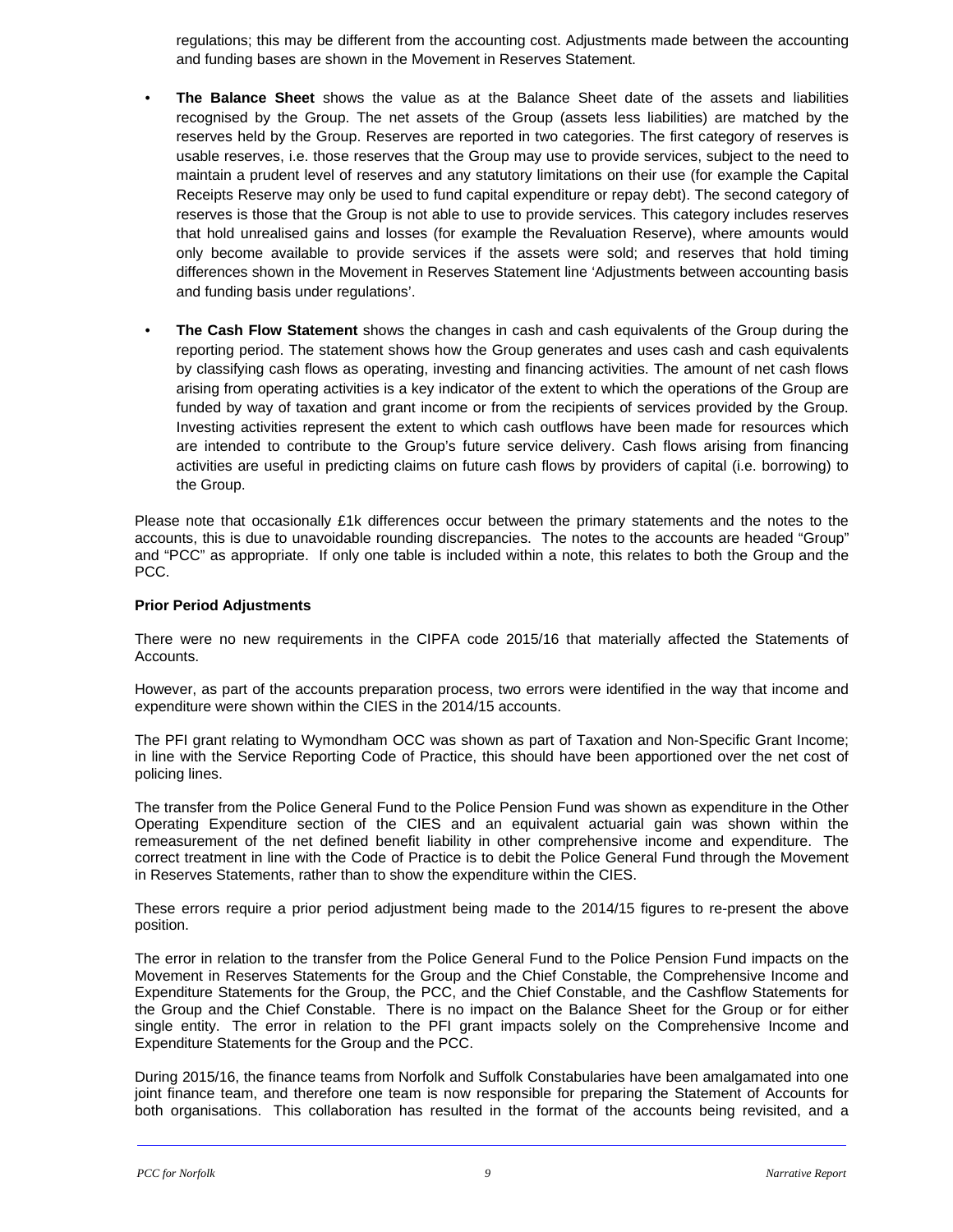number of presentational enhancements have been made. These include:

- PCC Commissioning income and expenditure is now shown in a separate line in the Net Cost of Policing, whereas it was previously shown within the Corporate and Democratic Core. This presentation achieves greater transparency.
- Various presentational enhancements to the balance sheet, including showing short-term borrowing and PFI liabilities separately to short-term creditors and accruals.

### **4. The 2015/16 Revenue and Capital Budget Process**

The 2015/16 revenue budget process continued the process of addressing the financial challenges from the Spending Reviews of 2010 and 2013.

A joint financial planning process took place in accordance with a timetable agreed by the Norfolk and Suffolk Chief Constables. This process was established as a consequence of the substantial number of collaborated areas and, therefore, the requirement to align as far as possible the service delivery plans in these areas.

Chief Officers met with senior managers and reviewed and challenged savings ideas, and growth pressures for 2015/16 and beyond. The process concluded with Joint Norfolk and Suffolk Chief Officer meetings that agreed joint budgets, costs and savings to be included in spending plans.

The PCC considered views from the community, key stakeholders and public sector bodies, on proposals for expenditure and to business representatives to enable them to comment upon the proposals. As a result the PCC proposed a council tax increase of just under 2% to the Police and Crime Panel.

These spending plans were then incorporated into the medium-term financial plan of the PCC that covered the period 2015/16 to 2019/20 which was signed off in February 2015.

The medium term financial plans for the PCC are available on www.norfolk-pcc.gov.uk

### **5. Financial Performance**

#### **Funding**

The majority of police funding comes from the Government (Home Office and Ministry of Justice) in the form of general and specific grants. The remainder comes from council tax and fees and charges. The financing burden on local council taxpayers, as a percentage of funding, has steadily increased as Government grants have reduced. The chart below shows the sources of revenue funding in 2015/16:



### **Revenue Budget**

In January 2015, the (former) PCC approved a net revenue budget for 2015/16 of £146.780m. The council tax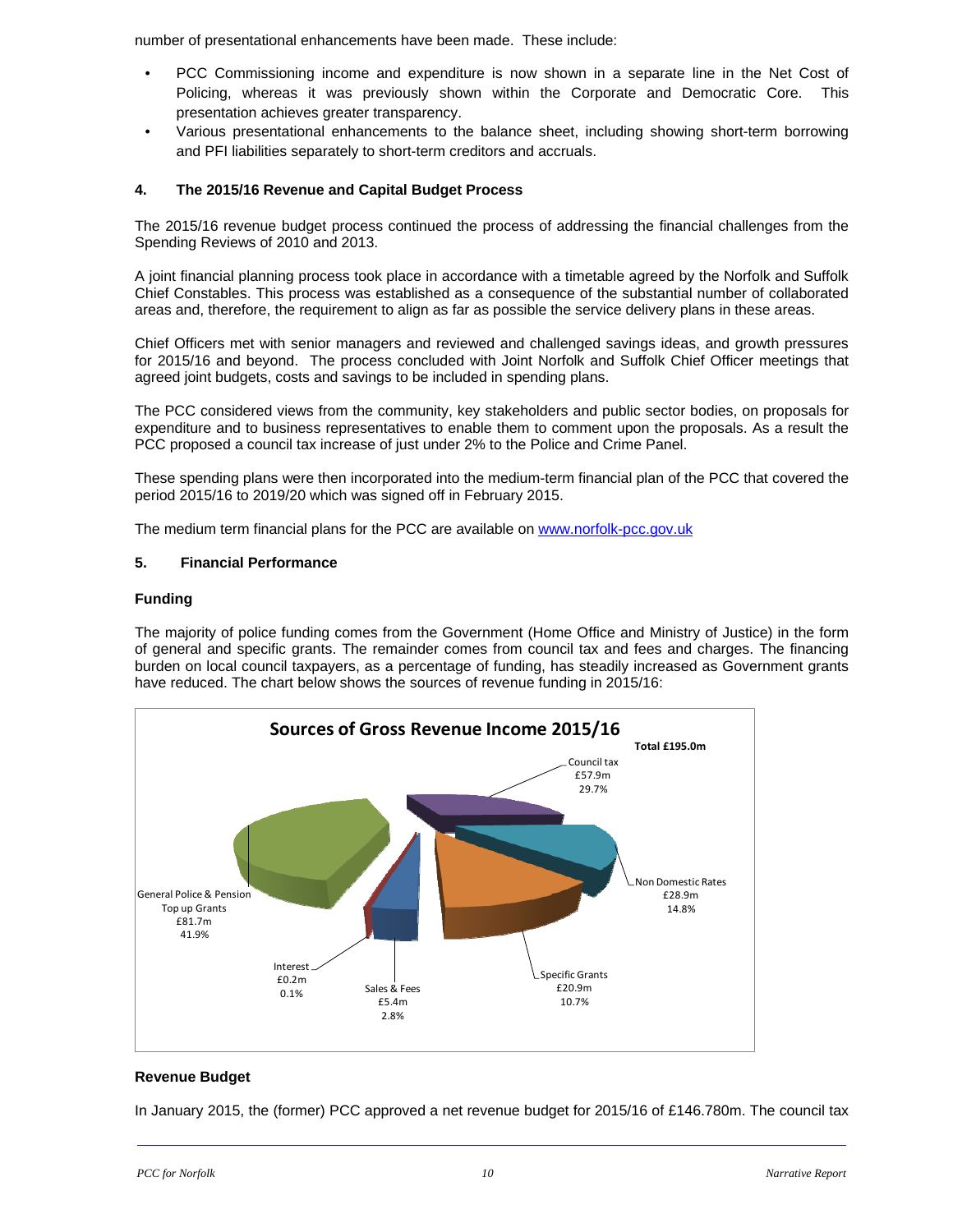for a Band D property for 2015/16 was £208.80 (2014/2015 £204.75) following his decision to increase the Council Tax by nearly 2%.

### **Savings plans**

The Chief Constable has run a well-established and effective Change Programme over recent years. The programme was developed to address the savings requirements arising from the spending reviews of 2010 and 2013 that covered the period up to 2015/16.

Savings plans of £7m were identified for 2015/16, and actual savings achieved were £7.388m. The impact of the Home Office Grant Settlement for 2016/17 is a 0.6% cash reduction and there is a savings requirement of £5.143m. The PCC and CC are jointly committed to providing the best possible policing service across Norfolk whilst at the same time increasing efficiency and reducing costs.

There is more information about the impact of the Home Office settlement for 2016/17 and what this means for the Constabulary over the medium term in the Looking Forward section below.

### **Revenue Expenditure Compared to Budget.**

For Budgeting purposes the Revenue Budget is compiled and controlled as set out in the following table:

|                                                        |               | <b>Final</b> |                 |
|--------------------------------------------------------|---------------|--------------|-----------------|
|                                                        | <b>Budget</b> | outturn      | <b>Variance</b> |
|                                                        | £000          | £000         | £000            |
|                                                        |               |              |                 |
| Office of the PCC                                      | 988           | 935          | 53              |
| Constabulary                                           | 138,202       | 137,668      | 534             |
| OPCC - Grants                                          | 1,018         | 799          | 219             |
| Capital Financing                                      | 10,426        | 10,362       | 64              |
| Net Expenditure on Police Services                     | 150,634       | 149,764      | 870             |
| Net total contributions to / (from) earmarked reserves | (3, 854)      | (2,984)      | (870)           |
| <b>Total Net Expenditure</b>                           | 146.780       | 146.780      |                 |
| Funded by:                                             |               |              |                 |
| Precept Income                                         | (58,029)      | (58,029)     |                 |
| Grants and non-domestic rates income                   | (88,751)      | (88, 751)    |                 |
| <b>DCLG Grants</b>                                     |               |              |                 |
| Transfer from/(to) general reserves                    |               |              |                 |

The Total Net Expenditure in the above table is different to Net Cost of Police Services reported in the CIES (shown on page 20), which is prescribed by the Code of Practice. The difference primarily relates to accounting adjustments required by the Code. The reconciliation between the two amounts is shown in the following table.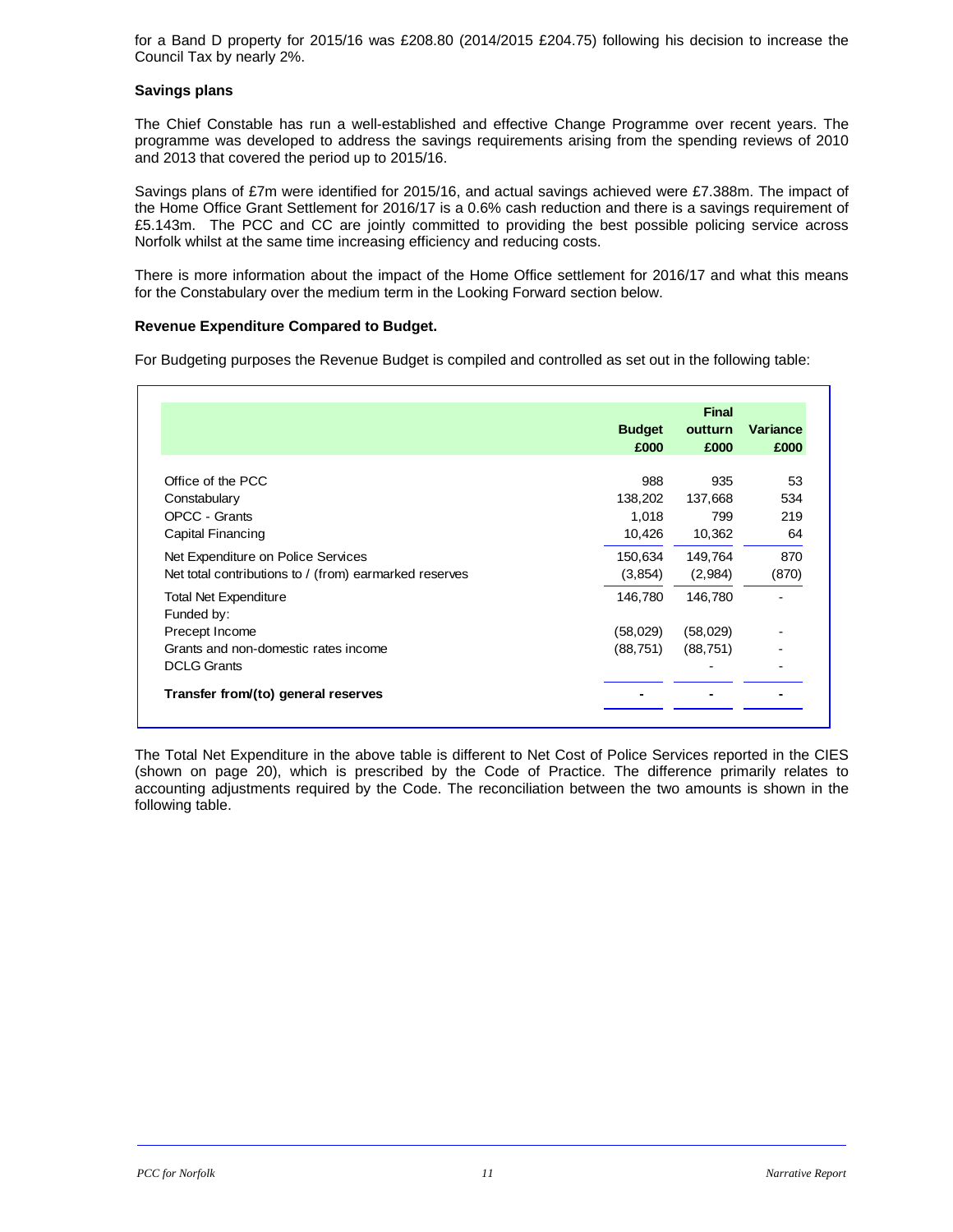| 2014/15<br>£000          |                                                                   | 2015/16<br>£000 |
|--------------------------|-------------------------------------------------------------------|-----------------|
| 148,154                  | <b>Total Net Expenditure per Outturn Report</b>                   | 146,780         |
| (1, 106)                 | Revenue funding of capital                                        | (3,558)         |
| (1, 555)                 | Minimum Revenue Provision (MRP)                                   | (4, 773)        |
| 5,699                    | Depreciation, amortisation and impairments                        | 5,665           |
| 12 <sup>2</sup>          | Financial Instrument Adjustment Account amount released in year   | 12              |
| $\overline{\phantom{0}}$ | Profit and loss on disposal of assets charged to the general fund | (18)            |
| 35,401                   | IAS 19 pension service costs (accounting basis)                   | 36,689          |
| (21, 777)                | Pension contributions (funding basis)                             | (21, 624)       |
| 7                        | Movement on employee benefits accrual                             | 211             |
| (357)                    | Transfers from/(to) earmarked reserves                            | 8.183           |
| 275                      | Interest received                                                 | 265             |
| (7, 496)                 | Interest payable                                                  | (7, 172)        |
| 157,257                  | <b>Net Cost of Police Services</b>                                | 160,659         |

### **Capital Budget**

The Capital Programme for 2015/16, including slippage from 2014/15, was £9.037m. Actual expenditure against this total was £4.608m. The underspend of £4.429m was primarily due to re-profiling of major estates schemes. Actual expenditure includes an amount of £0.3m relating to incidental and de-minimis expenditure, which is not capitalised in the financial statements but charged directly to the CIES. The Capital Programme was financed by government grants and contributions  $(E1m)$ , revenue contributions  $(E1m)$ , the Capital Financing Reserve (£2m) and capital receipts (£0.5m).

In addition to the above, expenditure was incurred by the Safety Camera Partnership amounting to £0.8m, this was financed from the Safety Camera Reserve. The PCC also received a donated asset (£0.6m) which was financed by a notional capital grant.

### **Long Term Liabilities**

### Pension Liabilities

The PCC operates three separate pension schemes for Police Officers and one scheme for Police staff. Although benefits from these schemes will not be payable until an officer or staff member retires, the PCC has a future commitment to make these payments and under International Accounting Standard 19 (IAS19), the PCC is required to account for this future commitment based on the full cost at the time of retirement. The future net pension liabilities of the PCC as calculated by an independent actuary are set out in the following table:

| Year-end      | Total   | <b>Officers</b> | Staff |
|---------------|---------|-----------------|-------|
| 31 March 2016 | £1.372m | £1.325m         | f47m  |
| 31 March 2015 | £1.522m | £1.454m         | £68m  |

These liabilities result in the Balance Sheet showing net overall liabilities of £1,348m at 31 March 2016, however, the financial position of the PCC remains sound as these liabilities will be spread over many years.

#### PFI Liabilities

The PCC is committed to making payments under a contract with a consortium for the use of Jubilee House, Operations and Communications Centre at Wymondham (OCC) until 2037. The actual level of payments is dependent on the availability of the site and the provision and delivery of services within. The contract, which is for a period of 35 years starting from 2001, has an option to purchase the property at open market value, or to negotiate with the PFI provider to extend the contract for up to a further 2 periods of 15 years, or of terminating the contract. At the year-end the PFI Liability associated with the OCC amounted to £26.2m.

Six Police Investigation Centres (PICs) were opened during 2011. The contract is under a PFI arrangement for which Suffolk and Norfolk PCCs are committed to making payments under a 30 year contract with a consortium for their use. The actual level of payments is dependent on the availability of the site and provision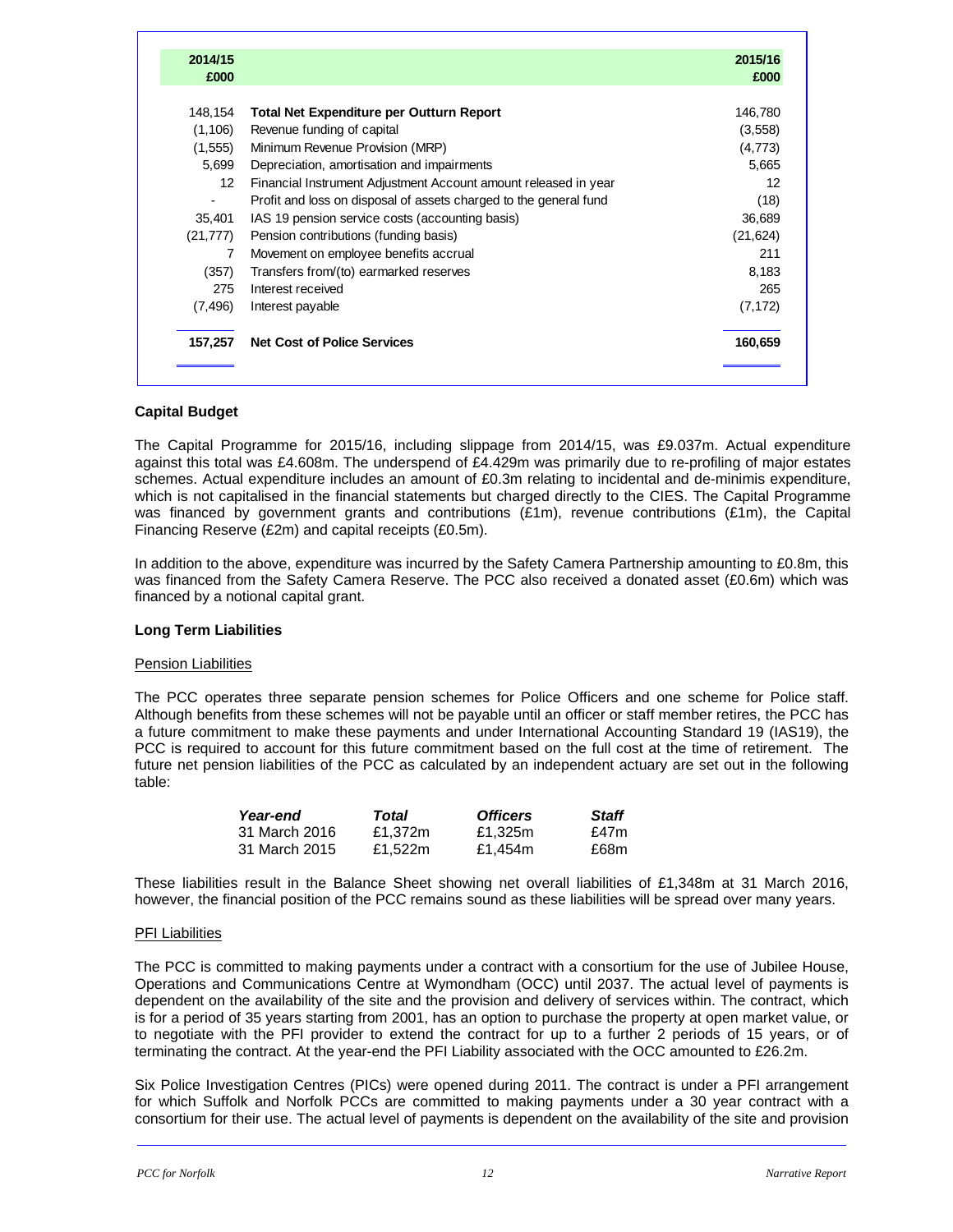and delivery of services within. At the end of this term the properties revert to the two PCCs. Norfolk and Suffolk have agreed to share the costs of these services on an agreed percentage in accordance with the total number of cells within the 6 properties located in the 2 Counties - this being Norfolk 58.2% and Suffolk 41.8%. There is also an arrangement with the Cambridgeshire PCC by which one third of the running costs of the Kings Lynn PIC are recharged to Cambridgeshire for their use of the cells. At the year-end Norfolk PCC's share of the PIC PFI liability amounted to £37.0m.

### **Reserves**

As at 31 March 2016, the PCC has usable reserves of £29.0m which are available to support revenue and capital spending. These include earmarked reserves of £24.5m (against which there are significant commitments), and a general reserve of £4.5m. These reserves are not fully supported by cash balances, primarily due to capital expenditure in some prior years being financed from cash.

### **Treasury Management**

The PCC has agreed a Treasury Management Strategy which complies with CIPFA guidance**.** During 2015/16, the PCC continued to invest available cash balances in accordance with cash-flow forecasts, ensuring that prescribed policies with regard to security and liquidity were observed. The average level of investments for 2015/16 was £37.0m and the interest received against the budget of £0.290m was £0.264m. The overall return of 0.71% exceeded the LIBOR benchmark of the Local Government 7 day rate average of 0.25% by 0.46%.

### **Annual Governance Statement**

The Accounts and Audit Regulations 2015 require the Annual Governance Statement (AGS) to accompany the Statements of Accounts. The AGS can be found on the PCC's website at www.norfolk-pcc.gov.uk. The statement sets out the key governance arrangements for the PCC and CC including information about inspections from Her Majesty's Inspectorate of Constabulary (HMIC) and Internal Audit.

### **6. Non-financial performance**

The latest Crime Survey of England and Wales shows 47,732 crimes in Norfolk in the year ending March 2016. This is an 8% increase in total recorded crime (excluding fraud) compared to the previous twelve months and compares with a 9% increase in total recorded crime across England. Norfolk has a rate of 54.4 crimes per 1,000 residents, well below the national average of 67.3.

March 2016 marked the end of the period covered by the outgoing PCC. From 2011 the Constabulary achieved a reduction in priority crime of 1,509 crimes (13%) and a reduction in anti-social behaviour of 19,946 calls (40%). The Constabulary achieved a reduction in reoffending amongst those on the 180 scheme of more than 50% and had a victim satisfaction score of 75.8%.

The Constabulary has continued its focus on identifying and supporting victims of hidden harm. Over the past twelve months, recorded domestic abuse crimes have increased by more than 20% and recorded sexual offences have increased by 21%. Much work has taken place locally and nationally to encourage reporting of these offences, ensuring victims are receiving the appropriate support and protection from perpetrators.

The significant reduction in anti-social behaviour achieved over the past five years is in no small part to the Operational Partnership Teams (OPTs) operating across every district in the county. Bringing together police and partner agencies, the OPTs are a dedicated resource with a remit to target repeat, vulnerable and high risk cases of anti-social behaviour. The Constabulary reduced reported incidents of anti-social behaviour by 16.4% in the past twelve months to April 2016, a reflection of the work tackling long term problems and challenges.

During 2015/16 the Constabulary radically changed the way it attends calls for service. The introduction of Threat, Harm, Risk, Investigation, Vulnerable, Engagement (THRIVE) processes in the control room ensures greater priority is given to attending those calls where the most threat and harm is present, but also greatly enhances the Constabulary's scheduled attendance ability. The changes mean the force is attending more priority calls within target but also providing a better service to those where the demand on the police call for attendance is at a time more suitable to the caller.

In May 2015 Radio 1's Big Weekend was held in Earlham Park. 50,000 people attended the two day festival but just eight arrests were made at the event. The Constabulary received praise for the policing of the event. In total, the Constabulary policed and supported hundreds of events, including Norwich City football matches, Norwich Pride, the Sundown festival, summer carnivals across the county and King's Lynn's Festival Too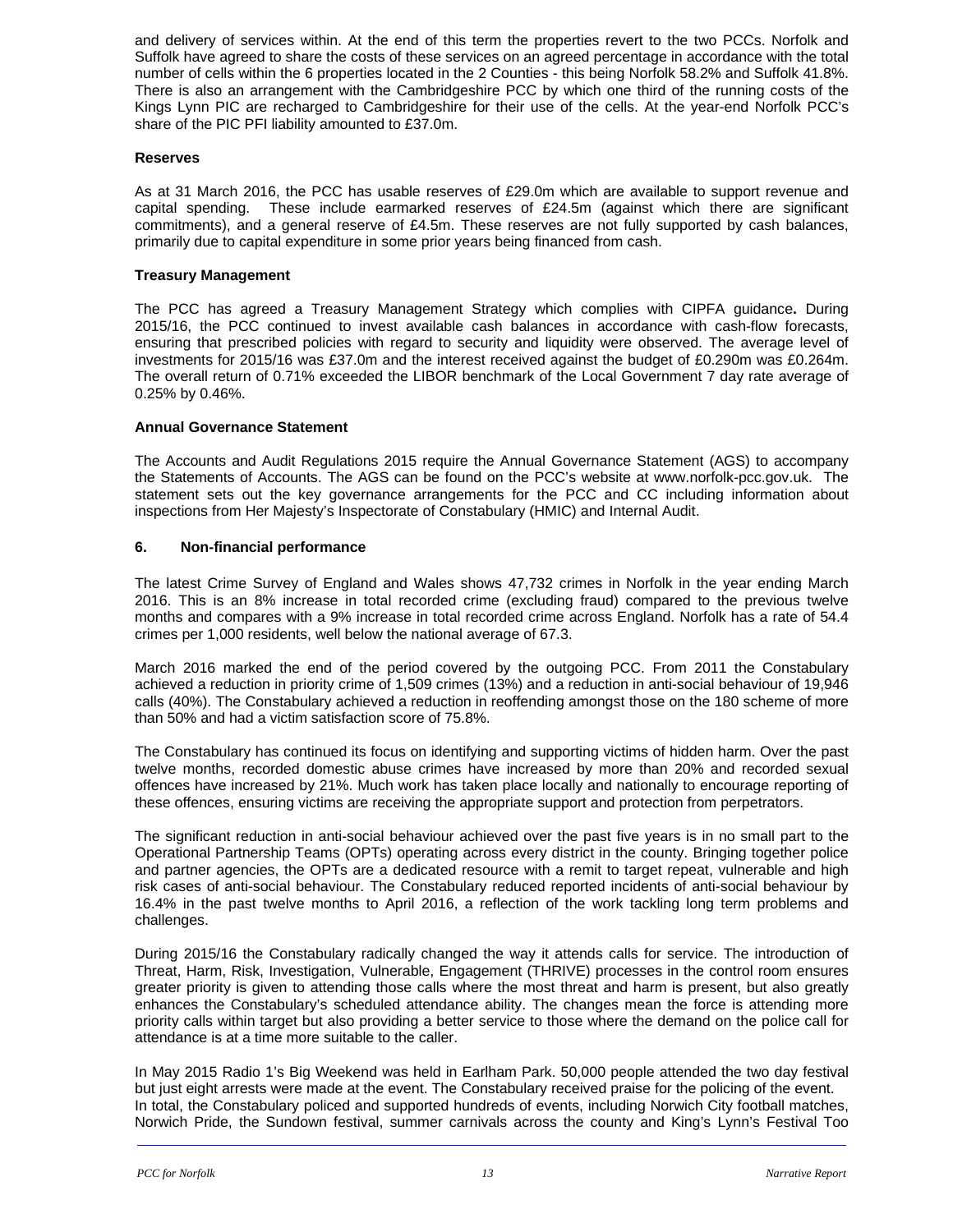music events.

Further information on performance against the Police and Crime Plan is contained in the PCC's Annual Report, which is available on the PCC's website at www.norfolk-pcc.gov.uk.

### **7. Looking Forward**

During the course of the last parliament, and through two Spending Reviews, police were required to deal with significant cuts in funding and deliver savings of around 20% in real terms. In the run up to the general election (May 2015), and subsequently in the lead up to the Spending Review 2015, the expectation given to the police was that further cuts in excess of 25% in real terms would be required over the life of the new parliament and as such all workforce planning had been based on those expectations.

However, due to an improvement in economic forecasts at the time, the Chancellor announced in the autumn statement on the 25th November 2015 that the funding settlement for police would be significantly better than previously expected, and the overall settlement for total police funding would be protected at cash levels, meaning that inflation would have to be absorbed.

In the provisional Police Grant Report on 17th December, Mike Penning, The Minister of State for Policing stated "For 2016/17 direct resource funding for each PCC, including precept, will be protected at flat cash levels, assuming that precept income is increased to the maximum amount available." Of course the decision on council tax increases was for PCCs to make, not the government.

This sudden change in funding settlement, against what had been previously expected, saw a decrease in central grants of 0.6% (instead of the previous assumption of 4.5%). The Medium Term Financial Plan was developed following the announcement of the improved police funding settlement for 2016/17, and also incorporated the decision, by the former PCC, to raise the precept by just under 2% following consultation with the public.

The Norfolk 2020 project, initiated prior to the Chancellor's statement is reviewing the current shape, scope and size of Norfolk Police and the model for the delivery of local policing. This analysis will be combined with findings from Evidence Based Policing research and developments with multi-agency services to form a new delivery model. The improved settlement from government did not change the need to continue with this review and implement a new fit-for-purpose and efficient policing model in Norfolk over the life of the MTFP.

The Constabulary continues to work with the PCC to develop sustainable plans and models of operational policing that will contribute to bridge the remaining budget gap over the medium-term. To continue with the progress of aligning budgets to demand, performance, outcomes and priorities, a programme is being developed using Outcome Based Budgeting (OBB). This approach will analyse the activity spending of the entire force, in terms of budgets, establishment, performance, demand and outcomes. This information will then be lined up against the priorities and demands of the PCC and the constabulary. This will allow projects to be developed to target areas that can be made more efficient, and those areas requiring more investment.

Other proactive strands that will feed into the new Change Programme include Evidenced Based Policing projects through the Better Policing Collaborative. There will also be further work on the Digital Strategy that will release savings through rationalisation of systems, and enable the modernisation of the force through investment in digital technology.

Opportunities to deliver additional savings through continued work with collaborative partners including Suffolk Constabulary and particularly in the eastern region through the Seven Force Strategic Collaboration Programme, as well as local partners such as other blue light services and local authorities in Norfolk, will continue.

All of these proactive elements, that use demand, performance and priority data will shape the new Change Programme and be captured in future Medium-Term Financial plans to support the continued transformation and modernisation of policing.

Given the above information and other financial assumptions, for example on inflation and precept setting, the Medium Term Financial Plan (MTFP) covering the four financial years 2016/2017 to 2019/2020 was approved by the PCC. It shows a recurring deficit of £5.5m by 2019/2020 and this deficit will be addressed by the proactive approach set out above.

The former Home Secretary (now Prime Minister) repeated her demand for greater efficiency and reform and continues to underline her view that the grant settlement has provided the police service with the resources it needs to deal with all the demand pressures. While the picture for medium-term funding for the police service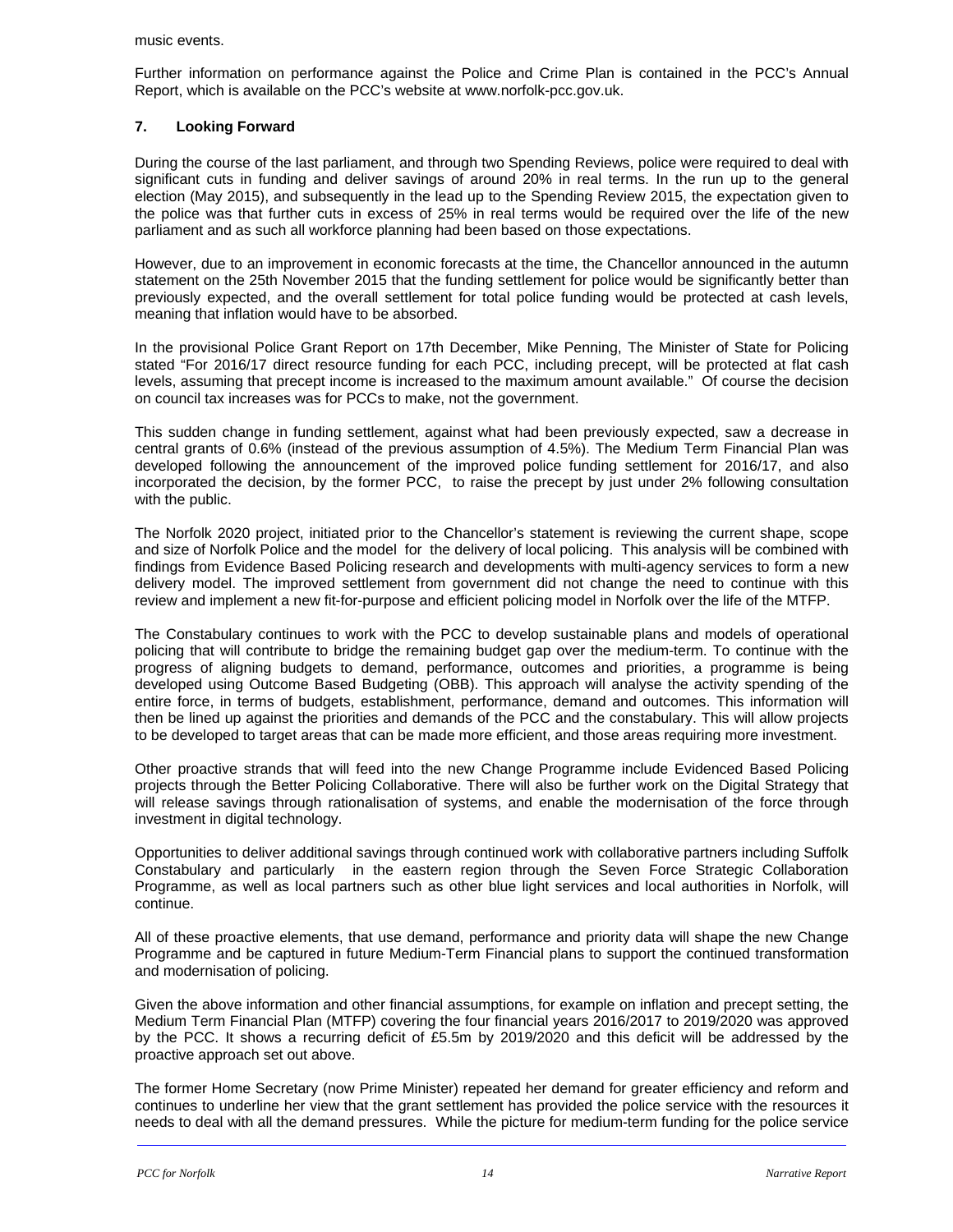as a whole looks much improved in comparison to last year, there are still uncertainties facing the global, European and UK economy as recovery from recession continues.

The police service faces further challenges in the future, including the ongoing review of the police funding model by central government, and the funding arrangements, for example, for the Emergency Services Network that will see a national joined up blue light communications system, as well as continuing investment in modernising the service through digital technology such as mobile working and body worn video.

These uncertainties and challenges will require the PCC and Constabulary to keep financial planning assumptions under constant review, to ensure that the financial position remains stable into the long-term.

**John Hummersone FCPFA** 

**Chief Finance Officer**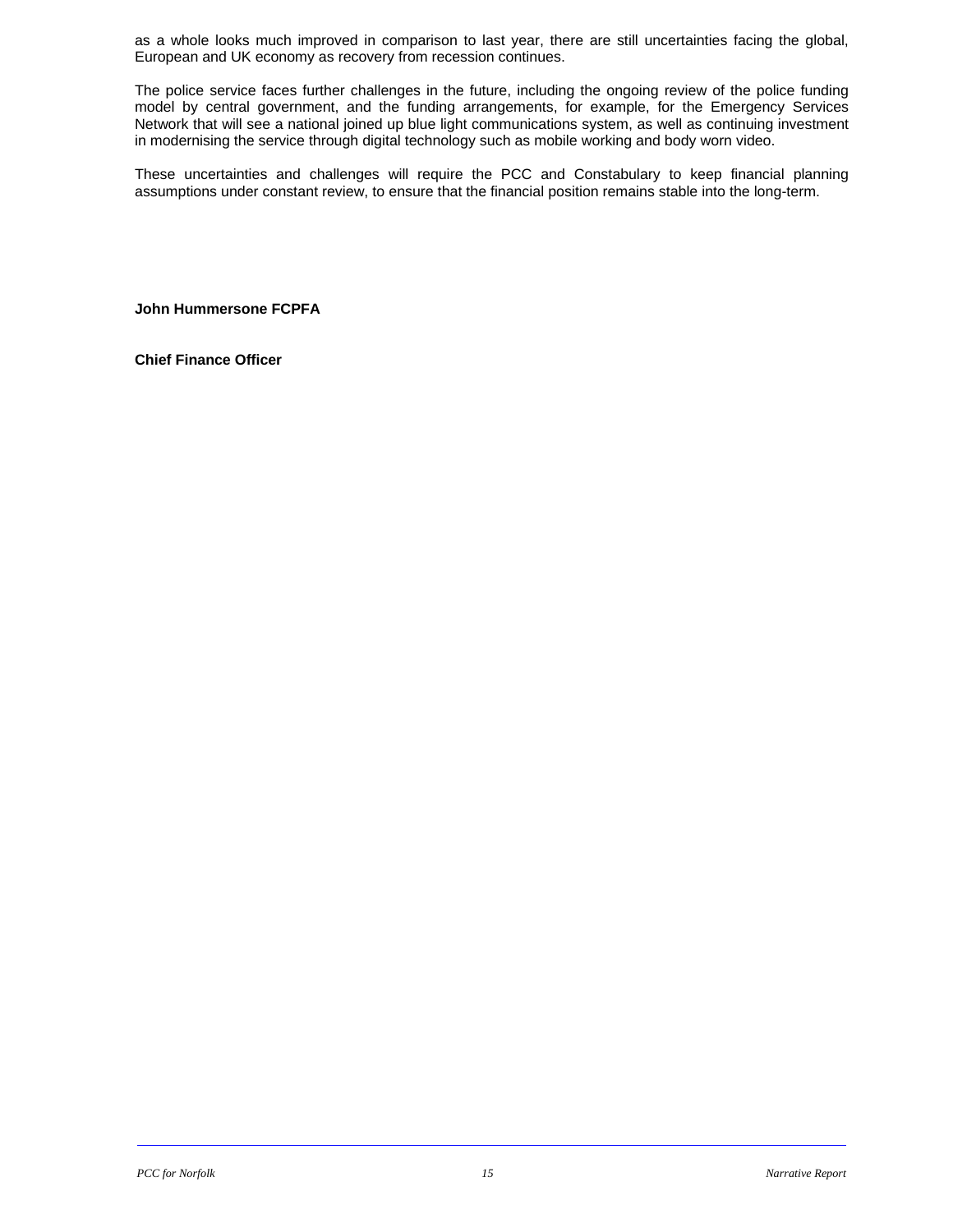### **Movement in Reserves Statement for the PCC for Norfolk Group**

| <b>Year Ended 31 March 2015</b>                                                         | General<br>Fund<br>Balance<br>Restated<br>£000 | Earmarked<br>Reserves<br>£000 | Capital<br>Receipts<br>Reserve<br>£000 | Capital<br><b>Grants</b><br>Unapplied<br>£000 | Total<br>Usable<br>Reserves<br>Restated<br>£000 | <b>Total</b><br><b>Unusable</b><br><b>Reserves</b><br><b>Restated</b><br>£000 | <b>Total</b><br><b>Reserves</b><br>£000 |
|-----------------------------------------------------------------------------------------|------------------------------------------------|-------------------------------|----------------------------------------|-----------------------------------------------|-------------------------------------------------|-------------------------------------------------------------------------------|-----------------------------------------|
| <b>Balance at 1 April 2014</b>                                                          | 4,475                                          | 32,365                        |                                        | 132                                           | 36,972                                          |                                                                               | $(1,309,572)$ $(1,272,600)$             |
| Surplus or (deficit) on provision of services                                           |                                                |                               |                                        |                                               |                                                 |                                                                               |                                         |
| (accounting basis)                                                                      | (54, 288)                                      |                               |                                        |                                               | (54, 288)                                       |                                                                               | (54, 288)                               |
| Other comprehensive income and expenditure                                              |                                                |                               |                                        | ÷,                                            |                                                 | (167, 642)                                                                    | (167, 642)                              |
| Total comprehensive income and expenditure                                              | (54, 288)                                      |                               |                                        | $\overline{\phantom{0}}$                      | (54, 288)                                       | (167, 642)                                                                    | (221, 930)                              |
| Amortisation of intangible assets                                                       | 215                                            |                               |                                        |                                               | 215                                             | (215)                                                                         |                                         |
| Depreciation on property, plant and equipment                                           | 4,820                                          |                               |                                        |                                               | 4,820                                           | (4,820)                                                                       |                                         |
| Revaluation losses on property, plant and equipment                                     | 664                                            |                               |                                        | ä,                                            | 664                                             | (664)                                                                         |                                         |
| Capital grants and contributions credited to the CIES                                   | (1,712)                                        |                               |                                        | 1.712                                         |                                                 |                                                                               |                                         |
| Application of capital grants from unapplied account                                    |                                                |                               |                                        | (1, 833)                                      | (1, 833)                                        | 1,833                                                                         |                                         |
| Net gain or loss on the sale of non-current assets                                      | (16)                                           |                               | 335                                    | ä,                                            | 319                                             | (319)                                                                         |                                         |
| Amount by which finance costs calculated in accordance with the Code are different from |                                                |                               |                                        |                                               |                                                 |                                                                               |                                         |
| the amount of finance costs calculated in accordance with statutory requirements        | 12                                             |                               |                                        |                                               | 12                                              | (12)                                                                          |                                         |
| Difference between IAS 19 pension costs and those                                       |                                                |                               |                                        |                                               |                                                 |                                                                               |                                         |
| calculated in accordance with statutory requirements                                    | 70,760                                         |                               |                                        | ۰                                             | 70,760                                          | (70, 760)                                                                     |                                         |
| Movement on the collection fund adjustment account                                      | (865)                                          |                               |                                        |                                               | (865)                                           | 865                                                                           |                                         |
| Capital expenditure charged to the General Fund Balance                                 | (1,106)                                        |                               |                                        | ÷,                                            | (1,106)                                         | 1,106                                                                         |                                         |
| Statutory provision for the repayment of debt                                           | (1, 555)                                       |                               |                                        |                                               | (1, 555)                                        | 1,555                                                                         |                                         |
| Contribution to the Police Pension Fund                                                 | (16, 578)                                      |                               |                                        | ٠                                             | (16, 578)                                       | 16,578                                                                        |                                         |
| Movement on the Compensated Absences Account                                            | $\tau$                                         |                               |                                        |                                               | $\overline{7}$                                  | (7)                                                                           |                                         |
| Use of capital receipts to fund asset purchases                                         | $\overline{\phantom{a}}$                       |                               | (335)                                  | ÷,                                            | (335)                                           | 335                                                                           |                                         |
| Adjustments between accounting basis and                                                |                                                |                               |                                        |                                               |                                                 |                                                                               |                                         |
| funding basis under regulations                                                         | 54,645                                         |                               |                                        | (121)                                         | 54,524                                          | (54, 524)                                                                     |                                         |
| Net increase / decrease before transfers to<br><b>Earmarked Reserves</b>                | 357                                            |                               |                                        | (121)                                         | 236                                             | (222, 166)                                                                    | (221,930)                               |
| Transfers to / from earmarked reserves                                                  | (357)                                          | 357                           |                                        | ۰                                             |                                                 |                                                                               |                                         |
| Increase / decrease in year                                                             |                                                | 357                           |                                        | (121)                                         | 236                                             | (222, 166)                                                                    | (221, 930)                              |
| <b>Balance at 31 March 2015</b>                                                         | 4,475                                          | 32,722                        |                                        | 11                                            | 37,208                                          | $(1,531,737)$ $(1,494,529)$                                                   |                                         |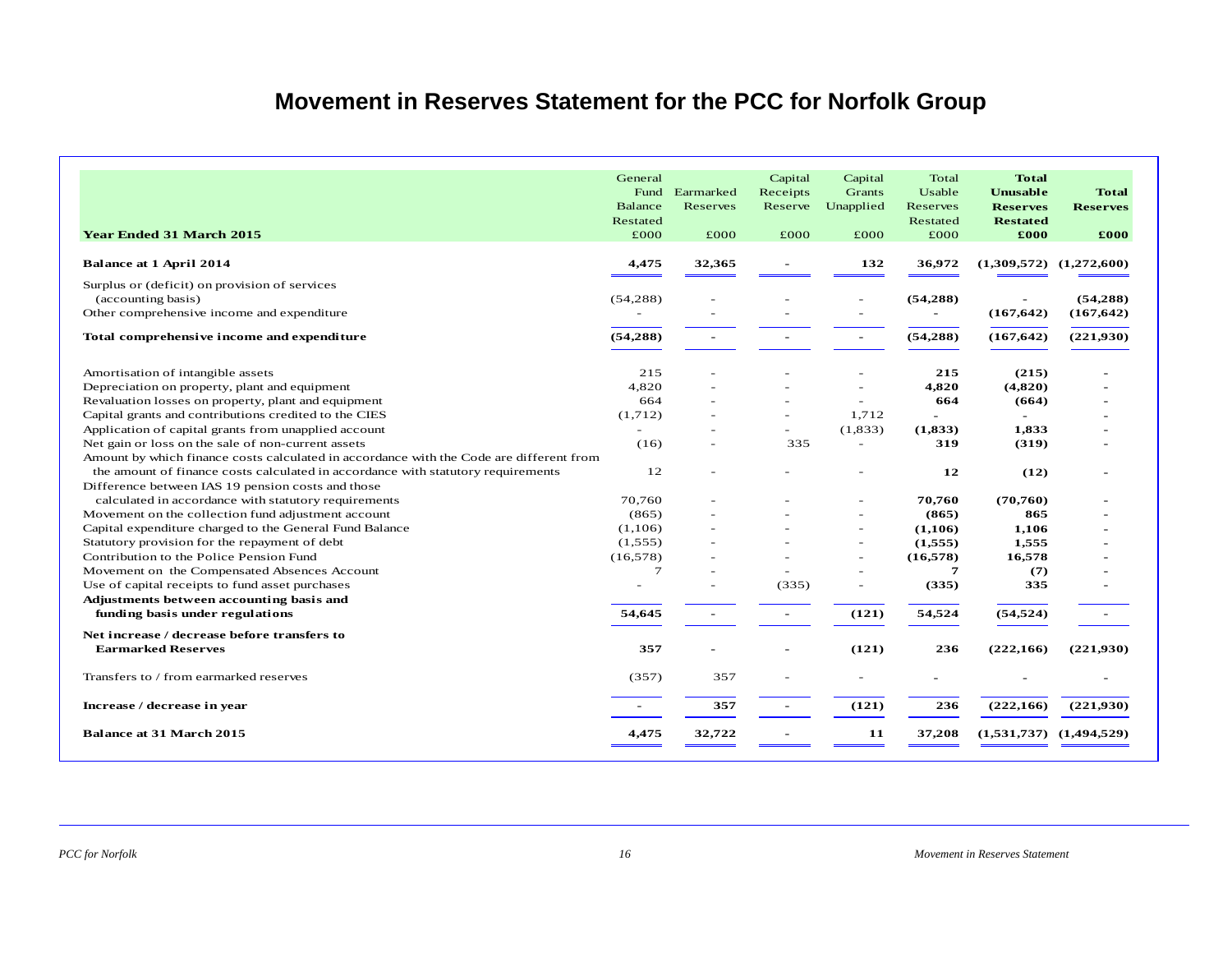### **Movement in Reserves Statement for the PCC for Norfolk Group**

|                                                                                                      | General<br><b>Balance</b> | Fund Earmarked<br>Reserves | Capital<br>Receipts<br>Reserve | Capital<br>Grants<br>Unapplied | Total<br>Usable<br>Reserves | <b>Total</b><br>Unusable<br><b>Reserves</b> | <b>Total</b><br><b>Reserves</b> |
|------------------------------------------------------------------------------------------------------|---------------------------|----------------------------|--------------------------------|--------------------------------|-----------------------------|---------------------------------------------|---------------------------------|
| <b>Year Ended 31 March 2016</b>                                                                      | £000                      | £000                       | £000                           | £000                           | £000                        | £000                                        | £000                            |
| Balance at 1 April 2015                                                                              | 4,475                     | 32,722                     |                                | 11                             | 37,208                      | (1,531,737)                                 | (1,494,529)                     |
| Surplus or (deficit) on provision of services                                                        |                           |                            |                                |                                |                             |                                             |                                 |
| (accounting basis)                                                                                   | (47, 585)                 |                            |                                |                                | (47, 585)                   |                                             | (47, 585)                       |
| Other comprehensive income and expenditure                                                           |                           |                            |                                |                                |                             | 193,887                                     | 193,887                         |
| Total comprehensive income and expenditure                                                           | (47, 585)                 |                            |                                |                                | (47, 585)                   | 193,887                                     | 146,302                         |
|                                                                                                      | 480                       |                            |                                |                                | 480                         | (480)                                       |                                 |
| Amortisation of intangible assets                                                                    |                           |                            |                                |                                |                             |                                             |                                 |
| Depreciation on property, plant and equipment<br>Revaluation losses on property, plant and equipment | 4,940<br>245              |                            |                                | $\overline{\phantom{a}}$<br>٠  | 4,940<br>245                | (4,940)<br>(245)                            |                                 |
| Capital grants and contributions credited to the CIES                                                | (1,654)                   |                            |                                | $\overline{\phantom{a}}$       | (1,654)                     | 1,654                                       |                                 |
| Application of capital grants from unapplied account                                                 |                           |                            |                                |                                | (11)                        | 11                                          |                                 |
| Net gain or loss on the sale of non-current assets                                                   | 16                        |                            | 513                            | (11)<br>$\sim$                 | 529                         | (529)                                       |                                 |
| Amount by which finance costs calculated in accordance with the Code are different from              |                           |                            |                                |                                |                             |                                             |                                 |
| the amount of finance costs calculated in accordance with statutory requirements                     | 12                        |                            |                                |                                | 12                          | (12)                                        |                                 |
| Difference between IAS 19 pension costs and those                                                    |                           |                            |                                |                                |                             |                                             |                                 |
| calculated in accordance with statutory requirements                                                 | 65.176                    |                            |                                |                                | 65,176                      | (65, 176)                                   |                                 |
| Movement on the collection fund adjustment account                                                   | 152                       |                            |                                | ٠                              | 152                         | (152)                                       |                                 |
| Capital expenditure charged to the General Fund Balance                                              | (3,558)                   |                            |                                | $\overline{\phantom{a}}$       | (3,558)                     | 3,558                                       |                                 |
| Statutory provision for the repayment of debt                                                        | (4,773)                   |                            |                                |                                | (4,773)                     | 4,773                                       |                                 |
| Contribution to the Police Pension Fund                                                              | (21, 844)                 |                            |                                | $\overline{\phantom{a}}$       | (21, 844)                   | 21,844                                      |                                 |
| Movement on the Compensated Absences Account                                                         | 211                       |                            |                                | ٠                              | 211                         | (211)                                       |                                 |
| Use of capital receipts to fund asset purchases                                                      | $\sim$                    |                            | (513)                          | ÷,                             | (513)                       | 513                                         |                                 |
| Adjustments between accounting basis and                                                             |                           |                            |                                |                                |                             |                                             |                                 |
| funding basis under regulations                                                                      | 39,402                    |                            |                                | (11)                           | 39,391                      | (39, 391)                                   |                                 |
| Net increase / decrease before transfers to                                                          |                           |                            |                                |                                |                             |                                             |                                 |
| <b>Earmarked Reserves</b>                                                                            | (8, 183)                  |                            |                                | (11)                           | (8, 194)                    | 154,495                                     | 146,301                         |
| Transfers to / from earmarked reserves                                                               | 8,183                     | (8,183)                    |                                |                                |                             |                                             |                                 |
| Increase / decrease in year                                                                          |                           | (8, 183)                   | $\blacksquare$                 | (11)                           | (8, 194)                    | 154,495                                     | 146,301                         |
| <b>Balance at 31 March 2016</b>                                                                      | 4,475                     | 24,539                     |                                |                                | 29,012                      | (1,377,242)                                 | (1,348,228)                     |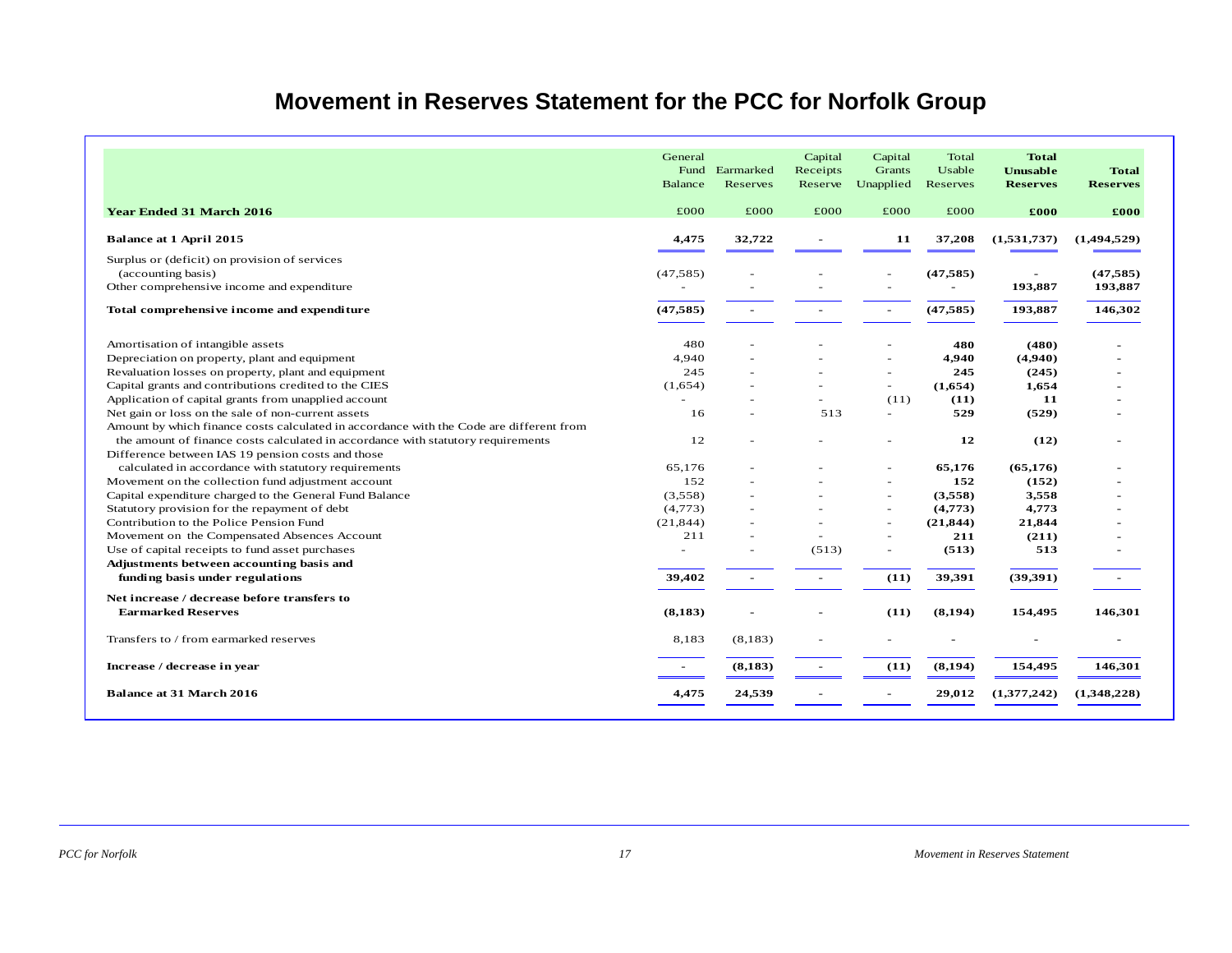### **Movement in Reserves Statement for the PCC for Norfolk**

| Earmarked<br>Reserves<br>£000<br>32,365 | Capital<br>Receipts<br>Reserve<br>£000<br>335 | Capital<br><b>Grants</b><br>Unapplied<br>£000<br>132<br>$\overline{\phantom{a}}$<br>1,712<br>(1, 833) | Total<br>Usable<br>Reserves<br>Restated<br>£000<br>36,972<br>(508)<br>(508)<br>215<br>4,820<br>664<br>$\overline{a}$<br>(1, 833) | <b>Total</b><br><b>Unusable</b><br><b>Reserves</b><br><b>Restated</b><br>£000<br>(13,262)<br>4,274<br>4,274<br>(215)<br>(4,820)<br>(664)<br>1,833 | <b>Total</b><br><b>Reserves</b><br>£000<br>23,710<br>(508)<br>4,274<br>3,766 |
|-----------------------------------------|-----------------------------------------------|-------------------------------------------------------------------------------------------------------|----------------------------------------------------------------------------------------------------------------------------------|---------------------------------------------------------------------------------------------------------------------------------------------------|------------------------------------------------------------------------------|
|                                         |                                               |                                                                                                       |                                                                                                                                  |                                                                                                                                                   |                                                                              |
|                                         |                                               |                                                                                                       |                                                                                                                                  |                                                                                                                                                   |                                                                              |
|                                         |                                               |                                                                                                       |                                                                                                                                  |                                                                                                                                                   |                                                                              |
|                                         |                                               |                                                                                                       |                                                                                                                                  |                                                                                                                                                   |                                                                              |
|                                         |                                               |                                                                                                       |                                                                                                                                  |                                                                                                                                                   |                                                                              |
|                                         |                                               |                                                                                                       |                                                                                                                                  |                                                                                                                                                   |                                                                              |
|                                         |                                               |                                                                                                       |                                                                                                                                  |                                                                                                                                                   |                                                                              |
|                                         |                                               |                                                                                                       |                                                                                                                                  |                                                                                                                                                   |                                                                              |
|                                         |                                               |                                                                                                       |                                                                                                                                  |                                                                                                                                                   |                                                                              |
|                                         |                                               |                                                                                                       |                                                                                                                                  |                                                                                                                                                   |                                                                              |
|                                         |                                               |                                                                                                       |                                                                                                                                  |                                                                                                                                                   |                                                                              |
|                                         |                                               |                                                                                                       |                                                                                                                                  |                                                                                                                                                   |                                                                              |
|                                         |                                               |                                                                                                       |                                                                                                                                  |                                                                                                                                                   |                                                                              |
|                                         |                                               |                                                                                                       |                                                                                                                                  |                                                                                                                                                   |                                                                              |
|                                         |                                               |                                                                                                       |                                                                                                                                  |                                                                                                                                                   |                                                                              |
|                                         |                                               |                                                                                                       |                                                                                                                                  |                                                                                                                                                   |                                                                              |
|                                         |                                               |                                                                                                       | 319                                                                                                                              | (319)                                                                                                                                             |                                                                              |
|                                         |                                               |                                                                                                       |                                                                                                                                  |                                                                                                                                                   |                                                                              |
|                                         |                                               |                                                                                                       | 12                                                                                                                               | (12)                                                                                                                                              |                                                                              |
|                                         |                                               |                                                                                                       |                                                                                                                                  |                                                                                                                                                   |                                                                              |
|                                         |                                               |                                                                                                       | 408                                                                                                                              | (408)                                                                                                                                             |                                                                              |
|                                         |                                               |                                                                                                       | (865)                                                                                                                            | 865                                                                                                                                               |                                                                              |
|                                         |                                               | L,                                                                                                    | (1,106)                                                                                                                          | 1,106                                                                                                                                             |                                                                              |
|                                         |                                               | L,                                                                                                    | (1,555)                                                                                                                          | 1,555                                                                                                                                             |                                                                              |
|                                         | (335)                                         | L,                                                                                                    | (335)                                                                                                                            | 335                                                                                                                                               |                                                                              |
|                                         |                                               |                                                                                                       |                                                                                                                                  |                                                                                                                                                   |                                                                              |
|                                         |                                               | (121)                                                                                                 | 743                                                                                                                              | (743)                                                                                                                                             |                                                                              |
|                                         |                                               |                                                                                                       |                                                                                                                                  |                                                                                                                                                   |                                                                              |
|                                         |                                               | (121)                                                                                                 | 236                                                                                                                              | 3,531                                                                                                                                             | 3,766                                                                        |
| 357                                     |                                               |                                                                                                       |                                                                                                                                  |                                                                                                                                                   |                                                                              |
| 357                                     |                                               | (121)                                                                                                 | 236                                                                                                                              | 3,531                                                                                                                                             | 3,766                                                                        |
|                                         |                                               | 11                                                                                                    | 37,208                                                                                                                           | (9,733)                                                                                                                                           | 27,475                                                                       |
|                                         |                                               | 32,722                                                                                                |                                                                                                                                  |                                                                                                                                                   |                                                                              |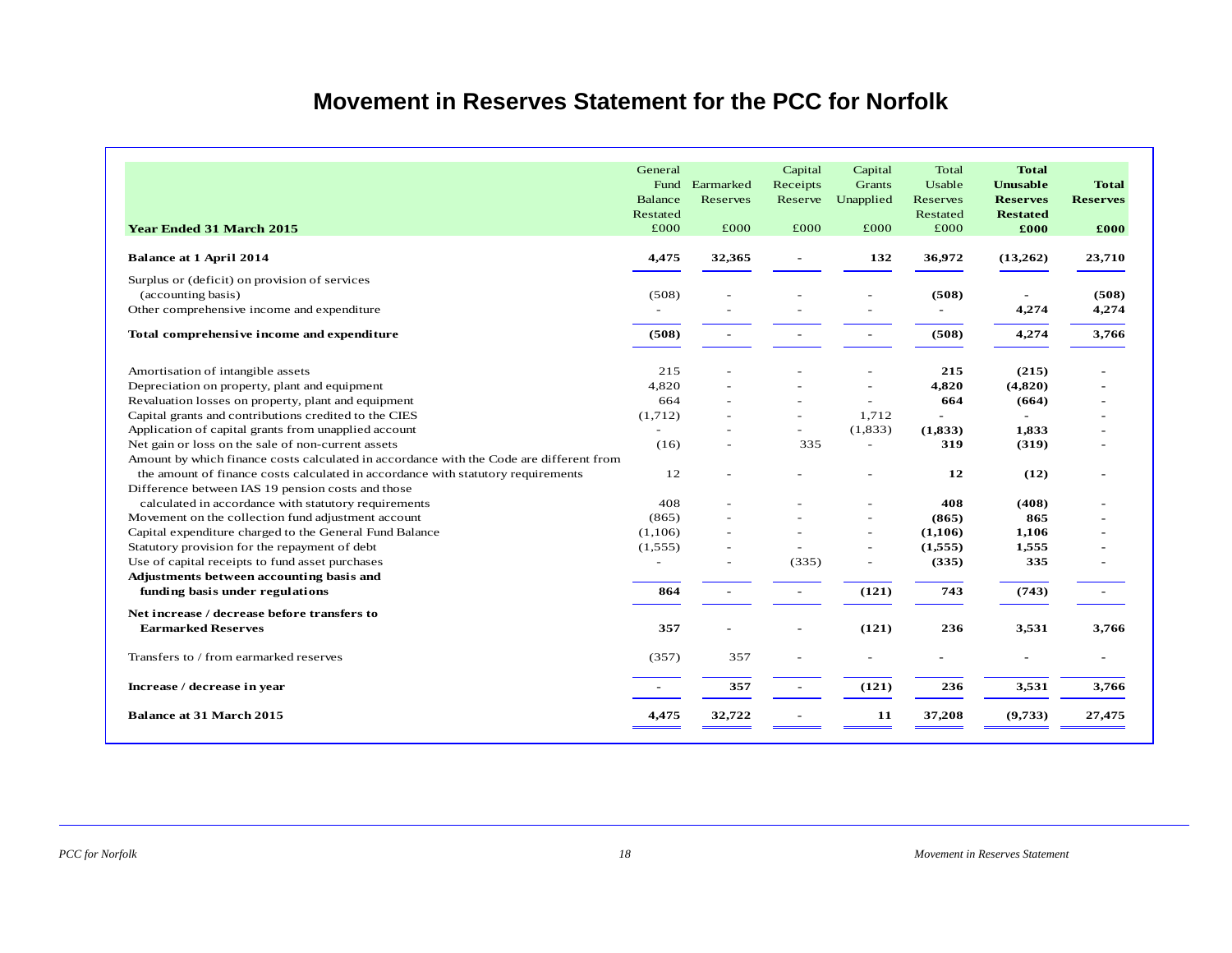### **Movement in Reserves Statement for the PCC for Norfolk**

|                                                                                         | General<br>Fund<br>Balance | Earmarked<br>Reserves | Capital<br>Receipts<br>Reserve | Capital<br>Grants<br>Unapplied | Total<br>Usable<br>Reserves | <b>Total</b><br><b>Unusable</b><br><b>Reserves</b> | <b>Total</b><br><b>Reserves</b> |
|-----------------------------------------------------------------------------------------|----------------------------|-----------------------|--------------------------------|--------------------------------|-----------------------------|----------------------------------------------------|---------------------------------|
| <b>Year Ended 31 March 2016</b>                                                         | £000                       | £000                  | £000                           | £000                           | £000                        | £000                                               | $\pounds 000$                   |
| <b>Balance at 1 April 2015</b>                                                          | 4,475                      | 32,722                |                                | 11                             | 37,208                      | (9,732)                                            | 27,476                          |
| Surplus or (deficit) on provision of services                                           |                            |                       |                                |                                |                             |                                                    |                                 |
| (accounting basis)                                                                      | (4,241)                    |                       |                                |                                | (4,241)                     | $\blacksquare$                                     | (4,241)                         |
| Other comprehensive income and expenditure                                              |                            |                       |                                |                                |                             | 545                                                | 545                             |
| Total comprehensive income and expenditure                                              | (4,241)                    |                       |                                |                                | (4,241)                     | 545                                                | (3,696)                         |
| Amortisation of intangible assets                                                       | 480                        |                       |                                |                                | 480                         | (480)                                              |                                 |
| Depreciation on property, plant and equipment                                           | 4,940                      |                       |                                |                                | 4,940                       | (4,940)                                            |                                 |
| Revaluation losses on property, plant and equipment                                     | 245                        |                       |                                |                                | 245                         | (245)                                              |                                 |
| Capital grants and contributions credited to the CIES                                   | (1,654)                    |                       |                                | $\sim$                         | (1,654)                     | 1,654                                              |                                 |
| Application of capital grants from unapplied account                                    |                            |                       |                                | (11)                           | (11)                        | 11                                                 |                                 |
| Net gain or loss on the sale of non-current assets                                      | 16                         |                       | 513                            | $\sim$                         | 529                         | (529)                                              |                                 |
| Amount by which finance costs calculated in accordance with the Code are different from |                            |                       |                                |                                |                             |                                                    |                                 |
| the amount of finance costs calculated in accordance with statutory requirements        | 12                         |                       |                                |                                | 12                          | (12)                                               |                                 |
| Difference between IAS 19 pension costs and those                                       |                            |                       |                                |                                |                             |                                                    |                                 |
| calculated in accordance with statutory requirements                                    | 199                        |                       |                                |                                | 199                         | (199)                                              |                                 |
| Movement on the collection fund adjustment account                                      | 152                        |                       |                                |                                | 152                         | (152)                                              |                                 |
| Capital expenditure charged to the General Fund Balance                                 | (3,558)                    |                       |                                |                                | (3,558)                     | 3,558                                              |                                 |
| Statutory provision for the repayment of debt                                           | (4,773)                    |                       |                                | $\sim$                         | (4,773)                     | 4,773                                              |                                 |
| Use of capital receipts to fund asset purchases                                         | $\overline{\phantom{a}}$   |                       | (513)                          |                                | (513)                       | 513                                                |                                 |
| Adjustments between accounting basis and                                                |                            |                       |                                |                                |                             |                                                    |                                 |
| funding basis under regulations                                                         | (3,942)                    |                       | $\overline{a}$                 | (11)                           | (3,953)                     | 3,953                                              |                                 |
| Net increase / decrease before transfers to                                             |                            |                       |                                |                                |                             |                                                    |                                 |
| <b>Earmarked Reserves</b>                                                               | (8, 183)                   |                       |                                | (11)                           | (8, 194)                    | 4,498                                              | (3,696)                         |
| Transfers to / from earmarked reserves                                                  | 8,183                      | (8, 183)              |                                |                                |                             | $\overline{a}$                                     |                                 |
| Increase / decrease in year                                                             |                            | (8, 183)              |                                | (11)                           | (8, 194)                    | 4,498                                              | (3,696)                         |
| <b>Balance at 31 March 2016</b>                                                         | 4,475                      | 24,539                |                                |                                | 29,014                      | (5,234)                                            | 23,780                          |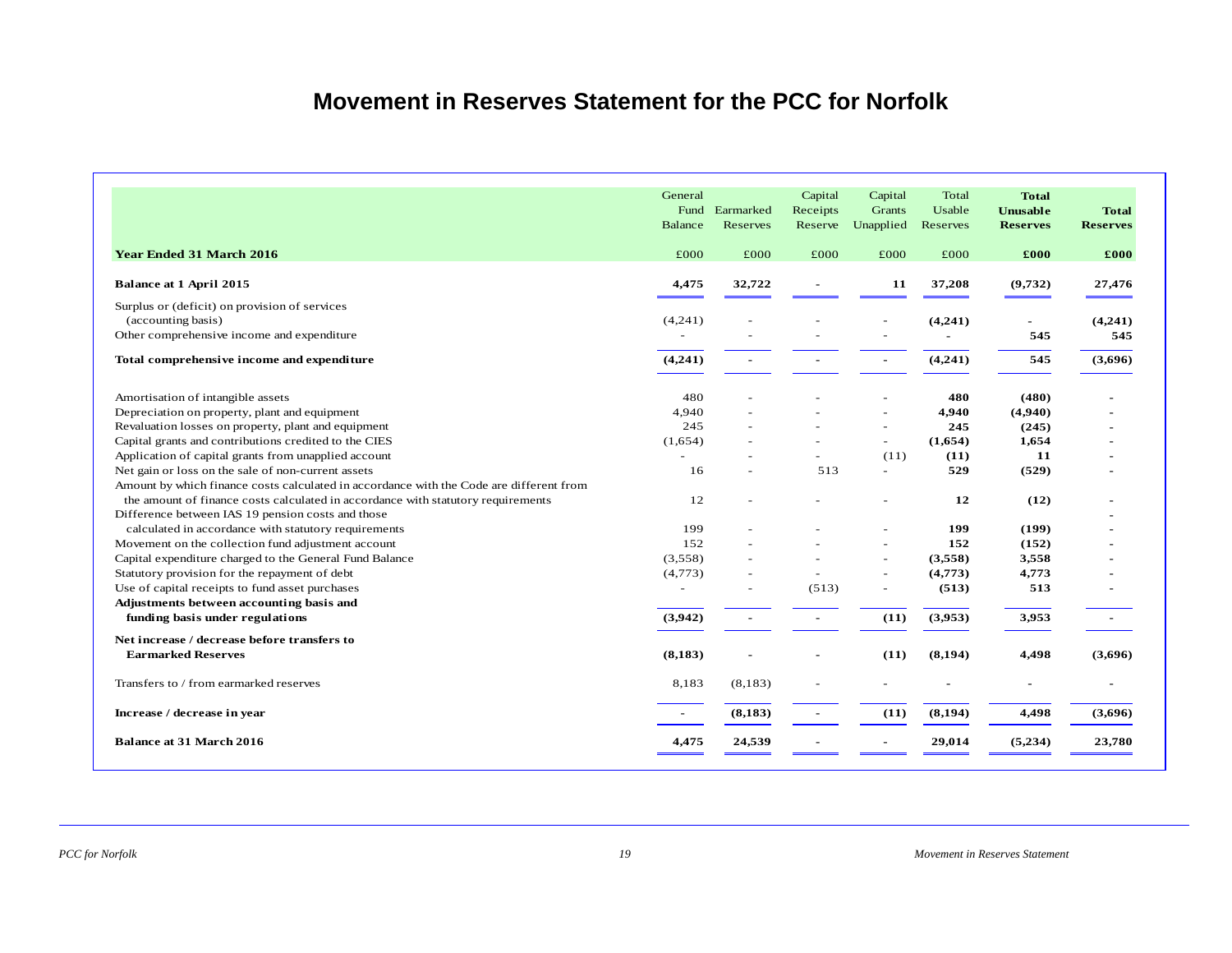### **Comprehensive Income and Expenditure Statement**

### **for the PCC for Norfolk Group**

### **for the year ended 31 March 2016**

| Gross<br><b>Expenditure</b><br>2014/15 | 2014/15                          | <b>Net</b><br><b>Income Expenditure</b><br>2014/15 |                                                             |             | <b>Gross</b><br><b>Expenditure</b><br>2015/16 | 2015/16                  | <b>Net</b><br><b>Income Expenditure</b><br>2015/16 |
|----------------------------------------|----------------------------------|----------------------------------------------------|-------------------------------------------------------------|-------------|-----------------------------------------------|--------------------------|----------------------------------------------------|
| £000                                   | <b>Restated Restated</b><br>£000 | <b>Restated</b><br>£000                            |                                                             | <b>Note</b> | £000                                          | £000                     | £000                                               |
|                                        |                                  |                                                    | <b>Division of Service:</b>                                 |             |                                               |                          |                                                    |
| 78,089                                 | (2,501)                          | 75,588                                             | <b>Local Policing</b>                                       |             | 77,528                                        | (2,718)                  | 74,810                                             |
| 12,409                                 | (513)                            | 11,896                                             | Dealing with the Public                                     |             | 12,591                                        | (477)                    | 12,114                                             |
| 17,616                                 | (5,285)                          | 12,331                                             | Criminal Justice Arrangements                               |             | 18,034                                        | (5,607)                  | 12,427                                             |
| 10,566                                 | (2,848)                          | 7,718                                              | Road Policing                                               |             | 5,862                                         | (1,777)                  | 4,086                                              |
| 5,014                                  | (1,374)                          | 3,640                                              | Specialist Operations                                       |             | 8,480                                         | (565)                    | 7,915                                              |
| 5,939                                  | (228)                            | 5,711                                              | Intelligence                                                |             | 8,866                                         | (289)                    | 8,577                                              |
| 34,043                                 | (1,591)                          | 32,452                                             | Investigations                                              |             | 34,733                                        | (1,776)                  | 32,957                                             |
| 3,640<br>6,211                         | (105)                            | 3,535                                              | <b>Investigative Support</b><br>National Policing           |             | 4,753<br>14,154                               | (247)<br>(13,561)        | 4,506<br>593                                       |
| $\overline{a}$                         | (4,761)<br>$\overline{a}$        | 1,450<br>$\mathcal{L}^{\pm}$                       | Non-distributed costs                                       |             | 523                                           | $\overline{a}$           | 523                                                |
| 2,108                                  | (73)                             | 2,035                                              | Corporate and democratic core                               |             | 1,384                                         | (45)                     | 1,339                                              |
| 1,829                                  | (929)                            | 900                                                | PCC Commissioning                                           |             | 1,795                                         | (981)                    | 813                                                |
|                                        |                                  |                                                    |                                                             |             |                                               |                          |                                                    |
| 177,464                                | (20, 207)                        | 157,257                                            | <b>Net Cost of Police Services</b>                          | 7           | 188,701                                       | (28, 042)                | 160,659                                            |
|                                        |                                  |                                                    | <b>Other Operating Expenditure:</b>                         |             |                                               |                          |                                                    |
|                                        | (16, 578)                        | (16, 578)                                          | Home Office contribution to police pensions                 | 9           |                                               | (21, 844)                | (21, 844)                                          |
|                                        | (16)                             | (16)                                               | Loss/(profit) on disposal of fixed assets                   |             | 34                                            | $\overline{\phantom{a}}$ | 34                                                 |
| ÷                                      | (16, 594)                        | (16, 594)                                          |                                                             |             | 34                                            | (21, 844)                | (21, 811)                                          |
|                                        |                                  |                                                    | Financing and Investment Income and Expenditure:            |             |                                               |                          |                                                    |
| 7,496                                  |                                  | 7,496                                              | Interest payable and similar charges                        |             | 7,172                                         |                          | 7,172                                              |
|                                        |                                  |                                                    | Pensions interest cost and expected                         |             |                                               |                          |                                                    |
| 57,136                                 | ÷,                               | 57,136                                             | return on pensions assets                                   | 18          | 50,111                                        | $\overline{a}$           | 50,111                                             |
| $\overline{\phantom{a}}$               | (275)                            | (275)                                              | Interest and investment income                              |             | ÷,                                            | (265)                    | (265)                                              |
|                                        |                                  |                                                    |                                                             |             |                                               |                          |                                                    |
| 64,632                                 | (275)                            | 64,357                                             |                                                             |             | 57,283                                        | (265)                    | 57,018                                             |
|                                        |                                  |                                                    | <b>Taxation and Non-specific Grant Income:</b>              |             |                                               |                          |                                                    |
| $\overline{a}$                         | (63, 104)                        | (63, 104)                                          | General grants                                              | 9           | L.                                            | (59, 811)                | (59, 811)                                          |
| $\overline{a}$                         | (1,712)                          | (1,712)                                            | Capital grants and contributions                            | 9           | ÷.                                            | (1,654)                  | (1,654)                                            |
| $\overline{a}$                         | (29, 925)                        | (29, 925)                                          | Non-domestic rate redistribution                            | 9           | $\overline{a}$                                | (28,939)                 | (28,939)                                           |
|                                        | (55,991)                         | (55,991)                                           | Precepts                                                    | 12          |                                               | (57, 877)                | (57, 877)                                          |
|                                        | (150, 731)                       | (150, 731)                                         |                                                             |             |                                               | (148, 282)               | (148, 282)                                         |
|                                        |                                  | 54,288                                             | Deficit/(Surplus) on the Provision of Services              |             |                                               |                          | 47,585                                             |
|                                        |                                  |                                                    |                                                             |             |                                               |                          |                                                    |
|                                        |                                  |                                                    | Other Comprehensive Income and Expenditure:                 |             |                                               |                          |                                                    |
|                                        |                                  | (4, 489)                                           | (Surplus) / deficit on the revaluation of assets            | 14          |                                               |                          | (194)                                              |
|                                        |                                  | 172,131                                            | Remeasurements of the net defined benefit liability (asset) | 18          |                                               |                          | (193, 693)                                         |
|                                        |                                  | 167,642                                            |                                                             |             |                                               |                          | (193, 887)                                         |
|                                        |                                  | 221,930                                            | <b>Total Comprehensive Income and Expenditure</b>           |             |                                               |                          | (146,302)                                          |

L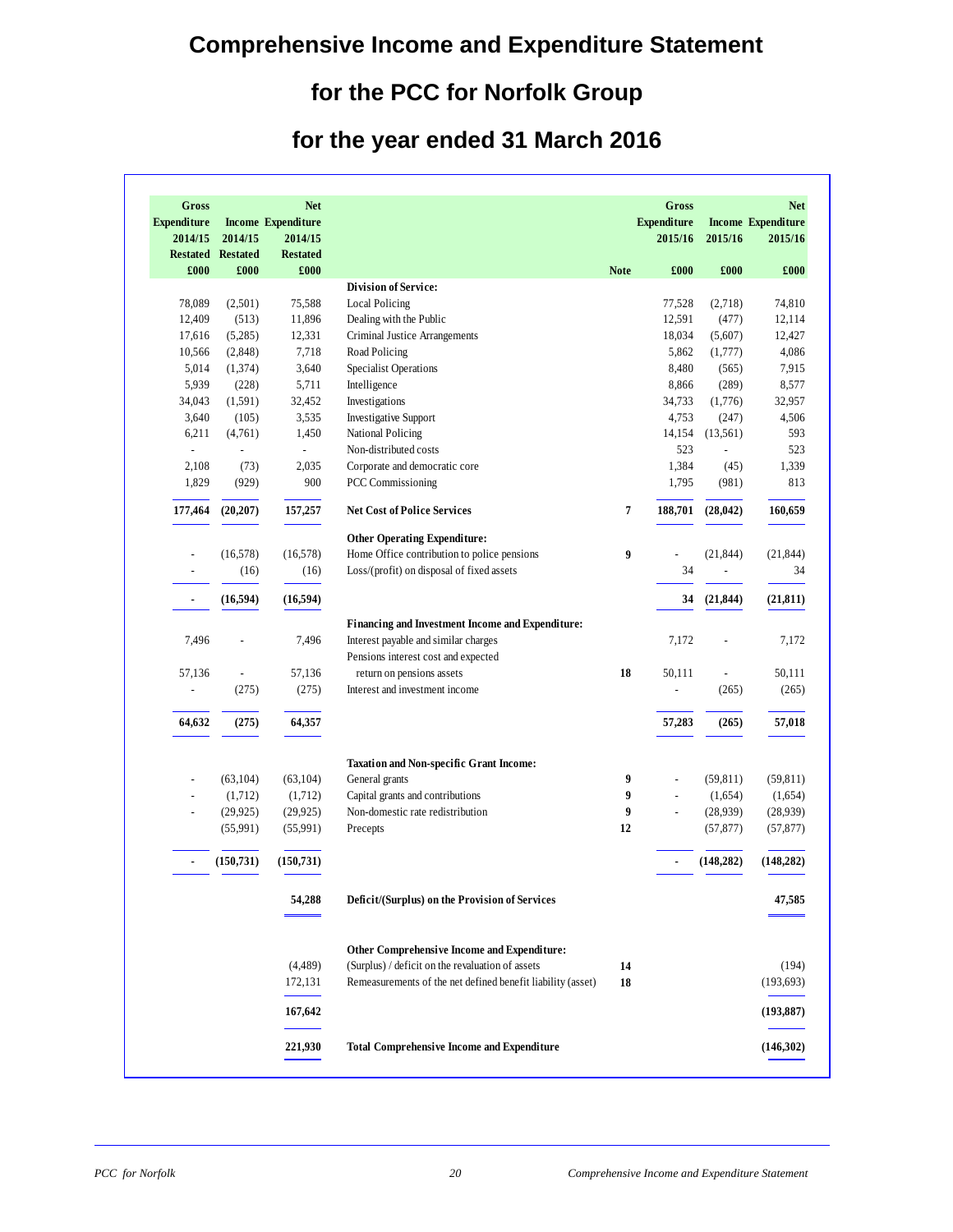### **Comprehensive Income and Expenditure Statement**

### **for the PCC for Norfolk**

### **for the year ended 31 March 2016**

| <b>Gross</b><br><b>Expenditure</b><br>2014/15 | 2014/15<br><b>Restated Restated</b> | <b>Net</b><br><b>Income Expenditure</b><br>2014/15<br><b>Restated</b> |                                                             |             | Gross<br><b>Expenditure</b><br>2015/16 | 2015/16                  | <b>Net</b><br><b>Income Expenditure</b><br>2015/16 |
|-----------------------------------------------|-------------------------------------|-----------------------------------------------------------------------|-------------------------------------------------------------|-------------|----------------------------------------|--------------------------|----------------------------------------------------|
| £000                                          | £000                                | £000                                                                  |                                                             | <b>Note</b> | £000                                   | £000                     | £000                                               |
|                                               |                                     |                                                                       | <b>Division of Service:</b>                                 |             |                                        |                          |                                                    |
| 3,531                                         | (1,593)                             | 1,938                                                                 | <b>Local Policing</b>                                       |             | 3,795                                  | (1,626)                  | 2,169<br>311                                       |
| 648                                           | (296)                               | 352                                                                   | Dealing with the Public                                     |             | 612<br>881                             | (301)                    |                                                    |
| 768<br>355                                    | (3,813)                             | (3,045)<br>268                                                        | Criminal Justice Arrangements<br>Road Policing              |             | 267                                    | (3,815)<br>(86)          | (2,934)<br>181                                     |
| 135                                           | (87)<br>(128)                       | 7                                                                     |                                                             |             | 305                                    | (133)                    | 172                                                |
| 263                                           | (139)                               | 124                                                                   | Specialist Operations<br>Intelligence                       |             | 313                                    | (143)                    | 170                                                |
| 1,337                                         | (662)                               | 675                                                                   | Investigations                                              |             | 1,451                                  | (678)                    | 774                                                |
| 133                                           | (79)                                | 54                                                                    | <b>Investigative Support</b>                                |             | 179                                    | (81)                     | 98                                                 |
| 236                                           |                                     | 146                                                                   | National Policing                                           |             | 5,014                                  |                          | 138                                                |
|                                               | (90)                                | $\blacksquare$                                                        | Non-distributed costs                                       |             | $\overline{a}$                         | (4,876)                  |                                                    |
| 1,856                                         |                                     | 1,782                                                                 |                                                             |             | 1,384                                  |                          | 1,339                                              |
|                                               | (74)                                | 900                                                                   | Corporate and democratic core                               |             |                                        | (45)                     |                                                    |
| 1,829                                         | (929)                               |                                                                       | PCC commissioning                                           |             | 1,795                                  | (981)                    | 813                                                |
| 11,091                                        | (7, 889)                            | 3,202                                                                 | Net Cost of Police Services before group funding            | 7           | 15,997                                 | (12,767)                 | 3,230                                              |
| 157,396                                       |                                     | 157,396                                                               | Intra-group funding                                         | 5           | 164,173                                | $\overline{\phantom{a}}$ | 164,173                                            |
|                                               | $\blacksquare$                      |                                                                       |                                                             |             |                                        |                          |                                                    |
| 168,487                                       | (7,889)                             | 160,599                                                               | <b>Net Cost of Policing Services</b>                        |             | 180,170                                | (12,767)                 | 167,403                                            |
|                                               |                                     |                                                                       | <b>Other Operating Expenditure:</b>                         |             |                                        |                          |                                                    |
|                                               | (16,578)                            | (16,578)                                                              | Home Office contribution to police pensions                 | 9           |                                        | (21, 844)                | (21, 844)                                          |
|                                               | (16)                                | (16)                                                                  | Loss/(profit) on disposal of fixed assets                   |             | 34                                     | $\overline{\phantom{a}}$ | 34                                                 |
|                                               | (16, 594)                           | (16, 594)                                                             |                                                             |             | 34                                     | (21, 844)                | (21, 811)                                          |
|                                               |                                     |                                                                       | Financing and Investment Income and Expenditure:            |             |                                        |                          |                                                    |
| 7,496                                         | ÷,                                  | 7,496                                                                 | Interest payable and similar charges                        |             | 7,172                                  | ÷,                       | 7,172                                              |
|                                               |                                     |                                                                       | Pensions interest cost and expected                         |             |                                        |                          |                                                    |
| 15                                            |                                     | 15                                                                    | return on pensions assets                                   | 18          | 23                                     |                          | 23                                                 |
| $\overline{a}$                                | (275)                               | (275)                                                                 | Interest and investment income                              |             | $\overline{a}$                         | (265)                    | (265)                                              |
|                                               |                                     |                                                                       |                                                             |             |                                        |                          |                                                    |
| 7,510                                         | (275)                               | 7,235                                                                 |                                                             |             | 7,195                                  | (265)                    | 6,930                                              |
|                                               |                                     |                                                                       | <b>Taxation and Non-specific Grant Income:</b>              |             |                                        |                          |                                                    |
|                                               | (63, 104)                           | (63, 104)                                                             | General grants                                              | 9           | $\overline{a}$                         | (59, 811)                | (59, 811)                                          |
| ÷,                                            | (1,712)                             | (1,712)                                                               | Capital grants and contributions                            | 9           | $\overline{\phantom{a}}$               | (1,654)                  | (1,654)                                            |
| $\overline{a}$                                | (29, 925)                           | (29, 925)                                                             | Non-domestic rate redistribution                            | 9           | $\overline{a}$                         | (28,939)                 | (28,939)                                           |
| ÷,                                            | (55,991)                            | (55,991)                                                              | Precepts                                                    | 12          | $\overline{a}$                         | (57, 877)                | (57, 877)                                          |
|                                               | (150, 731)                          | (150, 731)                                                            |                                                             |             | ٠                                      | (148, 282)               | (148, 282)                                         |
|                                               |                                     |                                                                       |                                                             |             |                                        |                          |                                                    |
|                                               |                                     | 508                                                                   | Deficit/(Surplus) on the Provision of Services              |             |                                        |                          | 4,241                                              |
|                                               |                                     |                                                                       | Other Comprehensive Income and Expenditure:                 |             |                                        |                          |                                                    |
|                                               |                                     | (4,489)                                                               | (Surplus) / deficit on the revaluation of assets            | 14          |                                        |                          | (194)                                              |
|                                               |                                     | 214                                                                   | Remeasurements of the net defined benefit liability (asset) | 18          |                                        |                          | (351)                                              |
|                                               |                                     | (4,275)                                                               |                                                             |             |                                        |                          | (545)                                              |
|                                               |                                     |                                                                       |                                                             |             |                                        |                          | 3,696                                              |
|                                               |                                     | (3,768)                                                               | <b>Total Comprehensive Income and Expenditure</b>           |             |                                        |                          |                                                    |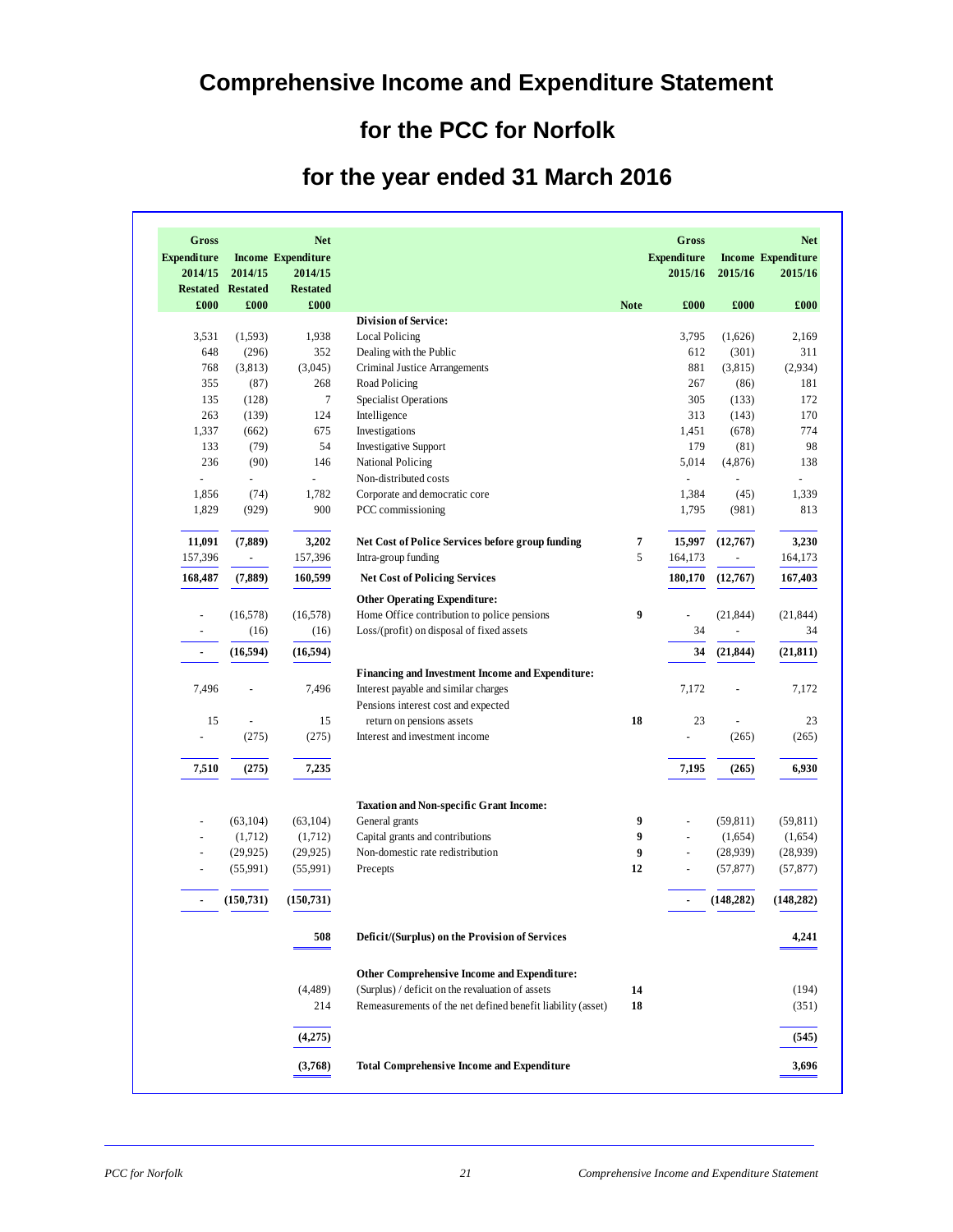### **Balance Sheet for the PCC for Norfolk Group**

### **as at 31 March 2016**

| 31 March    |                                    |              | 31 March    |
|-------------|------------------------------------|--------------|-------------|
| 2015        |                                    |              | 2016        |
| £000        |                                    | <b>Notes</b> | £000        |
| 78,249      | Property, plant and equipment      | 14           | 75,016      |
| 396         | Intangible assets                  | 14           | 3,598       |
| 78,644      | <b>Non-Current Assets</b>          |              | 78,614      |
|             | <b>Long Term Debtors</b>           |              |             |
| 78,644      | <b>Total Long term Assets</b>      |              | 78,614      |
| 241         | Inventories                        |              | 447         |
| 11,224      | Short term debtors and prepayments | 20           | 14,460      |
| 12,997      | Cash and cash equivalents          | 21           | 8,409       |
| 20,128      | Short term investments             | 19           | 21,117      |
| 409         | Assets held for sale               | $22\,$       | 176         |
| 44.999      | <b>Current Assets</b>              |              | 44,608      |
| 123,643     | <b>TOTAL ASSETS</b>                |              | 123,222     |
| 16,978      | Short-term creditors and accruals  | 23           | 16,434      |
| 156         | Short Term Borrowing               | 33           | 6,001       |
| 607         | Provisions                         | 25           | 1,115       |
| 808         | PFI Liabilities                    | 17           | 908         |
| 18,549      | <b>Current Liabilities</b>         |              | 24,457      |
| 1,522,147   | Other long term liabilities        | 18           | 1,371,786   |
| 128         | Provisions                         | 25           |             |
| 13,785      | Long term borrowing                | 33           | 12,840      |
| 63,563      | <b>PFI</b> Liabilities             | 17           | 62,365      |
| 1,599,623   | <b>Long Term Liabilities</b>       |              | 1,446,992   |
| 1,618,172   | <b>TOTAL LIABILITIES</b>           |              | 1,471,448   |
| (1,494,529) | NET ASSETS / (LIABILITIES)         |              | (1,348,226) |
| 37,207      | Usable reserves                    | 27           | 29,014      |
| (1,531,737) | Unusable reserves                  | 29           | (1,377,240) |
| (1,494,529) | <b>TOTAL RESERVES</b>              |              | (1,348,226) |

**These financial statements replace the unaudited financial statements certified by John Hummersone on 30 June 2016** 

**John Hummersone FCPFA, PCC – CFO, 27 September 2016** 

L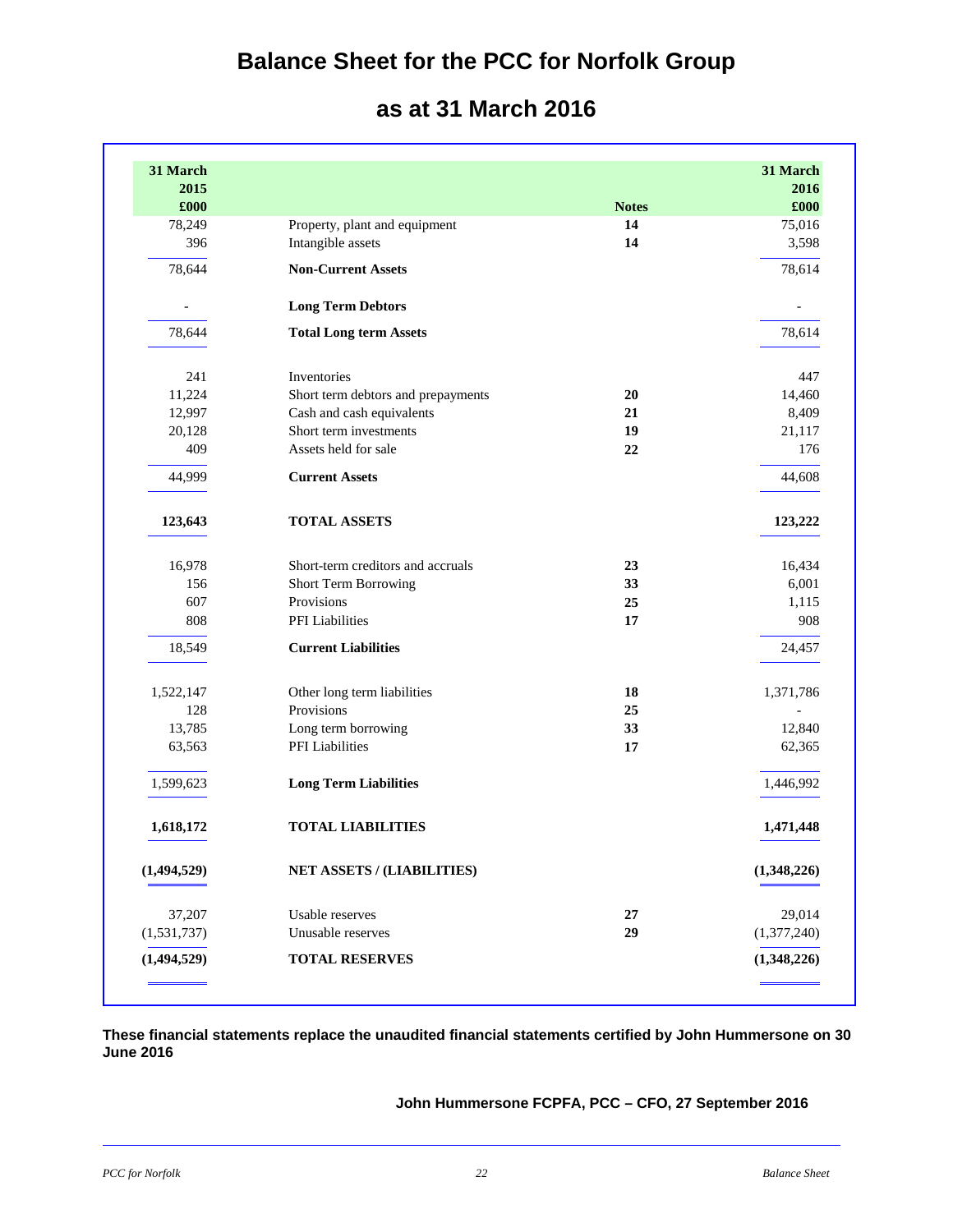### **Balance Sheet for the PCC for Norfolk**

### **as at 31 March 2016**

| 31 March<br>2016<br>£000 | <b>Notes</b> |                                    | 31 March<br>2015<br>£000 |
|--------------------------|--------------|------------------------------------|--------------------------|
| 75,016                   | 14           | Property, plant and equipment      | 78,248                   |
| 3,598                    | 14           | Intangible assets                  | 396                      |
| 78,614                   |              | <b>Non-Current Assets</b>          | 78,644                   |
| 447                      |              | Inventories                        | 241                      |
| 14,460                   | 20           | Short term debtors and prepayments | 11,224                   |
| 8,409                    | 21           | Cash and cash equivalents          | 12,997                   |
| 21,117                   | 19           | Short term investments             | 20,128                   |
| 176                      | 22           | Assets held for sale               | 409                      |
| 44,609                   |              | <b>Current Assets</b>              | 44,999                   |
| 123,223                  |              | <b>TOTAL ASSETS</b>                | 123,643                  |
| 15,742                   | 23           | Short-term creditors and accruals  | 16,498                   |
| 6,001                    | 33           | Short Term Borrowing               | 156                      |
| 1,115                    | 25           | Provisions                         | 607                      |
| 908                      | 17           | PFI Liabilities                    | 808                      |
| 23,766                   |              | <b>Current Liabilities</b>         | 18,069                   |
| 472                      | 18           | Other long term liabilities        | 624                      |
|                          | 25           | Provisions                         | 128                      |
| 12,840                   | 33           | Long term borrowing                | 13,785                   |
| 62,365                   | 17           | PFI Liabilities                    | 63,563                   |
| 75,677                   |              | <b>Long Term Liabilities</b>       | 78,099                   |
| 99,443                   |              | <b>TOTAL LIABILITIES</b>           | 96,169                   |
| 23,780                   |              | <b>NET ASSETS / (LIABILITIES)</b>  | 27,474                   |
| 29,014                   | $\bf 27$     | Usable reserves                    | 37,208                   |
| (5,234)                  | 29           | Unusable reserves                  | (9, 733)                 |
| 23,780                   |              | <b>TOTAL RESERVES</b>              | 27,475                   |

**These financial statements replace the unaudited financial statements certified by John Hummersone on 30 June 2016** 

**John Hummersone FCPFA, PCC – CFO, 27 September 2016**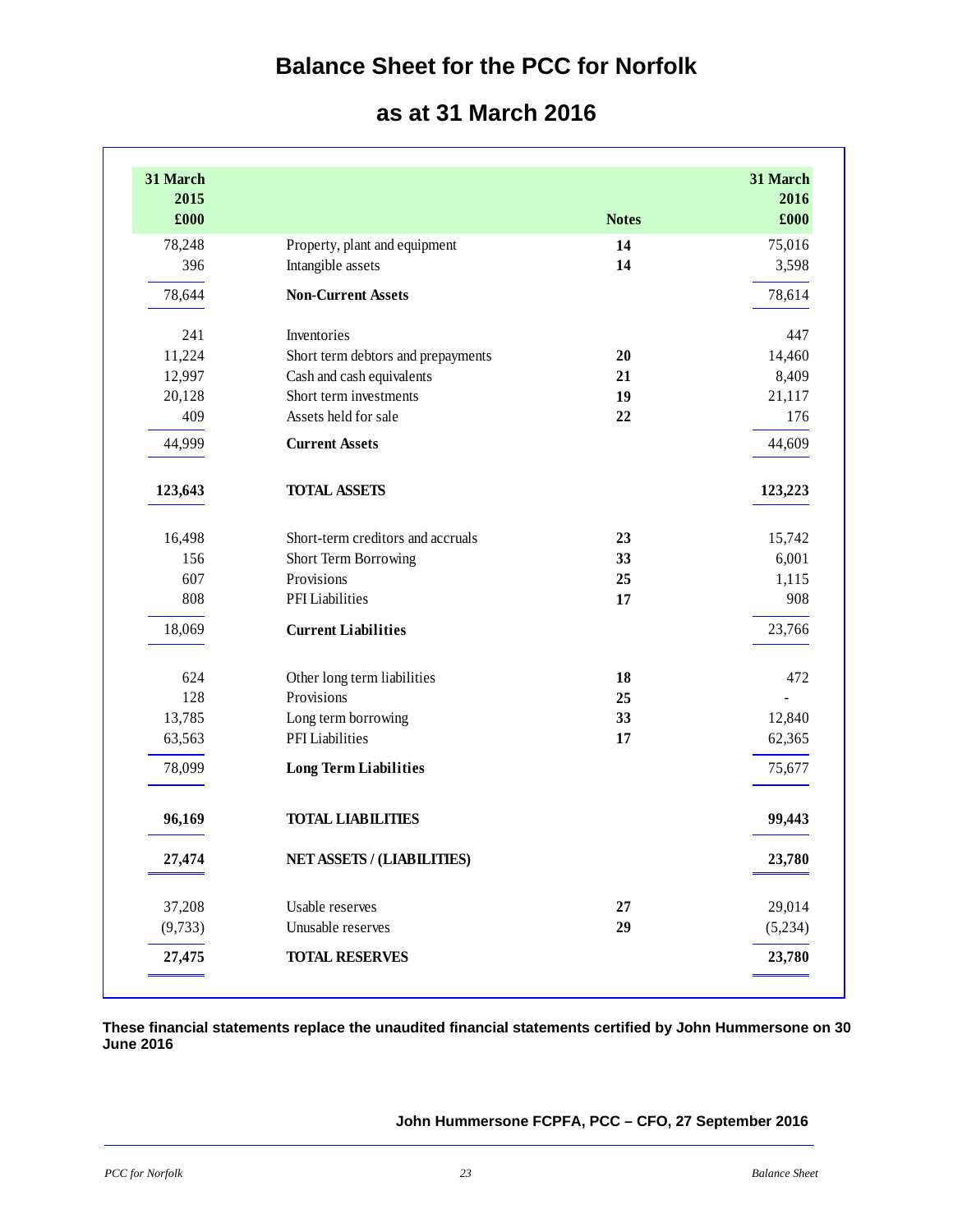### **Cash-flow Statement for the PCC for Norfolk Group**

### **for the year ended 31 March 2016**

| 2014/15<br>£000<br><b>Restated</b> |                                                                                                                                                              | <b>Note</b> | 2015/16<br>£000 |
|------------------------------------|--------------------------------------------------------------------------------------------------------------------------------------------------------------|-------------|-----------------|
| (54, 288)                          | Net Surplus/(deficit) on the provision of services                                                                                                           | Page 20     | (47, 585)       |
| 61,510                             | Adjustment for non cash or cash equivalent movements                                                                                                         | 32          | 45,808          |
|                                    | Adjustment for items included in net deficit on the provision<br>of services that are investing or financing activities:<br>Capital grants and contributions | 31          | (1,654)         |
| 7,222                              | Net cash flows from operating activities                                                                                                                     |             | (3, 431)        |
| (7,703)                            | Investing activities                                                                                                                                         | 31          | (6,533)         |
| (741)                              | Financing activities                                                                                                                                         | 31          | 5,376           |
| (1,222)                            | Net increase or (decrease) in cash and cash equivalents                                                                                                      | 30          | (4,589)         |
| 14,219                             | Cash and cash equivalents at the beginning of the reporting period                                                                                           | 21          | 12,997          |
| 12,997                             | Cash and cash equivalents at the end of the reporting period                                                                                                 | 21          | 8,409           |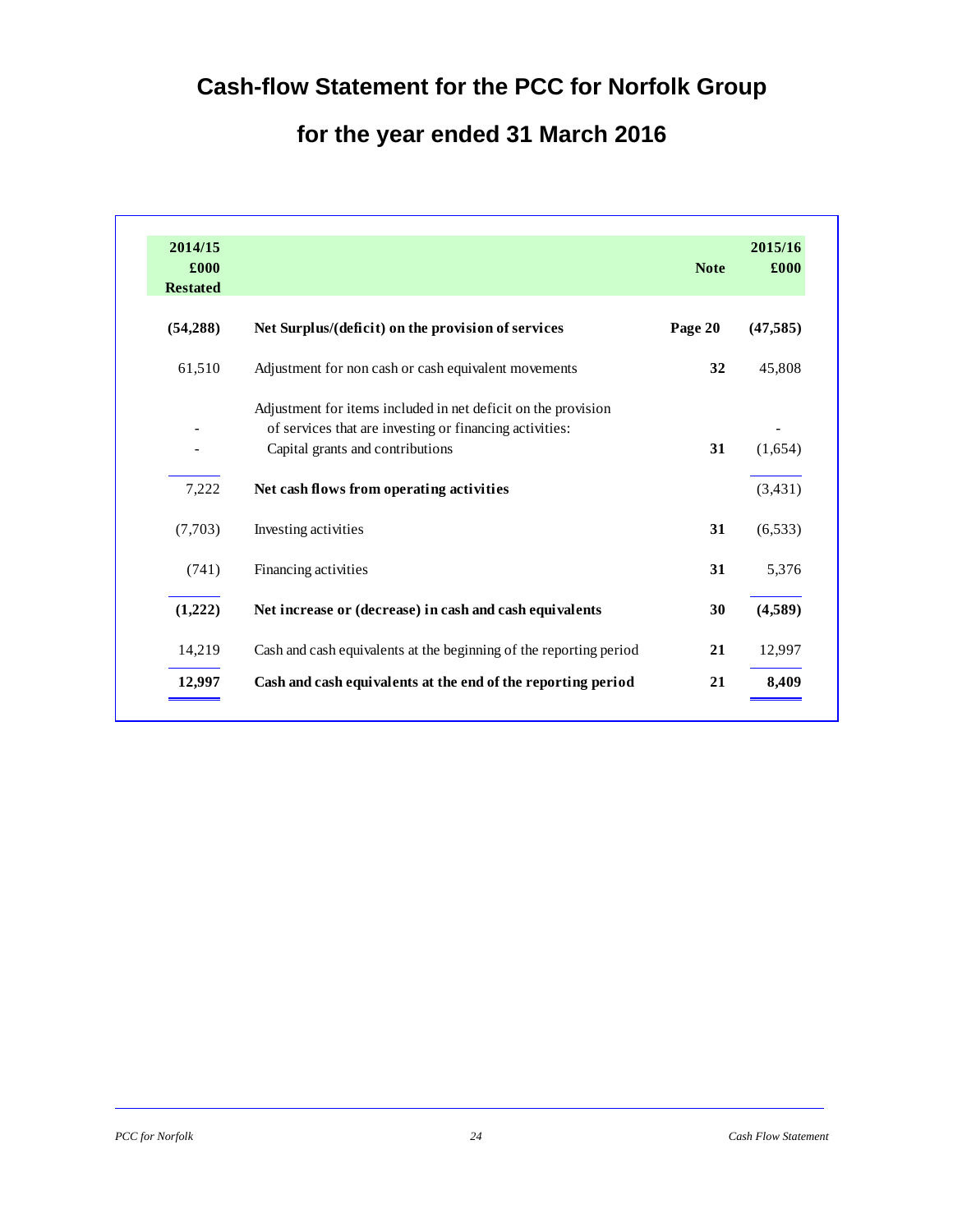### **Cash-flow Statement for the PCC for Norfolk**

### **for the year ended 31 March 2016**

| 2014/15<br>£000 |                                                                                                                                                              | <b>Note</b> | 2015/16<br>£000 |
|-----------------|--------------------------------------------------------------------------------------------------------------------------------------------------------------|-------------|-----------------|
| (508)           | Net Surplus/(deficit) on the provision of services                                                                                                           | Page 21     | (4,241)         |
| 7,730           | Adjustment for non cash or cash equivalent movements                                                                                                         | 32          | 2,464           |
|                 | Adjustment for items included in net deficit on the provision<br>of services that are investing or financing activities:<br>Capital grants and contributions | 31          | (1,654)         |
| 7,222           | Net cash flows from operating activities                                                                                                                     |             | (3, 431)        |
| (7,703)         | Investing activities                                                                                                                                         | 31          | (6, 533)        |
| (741)           | Financing activities                                                                                                                                         | 31          | 5,376           |
| (1,222)         | Net increase or (decrease) in cash and cash equivalents                                                                                                      | 30          | (4,588)         |
| 14,219          | Cash and cash equivalents at the beginning of the reporting period                                                                                           | 21          | 12,997          |
| 12,997          | Cash and cash equivalents at the end of the reporting period                                                                                                 | 21          | 8,409           |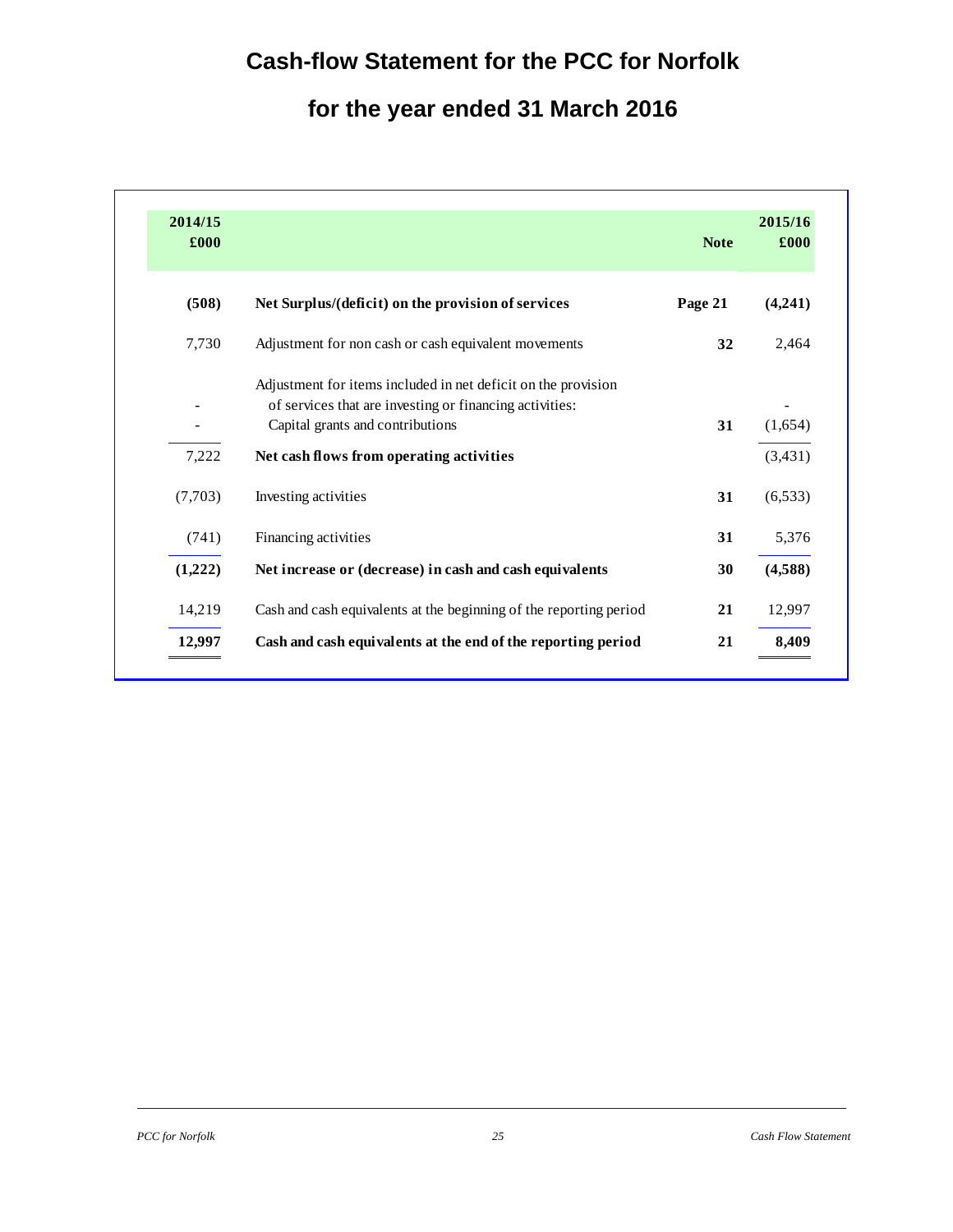### **Notes to the Financial Statements for the PCC for Norfolk and the PCC for Norfolk Group**

### **1. Accounting Policies**

### **General principles**

The Statement of Accounts summarises the Group's transactions for the 2015/16 financial year and its position at the year-end of 31 March 2016. The Group is required to prepare an annual Statement of Accounts by the Accounts and Audit Regulations 2015, which those Regulations require to be prepared in accordance with proper accounting practices. These practices primarily comprise the Code of Practice on Local Authority Accounting in the United Kingdom 2015/16 (COP) and the Service Reporting Code of Practice 2015/16 (SeRCoP), supported by International Financial Reporting Standards (IFRS).

The accounting convention adopted in the Statement of Accounts is principally historical cost, modified by the revaluation of certain categories of non-current assets and financial instruments.

### **Cost recognition and Intra-Group adjustment**

The PCC pays for all expenditure including salaries of police officers, police community support officers and police staff. There is no transfer of real cash between the PCC and Chief Constable and the latter does not have a bank account into which monies can be received or paid from. Operational costs and incomes are recognised in the Chief Constable's Accounts to reflect the PCC's resources consumed in the direction and control of day-to-day policing at the request of the Chief Constable. The Chief Constable also recognises the employment and post-employment costs and liabilities in his Accounts. To fund these costs the Chief Constable's Accounts show a funding guarantee provided by the Commissioner to the Chief Constable as income, although no real cash changes hands. This treatment forms the basis of the intra-group adjustment between the Accounts of the Commissioner and Chief Constable.

### **Recognition of working capital**

The Scheme of Governance and Consent sets out the roles and responsibilities of the Police and Crime Commissioner and the Chief Constable, and also includes the Financial Regulations and Contract Standing Orders. As per these governance documents all contracts and bank accounts are in the name of the PCC. No consent has been granted to the CC to open bank accounts or hold cash or associated working capital assets or liabilities. This means that all cash, assets and liabilities in relation to working capital are the responsibility of the PCC, with all the control and risk also residing with the PCC. To this end, all working capital is shown in the accounts of the PCC and the Group.

### **Accruals of income and expenditure**

Activity is accounted for in the year that it takes place, not in the financial period in which cash payments are paid or received.

### **Cash and cash equivalents**

Cash is cash in hand and deposits with any financial institution repayable without penalty on notice of not more than 24 hours. Cash equivalents are investments that mature in 3 months or less from the date of acquisition and that are readily convertible to known amounts of cash with insignificant risk of change in value.

### **Debtors and creditors**

Revenue and capital transactions are included in the accounts on an accruals basis. Where goods and services are ordered and delivered by the year-end, the actual or estimated value of the order is accrued. With the exception of purchasing system generated accruals and certain payroll balances, a de-minimis level of £1,000 is set for year-end accruals.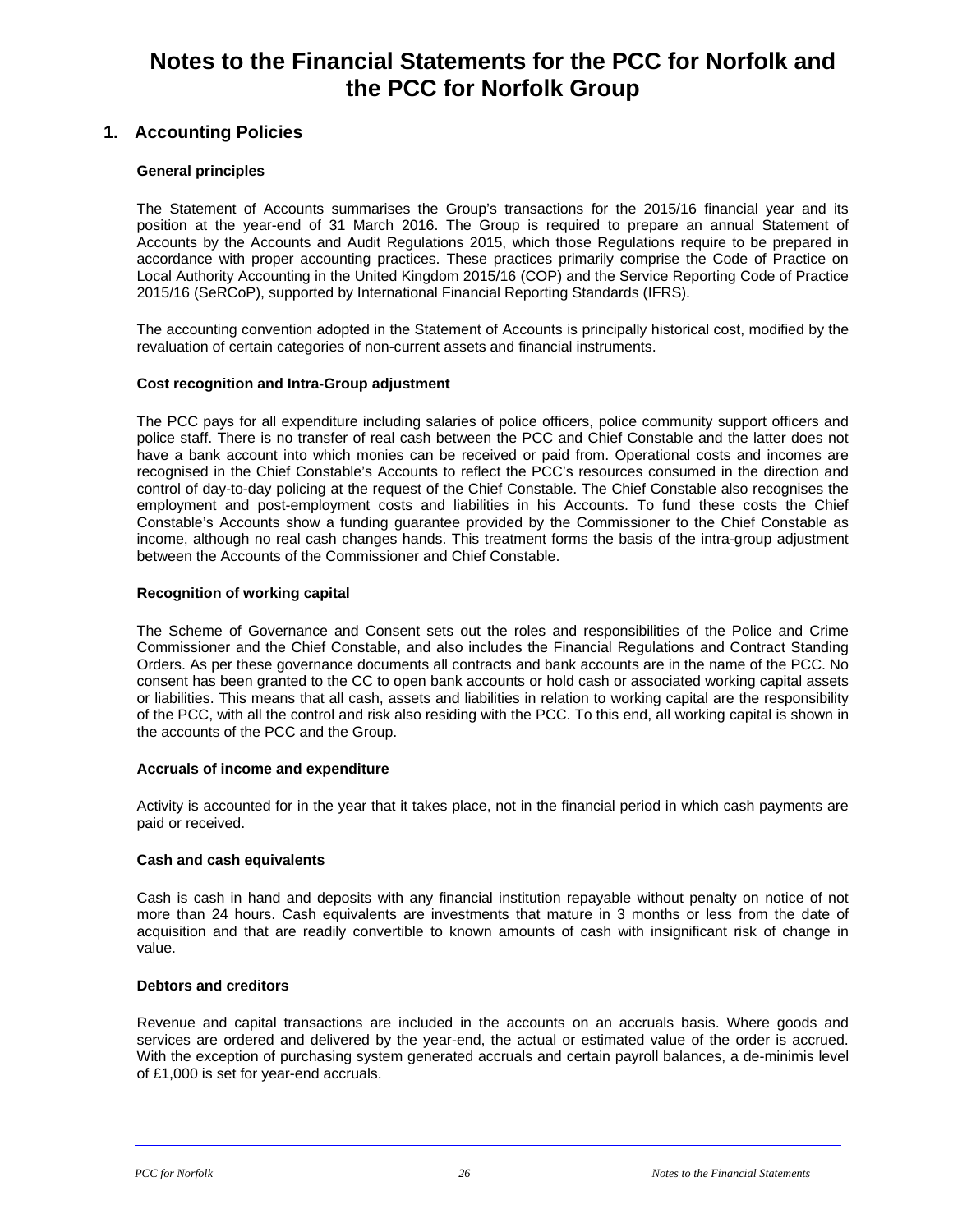### **Charges to the CIES (Comprehensive Income and Expenditure Statement) for Non-Current Assets**

Services and Support Services are debited with the following amounts to record the cost of holding noncurrent assets during the year:

- Depreciation attributable to the assets used by the relevant service.
- Revaluation and impairment losses on assets used by the service where there are no accumulated gains in the Revaluation Reserve against which they can be written off.
- Amortisation of intangible assets attributable to the service.

The PCC is not required to raise council tax to fund depreciation, revaluation, impairment losses or amortisation. However, it is required to make an annual contribution from revenue, the Minimum Revenue Provision (MRP), towards the reduction in the overall borrowing requirement (represented by the Capital Financing Requirement) equal to an amount calculated on a prudent basis determined by the PCC in accordance with statutory guidance.

Depreciation, amortisation and impairment losses are reversed from the General Fund and charged to the Capital Adjustment Account via the MIRS (Movement in Reserves Statement). MRP is charged to the General Fund along with any Revenue Funding of Capital and credited to the Capital Adjustment Account via the MIRS.

Guidance issued under the Local Authorities (Capital Finance and Accounting) (England) (Amendment) Regulations 2009, enables authorities to calculate an amount of MRP, which they consider to be prudent. For capital expenditure incurred from 2008/09, the PCC has approved calculating the MRP using the Option 3 method, which results in equal instalments of MRP being charged over the related assets' useful life.

### **Employee benefits**

### Benefits payable during employment

Salaries, wages and employment-related payments are recognised in the period in which the service is received from employees. The cost of annual leave entitlement, time off in lieu and flexi time earned but not taken by employees at the end of the period is recognised in the financial statements to the extent that employees are permitted to carry-forward leave or similar balances into the following period. An accrual is made for the cost of holiday entitlements earned by employees but not taken before the year end which the employees can carry forward into the next financial year. The accrual is made at the wage and salary rates applicable in the following financial year, being the period in which the employee takes the benefit.

### Post-employment benefits

Officers have the option of joining the Police Pension Scheme 2015. Civilian employees have the option of joining the Local Government Pensions Scheme (LGPS), administered by Norfolk County Council. Some officers are still members of the Police Pension Scheme 1987 and the New Police Pension Scheme 2006, where transitional protection applies. All of the schemes provide defined benefits to members (retirement lump sums and pensions), earned as employees worked for the Constabulary, and all of the schemes are accounted for as defined benefits schemes.

The liabilities attributable to the Group of all four schemes are included in the Balance Sheet on an actuarial basis using the projected unit credit method, i.e. an assessment of the future payments that will be made in relation to retirement benefits (including injury benefits on the Police Schemes) earned to date by officers and employees, based on assumptions about mortality rates, employee turnover rates etc., and projections of earnings for current officers and employees.

Liabilities are discounted to their value at current prices, using a discount rate specified each year by the actuary; this is based on the current rate of return on a high quality corporate bond of equivalent currency and term to the scheme liabilities.

The assets of the LGPS attributable to the Group are included in the balance sheet at their fair value as follows: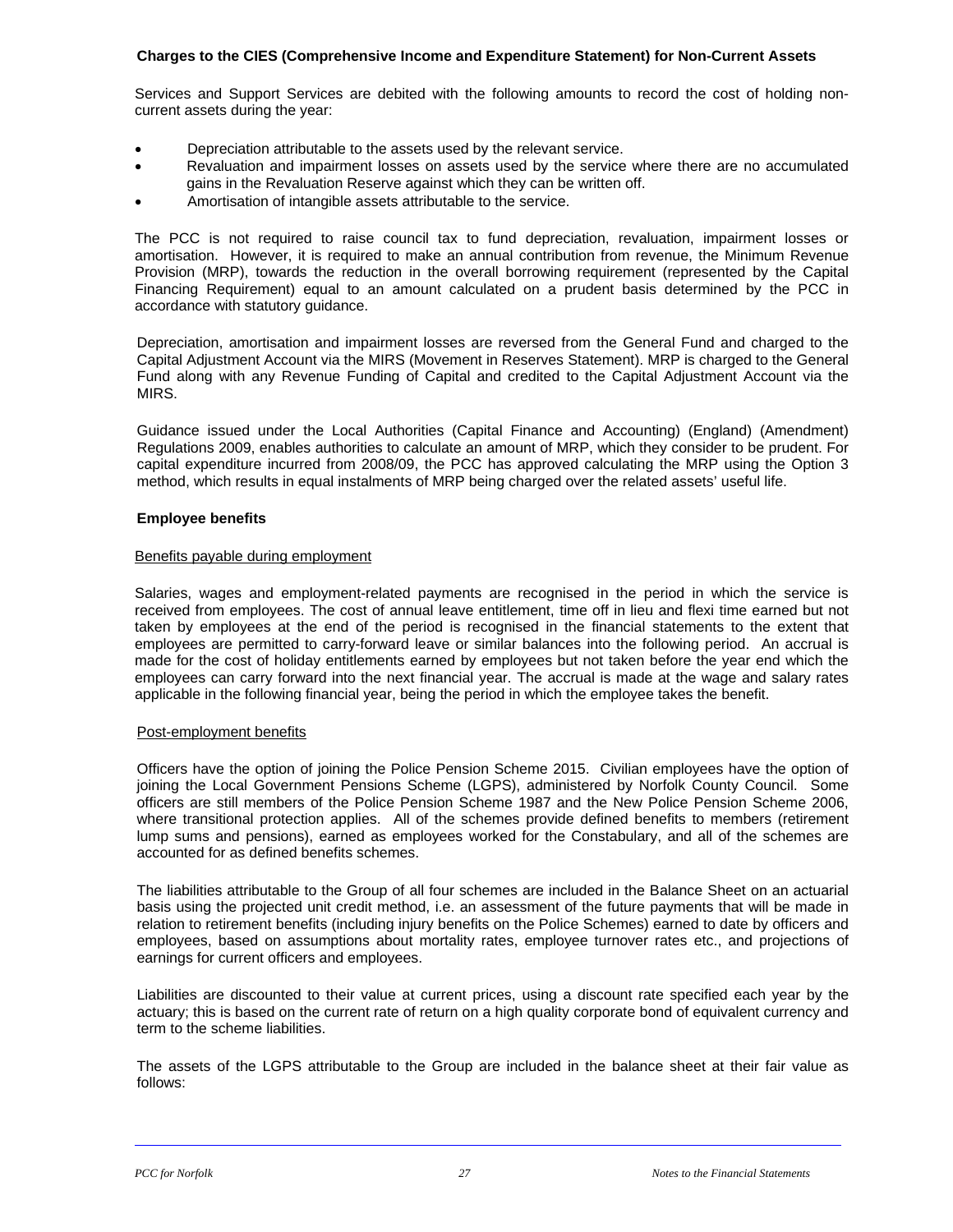- Quoted securities current bid price.
- Unquoted securities professional estimate.
- Unitised securities current bid price.
- Property market value.

All three of the police schemes are unfunded and therefore do not have any assets. Benefits are funded from the contributions made by currently serving officers, a notional employer's contribution paid from the general fund; any shortfall is topped up by a grant from the Home Office.

The change in the net pensions liability is analysed into seven components:

- Current service cost the increase in liabilities as a result of years of service earned this year, it is allocated in the CIES to the services for which the employee or officer worked**.** The current service cost is based on the latest available actuarial valuation.
- Past service cost the increase in liabilities arising from current year decisions whose effect relates to years of service earned in earlier years. Past service costs are disclosed on a straight-line basis over the period in which the increase in benefit vests, and are debited to the Surplus or Deficit on the Provision of Services in the CIES as part of Non-Distributed Costs.
- Interest cost the expected increase in the present value of liabilities during the year as they move one year closer to being paid. It is charged to the Financing and Investment Income and Expenditure line in the CIES. The interest cost is based on the discount rate and the present value of the scheme liabilities at the beginning of the period.
- Expected return on assets the annual investment return on the fund assets attributable to the Group, based on an average of the expected long-term return. It is credited to the Financing and Investment Income and Expenditure line in the CIES.
- The return on plan assets excluding amounts included in net interest on the net defined benefit liability (asset) – charged to the Pensions Reserve as Other Comprehensive Income and Expenditure.
- Actuarial gains and losses changes in the net pensions liability that arise because events have not coincided with assumptions made at the last actuarial valuation or because the actuaries have updated their assumptions. They are debited to the pension reserve.
- Contributions paid to the three pension funds cash paid as employer's contributions to the pension fund in settlement of liabilities. These are not accounted for as an expense.

In relation to retirement benefits, statutory provisions require the General Fund Balance to be charged with the amounts payable by the Group to the pension fund or directly to pensioners in the year, not the amount calculated according to the relevant accounting standards. This means that in the MIRS there are appropriations to and from the Pensions Reserve to remove the notional debits and credits for retirement benefits and replace them with debits for the cash paid to the pension fund and pensioners and any such amounts payable but unpaid at the year-end. The negative balance that arises on the Pension Reserve thereby measures the beneficial impact on the General Fund of being required to account for retirement benefits on the basis of cash flows rather than as benefits are earned by employees.

### Discretionary Benefits

The Group has restricted powers to make discretionary awards of retirement benefits in the event of early retirements. Any liabilities estimated to arise as a result of an award to any member of staff (including injury awards for police officers) are accrued in the year of the decision to make the award and accounted for using the same policies as are applied to the Local Government Pension Scheme.

The Group makes payments to police officers in relation to injury awards and the expected injury awards for active members are valued and accounted for.

### **Events after the reporting period**

Events after the reporting period are those events, both favourable and unfavourable, that occur between the end of the reporting period and the date when the Statement of Accounts is authorised for issue. Two types of events can be identified.

- Those that provide evidence of conditions that existed at the end of the reporting period. The Statement of Accounts is adjusted to reflect such events.
- Those that are indicative of conditions that arose after the reporting period. The Statement of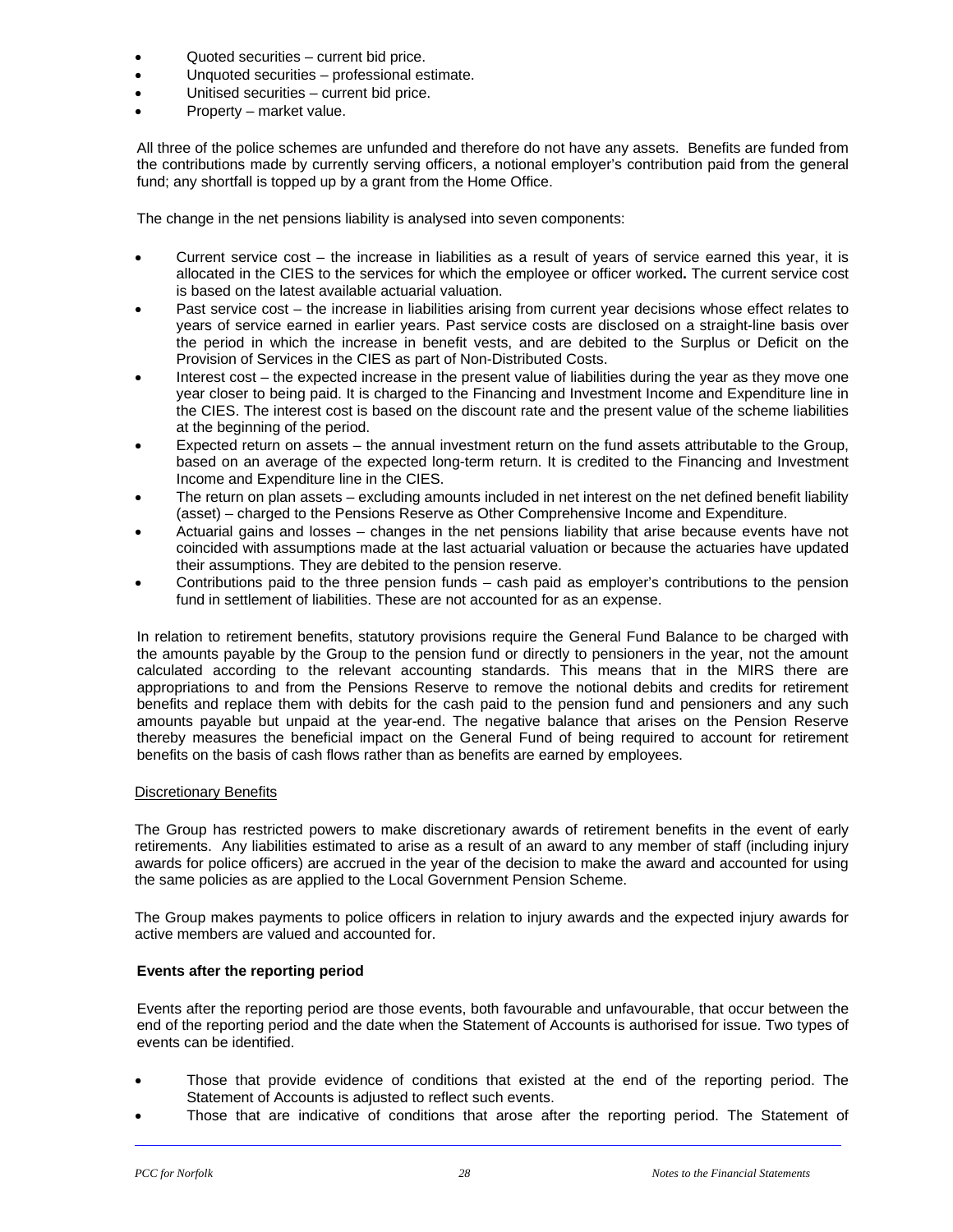Accounts is not adjusted to reflect such events. However where a category of events would have a material effect, disclosure is made in the notes of the nature of the events and their estimated financial effect.

Events taking place after the date of authorisation for issue are not reflected in the Statement of Accounts.

#### **Financial instruments**

#### Financial liabilities

Financial liabilities are recognised on the Balance Sheet when the Group becomes a party to the contractual provisions of a financial instrument and are initially measured at fair value and carried at their amortised cost. Annual charges to the CIES for interest payable are based on the carrying amount of the liability, multiplied by the effective rate of interest for the instrument. The effective interest rate is the rate that exactly discounts estimated future cash payments over the life of the instrument to the amount at which it was originally recognised.

For the borrowings that the Group has, this means that the amount presented in the Balance Sheet is the outstanding principal repayable (plus accrued interest) and interest charged to the CIES is the amount payable for the year according to the loan agreement.

#### Financial Assets

Financial assets can be classified into two types:

(i) Loans and receivables – assets that have fixed or determinable payments but are not quoted in an active market

(ii) Available-for-sale assets – assets that have a quoted market price and/or do not have a fixed or determinable payment

The PCC does not hold any available-for-sale financial assets.

#### Loans and Receivables

Loans and receivables are recognised on the Balance Sheet when the PCC becomes a party to the contractual provisions of a financial instrument and are initially measured at fair value. They are subsequently measured at their amortised cost. Annual credits to the Financing and Investment Income and Expenditure line in the Comprehensive Income and Expenditure Statement for interest receivable are based on the carrying amount of the asset multiplied by the effective rate of interest for the instrument. For the PCC this means that the amount presented in the Balance Sheet is the outstanding principal receivable (plus accrued interest) and interest credited to the Comprehensive Income and Expenditure Statement is the amount receivable for the year in the loan agreement.

Where assets are identified as impaired because of a likelihood arising from a past event that payments due under the contract will not be made, the asset is written down and a charge made to the CIES.

### **Government grants and contributions**

Whether paid on account, by instalments or in arrears, government grants and third party contributions and donations are recognised as due to the Group when there is reasonable assurance that:

- The Group will comply with the conditions attached to the payments, and
- The grants or contributions will be received

Amounts recognised as due to the Group are not credited to the CIES until conditions attaching to the grant or contribution have been satisfied. Conditions are stipulations that specify that the future economic benefits or service potential embodied in the asset acquired using the grant or contribution are required to be consumed by the recipient as specified, or future economic benefits or service potential must be returned to the transferor.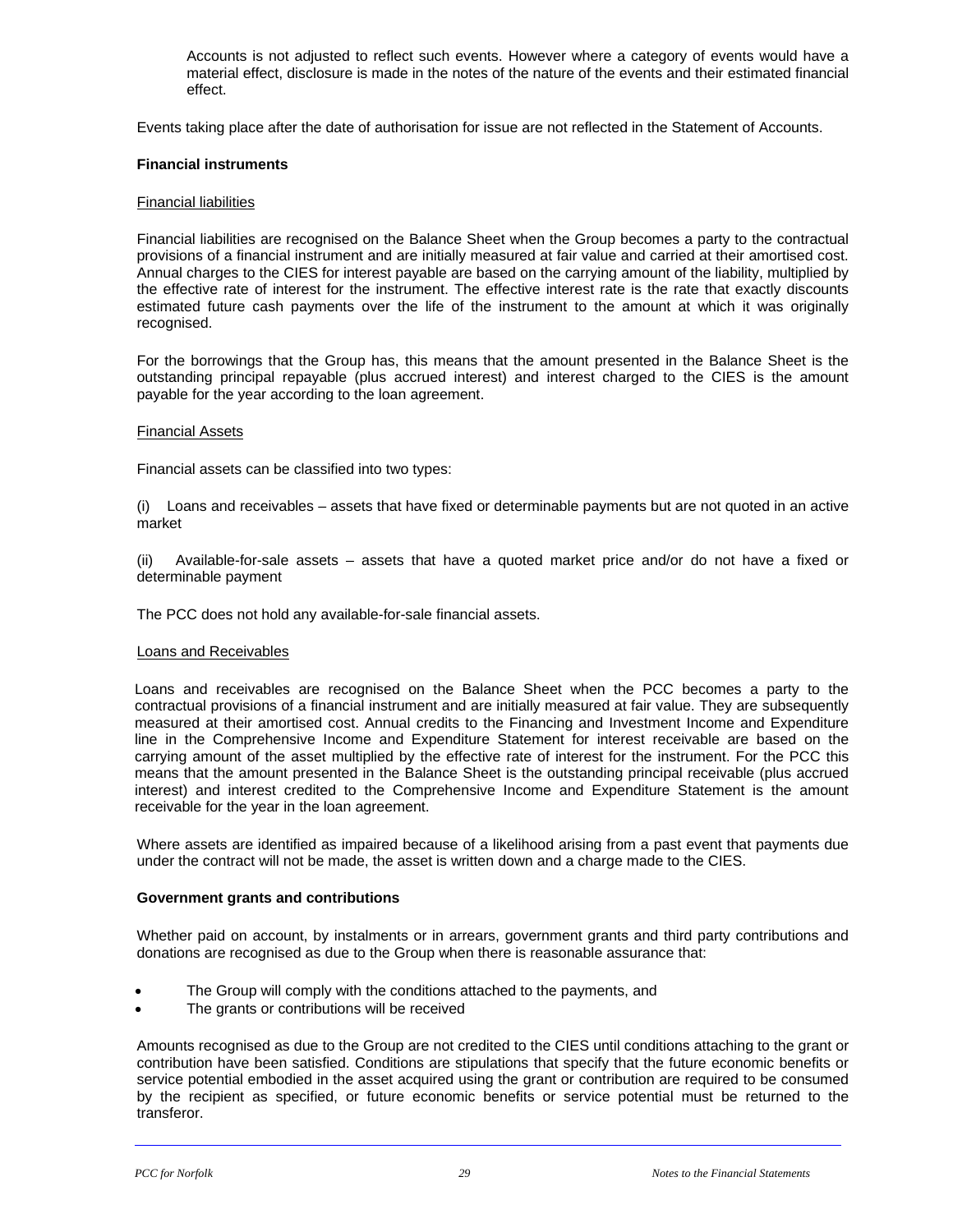Monies advanced as grants and contributions for which conditions have not been satisfied are carried in the Balance Sheet within Creditors as government grants received in advance. When conditions are satisfied, the grant or contribution is credited to the relevant service line (attributable revenue grants/contributions) or Taxation and Non-Specific Grant Income (non-ring-fenced revenue grants and all capital grants) in the CIES.

Where capital grants are credited to the CIES, they are reversed out of the General Fund Balance in the Movement in Reserves Statement (MIRS). Where the grant has yet to be used to finance capital expenditure, it is posted to the Capital Grants Unapplied Account. Where it has been applied, it is posted to the Capital Adjustment Account. Amounts in the Capital Grants Unapplied Account are transferred to the Capital Adjustment Account once they have been applied.

### **Intangible assets**

Expenditure on non-monetary assets that do not have physical substance but are controlled by the PCC as a result of past events (e.g. software licences) is capitalised when it is expected that future economic benefits or service potential will flow from the intangible asset to the PCC.

Internally generated assets are capitalised where it is demonstrable that the project is technically feasible and is intended to be completed (with adequate resources being available) and the PCC will be able to generate future economic benefits or deliver service potential by being able to sell or use the asset. Expenditure is capitalised where it can be measured reliably as attributable to the asset and restricted to that incurred during the development phase. Research expenditure is not capitalised.

Expenditure on the development of websites is not capitalised if the website is solely or primarily intended to promote or advertise the PCC's services.

Intangible assets are measured initially at cost. Amounts are only revalued where the fair value of the assets held by the PCC can be determined by reference to an active market. In practice, no intangible asset held by the PCC meets this criterion, and they are therefore carried at amortised cost.

The depreciable amount of a finite intangible asset is amortised over its useful life and charged to the relevant service line in the CIES. An asset is tested for impairment whenever there is an indication that the asset might be impaired – any losses recognised are posted to the relevant service line in the CIES. Any gain or loss arising on the disposal or abandonment of an intangible asset is posted to the Other Operating Expenditure line in the CIES.

Where expenditure on intangible assets qualifies as capital expenditure for statutory purposes, amortisation, impairment losses and disposal gains and losses are not permitted to have an impact on the General Fund Balance. The gains and losses are therefore reversed out of the General Fund Balance in the MIRS and posted to the Capital Adjustment Account and the Capital Receipts Reserve.

### **Inventories**

Inventories are included in the Balance Sheet at the lower of cost or net realisable value. Supplies from inventories are charged to the relevant service line in the CIES using an average cost formula.

### **Investment policy**

The PCC works closely with its external treasury advisors Capita to determine the criteria for high quality institutions. The minimum rating criteria uses the 'lowest common denominator' method of selecting counterparties and applying lending limits to those counterparties

 UK Banks which have as a minimum, the following Fitch, Standard and Poors and Moody's credit ratings:

| UK Banks           | Fitch          | &<br>Standard<br>Poors | Moody's    |
|--------------------|----------------|------------------------|------------|
| Short Term Ratings | E <sub>1</sub> | A-1                    | <b>D.1</b> |
| Long Term Ratings  | А-             | А-                     | A3         |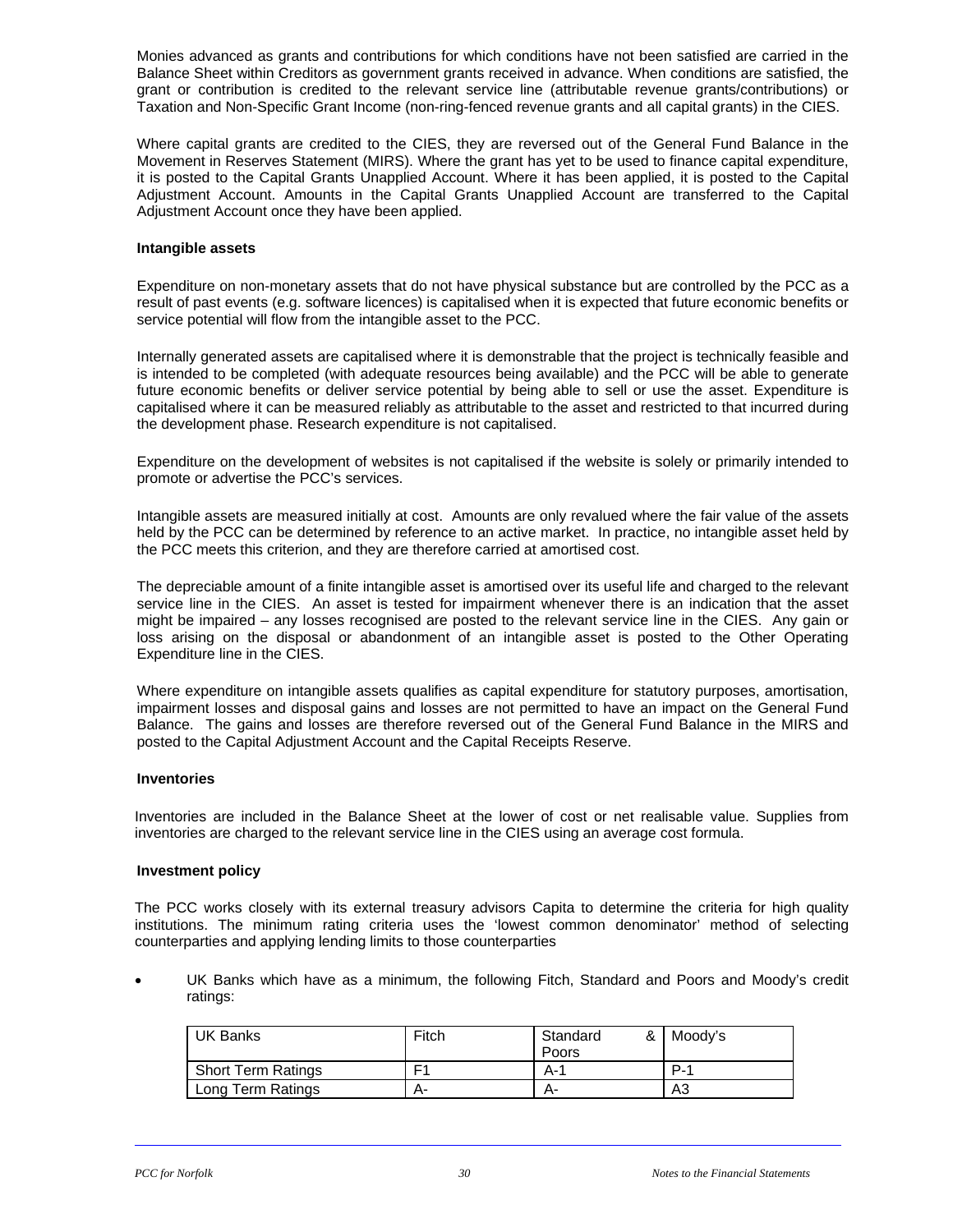Non-UK Banks domiciled in a country which has a minimum sovereign rating of AAA and as a minimum, the following Fitch, Standard and Poors and Moody's credit ratings:

| Non-UK Banks              | Fitch | Standard<br>Poors | & Moody's  |
|---------------------------|-------|-------------------|------------|
| <b>Short Term Ratings</b> | $F1+$ | $A-1+$            | <b>D.1</b> |
| Long Term Ratings         | AA-   | AA-               | Aa3        |

- Part Nationalised UK Banks;
- The PCC's Corporate Banker (Barclays Bank plc)
- Building Societies (which meet the minimum ratings criteria for Banks);
- Money Market Funds;
- UK Government;
- Local Authorities, Parish Councils etc.

All cash invested by the PCC in 2015/16 will be either Sterling deposits (including certificates of deposit) or Sterling Treasury Bills invested with banks and other institutions in accordance with the Approved Authorised Counterparty List.

### **Jointly controlled operations and jointly controlled assets**

Jointly controlled operations are activities undertaken by the PCC or the CC in conjunction with other bodies, which involve the use of the assets and resources of the Group or the other body, rather than the establishment of a separate entity. The Group recognises on the PCC Balance Sheet the assets that it controls and the liabilities that it incurs and debits and credits the CC Comprehensive Income and Expenditure Statement with its share of the expenditure incurred and income earned from the activity of the operation.

Jointly controlled assets are items of property, plant and equipment that are jointly controlled by the Group and other bodies, with the assets being used to obtain benefits for these bodies. The joint operation does not involve the establishment of a separate entity. The Group accounts for only its share of the jointly controlled assets, and the liabilities and expenses that it incurs on its own behalf or jointly with others in respect of its interest in the arrangement.

#### **Leases**

Leases are classified as finance leases where the terms of the lease transfer substantially all the risks and rewards incidental to ownership of the property, plant or equipment from the lessor to the lessee. All other leases are classified as operating leases.

Where a lease covers both land and buildings, the land and buildings elements are considered separately for classification.

Arrangements that do not have the legal status of a lease but convey a right to use an asset in return for payment are accounted for under this policy where fulfilment of the arrangement is dependent on the use of specific assets.

### The PCC as Lessee

#### *Finance Leases*

Property, plant and equipment held under finance leases is recognised on the Balance Sheet at the commencement of the lease at its fair value measured at the lease's inception (or the present value of the minimum lease payments, if lower). The asset recognised is matched by a liability for the obligation to pay the lessor. Initial direct costs of the PCC are added to the carrying amount of the asset. Premiums paid on entry into a lease are applied to writing down the lease liability. Contingent rents are charged as expenses in the periods in which they are incurred.

Lease payments are apportioned between:

a charge for the acquisition of the interest in the property, plant or equipment – applied to write down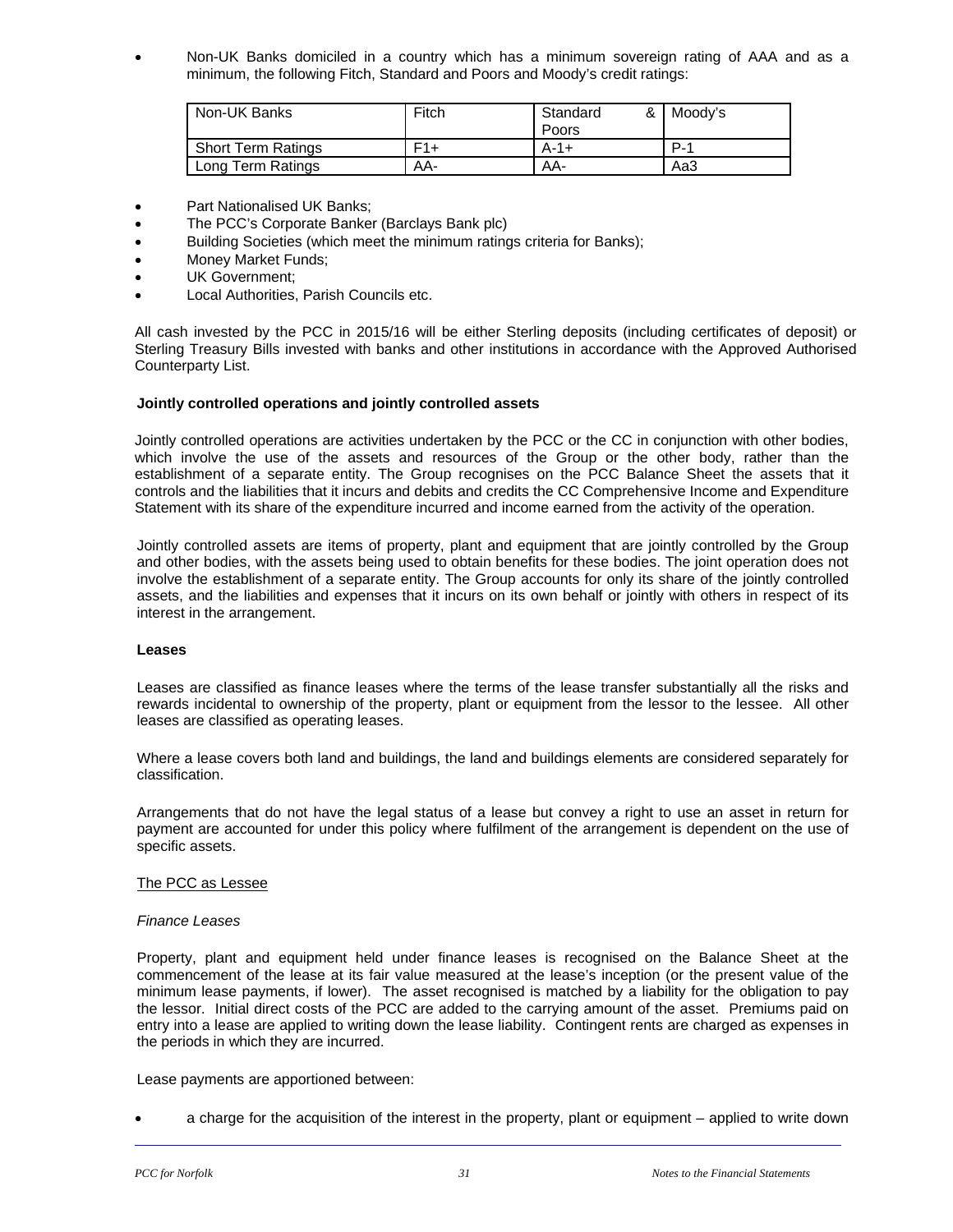the lease liability, and

a finance charge (debited to the Financing and Investment Income and Expenditure line in the CIES).

Property, Plant and Equipment recognised under finance leases is accounted for using the policies applied generally to such assets, subject to depreciation being charged over the lease term if this is shorter than the asset's estimated useful life (where ownership of the asset does not transfer to the PCC at the end of the lease period).

The PCC is not required to raise council tax to cover depreciation or revaluation and impairment losses arising on leased assets. Instead, a prudent annual contribution is made from revenue funds towards the deemed capital investment in accordance with statutory requirements. Depreciation and revaluation and impairment losses are therefore substituted by a revenue contribution in the General Fund Balance, by way of an adjusting transaction with the Capital Adjustment Account in the MIRS for the difference between the two.

### *Operating Leases*

Rentals paid under operating leases are charged to the CIES as an expense of the services benefiting from use of the leased property, plant or equipment.

### The PCC as Lessor

Where the PCC grants an operating lease over a property or an item of plant and equipment, the asset is retained in the Balance Sheet. Rental income is credited to the Other Operating Expenditure line in the CIES. Initial direct costs incurred in negotiating and arranging the lease are added to the carrying amount of the relevant asset and charged as an expense over the lease term on the same basis as rental income.

### **Overheads and support services**

The costs of overheads and support services are charged to service lines that benefit from the supply or service in accordance with the costing principles of the CIPFA *Service Reporting Code of Practice 2014/15* (SeRCoP). Costs are attributed to service lines either directly or using an appropriate cost driver with the exception of:

- Corporate and Democratic Core costs relating to the PCC's status as a multi-functional, democratic organisation.
- Non Distributed Costs costs relating to retirement benefits and unused and unusable shares of assets.

These two cost categories are defined in SeRCoP and accounted for as separate headings in the CIES, as part of the Net Cost of Policing Services.

### **Private Finance Initiative (PFI) and similar contracts**

PFI and similar contracts are agreements to receive services, where the responsibility for making available the property, plant and equipment needed to provide the services passes to the PFI contractor. As the Group is deemed to control the services that are provided under its PFI schemes, and has use of the assets for the substantial part of their useful lives, the Group carries the assets used under the contracts on its Balance Sheet as part of Property, Plant and Equipment.

The original recognition of these assets at fair value (based on the cost to purchase the property, plant and equipment) was balanced by the recognition of a liability for amounts due to the scheme operator to pay for the capital investment. The liability was written down by the initial contribution.

Non-current assets recognised on the Balance Sheet are revalued and depreciated in the same way as property, plant and equipment owned by the Group.

The amounts payable to the PFI operators each year are analysed into five elements:

fair value of the services received during the year – debited to the relevant service in the CIES.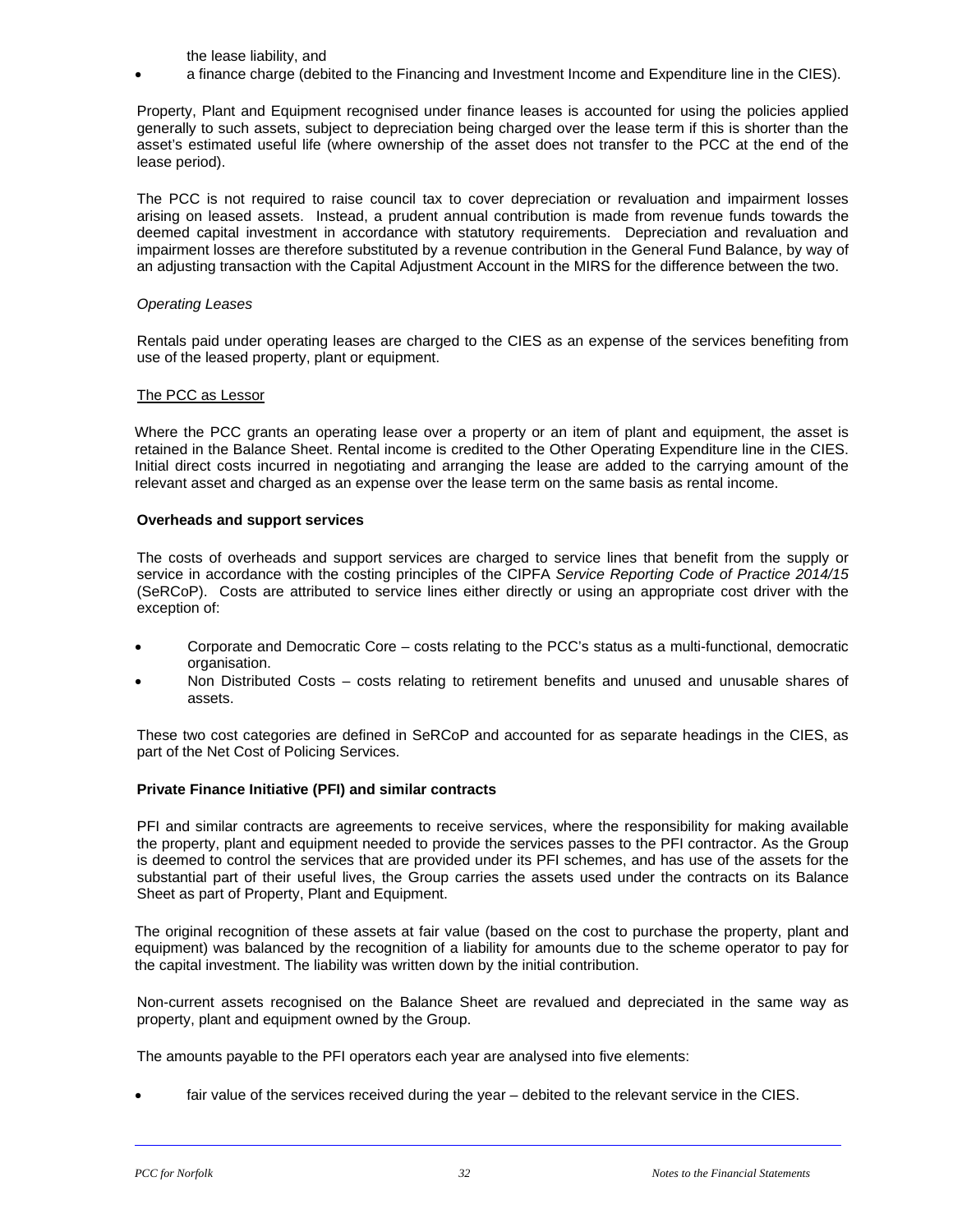- finance cost an interest charge on the outstanding Balance Sheet liability, debited to the Financing and Investment Income and Expenditure line in the CIES
- contingent rent increases in the amount to be paid for the property arising during the contract, debited to the Financing and Investment Income and Expenditure line in the CIES.
- payment towards liability applied to write down the Balance Sheet liability towards the PFI operator (the profile of write-downs is calculated using the same principles as for a finance lease).
- lifecycle replacement costs charged to the unitary payment when they are incurred in future years.

### **Property, plant and equipment**

Assets that have physical substance and are held for use in the production or supply of goods or services, for rental to others, or for administrative purposes and that are expected to be used during more than one financial year are classified as Property, Plant and Equipment.

### **Recognition**

Expenditure on the acquisition, creation or enhancement of Property, Plant and Equipment is capitalised on an accruals basis, provided that it is probable that the future economic benefits or service potential associated with the item will flow to the Group and the cost of the item can be measured reliably. Expenditure that maintains but does not add to an asset's potential to deliver future economic benefits or service potential (i.e. repairs and maintenance) is charged as an expense when it is incurred.

All expenditure on the acquisition, creation or enhancement and disposal of non-current assets is capitalised subject to a de-minimis threshold of £10,000.

### Measurement

Assets are initially measured at cost, comprising:

- the purchase price
- any costs attributable to bringing the asset to the location and condition necessary for it to be capable of operating in the manner intended by management
- the initial estimate of the costs of dismantling and removing the item and restoring the site on which it is located

The Group does not capitalise borrowing costs incurred on the acquisition or construction of non-current assets.

The cost of assets acquired other than by purchase is deemed to be fair value, unless the acquisition does not have commercial substance (i.e. it will not lead to a variation in the cash flows of the Group). In the latter case, where an asset is acquired via an exchange, the cost of the acquisition is the carrying amount of the asset given up by the Group.

Donated assets are measured initially at fair value. The difference between fair value and any consideration paid is credited to the Taxation and Non-Specific Grant Income line of the CIES, unless the donation has been made conditionally. Until conditions are satisfied, the gain is held in the Donated Assets Account. Where gains are credited to the Comprehensive Income and Expenditure Statement, they are reversed out of the General Fund Balance to the Capital Adjustment Account in the Movement in Reserves Statement.

Assets are then carried in the Balance Sheet using the following measurement bases:

- assets under construction historic cost until the asset is live (assets under construction are not depreciated)
- all other assets fair value, determined as the amount that would be paid for the asset in its existing use (existing use value – EUV)
- where there is no market-based evidence of fair value because of the specialist nature of an asset, depreciated replacement cost (DRC) is used as an estimate of fair value.
- where non-property assets have short useful lives or low values (or both), depreciated historical cost basis is used as a proxy for fair value.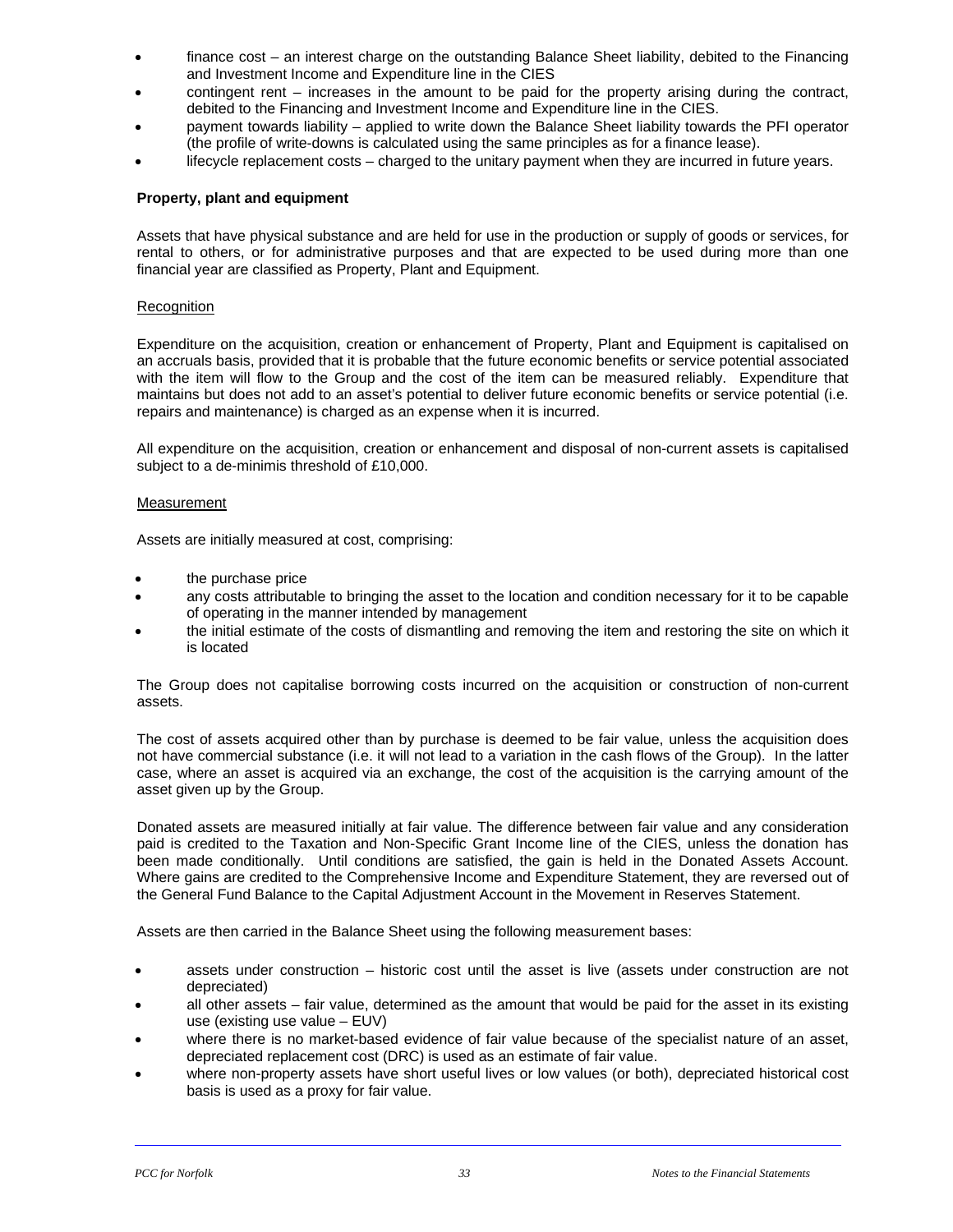Assets included in the Balance Sheet at fair value are revalued sufficiently regularly to ensure that their carrying amount is not materially different from their fair value at the year-end, but as a minimum every five years. Increases in valuations are matched by credits to the Revaluation Reserve to recognise unrealised gains. Exceptionally, gains might be credited to the CIES where they arise from the reversal of a loss previously charged to a service.

Where decreases in value are identified, they are accounted for in the following way:

- where there is a balance of revaluation gains for the asset in the Revaluation Reserve, the carrying amount of the asset is written down against that balance (up to the amount of the accumulated gains)
- where there is no balance in the Revaluation Reserve or an insufficient balance, the carrying amount of the asset is written down against the relevant service lines in the CIES.

The Revaluation Reserve contains revaluation gains recognised since 1 April 2007 only, the date of its formal implementation. Gains arising before that date have been consolidated into the Capital Adjustment Account.

### **Impairment**

Assets are assessed at each year-end as to whether there is any indication that an asset may be impaired. Where indications exist and any possible differences are estimated to be material, the recoverable amount of the asset is estimated and, where this is less than the carrying amount of the asset, an impairment loss is recognised for the shortfall.

Where impairment losses are identified, they are accounted for in the following way:

- where there is a balance of revaluation gains for the asset in the Revaluation Reserve, the carrying amount of the asset is written down against that balance (up to the amount of the accumulated gains)
- where there is no balance in the Revaluation Reserve or an insufficient balance, the carrying amount of the asset is written down against the relevant service line(s) in the CIES.

Where an impairment loss is reversed subsequently, the reversal is credited to the relevant service lines in the CIES, up to the amount of the original loss, adjusted for depreciation that would have been charged if the loss had not been recognised.

### **Depreciation**

Depreciation is provided for on all Property, Plant and Equipment assets by the systematic allocation of their depreciable amounts over their useful lives. An exception is made for assets without a determinable finite useful life (i.e., freehold land) and assets that are not yet available for use (i.e., assets under construction).

Depreciation is calculated on the following bases:

- Buildings straight-line allocation over the useful life of the property as estimated by the valuer
- Vehicles, plant and equipment straight-line allocation over the useful life of the asset

The Code of Practice requires that where a Property, Plant and Equipment asset has major components whose cost is significant in relation to the total cost of the item, the components are depreciated separately, where the remaining asset life is significantly different for identifiable components, unless it can be proved that the impact on the Group's Statement of Accounts is not material. The Group has assessed the cumulative impact of component accounting. As a result the Group applies component accounting prospectively to assets that have a valuation in excess of £2m unless there is clear evidence that this would lead to a material misstatement in the Group's Financial Statements.

Revaluation gains are also depreciated, with an amount equal to the difference between current value depreciation charged on assets and the depreciation that would have been chargeable based on their historical cost being transferred each year from the Revaluation Reserve to the Capital Adjustment Account.

Depreciation or amortisation is charged in both the year of acquisition and disposal of an asset on a pro rata basis. Depreciation or amortisation is charged once an asset is in service and consuming economic benefit.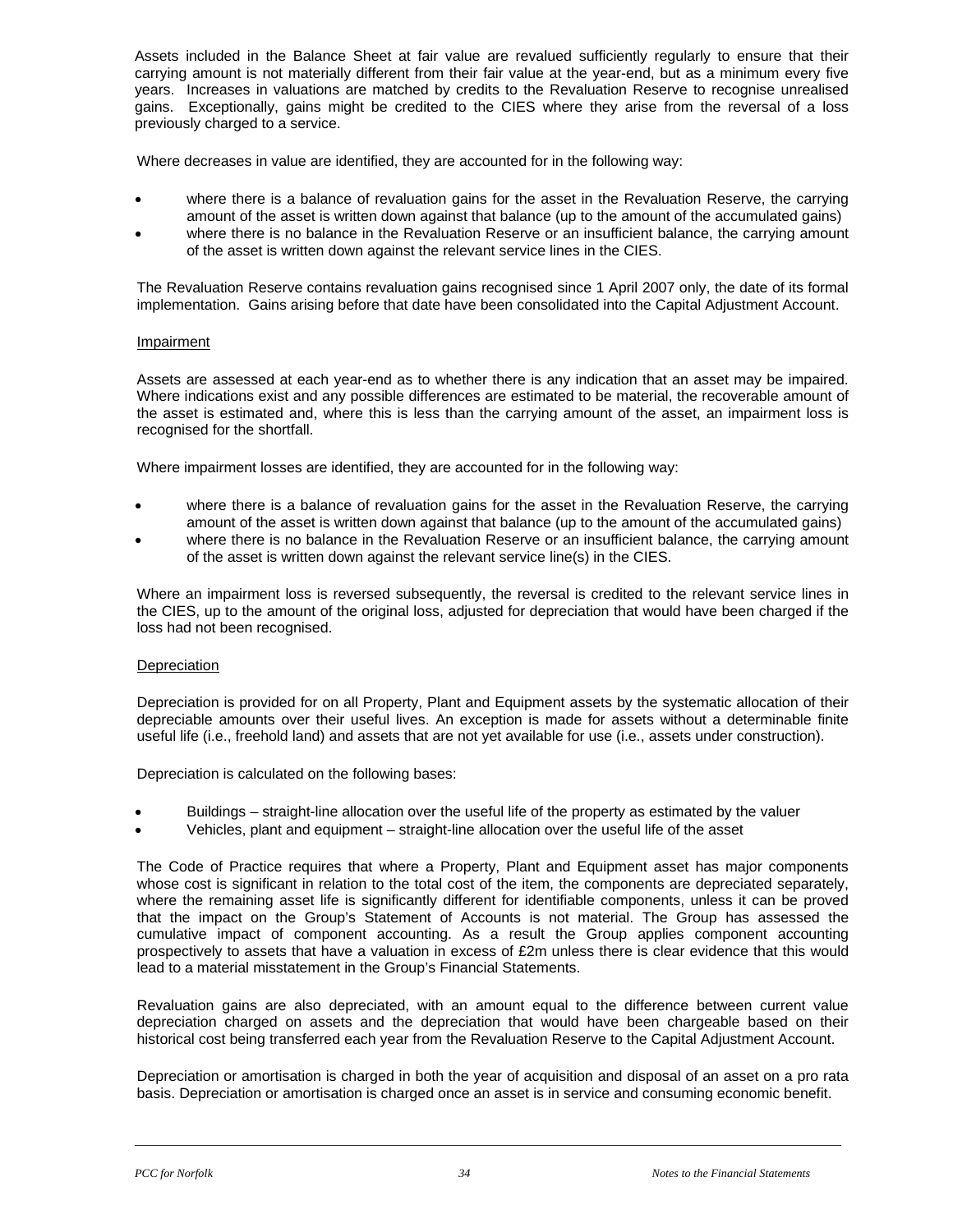#### Disposals and Non-Current Assets Held for Sale

When it becomes probable that the carrying amount of an asset will be recovered principally through a sale transaction rather than through its continuing use, it is reclassified as an Asset Held for Sale. The asset is revalued immediately before reclassification, on the basis relevant to the asset class prior to reclassification, and then carried at the lower of this amount and fair value less costs to sell. Where there is a subsequent decrease to fair value less costs to sell, the loss is posted to the Other Operating Expenditure line in the CIES. Gains in fair value are recognised only up to the amount of any previous losses recognised in the Surplus or Deficit on Provision of Services. Depreciation is not charged on Assets Held for Sale.

If assets no longer meet the criteria to be classified as Assets Held for Sale, they are reclassified back to noncurrent assets and valued at the lower of their carrying amount before they were classified as held for sale; adjusted for depreciation, amortisation or revaluations that would have been recognised had they not been classified as Held for Sale, and their recoverable amount at the date of the decision not to sell.

Assets that are to be abandoned or scrapped are not reclassified as Assets Held for Sale.

When an asset is disposed of or decommissioned, the carrying amount of the asset in the Balance Sheet (whether Property, Plant and Equipment or Assets Held for Sale) is written off to the Other Operating Expenditure line in the CIES as part of the gain or loss on disposal. Receipts from disposals (if any) are credited to the same line in the CIES also as part of the gain or loss on disposal (i.e. netted off against the carrying value of the asset at the time of disposal). Any revaluation gains accumulated for the asset in the Revaluation Reserve are transferred to the Capital Adjustment Account.

Amounts received for a disposal are categorised as capital receipts and are to be credited to the Capital Receipts Reserve, and can then only be used for new capital investment, or set aside to reduce the PCC's underlying need to borrow (the capital financing requirement). Receipts are appropriated to the Reserve from the General Fund Balance in the MIRS.

The written-off value of disposals is not a charge against council tax, as the cost of non-current assets is fully provided for under separate arrangements for capital financing. Amounts are appropriated to the Capital Adjustment Account from the General Fund Balance in the MIRS.

## **Provisions**

Provisions are made where an event has taken place that gives the Group a legal or constructive obligation that probably requires settlement by a transfer of economic benefits or service potential, and a reliable estimate can be made of the amount of the obligation. For instance, the Group may be involved in a court case that could eventually result in the making of a settlement or the payment of compensation.

Provisions are charged as an expense to the appropriate service line in the CIES in the year that the Group becomes aware of the obligation, and are measured at the best estimate at the balance sheet date of the expenditure required to settle the obligation, taking into account relevant risks and uncertainties.

When payments are eventually made, they are charged to the provision carried in the Balance Sheet. Estimated settlements are reviewed at the end of each financial year – where it becomes less than probable that a transfer of economic benefits will now be required (or a lower settlement than anticipated is made), the provision is reversed and credited back to the relevant service line.

Where some or all of the payment required to settle a provision is expected to be recovered from another party (e.g. from an insurance claim), this is only recognised as income for the relevant service if it is virtually certain that reimbursement will be received if the Group settles the obligation.

The insurance claims provision is maintained to meet the liabilities for claims received but for which the timing and/or the amount of the liability is uncertain. The Group self-insures part of the third party, motor and employer's liability risks. External insurers provide cover for large individual claims and to cap the total claims which have to be met from the provision in any insurance year. Charges are made to revenue to cover the external premiums and the estimated liabilities which will not be met by external insurers. Liability claims may be received several years after the event and can take many years to settle.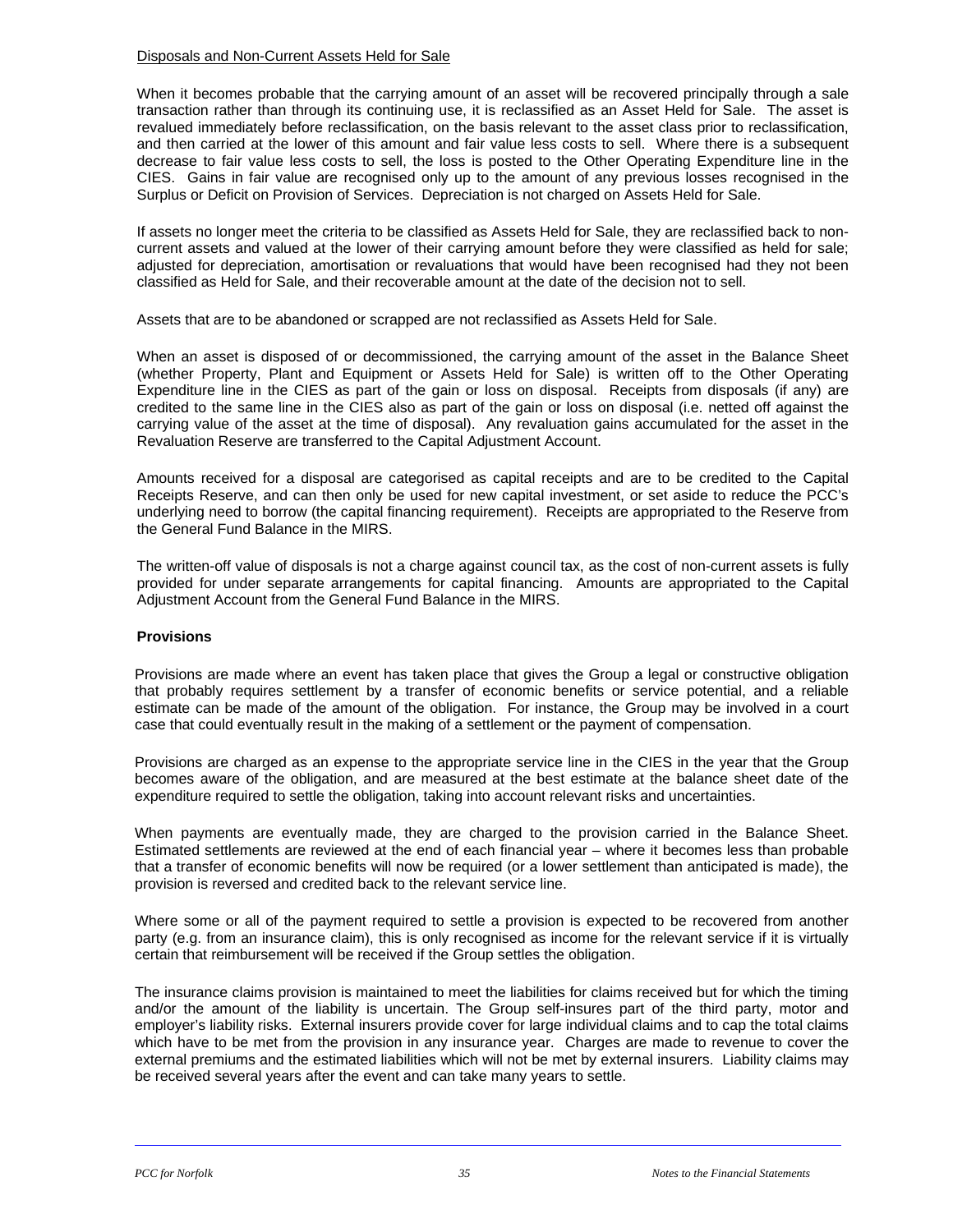## **Contingent Liabilities**

A contingent liability arises where an event has taken place that gives the Group a possible obligation whose existence will only be confirmed by the occurrence or otherwise of uncertain future events not wholly within the control of the Group. Contingent liabilities also arise in circumstances where a provision would otherwise be made but either it is not probable that an outflow of resources will be required or the amount of the obligation cannot be measured reliably.

Contingent liabilities are not recognised in the Balance Sheet but disclosed in a note to the accounts.

#### **Reserves**

The Group sets aside specific amounts as reserves for future policy purposes or to cover contingencies*.*  Reserves are created by appropriating amounts out of the General Fund Balance in the Movement in Reserves Statement. When expenditure to be financed from a reserve is incurred, it is charged to the appropriate service in that year to score against the Surplus or Deficit on the Provision of Services in the CIES. The reserve is then appropriated back into the General Fund Balance in the Movement in Reserves Statement so that there is no net charge against council tax for the expenditure.

Certain reserves are kept to manage the accounting processes for non-current assets, financial instruments, retirement and employee benefits and do not represent usable resources for the PCC – these reserves are explained in the following paragraphs:

#### Revaluation Reserve

This Reserve records the accumulated gains on non-current assets arising from increases in value, as a result of inflation or other factors (to the extent that these gains have not been consumed by subsequent downward movements in value). The reserve is also debited with amounts equal to the part of depreciation charges on assets that has been incurred, only because the asset has been revalued. The balance on this Reserve for Assets disposed is written out to the Capital Adjustment Account. The overall balance on this reserve thus represents the amount by which the current value of non-current assets carried in the Balance Sheet is greater because they are carried at revalued amounts rather than depreciated historic cost.

#### Capital Adjustment Account

This Account accumulates (on the debit side) the write-down of the historical costs of non-current assets as they are consumed by depreciation and impairments or written off on disposal. It accumulates (on the credit side) the resources that have been set aside to finance capital expenditure. The balance on this Account represents timing differences between the amount of the historical cost of the non-current assets that have been consumed and the amount that has been financed in accordance with statutory requirements.

#### Pension Reserve

The Pensions Reserve absorbs the timing differences arising from the different arrangements for accounting for post-employment benefits and for funding benefits in accordance with statutory provisions. The PCC accounts for post-employment benefits in the CIES as the benefits are earned by employees accruing years of service, updating the liabilities recognised to reflect inflation, changing assumptions and investment returns on any resources set aside to meet the costs. However, statutory arrangements require benefits earned to be financed as the PCC and CC make employer's contributions to pension funds or eventually pay any pensions for which they are directly responsible. The debit balance on the Pensions Reserve therefore shows a substantial shortfall between the benefits earned by past and current employees and the resources the PCC and CC have set aside to meet them. The statutory arrangements will ensure that funding will have been set aside by the time the benefits come to be paid.

#### **Value Added Tax**

VAT payable is included as an expense only to the extent that it is not recoverable from Her Majesty's Revenue and Customs. VAT receivable is excluded from income. Where the VAT is irrecoverable it is included in the relevant service line of the Group Comprehensive Income and Expenditure Statement.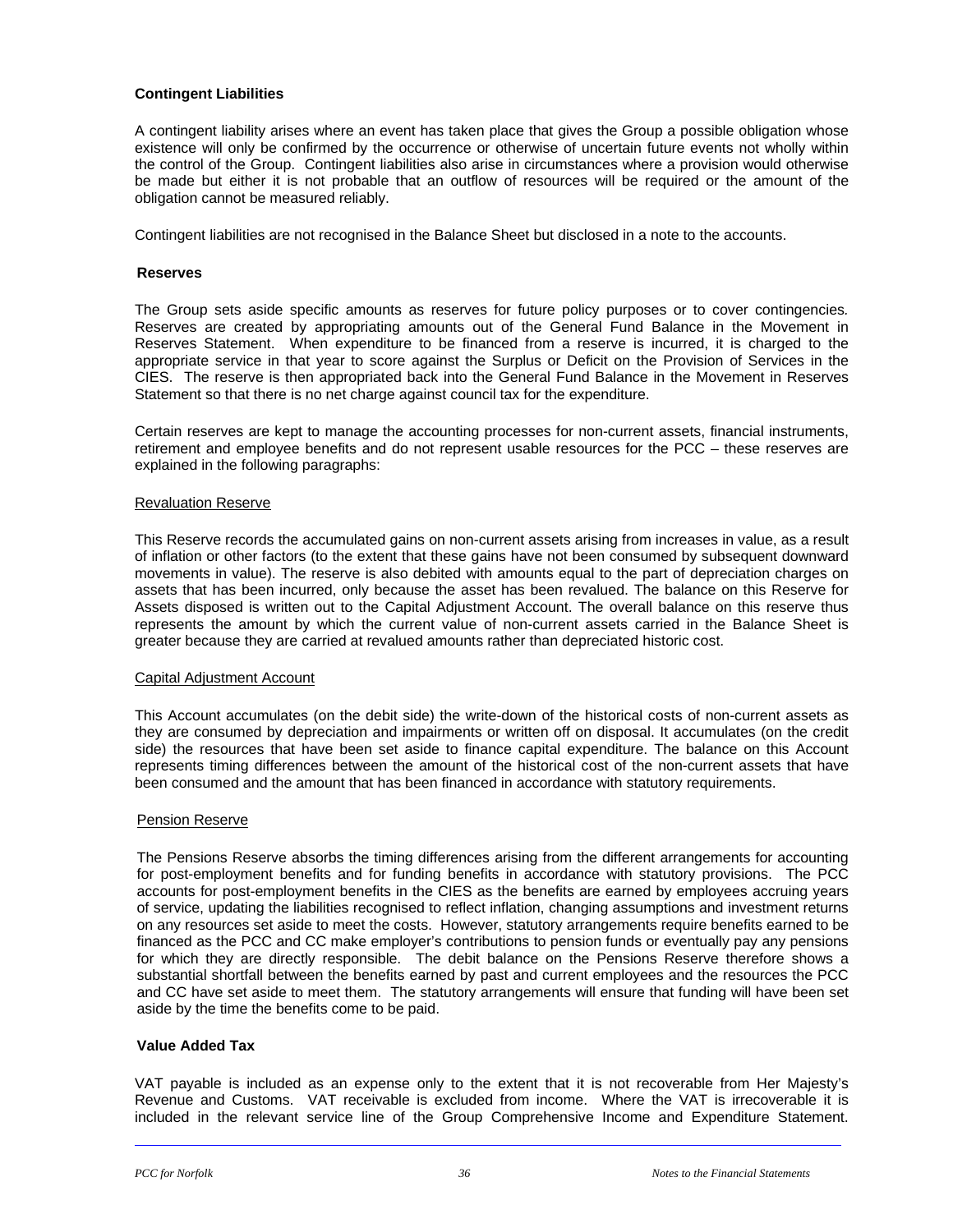Irrecoverable VAT is VAT charged which under legislation is not reclaimable (e.g., purchase of command platform vehicles).

# **2. Accounting Standards That Have Been Issued But Have Not Yet Been Adopted**

The Financial Statements have been prepared in accordance with The Code of Practice on Local Authority Accounting in the United Kingdom for 2015/16 (COP), the COP is based on International Financial Reporting Standards (IFRSs).

In 2016/2017 adoption of the amendments to the following may be required to be reported;

- IAS 19 Employee Benefits (Defined Benefit Plans: Employee Contributions)
- Annual Improvements to IFRSs (2010 to 2012 cycle).
- Amendment to IFRS 11 Joint Arrangements (Accounting for Acquisitions of Interests in Joint Operations)
- Amendments to IAS 16 Property, Plant and Equipment and IAS 38 Intangible Assets (Clarification of Acceptable Methods of Depreciation and Amortisation)
- Annual Improvements to IFRSs (2012 to 2014 cycle).
- Amendment to IAS 1 Presentation of Financial Statements (Disclosure Initiative)
- The changes to the format of the Comprehensive Income and Expenditure Statement, the Movement in Reserves Statement and the introduction of the new Expenditure and Funding Analysis
- The changes to the format of the Fund Account and the Net Assets Statement
- IFRS 13 Fair Value Measurement

Application of the IFRSs referred to above, as adopted by the Code, is required by 1 April 2016, and these IFRSs will be initially adopted as at 1 April 2016. The Code requires changes in accounting policy to be applied retrospectively unless alternative transitional arrangements are specified in the Code. It is not expected that the adoption of these standards will have a material effect on the financial statements.

# **3. Critical Judgements in Applying Accounting Policies**

In applying the accounting policies set out in Note 1, the PCC has had to make certain judgements about complex transactions or those involving uncertainty about future events. The critical judgements made in the statement of accounts are.

- The budget is set by the PCC and provides the Chief Constable with the authority to incur expenditure. There are still uncertainties about the future funding beyond 2016/2017 in regard of what the PCC will receive from the government and limitations around the precept. The PCC and Chief Constable are working together to mitigate the impact of the funding gap emerging over the period of the Medium Term Financial Plan, the impact of which will be realised in the budget set by the PCC.
- The allocation of transactions and balances between the PCC and the Chief Constable, that has been set out in the Narrative Statement to these accounts, is a judgement as a result of greater clarity and a better understanding of arrangements and governance between the PCC and the Chief Constable, as well as bulletins issued by CIPFA and the Audit Commission that enhanced the prevailing guidance.
- The PCC has taken over the obligations arising from a PFI contract entered into by the former Police Authority. The 30 year PFI contract was for the provision of newly built Police Investigation Centres, title to the assets will be retained by the PCCs of both Norfolk and Suffolk on completion of the contract. Associated assets have been capitalised and treated "on Balance Sheet" as required by IFRS.
- The Norfolk PCC has a significant number of assets including those under Private Finance Initiatives (PFI) arrangements. The PCC has the responsibility, control and risk in terms of the provision of those assets.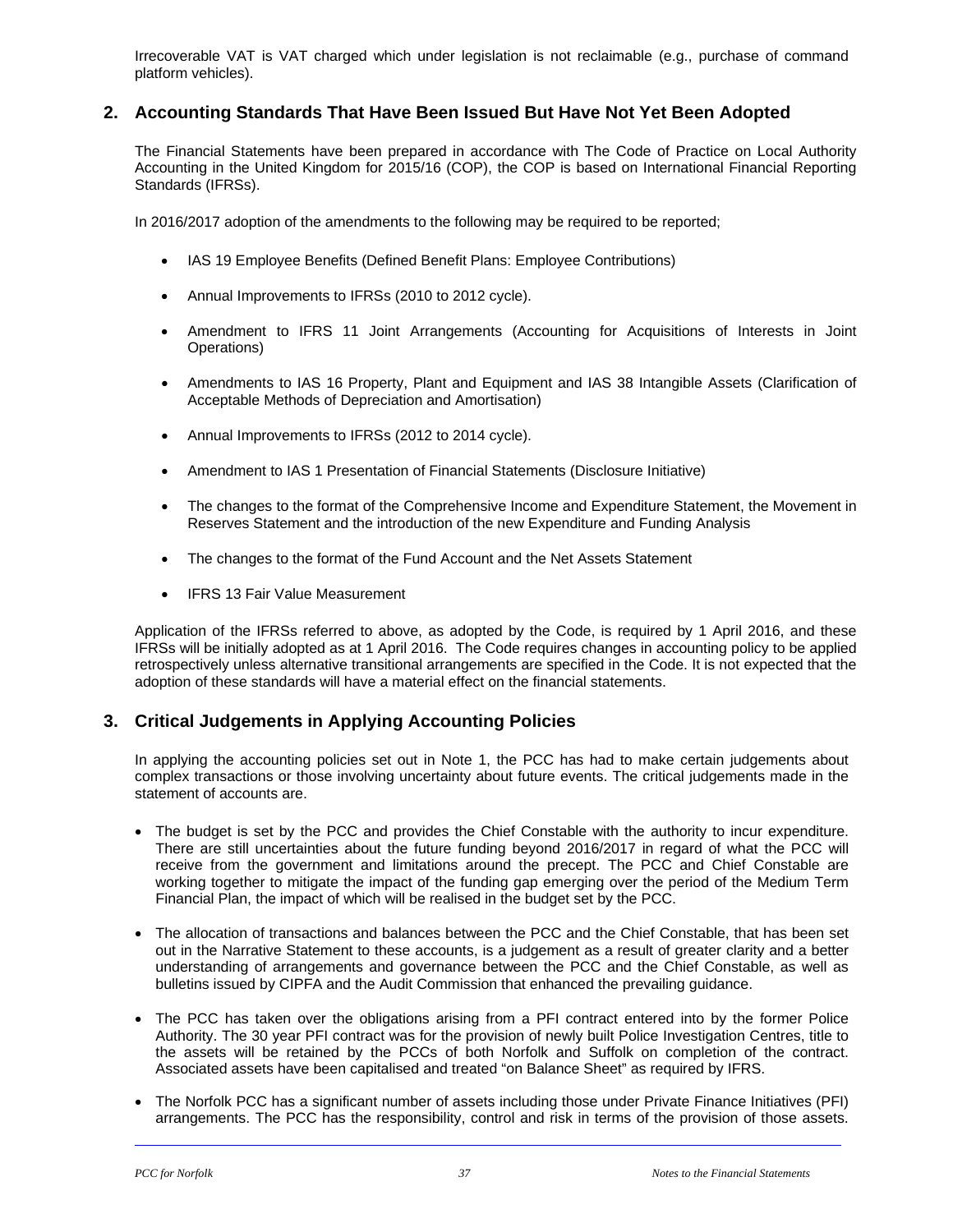Consequently, a critical judgement has been made to show any connected grant funding (e.g. for PFI), and the capital and financing costs of the provision of those assets in the PCC accounts. As the Chief Constable utilises the assets on a day-to-day basis, the officers and staff of the CC have responsibility for the use of the consumables, heating and lighting and so forth. Consequently, these costs are shown in the CC accounts including the service charges element of the PFI.

- Costs of pension arrangements require estimates assessed by independent qualified actuaries regarding future cash flows that will arise under the scheme liabilities. The assumptions underlying the valuation used for IAS19 reporting are the responsibility of the Group as advised by the actuaries. The financial assumptions are largely prescribed at any point and reflect market expectations at the reporting date. Assumptions are also made around the life expectancy of the UK population.
- In respect of the LGPS police staff pension costs, separate actuarial valuations have been carried out in 2015/16 and are reflected in the financial statements.
- Establishing the valuation of operational and residential properties. Depreciation is a calculation based on asset value and expected useful life of the assets. If the useful life of an asset is reduced then the depreciation charge to CIES will increase. The PCC monitors the useful life of assets to identify where any changes to the depreciation charge are required during the year.

# **4. Assumptions Made About the Future and Other Major Sources of Estimation Uncertainty**

## Pensions liability

Estimation of the net liability to pay pensions depends on a number of complex judgements relating to the discount rate used, the rate at which salaries are projected to increase, changes in retirement ages, mortality rates and expected returns on pension fund assets. A firm of consulting actuaries is engaged to provide the PCC with expert advice about the assumptions to be applied. The effects on the net pensions liability of changes in individual assumptions can be measured. For instance, a 0.5% decrease in the discount rate assumptions would result in an increase in the pension liability of £167.9m.

#### Exit Packages

Provisions for exit packages are based on information available at the time of the production of the accounts, there may be occasions where employees are subsequently redeployed resulting in the provision being overstated.

#### Property, plant and equipment

The value of land and property together with asset lives are obtained from the PCC's appointed external valuers (Carter Jonas). The PCC relies upon the experience and knowledge of the valuer using the Royal Institute of Chartered Surveyors (RICS) *Appraisal and Valuation Manual* to provide a fair value under IAS16. The carrying value of land and buildings (excluding assets under construction and held for sale) at the Balance Sheet date was as follows:

Land £13.0m Property £49.7m

# **5. Intra-group Funding Arrangement Between the PCC and Chief Constable**

The background and principles that underpin the accounting arrangements and create the need for an intragroup adjustment have been set out in the Narrative Statement.

The PCC receives all funding on behalf of the Group; at no time, under the current arrangements, does the Chief Constable hold any cash or reserves. However, it is felt that to accurately represent the substance of the financial impact of the day-to-day control exercised by the Chief Constable over policing it is necessary to capture the costs associated with this activity in the Chief Constable's CIES. A consequence of this is that the employment liabilities associated with police officers and police staff is also contained in the Chief Constable's CIES and the accumulative balances are held on the Chief Constable's Balance Sheet. All other assets and liabilities are held on the PCC's Balance Sheet.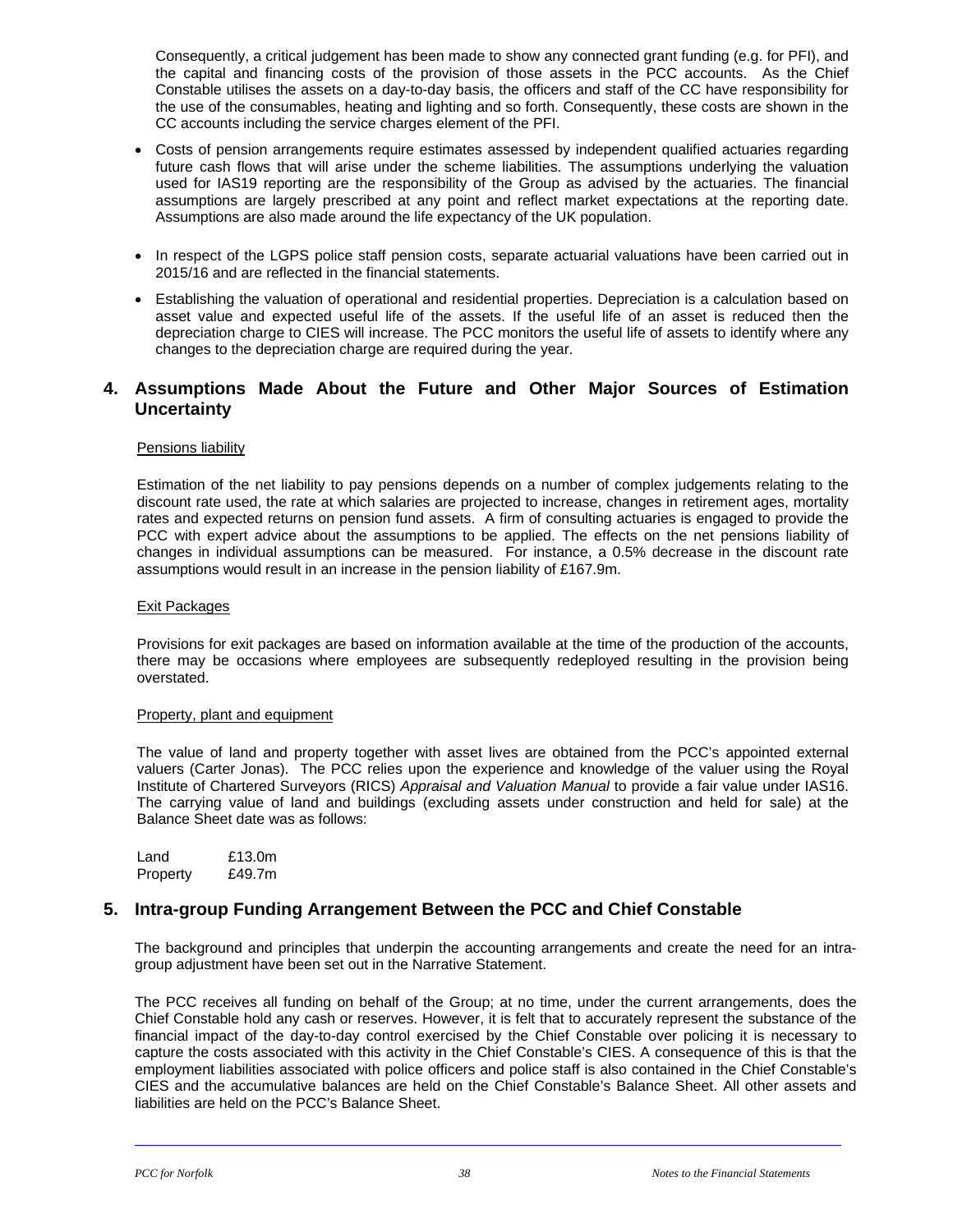Whilst no actual cash changes hands the PCC has undertaken to fund the resources consumed by the Chief Constable. The PCC effectively makes all payments from the Police Fund. To reflect this position in the Accounts funding from the PCC offsets cost of service expenditure contained in the Chief Constable's CIES. This intra-group adjustment is mirrored in the PCC's CIES. The financial impact associated with the costs of the employment liabilities is carried on the balance sheet in accordance with the Code and add to the carrying value of the Pensions Liability and the Accumulated Absences Liability.

# **6. Service Expenditure Analysis**

The principal functions included within the Net Cost of Service line in the Group's financial statements relate to the day to day costs of administering and supporting the PCC's office as well as working directly with local communities and the public. The Net Cost of Service line also includes the financial resources of the Group under the direction and control of the Chief Constable through operational policing, and is included in the CIES as follows:

## **Local policing**

Neighbourhood policing Incident (response) management Specialist community liaison Local command team and support overheads

## **Dealing with the public**

Dealing with the public command team and support overheads Local call centres/front desk Central communications unit Contact management units

## **Road policing**

Roads Policing command team and support overheads Traffic units Traffic wardens/PCSOs - Traffic Vehicle recovery Casualty reduction partnership

## **Specialist operations**

Central Operations command team and support overheads Air operations Dogs section Level 1 advanced public order Firearms unit Civil contingencies

#### **Intelligence**

Central Intelligence command team and support overheads Intelligence/threat assessments Intelligence gathering

## **Criminal justice arrangements**

Criminal Justice Arrangements command team and support overheads **Custody** Criminal justice Police National Computer (PNC) Disclosure and Barring Service (DBS) Coroner assistance Fixed penalty scheme (central ticket office) Property officer/stores

## **Investigations**

Crime Support command team and support overheads Major investigation unit Economic crime (including regional asset recovery team) Investigations Serious and organised crime unit Public protection

#### **Investigative support**

Investigative Support command team and support overheads Scenes of crime officers External forensic costs Fingerprint/Internal forensic costs Photographic image recovery Other forensic services

## **National policing**

Secondments (out of force) Counter-terrorism/Special Branch NPCC projects/initiatives

Please note that business support function costs are absorbed into the above operational functions.

Corporate and Democratic Core costs relate to the democratic representation, management, administration and governance functions of the PCC's office, the amount also includes officer time spent on advising the PCC and public consultation.

Non Distributed costs are costs that cannot be allocated to current operational functions. Examples are impairments of non-operational property such as police houses and past service pension costs.

PCC Commissioning is not a separately defined category within the Service Reporting Code of Practice, however the related income and expenditure has been shown separately within the Net Cost of Police Services in the CIES for enhanced transparency.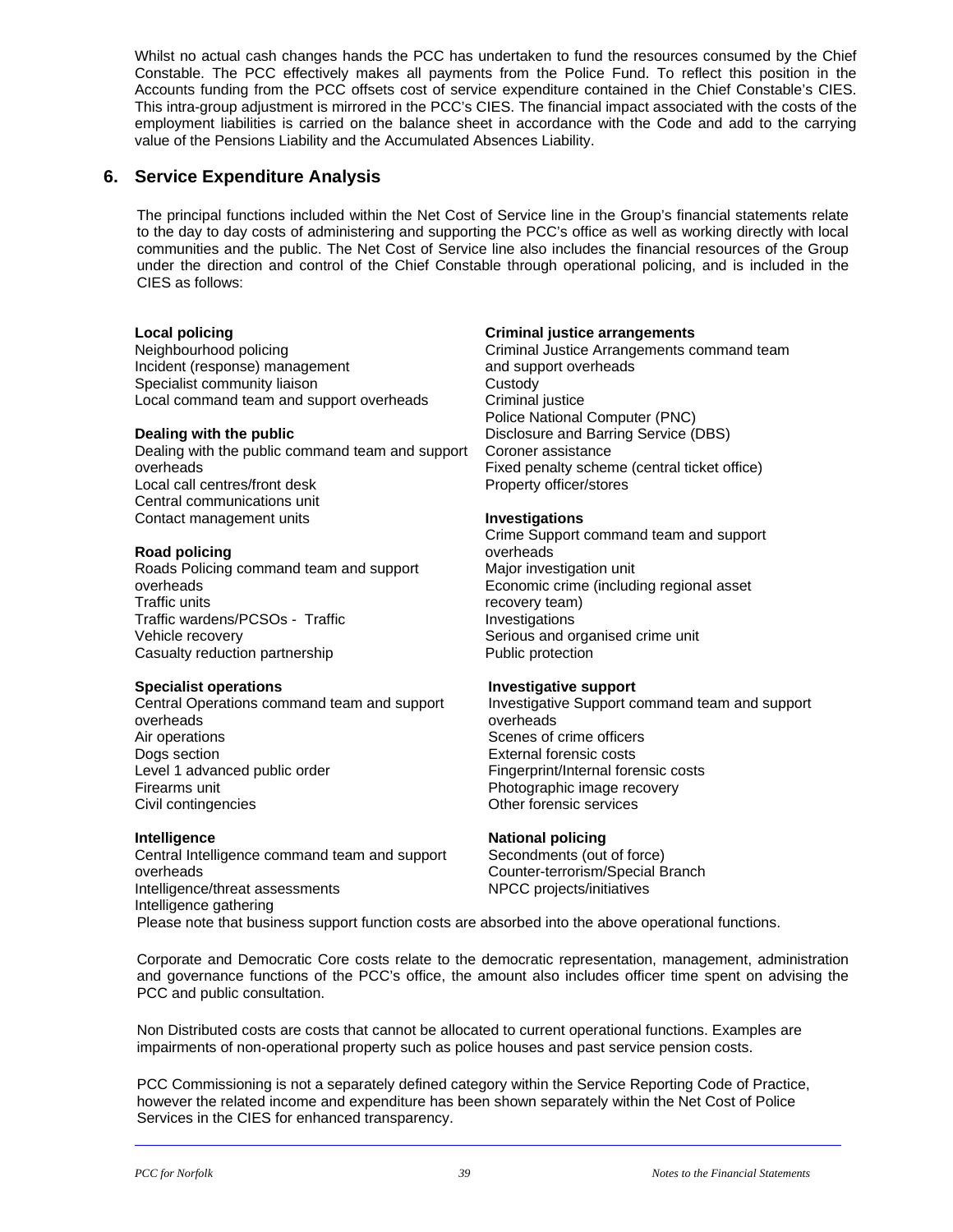# **7. Amounts Reported for Resource Allocation Decisions**

|                                       | <b>Total</b><br><b>Chief</b><br><b>Constable</b> | PCC's<br>Office |                     | Not reported to management |                          | <b>Amount not included in CIES</b> |                |                          | <b>Total</b><br>Group |
|---------------------------------------|--------------------------------------------------|-----------------|---------------------|----------------------------|--------------------------|------------------------------------|----------------|--------------------------|-----------------------|
|                                       |                                                  |                 | <b>PCC</b>          | CC                         | total                    | <b>PCC</b>                         | CC             | total                    |                       |
| Reported to Chief Officers in 2015/16 | £000                                             | £000            | £000                | £000                       | £000                     | £000                               | £000           | £000                     | £000                  |
|                                       |                                                  |                 |                     |                            |                          |                                    |                |                          |                       |
| Fees charges and other income         | (5,639)                                          | (17)            | (199)               | 199                        |                          |                                    | 265            | 265                      | (5,391)               |
| Government grants                     | (15,097)                                         | (5,794)         | (6,757)             | 6,757                      |                          |                                    |                | $\overline{a}$           | (20, 891)             |
| <b>Total Service Income</b>           | (20, 736)                                        | (5, 811)        | (6,956)             | 6,956                      |                          | $\blacksquare$                     | 265            | 265                      | (26, 282)             |
|                                       |                                                  |                 |                     |                            |                          |                                    |                |                          |                       |
| Employee expenses                     | 129,445                                          | 817             | 206                 | 36,694                     | 36,900                   | (104)                              |                | $(21,520)$ $(21,624)$    | 145,538               |
| Other service expenses                | 28,958                                           | 6,728           | 2,378               | (61)                       | 2,317                    | $\sim$                             | (2,572)        | (2,572)                  | 35,431                |
| Depreciation, impairments & capital   | 10,362                                           |                 | 5,971               | L,                         | 5,971                    | $\overline{\phantom{a}}$           |                | $(10,362)$ $(10,362)$    | 5,971                 |
| Contingencies & appropriations        | (1,708)                                          | (1,275)         | $\bar{\phantom{a}}$ | ٠                          | $\overline{\phantom{a}}$ | 1,275                              | 1,708          | 2,983                    | $\blacksquare$        |
| <b>Total Service Expenditure</b>      | 167,056                                          | 6,271           | 8,555               | 36,633                     | 45,189                   | 1,171                              |                | $(32,745)$ $(31,574)$    | 186,941               |
| <b>Net Cost of Police Services</b>    | 146,320                                          | 460             | 1,600               | 43,589                     | 45,189                   | 1,171                              |                | $(32,481)$ $(31,310)$    | 160,659               |
| Reported to Chief Officers in 2014/15 |                                                  |                 |                     |                            |                          |                                    |                |                          |                       |
| Fees charges and other income         | (7,333)                                          | (3)             |                     |                            |                          | 275                                |                | 275                      | (7,061)               |
| Government grants                     | (11, 815)                                        | (986)           |                     |                            |                          | 3,309                              |                | 3,309                    | (9, 492)              |
| Other Grants and Contributions        | (337)                                            | (8)             |                     | ÷                          | $\sim$                   | $\overline{\phantom{a}}$           | $\sim$         | $\overline{\phantom{a}}$ | (345)                 |
| <b>Total Income</b>                   | (19, 485)                                        | (997)           | $\blacksquare$      |                            | $\blacksquare$           | 3,584                              | $\blacksquare$ | 3,584                    | (16, 898)             |
| Employee expenses                     | 128,038                                          | 751             | 393                 | 13,237                     | 13,630                   |                                    |                | $\overline{a}$           | 142,419               |
| Other service expenses                | 37,244                                           | 2,247           |                     |                            | ÷                        | (10,502)                           |                | (10, 502)                | 28,989                |
| Depreciation and impairments          |                                                  | $\blacksquare$  | 5,700               |                            | 5,700                    |                                    |                |                          | 5,700                 |
| Gains & Losses on Disposal of PPE     | $\blacksquare$                                   | $\blacksquare$  |                     | $\overline{a}$             | $\blacksquare$           |                                    |                | ٠                        |                       |
| <b>Total Operating Expenditure</b>    | 165,282                                          | 2,998           | 6,093               | 13,237                     | 19,330                   | (10, 502)                          | $\blacksquare$ | (10, 502)                | 177,108               |
| Transfers To/ (From) Reserves         |                                                  | 356             |                     |                            | $\sim$                   |                                    |                |                          | 356                   |
| <b>Net Operating Expenditure</b>      | 145,797                                          | 2,357           | 6,093               | 13,237                     | 19,330                   | (6,918)                            |                | (6,918)                  | 160,566               |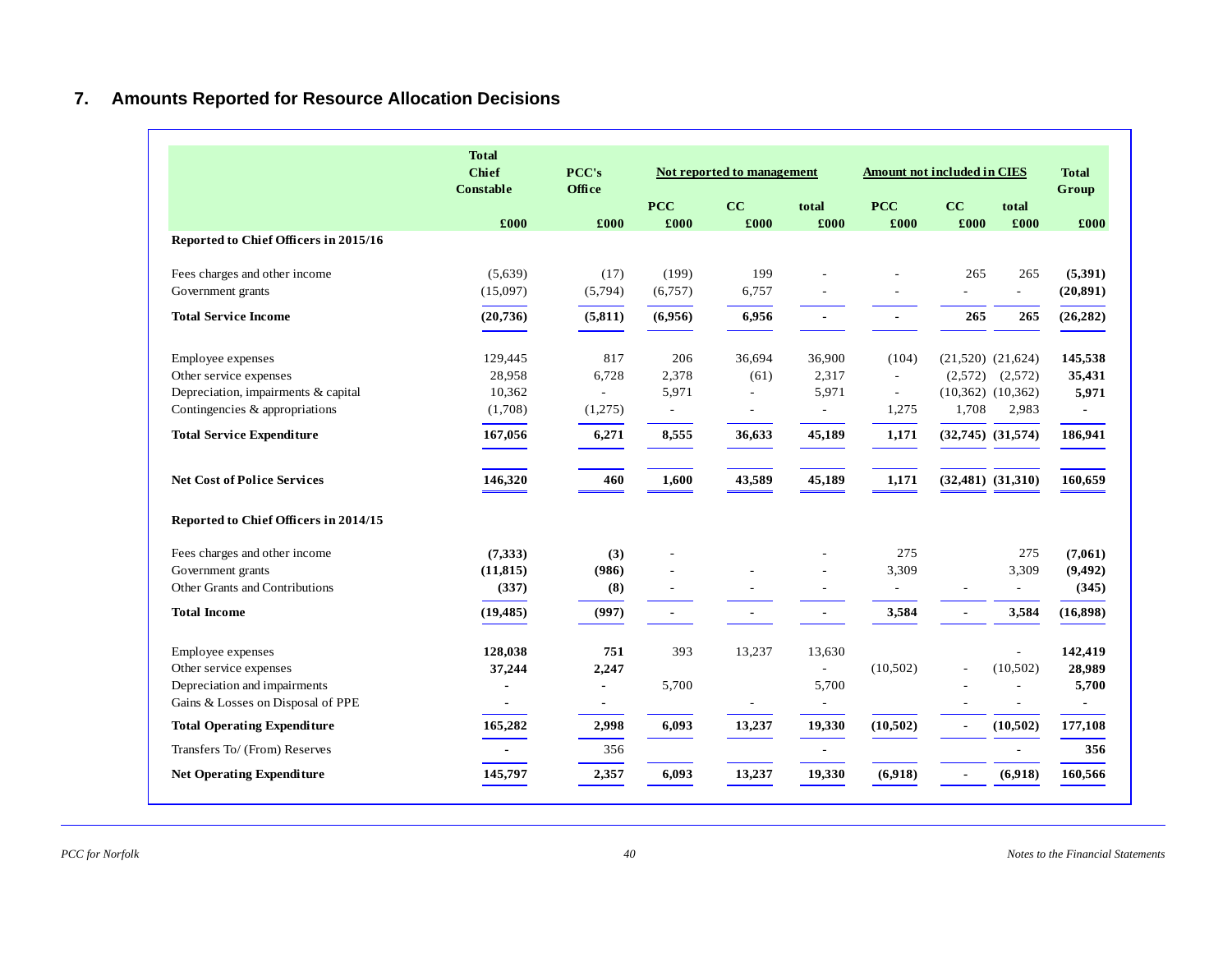The analysis of income and expenditure in the CIES is specified by the Service Reporting Code of Practice. However, decisions about resource allocation were taken by Cabinet (chief officers and heads of department) on the basis of budget reports analysed across directorates and are prepared on a different basis. For example retirement benefits are shown in the budget reports based on employer contributions whereas in the CIES pension costs are based on current service costs of benefits accrued during the year. The income and expenditure of the principal directorates recorded in the budget reports are shown in the table above.

# **8. Minimum Revenue Provision**

The Minimum Revenue Provision (MRP) is a mechanism to set aside revenue funds for the redemption of debt. The Local Authorities (Capital Finance and Accounting) Regulations 2008 are issued under Section 21 of the Local Government Act 2003 and now allow authorities a variety of options in calculating their MRP. The options chosen were that MRP calculated using Option 2 be used for capital expenditure up to and including 31 March 2008, and Option 3 for all capital expenditure thereafter using the equal instalment method. Option 3 results in MRP charged in equal annual instalments over the assets remaining useful life. Accounting for PFIs and Finance Leases require that on balance sheet assets are also funded through MRP, the amount charged is equivalent to the capital element of the liability repaid during the year. The total amount charged to MRP in 2015/16 was £4,773k (2014/15 - £1,555k). This included £2,250k in respect of back funding MRP balances and £780k relating to the early settlement of transferred debt.

# **9. Government Grants**

The Group credited the following grants and contributions to the CIES during the year:

|                                                           | <b>Amount</b><br>receivable receivable<br>for $15/16$<br>£000 | <b>Amount</b><br>for $14/15$<br>£000<br><b>Restated</b> |
|-----------------------------------------------------------|---------------------------------------------------------------|---------------------------------------------------------|
| <b>Credited to Taxation and Non Specific Grant Income</b> |                                                               |                                                         |
| General police grant                                      | 50,507                                                        | 53,799                                                  |
| Council Tax support Grant                                 | 7,877                                                         | 7,877                                                   |
| Council tax freeze grant                                  | 1,428                                                         | 1,428                                                   |
| Capital grants and contributions                          | 1,654                                                         | 1,712                                                   |
| Non-domestic rate redistribution                          | 28,939                                                        | 29,925                                                  |
| Precepts                                                  | 57,877                                                        | 55,991                                                  |
|                                                           | 148,282                                                       | 150,731                                                 |
| <b>Credited to Other Operating Expenditure</b>            |                                                               |                                                         |
| Home Office contribution to police pensions               | 21,844                                                        | 16,578                                                  |
|                                                           | 21,844                                                        | 16,578                                                  |
| <b>Credited to Services</b>                               |                                                               |                                                         |
| Police incentivisation                                    | 111                                                           | 134                                                     |
| Police community support officers                         |                                                               |                                                         |
| Counter terrorism                                         | 106                                                           | 4,151                                                   |
| Basic command unit                                        |                                                               |                                                         |
| PFI grants (OCC and PICs)                                 | 6,757                                                         | 6,757                                                   |
| Other specific grants                                     | 13,917                                                        | 1,943                                                   |
|                                                           | 20,891                                                        | 12,985                                                  |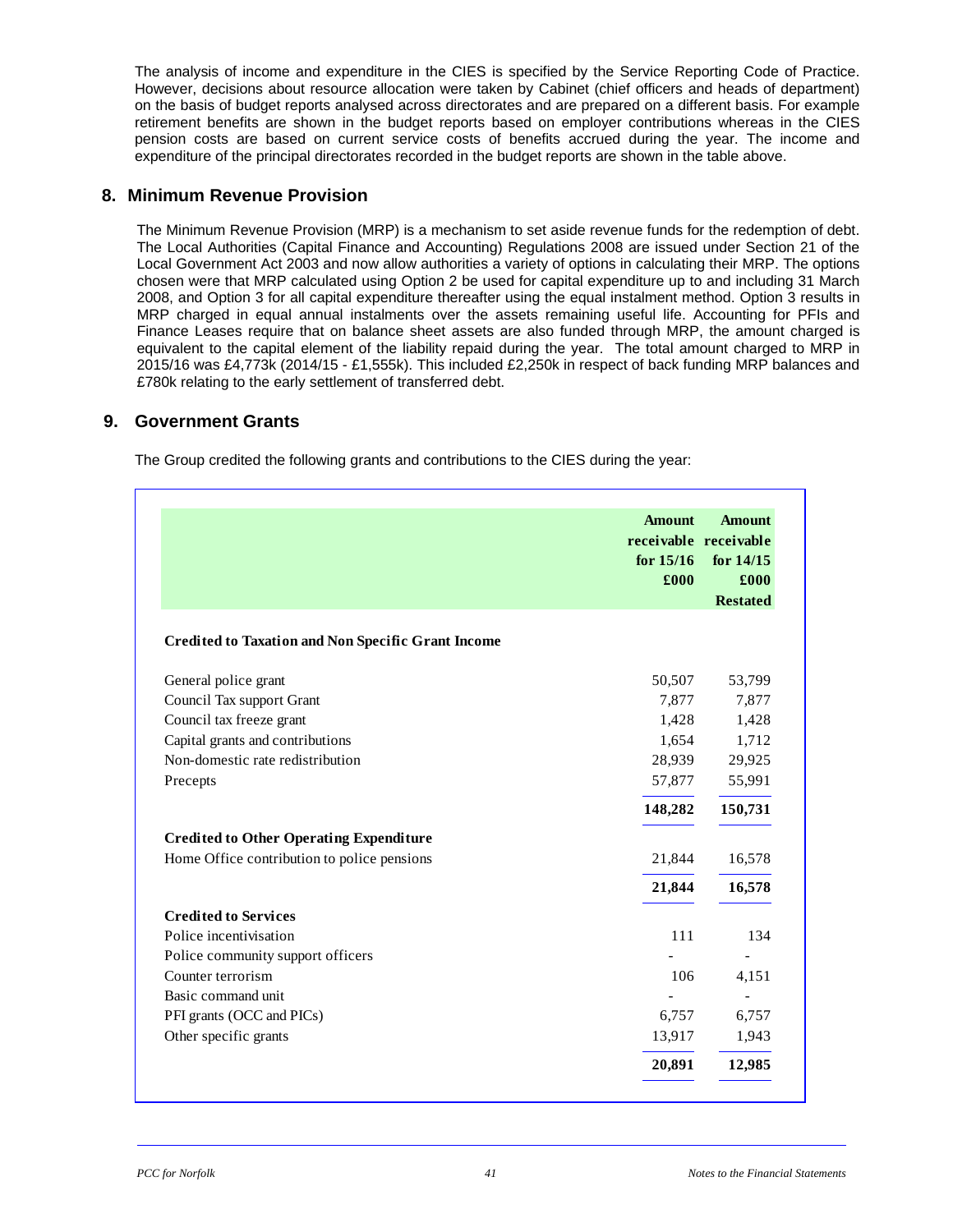|                                                           | <b>Amount</b><br>receivable receivable<br>for $15/16$<br>£000 | <b>Amount</b><br>for $14/15$<br>£000 |
|-----------------------------------------------------------|---------------------------------------------------------------|--------------------------------------|
|                                                           |                                                               | <b>Restated</b>                      |
| <b>Credited to Taxation and Non Specific Grant Income</b> |                                                               |                                      |
| General police grant                                      | 50,507                                                        | 53,799                               |
| Council Tax support Grant                                 | 7,877                                                         | 7,877                                |
| Council tax freeze grant                                  | 1,428                                                         | 1,428                                |
| Capital grants and contributions                          | 1,654                                                         | 1,712                                |
| Non-domestic rate redistribution                          | 28,939                                                        | 29,925                               |
| Precepts                                                  | 57,877                                                        | 55,991                               |
|                                                           | 148,282                                                       | 150,731                              |
| <b>Credited to Other Operating Expenditure</b>            |                                                               |                                      |
| Home Office contribution to police pensions               | 21,844                                                        | 16,578                               |
|                                                           | 21,844                                                        | 16,578                               |
| <b>Credited to Services</b>                               |                                                               |                                      |
| Police incentivisation                                    |                                                               |                                      |
| Police community support officers                         |                                                               |                                      |
| Counter terrorism                                         |                                                               |                                      |
| Basic command unit                                        |                                                               |                                      |
| PFI grant                                                 | 6,757                                                         | 6,757                                |
| Other specific grants                                     | 13,698                                                        | 1,035                                |
|                                                           | 20,455                                                        | 7,792                                |

The PCC credited the following grants and contributions to the CIES during the year:

Other specific grants credited to services include £2.8m Victims of Sexual Abuse Support Fund, £2.0m Child Abuse Inquiry Support Fund, £1.8m Operation Hydrant, £4.0m Protective Security Grant, £1.1m Child Sexual Exploitation Grant, and £1.0m Ministry of Justice Grant.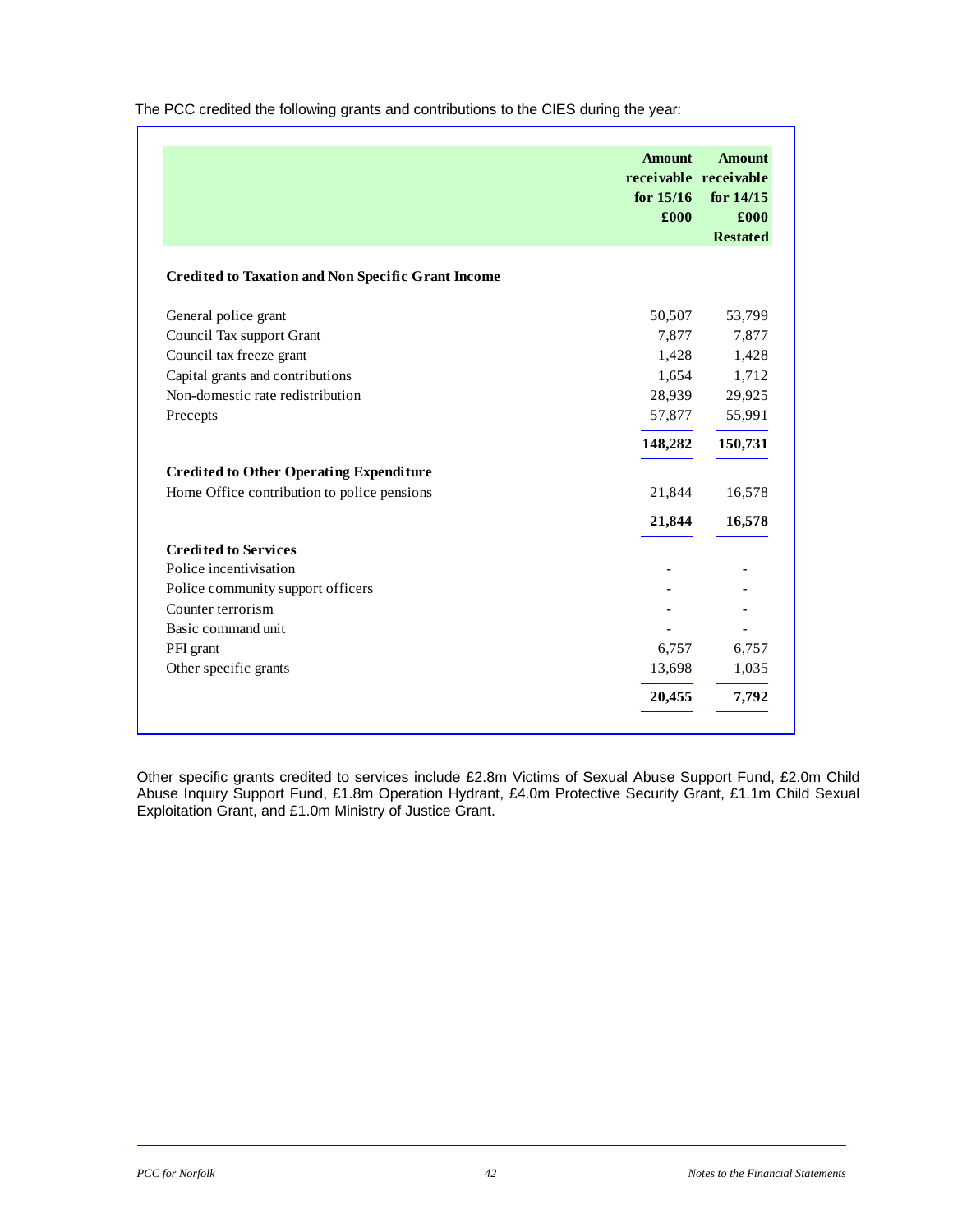# **10. Employees' Remuneration**

|  |  | The numbers of employees and police officers whose remuneration exceeded £50k in 2015/16 were as follows: |
|--|--|-----------------------------------------------------------------------------------------------------------|
|--|--|-----------------------------------------------------------------------------------------------------------|

|                     | <b>GROUP</b> |                | <b>OPCC</b> |         |
|---------------------|--------------|----------------|-------------|---------|
|                     | 2015/16      | 2014/15        | 2015/16     | 2014/15 |
| Remuneration        |              |                |             |         |
| £50,000 - £54,999   | 6            | 5              |             |         |
| £55,000 - £59,999   |              | 6              | 1           |         |
| £60,000 - £64,999   |              |                |             |         |
| £65,000 - £69,999   |              |                | 1           |         |
| £70,000 - £74,999   |              |                |             |         |
| £75,000 - £79,999   |              | 2              |             |         |
| £80,000 - £84,999   | 3            |                |             | 0.6     |
| £85,000 - £89,999   | 4            |                | 1           |         |
| £90,000 - £94,999   |              |                |             |         |
| £95,000 - £99,999   | 2            |                | 0.34        |         |
| £100,000 - £104,999 |              | $\mathfrak{D}$ |             |         |
| £105,000 - £109,999 |              |                |             |         |
| £110,000 - £114,999 |              |                |             |         |
| £115,000 - £119,999 |              |                |             |         |
| £120,000 - £124,999 |              |                |             |         |
| £145,000 - £149,999 |              |                |             |         |
| £150,000 - £154,999 |              |                |             |         |
| £175,000 - £179,999 |              |                |             |         |

"Remuneration" is defined, by regulation, as "all amounts paid to or receivable by an employee and includes sums due by way of expenses allowance (so far as those sums are chargeable to United Kingdom income tax) and the estimated money value of any other benefits received by an employee otherwise than in cash."

Within the £95,000 - £99,999 band for the OPCC 0.34 FTE relates to the CFO. The CFO acts as CFO for the Chief Constable and the PCC. The 0.34 relates to the PCC share of the FTE based on salary paid.

In addition to the above the Accounts and Audit Regulations 2015 requires a detailed disclosure of employees' remuneration for relevant senior police officers, certain statutory and non-statutory chief officers and other persons with a responsibility for management of the PCC. The officers listed in the following table are also included in the above banding disclosure note.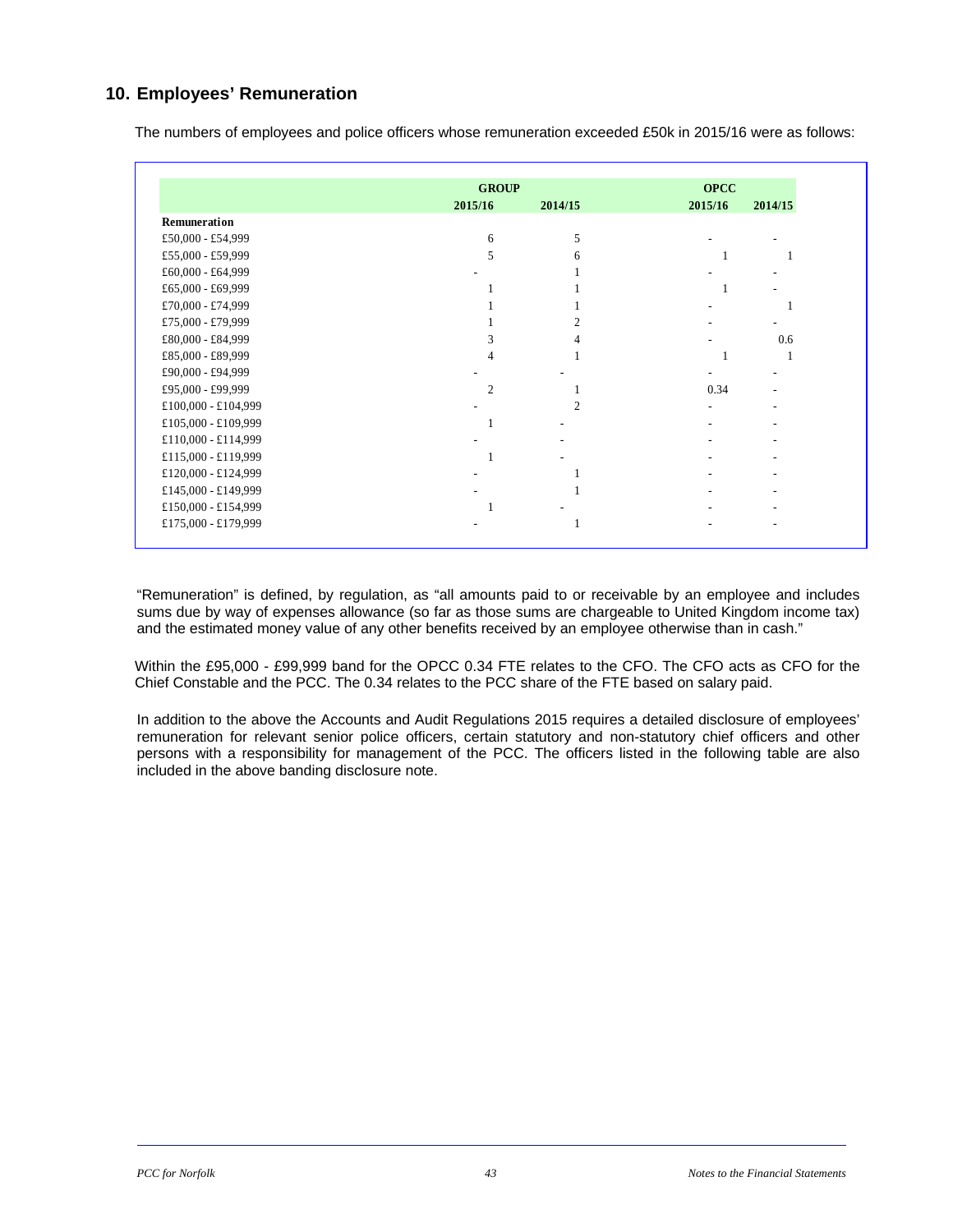|                                            | <b>Salaries Fees</b><br>and<br><b>Allowances</b> | <b>Termination</b><br><b>Payments</b> | <b>Bonuses</b> | <b>Employers</b><br>Pension<br><b>Contributions</b> | <b>Benefits</b> in<br>Kind<br><b>Estimates</b> | <b>Expenses</b>          | <b>Total</b> |
|--------------------------------------------|--------------------------------------------------|---------------------------------------|----------------|-----------------------------------------------------|------------------------------------------------|--------------------------|--------------|
|                                            | £000                                             | £000                                  | £000           | £000                                                | £000                                           | £000                     | £000         |
| 2015/16                                    |                                                  |                                       |                |                                                     |                                                |                          |              |
| <b>Position held</b>                       | 152                                              |                                       |                |                                                     |                                                |                          | 193          |
| Chief Constable - Simon Bailey             |                                                  |                                       |                | 36                                                  | 3                                              | $\overline{c}$           |              |
| Deputy Chief Constable                     | 119                                              |                                       |                | 28                                                  | 6                                              | $\overline{c}$           | 155          |
| <b>Assistant Chief Constable</b>           | 107                                              |                                       |                | 25                                                  | $\overline{4}$                                 | $\overline{a}$           | 136          |
| Temporary Assistant Chief Constable        | 79                                               |                                       |                | 18                                                  | $\overline{c}$                                 | $\overline{a}$           | 99           |
| (23 Jun 2014 to 3 Jan 2016)                |                                                  |                                       |                |                                                     |                                                |                          |              |
| CFO (CC) - 0.66 FTE                        | 64                                               |                                       |                | $\overline{\phantom{a}}$                            |                                                |                          | 64           |
| Police and Crime Commissioner              | 70                                               |                                       | $\overline{a}$ | 13                                                  |                                                | $\overline{a}$           | 83           |
| Chief Executive (PCC)                      | 89                                               |                                       | $\overline{a}$ | 17                                                  | $\overline{a}$                                 | $\overline{a}$           | 106          |
| Deputy Police and Crime Commissioner       | 58                                               |                                       | $\overline{a}$ | 11                                                  |                                                | $\overline{\phantom{a}}$ | 69           |
| CFO (PCC) - 0.34 FTE                       | 33                                               |                                       |                | $\overline{a}$                                      |                                                | $\overline{\phantom{a}}$ | 33           |
| 2014/15                                    |                                                  |                                       |                |                                                     |                                                |                          |              |
| <b>Position held</b>                       |                                                  |                                       |                |                                                     |                                                |                          |              |
| Chief Constable - S Bailey                 | 144                                              |                                       |                | 33                                                  | 4                                              | 2                        | 183          |
| Deputy Chief Constable                     | 118                                              | $\overline{a}$                        | $\overline{a}$ | 28                                                  | 6                                              | $\mathbf{1}$             | 153          |
| Assistant Chief Constable (1)              | 102                                              |                                       |                | 24                                                  | 5                                              | $\overline{\phantom{a}}$ | 131          |
| Assistant Chief Constable (2)              | 33                                               |                                       |                | 7                                                   | 1                                              | $\overline{a}$           | 41           |
| (Transferred 18 Jul 2014)                  |                                                  |                                       |                |                                                     |                                                |                          |              |
| Assistant Chief Constable (3)              | 95                                               | $\overline{a}$                        |                | 21                                                  | 3                                              | $\overline{a}$           | 119          |
| <b>Assistant Chief Officer - Resources</b> | 107                                              | 93                                    | $\overline{a}$ | $\overline{a}$                                      | $\overline{a}$                                 | 6                        | 206          |
| $CFO$ (CC) - 0.4 FTE                       | 34                                               | $\overline{a}$                        | $\overline{a}$ | $\overline{a}$                                      | $\overline{a}$                                 | $\overline{a}$           | 34           |
| Police and Crime Commissioner              | 70                                               | $\overline{a}$                        | $\overline{a}$ | 13                                                  | $\overline{a}$                                 | $\overline{\phantom{a}}$ | 83           |
| Deputy Police and Crime Commissioner       | 57                                               |                                       | $\overline{a}$ | 10                                                  | $\overline{a}$                                 | $\overline{\phantom{a}}$ | 67           |
| Chief Executive (PCC)                      | 85                                               |                                       | $\overline{a}$ | 15                                                  |                                                | 1                        | 101          |
| CFO (PCC) - 0.6 FTE                        | 48                                               |                                       |                | $\mathbf{0}$                                        |                                                |                          | 48           |

A chief officer from Norfolk acted as Assistant Chief Constable in a joint capacity for Norfolk and Suffolk Constabularies; a contribution of £63.1k was paid by Suffolk Constabulary in respect of this post. The Regulations also require disclosure of compensation for loss of employment and other payments to relevant police officers. No amounts were paid to the above officers in respect of these categories.

The number of exit packages with total cost per band and total cost of the compulsory and other redundancies are set out in the table below:

| <b>Exit Package Cost</b><br><b>Band including Special</b> | <b>Number of Compulsory</b><br><b>Redundancies</b> |                          | <b>Number of Other Agreed</b><br><b>Departures</b> |                          | <b>Total Number of Exit</b><br><b>Packages</b> |                          | <b>Total Value of Exit</b><br><b>Packages</b> |                 |
|-----------------------------------------------------------|----------------------------------------------------|--------------------------|----------------------------------------------------|--------------------------|------------------------------------------------|--------------------------|-----------------------------------------------|-----------------|
| <b>Payments</b>                                           | 2015/16                                            | 2014/15                  | 2015/16                                            | 2014/15                  | 2015/16                                        | 2014/15                  | 2015/16<br>£000                               | 2014/15<br>£000 |
| £0 - £20,000                                              | 33                                                 | 25                       |                                                    | $\overline{\phantom{a}}$ | 33                                             | 25                       | 295                                           | 251             |
| £20,001 - £40,000                                         | 8                                                  | 6                        | $\overline{\phantom{a}}$                           | $\overline{\phantom{a}}$ | 8                                              | 6                        | 189                                           | 171             |
| £40,001 - £60,000                                         | $\gamma$                                           | $\overline{c}$           | $\overline{\phantom{a}}$                           |                          | 2                                              | 3                        | 89                                            | 141             |
| £60,001 - £80,000                                         |                                                    | $\overline{\phantom{a}}$ | $\overline{\phantom{a}}$                           |                          |                                                | $\overline{\phantom{a}}$ | $\overline{\phantom{a}}$                      |                 |
| £80,001 - £100,000                                        |                                                    |                          | $\sim$                                             |                          |                                                |                          | ۰                                             | 93              |
|                                                           | 43                                                 | 34                       | $\overline{\phantom{a}}$                           |                          | 43                                             | 35                       | 573                                           | 656             |

# **11. Related Parties Transactions**

The PCC is required to disclose material transactions with bodies or individuals that have the potential to control or influence the PCC or to be controlled or influenced by the PCC.

During 2015/16 there were no material related party transactions involving officers of the PCC or senior officers of the Constabulary, other than those included under employees' remuneration set out in Note 10 of these financial statements. The PCC and other senior officers have been written to requesting details of any related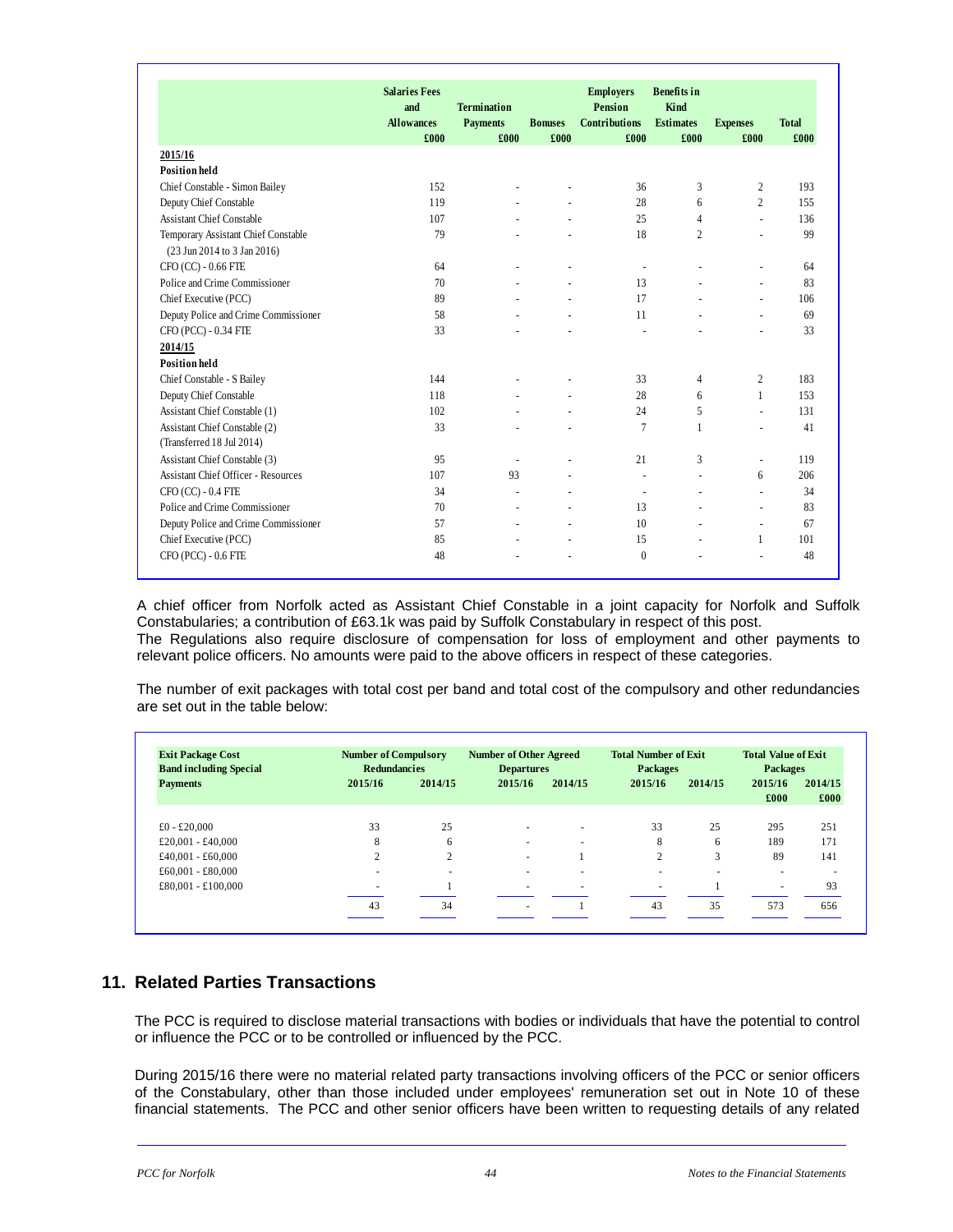party transactions and there are no disclosures.

Central Government has effective control over the general operations of the PCC, it is responsible for providing the statutory framework within which the PCC operates, provides the majority of its funding and prescribes the terms of many of the transactions that the PCC has with other parties. Income from central government is set out in Note 9 of these financial statements.

Norfolk and Suffolk Constabularies have implemented significant collaborative arrangements; these are fully disclosed in Note 34.

No other material transactions with related parties have been entered into except where disclosed elsewhere in the accounts.

# **12. Council Tax**

The Norfolk district and borough councils are required to collect the amount of council tax determined by the PCC for policing the county. In 2015/16 the precept, including the estimated 2014/15 collection fund surplus/(deficit) was paid to the PCC during the year and amounted to £58.0m distributed as shown below. The Code of Practice now requires that Council Tax income included in the CIES for the year, should be prepared on an accruals basis. The cash received from the billing authorities is therefore adjusted for the PCC's share of the outturn opening and closing balances on the Collection Fund. These adjustments are however then taken to the Collection Fund Adjustment Account and included as a reconciling item in the MIRS to ensure that only the statutory amount is credited to the General Fund. The figures credited to the CIES are broken down as follows:

|                 |                                 | <b>Received</b><br>from Billing | surplus/(deficit) on<br><b>Collection Fund at</b> |                 | <b>Total</b>    |
|-----------------|---------------------------------|---------------------------------|---------------------------------------------------|-----------------|-----------------|
| 2014/15<br>£000 |                                 | <b>Authority</b><br>£000        | 31.3.15<br>£000                                   | 31.3.16<br>£000 | 2015/16<br>£000 |
|                 | 8,173 Breckland                 | 8,519                           | 628                                               | 573             | 8,463           |
|                 | 8,784 Broadland                 | 9,016                           | 72                                                | 131             | 9,075           |
|                 | 9,773 Kings Lynn & West Norfolk | 10,155                          | 120                                               | 74              | 10,109          |
|                 | 6,996 Norwich                   | 7,254                           | 568                                               | 573             | 7,260           |
|                 | 5,374 Great Yarmouth            | 5,558                           | 84                                                | 65              | 5,539           |
|                 | 7,717 North Norfolk             | 7,929                           | 224                                               | 282             | 7,987           |
|                 | 9,174 South Norfolk             | 9,598                           | 310                                               | 156             | 9,445           |
| 55,991          |                                 | 58,029                          | 2,006                                             | 1,854           | 57,877          |

The Code of Practice also requires the PCC to account for its share of net council tax arrears and prepayments within the Balance Sheet. This is offset within the Balance Sheet by an associated balance that reflects the difference between the net attributable share of cash received by the billing authorities from council tax debtors/creditors and the amounts paid to the PCC. The amounts owed to/from billing authorities in respect of council tax at the year-end were as follows: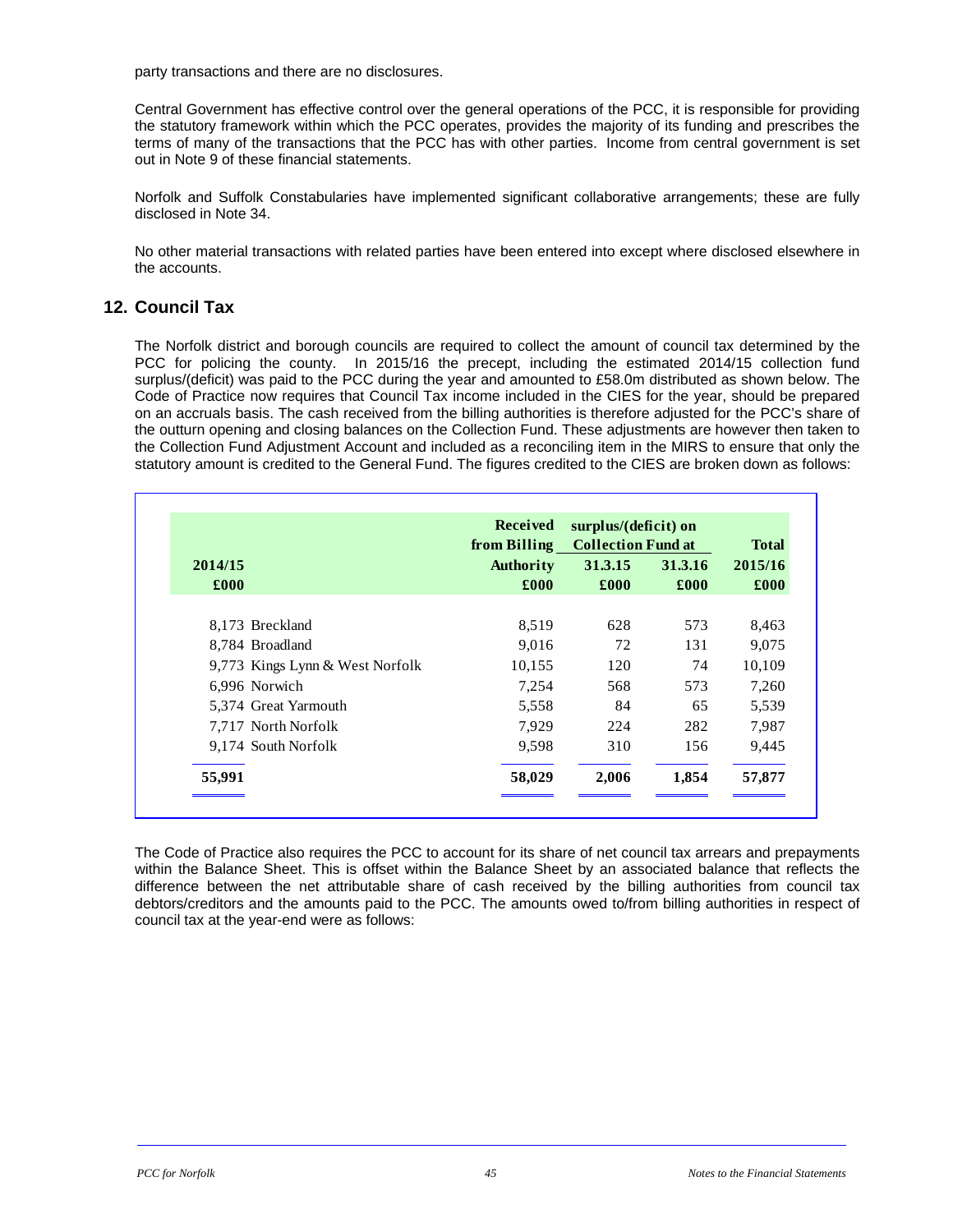| <b>Balance at</b> |                               | <b>Collection</b> |                                    |       | <b>Balance at</b>  |
|-------------------|-------------------------------|-------------------|------------------------------------|-------|--------------------|
| 31.3.15           |                               |                   | <b>Fund Net Arrears repayments</b> |       | 31.3.16            |
| £000              |                               | £000              | £000                               | £000  | $\pmb{\pounds}000$ |
|                   | (454) Breckland               | (573)             | 231                                | (105) | (447)              |
|                   | (82) Broadland                | (131)             | 84                                 | (114) | (161)              |
|                   | 120 Kings Lynn & West Norfolk | (74)              | 354                                | (156) | 124                |
|                   | $(530)$ Norwich               | (573)             | 265                                | (209) | (518)              |
|                   | 97 Great Yarmouth             | (65)              | 327                                | (132) | 130                |
|                   | (173) North Norfolk           | (282)             | 175                                | (151) | (259)              |
|                   | (242) South Norfolk           | (156)             | 143                                | (86)  | (98)               |
| (1,264)           |                               | (1, 854)          | 1,579                              | (954) | (1,230)            |

# **13. External Audit Fees**

The Group fees payable in respect of external audit services were as follows:-

| 2014/15<br>£000 |                                                                                                     | 2015/16<br>£000 |
|-----------------|-----------------------------------------------------------------------------------------------------|-----------------|
|                 | The Group has incurred the following costs in relation to the<br>audit of the Statement of Accounts |                 |
| 45              | The PCC for Norfolk                                                                                 | 38              |
| 20              | The Chief Constable of Norfolk                                                                      | 15              |
| 65              |                                                                                                     | 53              |

The PCC fees payable in respect of external audit services are identified separately in the above table.

The 2015/2016 audit fees include an amount of £3.8k, attributable to the PCC, in respect of 2014/2015 which has not been provided for but had been an approved increase to the original scale fees.

No audit fees have been payable for non-audit work.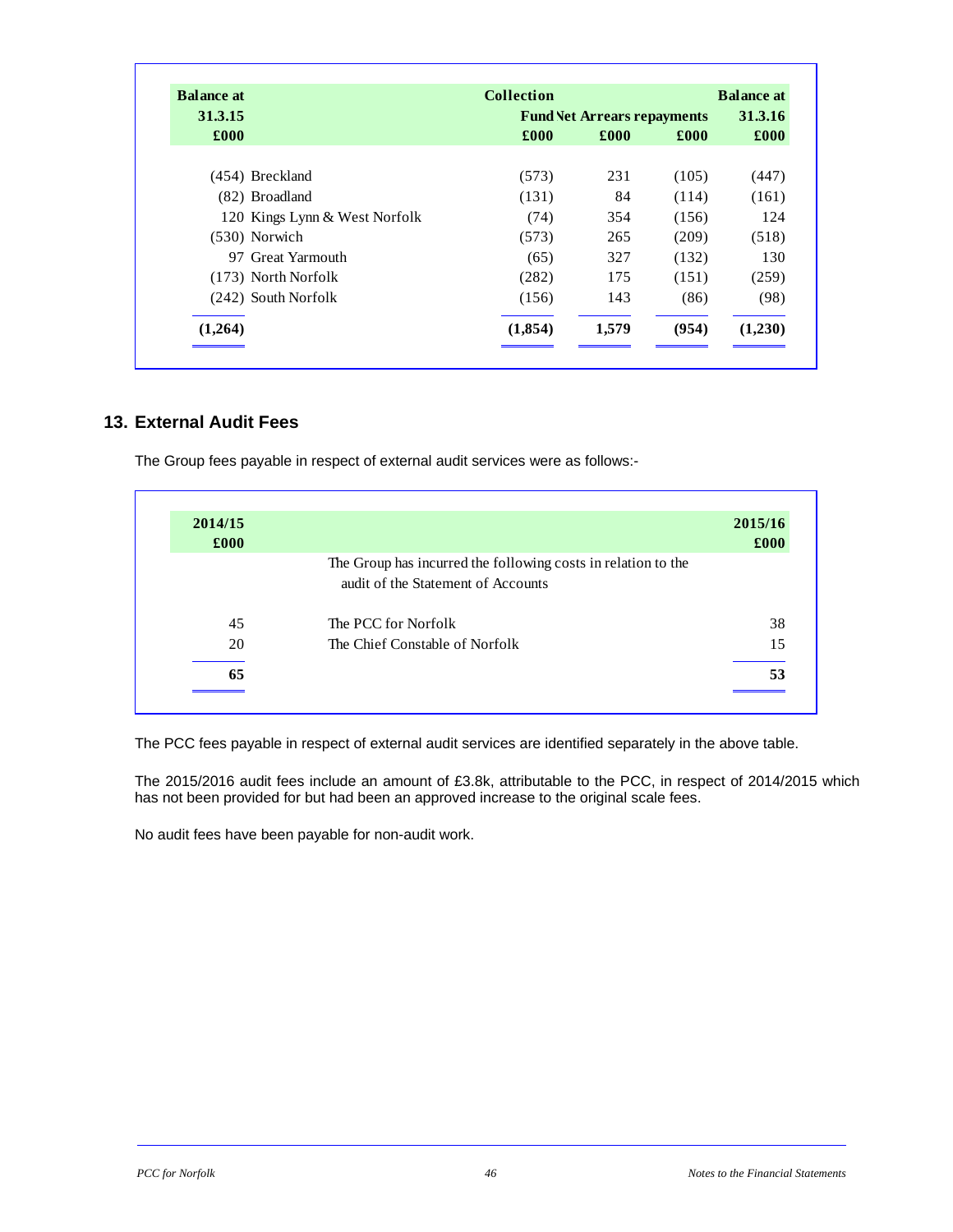# **14. Non-Current Assets**

| Movements in 2015-16                                | <b>Land and</b><br>buildings | <b>Vehicles</b><br>plant and | <b>Assets</b><br>under con- | <b>Surplus</b><br><b>Assets</b> | <b>Total</b>                       |
|-----------------------------------------------------|------------------------------|------------------------------|-----------------------------|---------------------------------|------------------------------------|
|                                                     | £000                         | equipment<br>£000            | struction<br>£000           | £000                            | £000                               |
| <b>Property, Plant &amp; Equipment</b>              |                              |                              |                             |                                 |                                    |
| <b>Historic cost or revaluation</b>                 |                              |                              |                             |                                 |                                    |
| Balance at 1.4.15                                   | 67,575                       | 25,506                       | 4,350                       | $\frac{1}{2}$                   | 97,432                             |
| Reclassifications                                   | (182)                        | 1,472                        | (4,215)                     | $\overline{\phantom{a}}$        | (2,924)                            |
| <b>Restatements</b>                                 | $\overline{a}$               | $\overline{a}$               | $\overline{a}$              | $\overline{a}$                  | $\overline{\phantom{a}}$           |
| Additions                                           | 780                          | 3,506                        | 500                         | ÷.                              | 4,785                              |
| Derecognition - disposals                           | $\overline{a}$               | (612)                        |                             | L.                              | (612)                              |
| Derecognition - other                               | $\overline{\phantom{a}}$     | $\overline{a}$               | ÷                           |                                 | $\overline{\phantom{a}}$           |
| Net revaluation gains/losses recognised in the CIES | (932)                        | L.                           |                             | L.                              | (932)                              |
| Net revaluation gains/losses recognised in the      |                              |                              |                             |                                 |                                    |
| Revaluation reserve                                 | 194                          | $\overline{\phantom{a}}$     |                             |                                 | 194                                |
|                                                     |                              |                              |                             |                                 |                                    |
| Balance at 31.3.16                                  | 67,435                       | 29,873                       | 635                         |                                 | 97,943                             |
|                                                     |                              |                              |                             |                                 |                                    |
| Depreciation and impairments<br>Balance at 1.4.15   |                              |                              | $\overline{a}$              |                                 | 19,183                             |
| Reclassifications                                   | 3,565<br>(6)                 | 15,618<br>$\overline{4}$     | (15)                        | $\overline{a}$                  |                                    |
| Revaluations                                        | (687)                        | $\frac{1}{2}$                | $\overline{a}$              | $\overline{a}$                  | (17)<br>(687)                      |
| Impairments                                         | Ĭ.                           |                              |                             |                                 |                                    |
| Derecognition - disposals                           | L,                           | (492)                        | L.                          |                                 | (492)                              |
| Derecognition - other                               |                              |                              |                             |                                 |                                    |
| Depreciation for the year                           | 1,838                        | 3,087                        | 15                          | $\overline{\phantom{a}}$        | 4,939                              |
| Balance at 31.3.16                                  |                              |                              |                             |                                 |                                    |
|                                                     | 4,711                        | 18,217                       | $\blacksquare$              | $\blacksquare$                  | 22,927                             |
| Net book value at 31.3.15                           | 64,010                       | 9,888                        | 4,350                       | $\overline{\phantom{a}}$        | 78,248                             |
| Net book value at 31.3.16                           | 62,724                       | 11,656                       | 635                         | $\qquad \qquad \blacksquare$    | 75,016                             |
|                                                     |                              |                              |                             |                                 |                                    |
|                                                     |                              |                              |                             |                                 | <b>Software</b><br><b>Licences</b> |
|                                                     |                              |                              |                             |                                 | £000                               |
| <b>Purchased intangible assets</b>                  |                              |                              |                             |                                 |                                    |
| <b>Historic cost or revaluation</b>                 |                              |                              |                             |                                 |                                    |
| Balance at 1.4.15                                   |                              |                              |                             |                                 | 1,475                              |
| Reclassifications                                   |                              |                              |                             |                                 | 2,742                              |
| Additions                                           |                              |                              |                             |                                 | 951                                |
| Derecognition - disposals                           |                              |                              |                             |                                 | $\overline{\phantom{a}}$           |
| Balance at 31.3.16                                  |                              |                              |                             |                                 | 5,168                              |
| Amortisation                                        |                              |                              |                             |                                 |                                    |
|                                                     |                              |                              |                             |                                 |                                    |

| Darance at 91.9.10        | v, rvo |
|---------------------------|--------|
| Amortisation              |        |
| Balance at 1.4.15         | 1,080  |
| Amortisation for the year | 480    |
| Reclassifications         | 11     |
| Derecognition - disposals | ۰      |
| Balance at 31.3.16        | 1,570  |
| Net book value at 31.3.15 | 396    |
| Net book value at 31.3.16 | 3,598  |
|                           |        |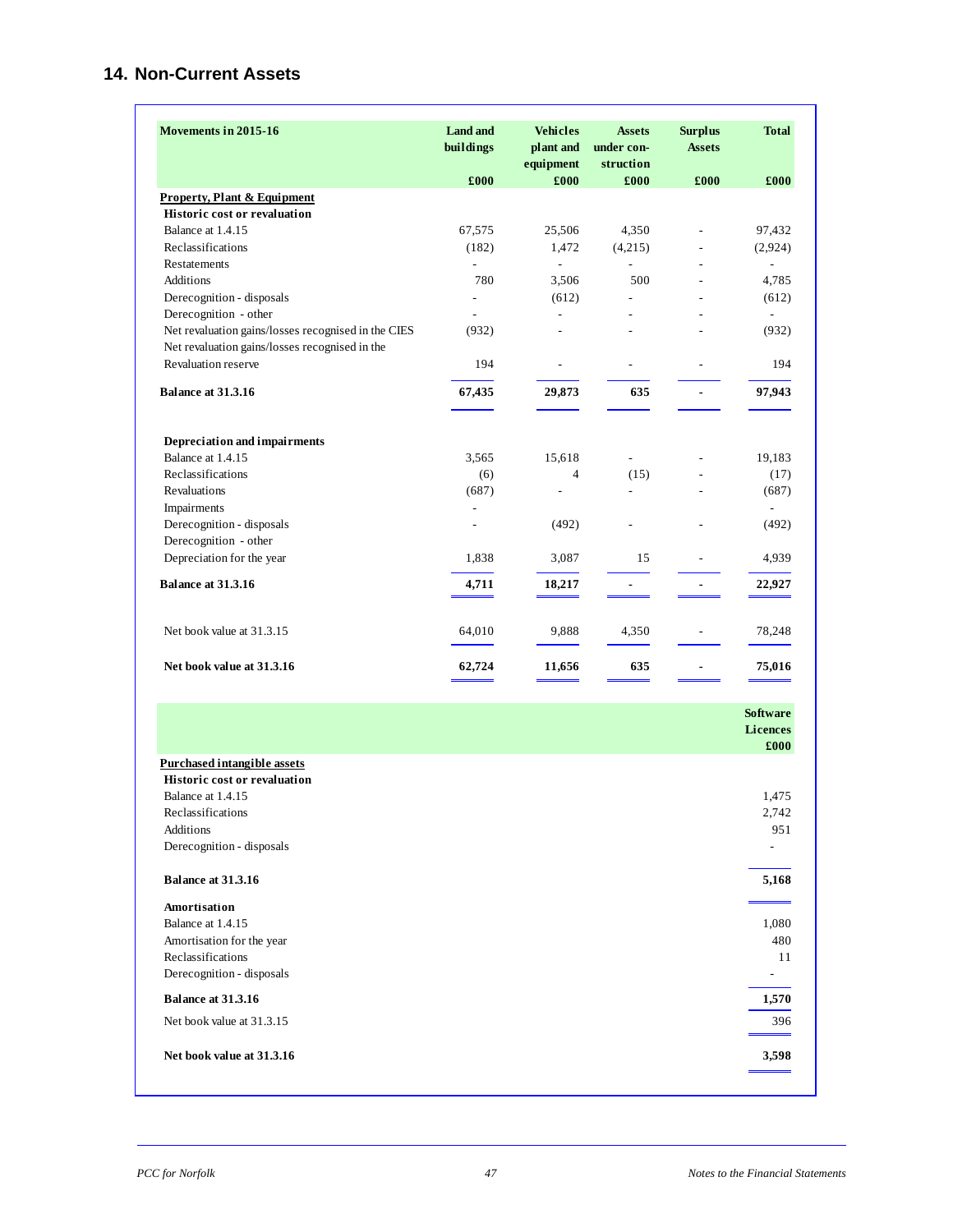| Movements in 2014-15                                | <b>Land and</b><br>buildings | <b>Vehicles</b><br>plant and<br>equipment | <b>Assets</b><br>under con-<br>struction | <b>Surplus</b><br><b>Assets</b> | <b>Total</b>             |
|-----------------------------------------------------|------------------------------|-------------------------------------------|------------------------------------------|---------------------------------|--------------------------|
|                                                     | £000                         | £000                                      | £000                                     | £000                            | £000                     |
| <b>Property, Plant &amp; Equipment</b>              |                              |                                           |                                          |                                 |                          |
| <b>Historic cost or revaluation</b>                 |                              |                                           |                                          |                                 |                          |
| Balance at 1.4.14                                   | 69,424                       | 25,595                                    | 1,560                                    | 415                             | 96,993                   |
| Reclassifications                                   | 20                           | $\overline{a}$                            | (20)                                     | (415)                           | (415)                    |
| <b>Restatements</b>                                 | $\overline{a}$               | $\overline{a}$                            |                                          |                                 | $\overline{\phantom{a}}$ |
| <b>Additions</b>                                    | 121                          | 2,987                                     | 2,812                                    |                                 | 5,920                    |
| Derecognition - disposals                           | (22)                         | (3,042)                                   | $\overline{a}$                           |                                 | (3,064)                  |
| Derecognition - other                               | (2)                          | (33)                                      | (2)                                      |                                 | (37)                     |
| Net revaluation gains/losses recognised in the CIES | (286)                        |                                           |                                          |                                 | (286)                    |
| Net revaluation gains/losses recognised in the      |                              |                                           |                                          |                                 |                          |
| Revaluation reserve                                 | (1,680)                      | $\overline{\phantom{a}}$                  | $\overline{\phantom{a}}$                 |                                 | (1,680)                  |
| Balance at 31.3.15                                  | 67,575                       | 25,506                                    | 4,350                                    |                                 | 97,432                   |
| Depreciation and impairments                        |                              |                                           |                                          |                                 |                          |
| Balance at 1.4.14                                   | 8,319                        | 14,955                                    |                                          | 2                               | 23,275                   |
| Reclassifications                                   | $\overline{a}$               |                                           |                                          | (6)                             | (6)                      |
| <b>Revaluations</b>                                 | (3,405)                      |                                           |                                          |                                 | (3,405)                  |
| Impairments                                         | (3,016)                      | 2                                         |                                          |                                 | (3,014)                  |
| Derecognition - disposals                           | (1)                          | (2,836)                                   |                                          |                                 | (2,837)                  |
| Derecognition - other                               |                              |                                           |                                          |                                 |                          |
| Depreciation for the year                           | 1,668                        | 3,497                                     | $\overline{a}$                           | $\overline{4}$                  | 5,169                    |
| <b>Balance at 31.3.15</b>                           | 3,566                        | 15,618                                    |                                          |                                 | 19,183                   |
| Net book value at 31.3.14                           | 61,105                       | 10,640                                    | 1,560                                    | 413                             | 73,718                   |
| Net book value at 31.3.15                           | 64,010                       | 9,888                                     | 4,350                                    | $\blacksquare$                  | 78,248                   |

|                                     | <b>Software</b> |
|-------------------------------------|-----------------|
|                                     | <b>Licences</b> |
|                                     | £000            |
| <b>Purchased intangible assets</b>  |                 |
| <b>Historic cost or revaluation</b> |                 |
| Balance at 1.4.14                   | 1,377           |
| Reclassifications                   |                 |
| Restatements                        |                 |
| Additions                           | 106             |
| Derecognition - disposals           | (9)             |
|                                     |                 |
| Balance at 31.3.15                  | 1,474           |
| <b>Amortisation</b>                 |                 |
| Balance at 1.4.14                   | 863             |
| Amortisation for the year           | 215             |
| Derecognition - disposals           |                 |
| Balance at 31.3.15                  | 1,078           |
| Net book value at 31.3.14           | 514             |
| Net book value at 31.3.15           | 396             |
|                                     |                 |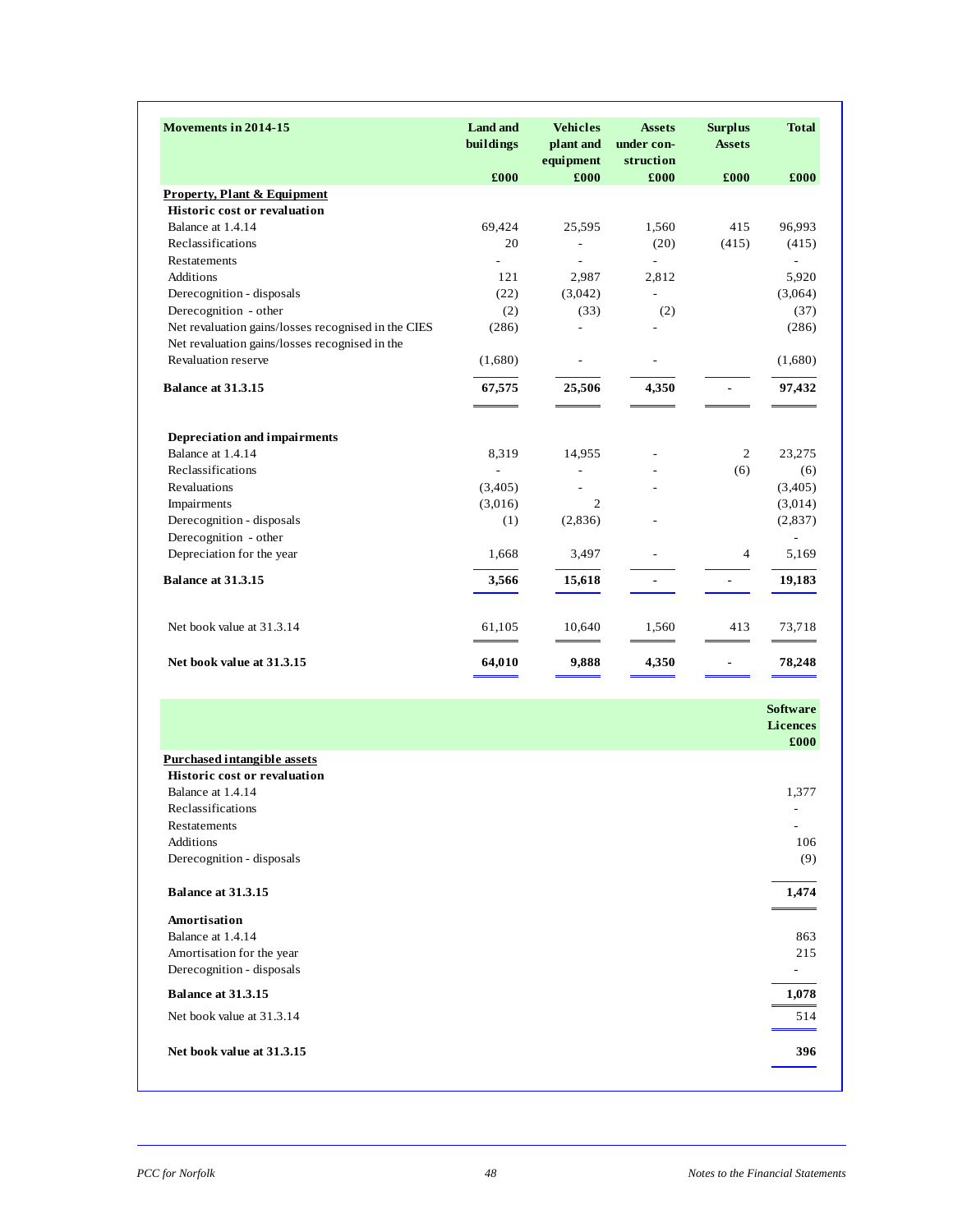Assets under construction are assets that are not yet operationally complete, the balance relates to expenditure on land and buildings (£455k), IT assets (£141k) and intangible assets (£39k).

Included in land and buildings is land at Bury St Edmunds on which a Police Investigation Centre (PIC) has been built. Suffolk PCC has legal title to this land; however Norfolk PCC owns 30% of the beneficial interest in, with the remaining 70% owned by Suffolk PCC, who is co-occupier of the centre. Therefore only 30% of the current value of the land is included in the table above, amounting to £0.48m. The PCC also holds legal title to land at Great Yarmouth on which a PIC has been built, however 50% of the beneficial interest of this land is held by Suffolk PCC. The current value of this land in the balance sheet amounts to £330k, net of revaluation loss.

The depreciation and amortisation policy is set out on page 34. Assets have been depreciated on a straight-line basis over their economic useful lives.

# **15. Financing of Capital Expenditure**

Capital financing is accounted for on an accruals basis. The sources of capital finance in 2015/16 are set out below.

| 2015/16 |                                                      | 2014/15 |
|---------|------------------------------------------------------|---------|
| £000    |                                                      | £000    |
| 90,220  | Opening capital financing requirement                | 89.023  |
|         | Capital investment                                   |         |
| 951     | Intangible fixed assets                              | 106     |
| 4,286   | Operational assets                                   | 3,108   |
| 500     | Non operational assets                               | 2,812   |
|         | Sources of finance                                   |         |
| (513)   | Capital receipts                                     | (335)   |
| (1,665) | Government grants and other contributions            | (1,833) |
| (3,558) | Direct Revenue Contributions                         | (1,106) |
| (3,993) | Revenue provision including MRP                      | (1,399) |
|         | <b>Other Adjustments</b>                             |         |
| (780)   | <b>Transferred Debt Repayment</b>                    | (156)   |
| 85,446  | Closing capital financing requirement                | 90,220  |
|         | <b>Explanation of movements in year</b>              |         |
| (4,773) | Increase/(decrease) in underlying need to borrow     | 1,197   |
| (4,773) | Increase/(decrease) in capital financing requirement | 1,197   |

Included in the "Revenue provision including MRP" figure of £3,993k above are amounts of £2,250k in respect of the back funding of short life assets previously being funded over their useful lives.

# **16. Non-Current Asset Valuation**

#### **Land and Buildings**

The freehold and leasehold properties of the PCC's property portfolio are individually valued as part of a rolling 5 year programme. The valuations, which are carried out by the PCC's professional advisors, Carter Jonas who are property consultants, are in accordance with their appraisal and valuation manual. Their valuer is a qualified member of the Royal Institute of Chartered Surveyors (RICS).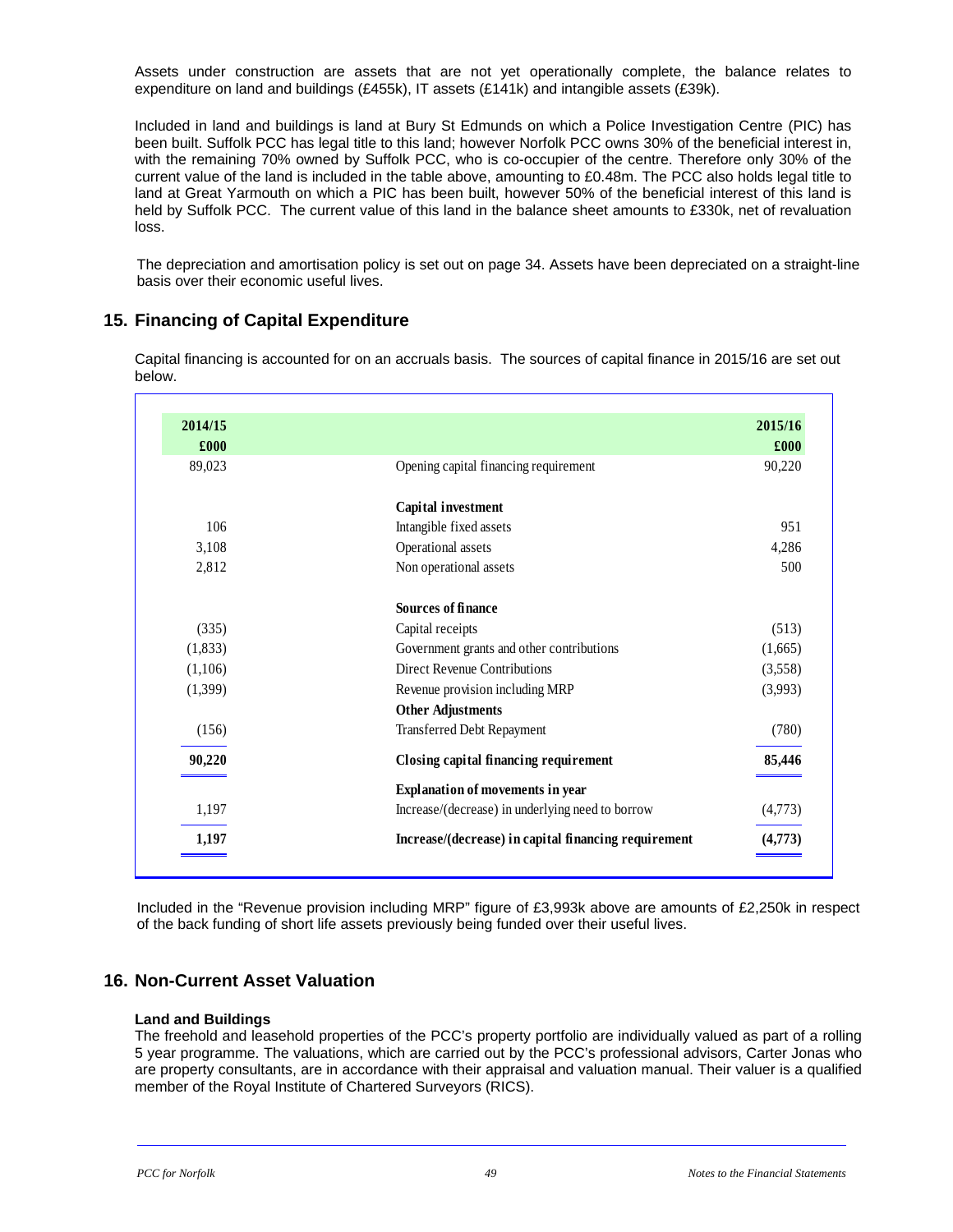In order to calculate buildings depreciation the valuers have provided separate valuations for the land and building elements of each property valuation. The valuers also provide an estimate of the remaining economic useful life of the assets. They are also asked to carry out an impairment assessment of the remaining properties on which no formal valuation was carried out in the year.

Plant and machinery which are part of the building or property (for example, central heating systems) have been included in valuations. This is in accordance with appendices to Practice Statements of the RICS appraisal valuation manual. Moveable plant, machinery, fixtures and fittings, which do not form part of the building, have been excluded from the valuations of land and buildings.

Non specialised operational properties were valued on the basis of existing use value (EUV). Specialised operational properties should also be valued on an EUV basis, or where this could not be assessed because there was no market for the subject asset, they were valued according to the depreciated replacement cost.

## **Vehicles, Plant and Equipment and Software Licences**

Vehicles, plant and equipment and software licences are valued at depreciated historic cost as a proxy for depreciated replacement cost. The breakdown of current value by valuation basis at the year-end is as follows:

|                            | <b>Other</b><br><b>Land and</b><br>buildings<br>£000 | <b>Vehicles</b><br>plant and<br>equipment<br>£000 | <b>Assets</b><br>under con-<br>-struction<br>£000 | <b>Surplus</b><br><b>Assets</b><br>£000 | <b>Total</b><br>£000 |
|----------------------------|------------------------------------------------------|---------------------------------------------------|---------------------------------------------------|-----------------------------------------|----------------------|
| Carried at historical cost | 660                                                  | 11,656                                            | 635                                               | $\overline{\phantom{a}}$                | 12,951               |
| Valued at fair value at:   |                                                      |                                                   |                                                   |                                         |                      |
| 2015                       | 5,813                                                |                                                   |                                                   |                                         | 5,813                |
| 2014                       | 26,944                                               |                                                   |                                                   |                                         | 26,944               |
| 2013                       | 3,269                                                |                                                   |                                                   |                                         | 3,269                |
| 2012                       | 20,988                                               |                                                   |                                                   |                                         | 20,988               |
| 2011                       | 5,051                                                |                                                   |                                                   |                                         | 5,051                |
| Balance at 31.3.15         | 62,724                                               | 11,656                                            | 635                                               | $\blacksquare$                          | 75,016               |

# **17. Private Finance Initiative (PFI)**

Operations and Communications Centre at Wymondham

The PCC is committed to making payments under a contract with a consortium for the use of Jubilee House, Operations and Communications Centre at Wymondham until 2037. The actual level of payments is dependent on availability of the site and the provision and delivery of services within. The estimated cost covers the contract standard facilities management provision. The contract, which is for a period of 35 years starting from 2001, has an option at contract end date to purchase the property at open market value or to negotiate with the PFI provider to extend the contract for up to a further 2 periods of 15 years, or of terminating the contract. The PCC makes an agreed payment each year which is increased by inflation and can be reduced if the contractor fails to meet availability and performance standards in any year but which is otherwise fixed. The payment recognised in the CC accounts for the services element during 2015/16 was £1.248m (£1.336m in 2014/15). Payments remaining to be made under the PFI contract for services at 31 March 2016 (excluding any estimation of inflation and availability/performance deductions) are as follows: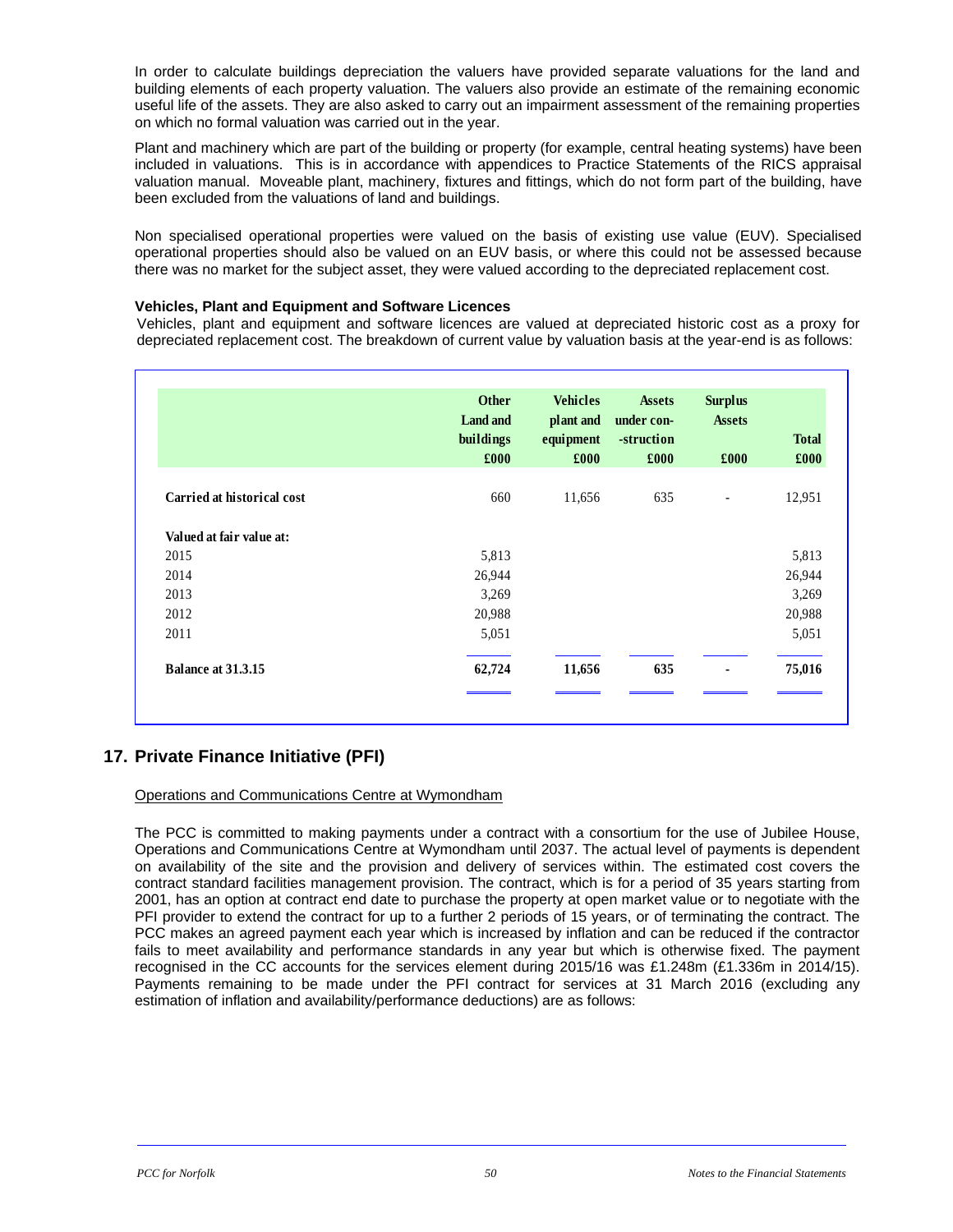|                                                | <b>Revenue</b>  | Capital |        | Contingent |                    |                 |      |              |
|------------------------------------------------|-----------------|---------|--------|------------|--------------------|-----------------|------|--------------|
|                                                | <b>Services</b> |         |        |            | <b>Payments</b>    | <b>Interest</b> | Rent | <b>Total</b> |
|                                                | £000            | £000    | £000   | £000       | $\pmb{\pounds}000$ |                 |      |              |
| Payable in 2016/17                             | 1,444           | 360     | 3,027  | ۰          | 4,832              |                 |      |              |
| Payable within two to five years               | 6,146           | 1,907   | 11,643 |            | 19,697             |                 |      |              |
| Payable within six to ten years                | 8,521           | 3,913   | 13,025 |            | 25,459             |                 |      |              |
| Payable within eleven to fifteen years         | 8,637           | 6,752   | 10,186 |            | 25,575             |                 |      |              |
| Payable within sixteen to twenty years         | 9,772           | 11,651  | 5,287  |            | 26,710             |                 |      |              |
| Payable within twenty one to twenty five years | 1,394           | 1,678   | 129    |            | 3,201              |                 |      |              |
| Payable within twenty six to thirty years      | ٠               | ۰.      | $\sim$ | -          |                    |                 |      |              |
|                                                | 35,914          | 26,262  | 43,298 |            | 105,474            |                 |      |              |

Although the payments made to the contractor are described as unitary payments, they have been calculated to compensate the contractor for the fair value of the services they provide, the capital expenditure incurred and the interest payable whilst the capital remains to be reimbursed.

## Police Investigations Centres (PIC)

During the financial years 2010/2011 to 2040/2041 the Norfolk and Suffolk PCCs are committed to making payments under a contract with a consortium for the use of the six PICs. The actual level of payments will be dependent on availability of the site and provision and delivery of services within. The contract is for 30 years. At the end of this term the properties revert to the two Groups.

Norfolk and Suffolk PCCs have agreed to pay for these services on an agreed percentage in accordance with the total number of cells within the 6 properties located in the 2 Counties - this being Norfolk 58.2% and Suffolk 41.8%. The payment recognised in the CC accounts is for the net services element which during 2015/2016 amounted to £0.987m million (£0.920m in 2014/2015). This figure includes a credit received from Cambridgeshire Police of £0.499m in respect of services provided at the Kings Lynn PIC. A summary of the sites, their initial contract capital values and the respective PCC interest in each site is shown in the table below:

|                          |                |                               |                          | Capital         |                        |         |
|--------------------------|----------------|-------------------------------|--------------------------|-----------------|------------------------|---------|
|                          |                |                               |                          | <b>Contract</b> | <b>Cost in Norfolk</b> |         |
|                          | <b>Norfolk</b> | <b>Suffolk Cambridgeshire</b> |                          | <b>Value</b>    | 31.3.16                | 31.3.15 |
| Sites and opening dates  | <b>Cells</b>   | <b>Cells</b>                  | <b>Cells</b>             | £000            | $\pounds 000$          | £000    |
| Aylsham - 28.2.11        | 8              | ٠                             | $\overline{\phantom{a}}$ | 6,967           | 4,998                  | 4,998   |
| Wymondham - 4.4.11       | 30             | ۰.                            |                          | 11,398          | 9,058                  | 9,058   |
| Kings Lynn - 25.4.11     | 16             | $\overline{\phantom{a}}$      | 8                        | 10.749          | 7,771                  | 7,771   |
| Ipswich - $6.6.11$       |                | 30                            | ٠                        | 12,012          | ٠                      | ٠       |
| Bury St Edmunds - 4.7.11 | 8              | 16                            |                          | 10,621          | 3,084                  | 3,084   |
| Gt Yarmouth - 7.11.11    | 15             | 15                            | ٠                        | 12,680          | 3,948                  | 3,948   |
|                          | 77             | 61                            | 8                        | 64,427          | 28,859                 | 28,859  |

The PCC makes an agreed payment each year which is increased by inflation and can be reduced if the contractor fails to meet availability and performance standards in any year but which is otherwise fixed. Payments remaining to be made under the PFI contract at 31 March 2016 (which exclude any availability/performance deductions), are shown in the following table: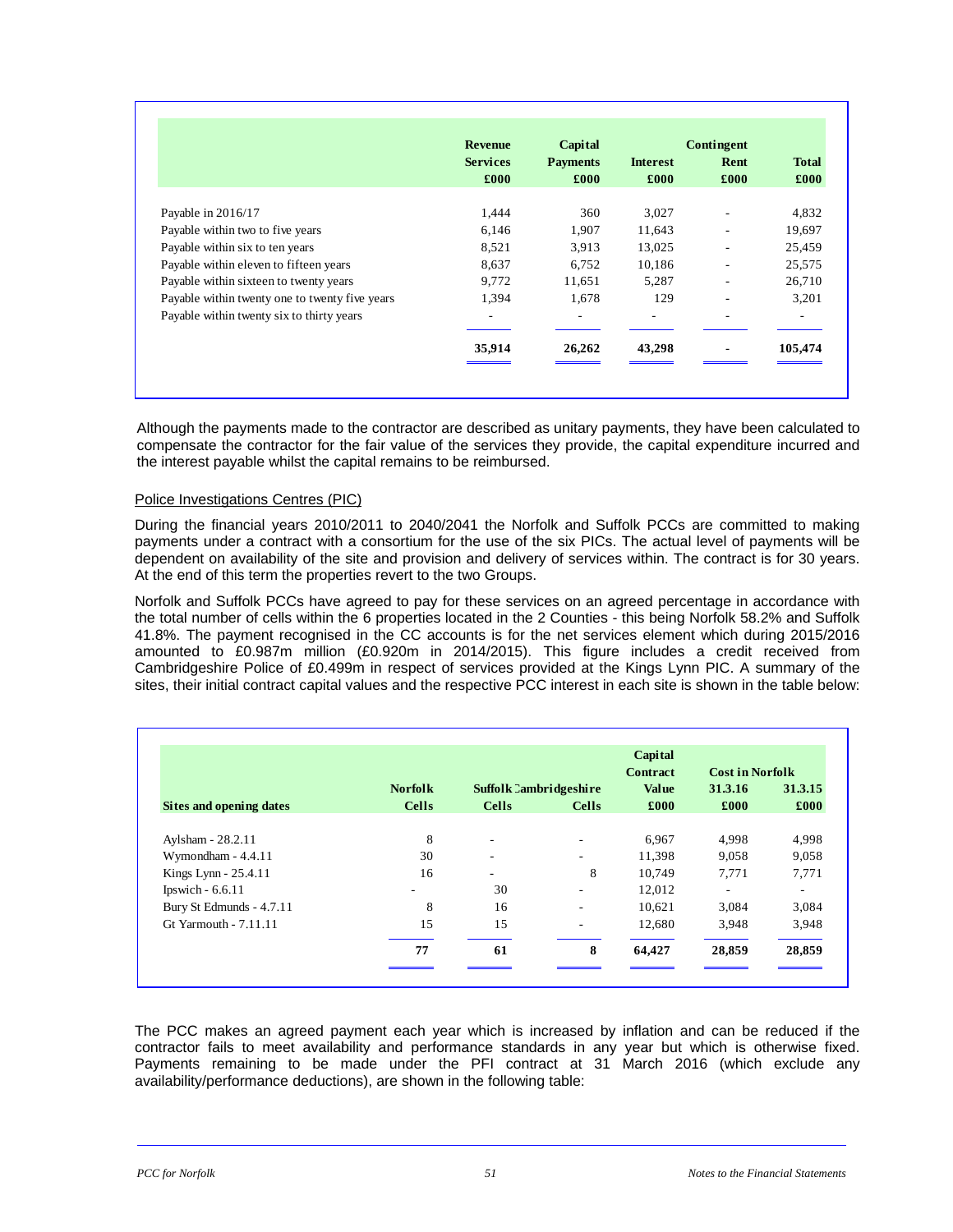|                                                | <b>Revenue</b>          | Capital                  |                          | Contingent   |                      |  |
|------------------------------------------------|-------------------------|--------------------------|--------------------------|--------------|----------------------|--|
|                                                | <b>Services</b><br>£000 | <b>Payments</b><br>£000  | <b>Interest</b><br>£000  | Rent<br>£000 | <b>Total</b><br>£000 |  |
| Payable in 2016/17                             | 1,516                   | 547                      | 2.761                    | 384          | 5,208                |  |
| Payable within two to five years               | 7.781                   | 2,630                    | 10,603                   | 308          | 21,321               |  |
| Payable within six to ten years                | 10,447                  | 4,552                    | 11,988                   | 855          | 27,842               |  |
| Payable within eleven to fifteen years         | 12,927                  | 6,523                    | 10,017                   | (141)        | 29,327               |  |
| Payable within sixteen to twenty years         | 15,123                  | 9,347                    | 7,194                    | (656)        | 31,007               |  |
| Payable within twenty one to twenty five years | 15,608                  | 13,412                   | 3,128                    | 185          | 32,333               |  |
| Payable within twenty six to thirty years      |                         | $\overline{\phantom{a}}$ | $\overline{\phantom{a}}$ | ۰.           | ۰.                   |  |
|                                                | 63,401                  | 37,011                   | 45,691                   | 935          | 147,037              |  |

Although the payments made to the contractor are described as unitary payments, they have been calculated to compensate the contractor for the fair value of the services they provide, the capital expenditure incurred and the interest payable whilst the capital remains to be reimbursed.

The capital liability on the Norfolk PCC Balance Sheet at the year end up is made up as follows:

|                                                  | 2015/16<br>£000 | 2014/15<br>£000 |
|--------------------------------------------------|-----------------|-----------------|
| PFI-OCC                                          |                 |                 |
| Balance outstanding at the beginning of the year | 37,520          | 37,994          |
| Capital repayments during the year               | (509)           | (474)           |
| Balance outstanding at year end                  | 37,011          | 37,520          |
| <b>PFI-PICs</b>                                  |                 |                 |
| Balance outstanding at the beginning of the year | 26,851          | 27,117          |
| Capital repayments during the year               | (589)           | (266)           |
| Balance outstanding at year end                  | 26,262          | 26,851          |
| Total balance outstanding at year end            | 63,273          | 64,371          |
| Made up as follows:                              |                 |                 |
| Due in less than one year                        | 908             | 808             |
| Due in more than one year                        | 62,365          | 63,563          |
|                                                  | 63,273          | 64,371          |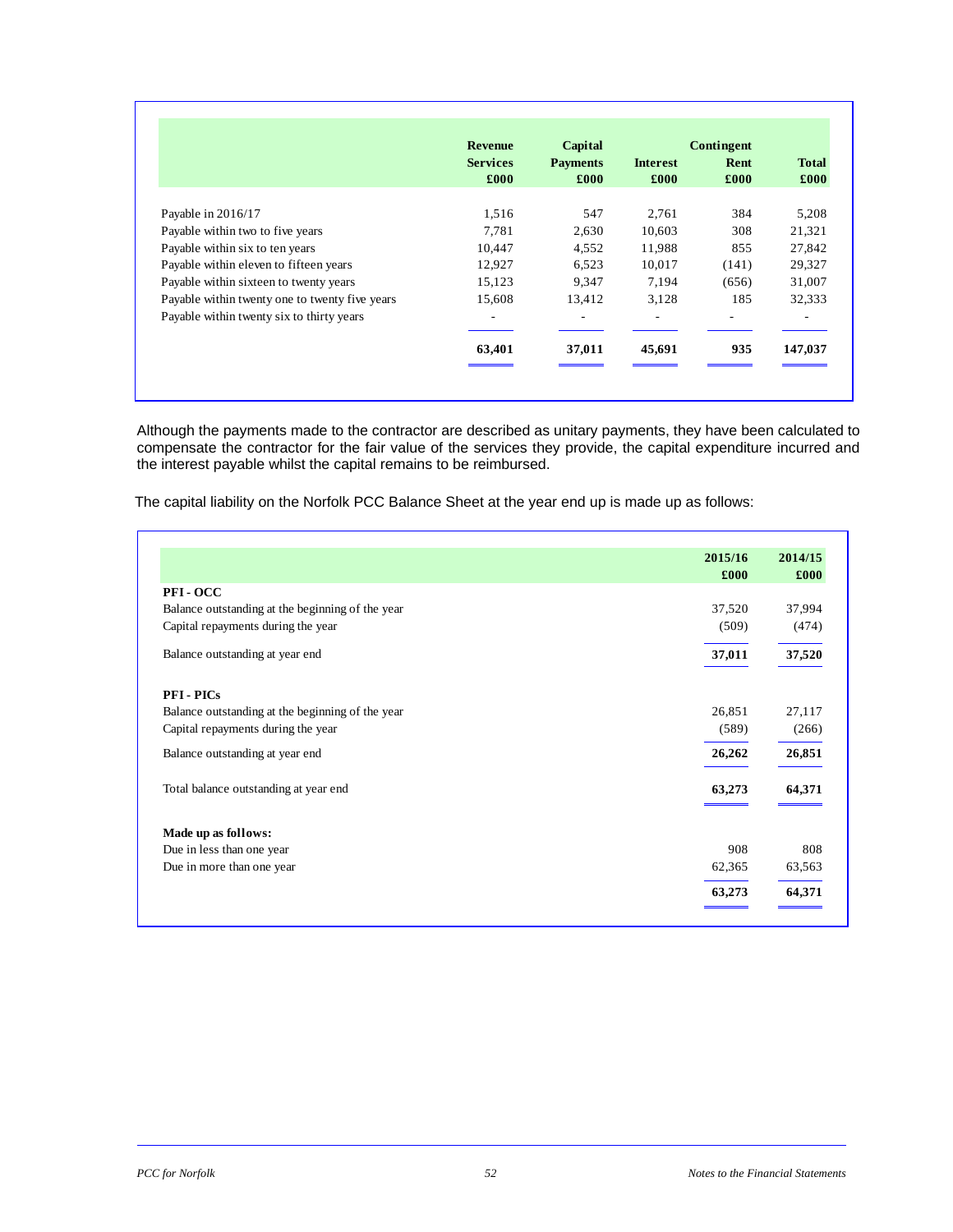The net book value of the assets capitalised as part of the OCC and PIC PFI contracts is made up as follows:

|                                             | 2015/16                  | 2014/15                  |
|---------------------------------------------|--------------------------|--------------------------|
|                                             | £000                     | £000                     |
|                                             |                          |                          |
| Net book value at the beginning of the year | 40,894                   | 39,669                   |
| <b>Additions</b>                            | $\overline{\phantom{a}}$ | $\overline{\phantom{a}}$ |
| Revaluations during the year                | (86)                     | 2,415                    |
| Depreciation during the year                | (1,549)                  | (1,190)                  |
| Net book value at the end of the year       | 39,258                   | 40,894                   |

# **18. Retirement Benefits**

## **Participation in pension schemes**

Pension and other benefits are available to all PCC and Constabulary personnel under the requirements of statutory regulations. Four defined benefit pension schemes are operated:

a) The Local Government Pension Scheme (LGPS) for PCC and Constabulary police staff, administered by Norfolk County Council – this is a funded defined benefit scheme, meaning that the office holders and employees pay contributions into a fund. Contributions are calculated at a level intended to balance the pensions liabilities with investment assets.

From April 2014 the LGPS changed to a career average scheme defined benefit scheme, so that benefits accrued are worked out using the employee's pay each scheme year rather than the final salary. This applies to all membership which builds up from 1 April 2014, but all pensions in payment or built up before April 2014 are protected. Employee contributions are determined by reference to actual pensionable pay and are tiered between 5.5% and 12.5%.

- b) The Police Pension Scheme (PPS) for Police Officers who joined before April 2006. The Employee contributions are 14.25%-15.05% of salary and maximum benefits are achieved after 30 years' service. Contribution rates are dependent on salary.
- c) The New Police Pension Scheme (NPPS) for Police Officers who either joined from April 2006 or transferred from the PPS. The employee contributions are 11.00%-12.75% of salary and maximum benefits are achieved after 35 years' service. Contribution rates are dependent on salary.
- d) The Police Pension Scheme 2015 Scheme for Police Officers, is a Career Average Revalued Earnings (CARE) scheme, for those who either joined from April 2015 or transferred from the PPS or NPPS. The employee contributions are 12.44%-13.78% of salary and the Normal Pension Age is 60 although there are protections for eligible officers to retire earlier. Contribution rates are dependent on salary.

All police pension schemes are unfunded defined benefit schemes, meaning that there are no investment assets built up to meet pension liabilities. There is a Home Office requirement to charge the CIES with an employer's contribution of 24.2% of pensionable pay, the CIES also meets the costs of injury awards and the capital value of ill-health benefits. Employees' and employer's contribution levels are based on percentages of pensionable pay set nationally by the Home Office and subject to triennial revaluation by the Government Actuary's Department. The actuarial valuation has set the employer contribution rate for all three police pension schemes from 1 April 2015 at 21.3% of pensionable pay. The difference between the old employer contribution rate of 24.2% and the new rate will be retained by the exchequer by means of a reduction in the pensions topup grant from the Home Office, therefore the actual cost to the Constabulary of the employer's contribution is still 24.2%.

The PCC is also required to maintain a Police Pension Fund Account. Employer and employee contributions are credited to the account together with the capital value of ill-health retirements and transfer values received. Pensions and other benefits (except injury awards) and transfer values paid are charged to this account. If the account is in deficit at 31 March in any year, the Home Office pays a top-up grant to cover it. If there is a surplus on the account, then that has to be paid to the Home Office.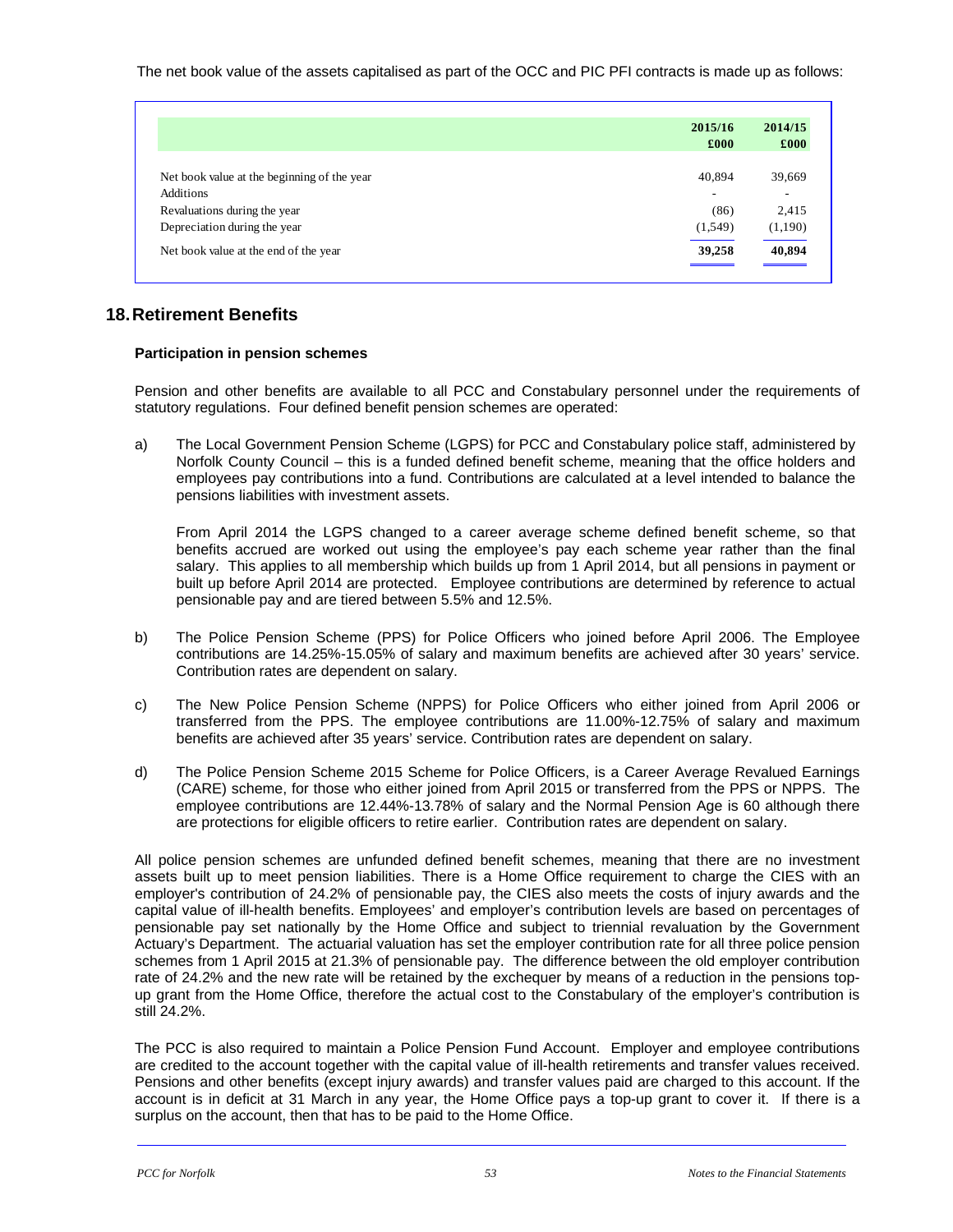#### **Transactions relating to post-employment benefits**

The cost of retirement benefits are recognised in the reported Cost of Services when they are earned by employees, rather than when the benefits are eventually paid as pensions. However, the charge required against council tax is based on the cash payable in the year, so the real cost of benefits is reversed out of the General Fund in the MIRS.

The note below contains details of the Group's operation of the Local Government Pension Scheme (administered by Norfolk County Council) and the Police Pension Schemes in providing police staff and police officers with retirement benefits. In addition, the Group has arrangements for the payment of discretionary benefits to certain retired employees outside of the provisions of the schemes. The following transactions have been made in the CIES and the General Fund via the MIRS during the year:

Group:

|                                                                                                | <b>LGPS</b> |           | <b>Police Schemes</b> |                 |
|------------------------------------------------------------------------------------------------|-------------|-----------|-----------------------|-----------------|
|                                                                                                | 2015/16     | 2014/15   | 2015/16               | 2014/15         |
|                                                                                                | £000        | £000      | £000                  | £000            |
|                                                                                                |             |           |                       | <b>Restated</b> |
| <b>Comprehensive Income and Expenditure Statement</b>                                          |             |           |                       |                 |
| <b>Cost of Services</b>                                                                        |             |           |                       |                 |
| Current service costs                                                                          | 8.676       | 6,932     | 27,490                | 28.140          |
| Past service Costs                                                                             | 483         | 263       | 40                    | 50              |
| (Gain)/loss from settlement                                                                    |             | 16        |                       |                 |
| Financing and investment income and expenditure                                                |             |           |                       |                 |
| Net Interest Expense                                                                           | 2,221       | 1,946     | 47,890                | 55,190          |
| Total Post Employment Benefit Charges to the Surplus or<br>Deficit on the Provision of Service | 11,380      | 9,157     | 75,420                | 83,380          |
| Other post employment benefit charged<br>to the CIES                                           |             |           |                       |                 |
| Return on plan assets (excluding the amount included<br>in the net interest expense)           | 1,205       | (12, 841) |                       |                 |
| - Actuarial gains/losses arising from changes                                                  |             |           | (22,310)              | (61, 150)       |
| in demographic assumptions                                                                     |             |           |                       |                 |
| - Actuarial gains/losses arising from changes                                                  | (25,306)    | 33,593    | (132,780)             | 225,530         |
| in financial assumptions                                                                       |             |           |                       |                 |
| - Other                                                                                        | (2,233)     | (1,258)   | (12,269)              | (11,743)        |
| Total post employment benefit charged                                                          |             |           |                       |                 |
| to the CIES                                                                                    | (14,954)    | 28,651    | (91, 939)             | 236.017         |
| <b>Movement in Reserves Statement (MIRS):</b>                                                  |             |           |                       |                 |
| Reversal of net charges made to the CIES                                                       |             |           |                       |                 |
| for post employment benefits in                                                                |             |           |                       |                 |
| accordance with the Code                                                                       | 14,954      | (28, 651) | 91,939                | (236, 017)      |
| Actual amount charged against the General Fund Balance                                         |             |           |                       |                 |
| for pensions in the year:                                                                      |             |           |                       |                 |
| Employers' contributions payable to scheme                                                     | 6,247       | 5,798     |                       |                 |
| Retirement benefits payable to pensioners                                                      | L.          | ÷.        | 37,221                | 32.557          |
| Net charge to the General Fund                                                                 | 6,247       | 5,798     | 37,221                | 32,557          |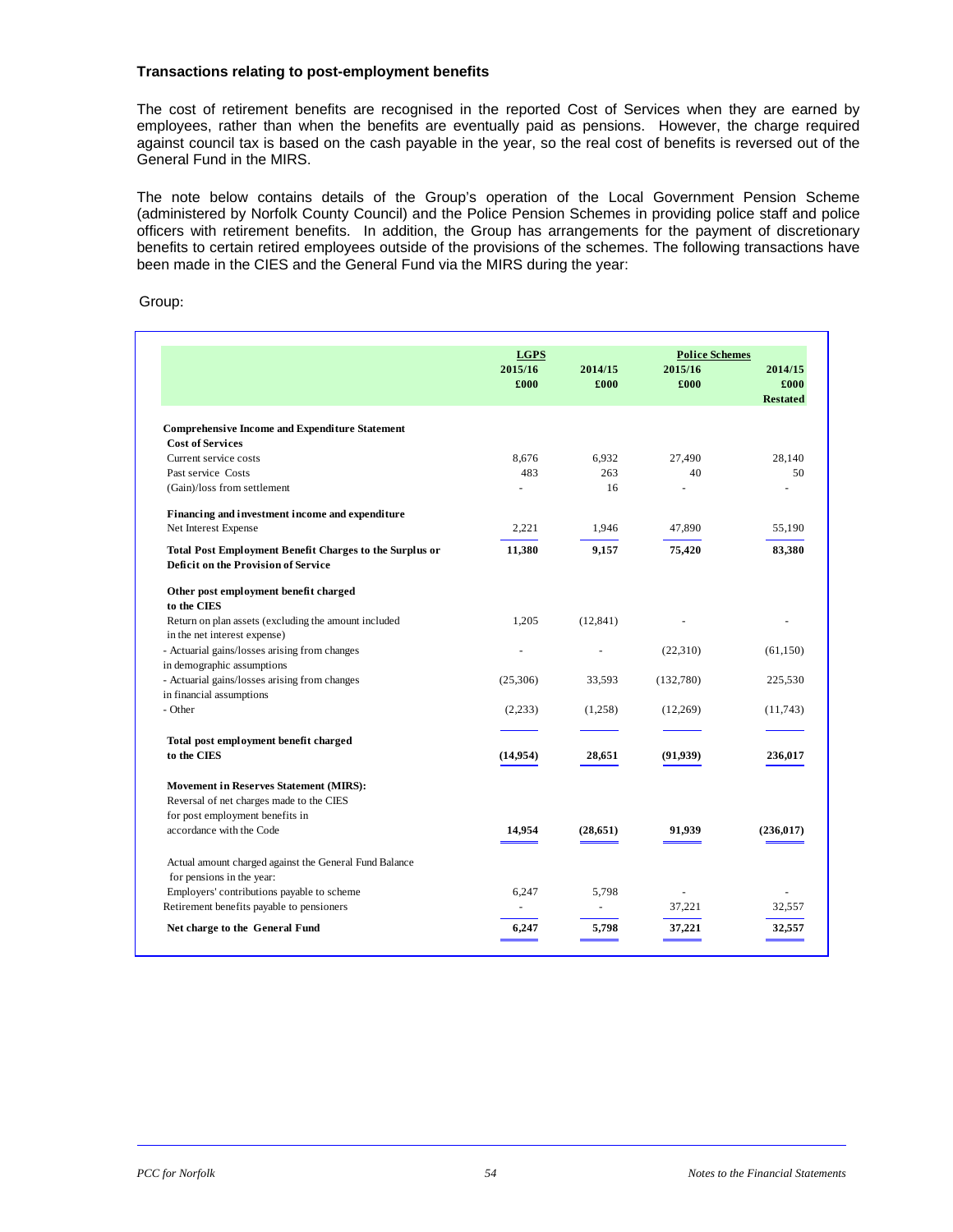|                                                                                               | <b>LGPS</b>     |                 | <b>Police Schemes</b> |                 |
|-----------------------------------------------------------------------------------------------|-----------------|-----------------|-----------------------|-----------------|
|                                                                                               | 2015/16<br>£000 | 2014/15<br>£000 | 2015/16<br>£000       | 2014/15<br>£000 |
| <b>Comprehensive Income and Expenditure Statement</b>                                         |                 |                 |                       |                 |
| <b>Cost of Services</b>                                                                       |                 |                 |                       |                 |
| Current service costs                                                                         | 210             | 121             |                       |                 |
| Past service Costs                                                                            |                 | 37              |                       |                 |
| (Gain)/loss from settlement                                                                   |                 | 345             |                       |                 |
| Financing and investment income and expenditure                                               |                 |                 |                       |                 |
| Net Interest Expense                                                                          | 23              | 15              |                       |                 |
| Total Post Employment Benefit Charges to the Surplus o<br>Deficit on the Provision of Service | 233             | 518             |                       |                 |
| Other post employment benefit charged<br>to the CIES                                          |                 |                 |                       |                 |
| Return on plan assets (excluding the amount included                                          | 8               | (70)            |                       |                 |
| in the net interest expense)                                                                  |                 |                 |                       |                 |
| - Actuarial gains/losses arising from changes                                                 |                 |                 |                       |                 |
| in demographic assumptions                                                                    |                 |                 |                       |                 |
| - Actuarial gains/losses arising from changes                                                 | (294)           | 286             |                       |                 |
| in financial assumptions                                                                      |                 |                 |                       |                 |
| - Other                                                                                       | (65)            | (1)             |                       |                 |
| Total post employment benefit charged                                                         |                 |                 |                       |                 |
| to the CIES                                                                                   | (118)           | 733             |                       |                 |
| <b>Movement in Reserves Statement (MIRS):</b>                                                 |                 |                 |                       |                 |
| Reversal of net charges made to the CIES                                                      |                 |                 |                       |                 |
| for post employment benefits in                                                               |                 |                 |                       |                 |
| accordance with the Code                                                                      | 118             | (733)           |                       |                 |
| Actual amount charged against the General Fund Balance                                        |                 |                 |                       |                 |
| for pensions in the year:                                                                     |                 |                 |                       |                 |
| Employers' contributions payable to scheme                                                    | 34              | 110             |                       |                 |
| Retirement benefits payable to pensioners                                                     |                 | $\overline{a}$  |                       |                 |
| Net charge to the General Fund                                                                | 34              | <b>110</b>      |                       |                 |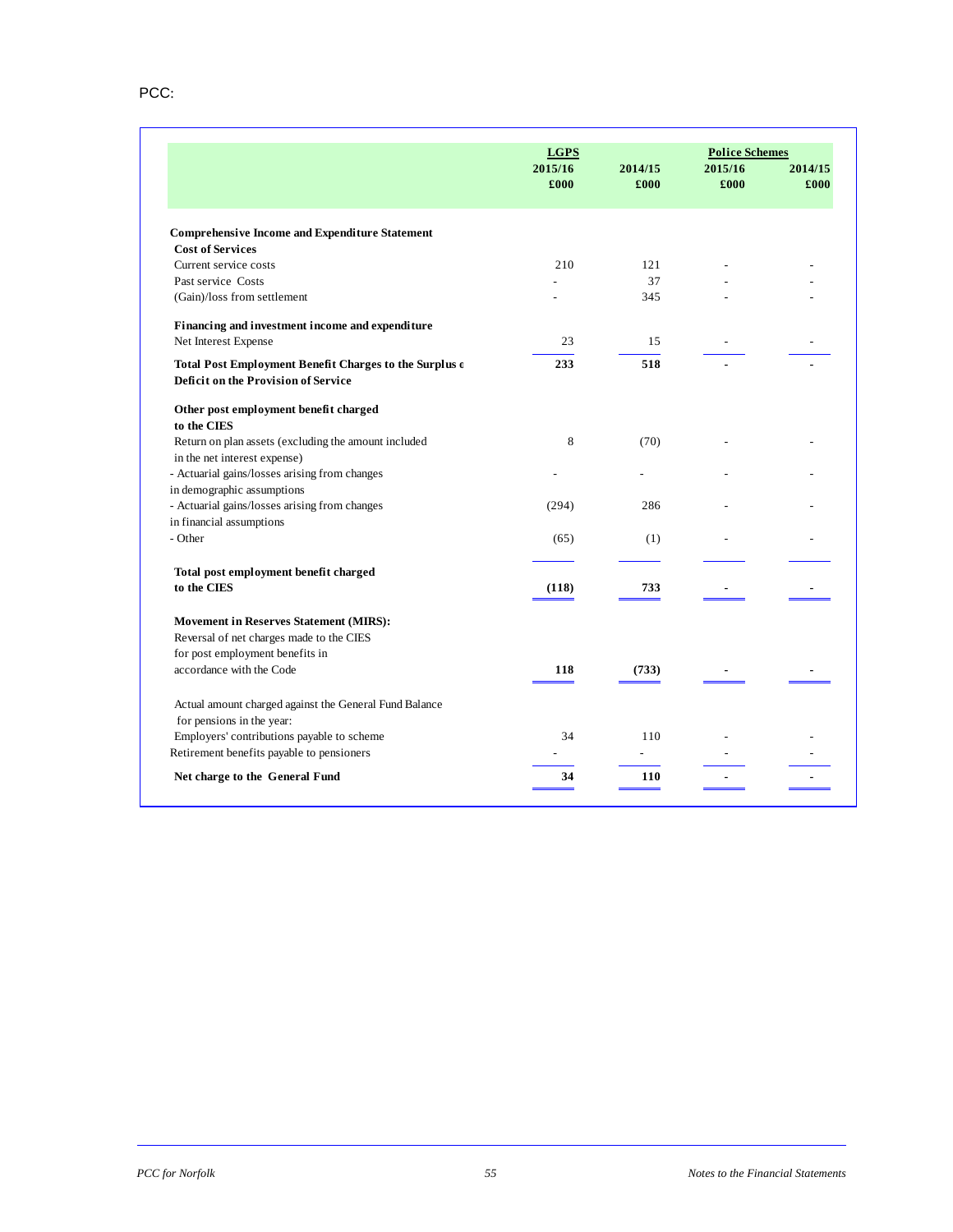## **Assets and liabilities in relation to retirement benefits**

Group:

|                              | <b>Local Government</b> |           | Police                 |                          |
|------------------------------|-------------------------|-----------|------------------------|--------------------------|
|                              | <b>Pension Scheme</b>   |           | <b>Pension Schemes</b> |                          |
|                              | 2015/16                 | 2014/15   | 2015/16                | 2014/15                  |
| Present value of liabilities | (212,967)               | (225,740) | (1,325,000)            | (1,454,160)              |
| Fair value of plan assets    | 166.181                 | 157,753   | $\sim$                 | $\overline{\phantom{a}}$ |
| <b>Total Net liabilities</b> | (46,786)                | (67,987)  | (1,325,000)            | (1,454,160)              |

## PCC:

|                              | <b>Local Government</b><br><b>Pension Scheme</b> |          | Police<br><b>Pension Schemes</b> |         |
|------------------------------|--------------------------------------------------|----------|----------------------------------|---------|
|                              |                                                  |          |                                  |         |
|                              | 2015/16                                          | 2014/15  | 2015/16                          | 2014/15 |
| Present value of liabilities | (1,577)                                          | (1, 563) | $\overline{\phantom{a}}$         | -       |
| Fair value of plan assets    | 1,106                                            | 940      | $\overline{\phantom{0}}$         |         |
| <b>Total Net liabilities</b> | (471)                                            | (623)    | $\overline{\phantom{0}}$         | -       |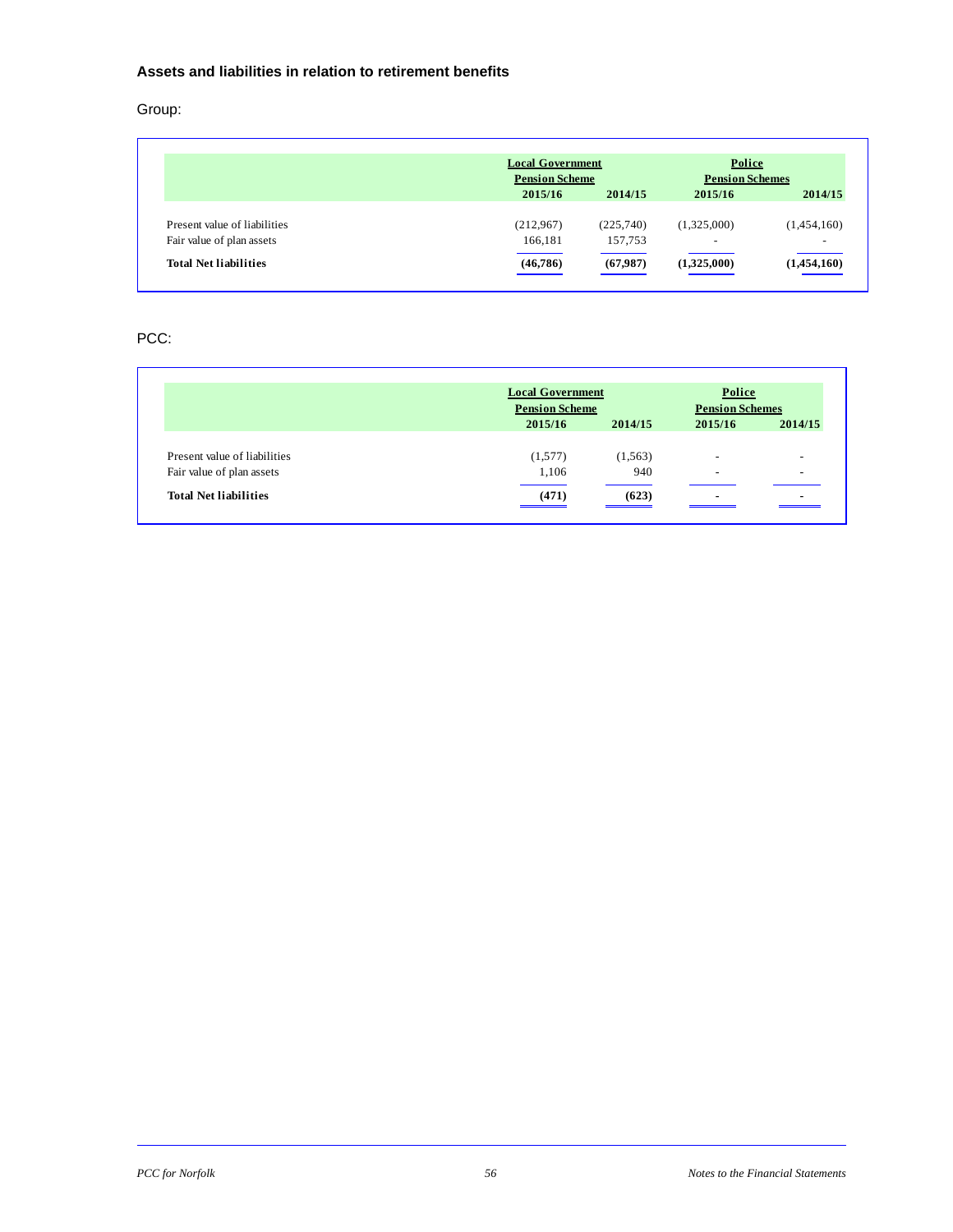# **Reconciliation of present value of the scheme liabilities**

# Group:

|                                               | <b>Local Government</b> |         | Police                 |           |
|-----------------------------------------------|-------------------------|---------|------------------------|-----------|
|                                               | <b>Pension Scheme</b>   |         | <b>Pension Schemes</b> |           |
|                                               | 2015/16                 | 2014/15 | 2015/16                | 2014/15   |
|                                               | £000                    | £000    | £000                   | £000      |
| Opening Balance at 1 April                    | 225,740                 | 180,692 | 1,454,160              | 1,250,700 |
| Current service cost                          | 8,676                   | 6,932   | 27,490                 | 28,140    |
| Interest cost                                 | 7,340                   | 7,778   | 47,890                 | 55,190    |
| Contributions by scheme participants          | 2,045                   | 2,039   | 8,260                  | 7,570     |
| Remeasurement (gains) and Losses:             |                         |         |                        |           |
| - Actuarial gains/losses arising from changes |                         |         | (22,310)               | (61,150)  |
| in demographic assumptions                    |                         |         |                        |           |
| - Actuarial gains/losses arising from changes | (25,306)                | 33,593  | (132,780)              | 225,530   |
| in financial assumptions                      |                         |         |                        |           |
| - Other                                       | (2,102)                 | (1,258) | (12,120)               | (11,500)  |
| Past service costs                            | 483                     | 263     | 40                     | 50        |
| Losses/(gains) on curtailment                 |                         |         |                        |           |
| <b>Benefits Paid</b>                          | (3,909)                 | (4,315) | (45,630)               | (40,370)  |
| Effects of settlements                        |                         | 16      |                        |           |
| <b>Closing Balance at 31 March</b>            | 212,967                 | 225,740 | 1.325.000              | 1,454,160 |

# PCC:

|                                               | <b>Local Government</b><br><b>Pension Scheme</b> |                          | Police<br><b>Pension Schemes</b> |                 |
|-----------------------------------------------|--------------------------------------------------|--------------------------|----------------------------------|-----------------|
|                                               | 2015/16<br>£000                                  | 2014/15<br>£000          | 2015/16<br>£000                  | 2014/15<br>£000 |
| Opening Balance at 1 April                    | 1,563                                            | $\overline{\phantom{0}}$ | ٠                                |                 |
| Current service cost                          | 210                                              | 121                      |                                  |                 |
| Interest cost                                 | 56                                               | 48                       |                                  |                 |
| Contributions by scheme participants          | 43                                               | 39                       |                                  |                 |
| Remeasurement (gains) and Losses:             |                                                  |                          |                                  |                 |
| - Actuarial gains/losses arising from changes |                                                  |                          |                                  |                 |
| in demographic assumptions                    |                                                  |                          |                                  |                 |
| - Actuarial gains/losses arising from changes | (294)                                            | 286                      |                                  |                 |
| in financial assumptions                      |                                                  |                          |                                  |                 |
| - Other                                       | (1)                                              | (1)                      |                                  |                 |
| Past service costs                            |                                                  | 37                       |                                  |                 |
| Losses/(gains) on curtailment                 |                                                  |                          |                                  |                 |
| <b>Benefits Paid</b>                          |                                                  |                          |                                  |                 |
| Effects of settlements                        |                                                  | 1,033                    |                                  |                 |
| <b>Closing Balance at 31 March</b>            | 1,577                                            | 1,563                    |                                  |                 |

L

 $\overline{\phantom{a}}$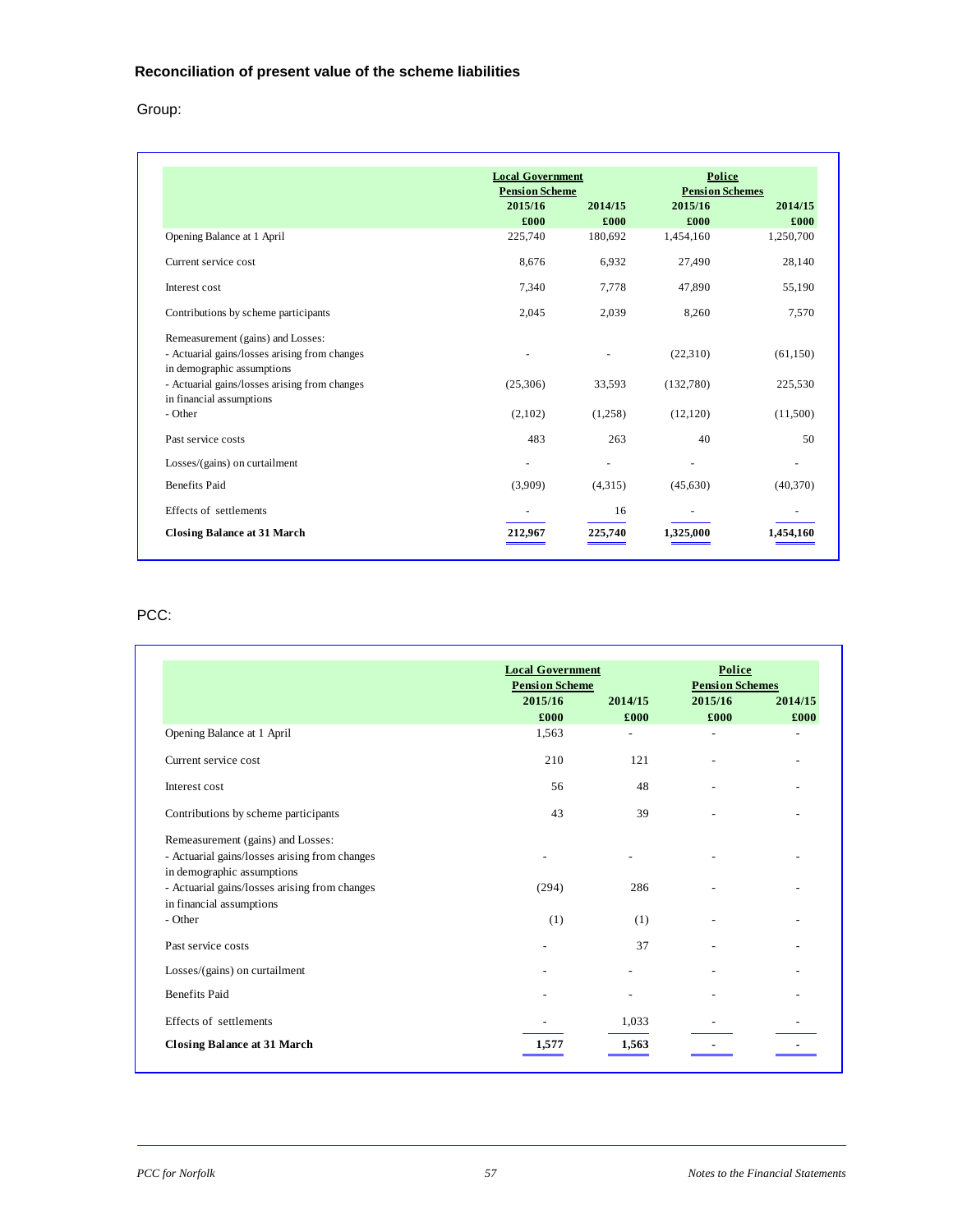# **Reconciliation of fair value of the scheme assets**

Group:

|                                                 | <b>Funded Assets</b><br><b>Local Government</b><br><b>Pension Scheme</b> |         | <b>Unfunded Assets</b><br>Police<br><b>Pension Schemes</b> |                 |
|-------------------------------------------------|--------------------------------------------------------------------------|---------|------------------------------------------------------------|-----------------|
|                                                 | 2015/16                                                                  | 2014/15 | 2015/16                                                    | 2014/15         |
|                                                 | £000                                                                     | £000    | £000                                                       | £000            |
|                                                 |                                                                          |         |                                                            | <b>Restated</b> |
| Opening fair value of scheme assets             | 157,753                                                                  | 135,558 |                                                            |                 |
| Interest Income                                 | 5,119                                                                    | 5,832   |                                                            |                 |
| Remeasurement gain/(loss):                      |                                                                          |         |                                                            |                 |
| - the return on plan assets, excluding the      | (1,205)                                                                  | 12,841  |                                                            |                 |
| amount included in the net interest expense     |                                                                          |         |                                                            |                 |
| Other                                           | 131                                                                      |         | 149                                                        | 243             |
| The effect of changes in foreign exchange rates |                                                                          |         |                                                            |                 |
| Contributions from employer                     | 6,247                                                                    | 5,798   | 37,221                                                     | 32,557          |
| Contributions from employees into the scheme    | 2,045                                                                    | 2,039   | 8,260                                                      | 7,570           |
| Benefits paid                                   | (3,909)                                                                  | (4,315) | (45,630)                                                   | (40,370)        |
| Effects of settlements                          |                                                                          |         |                                                            |                 |
| <b>Closing fair value of Scheme Assets</b>      | 166.181                                                                  | 157,753 |                                                            |                 |

# PCC:

|                                                 | <b>Funded Assets</b><br><b>Local Government</b><br><b>Pension Scheme</b><br>2015/16<br>£000 | 2014/15<br>£000 | <b>Unfunded Assets</b><br>Police<br><b>Pension Schemes</b><br>2015/16<br>£000 | 2014/15<br>£000 |
|-------------------------------------------------|---------------------------------------------------------------------------------------------|-----------------|-------------------------------------------------------------------------------|-----------------|
| Opening fair value of scheme assets             | 940                                                                                         |                 |                                                                               |                 |
| <b>Interest Income</b>                          | 33                                                                                          | 33              |                                                                               |                 |
| Remeasurement gain/(loss):                      |                                                                                             |                 |                                                                               |                 |
| - the return on plan assets, excluding the      | (8)                                                                                         | 70              |                                                                               |                 |
| amount included in the net interest expense     |                                                                                             |                 |                                                                               |                 |
| Other                                           | 64                                                                                          |                 |                                                                               |                 |
| The effect of changes in foreign exchange rates |                                                                                             |                 |                                                                               |                 |
| Contributions from employer                     | 34                                                                                          | 110             |                                                                               |                 |
| Contributions from employees into the scheme    | 43                                                                                          | 39              |                                                                               |                 |
| Benefits paid                                   |                                                                                             |                 |                                                                               |                 |
| Effects of settlements                          |                                                                                             | 688             |                                                                               |                 |
| <b>Closing fair value of Scheme Assets</b>      | 1,106                                                                                       | 940             |                                                                               |                 |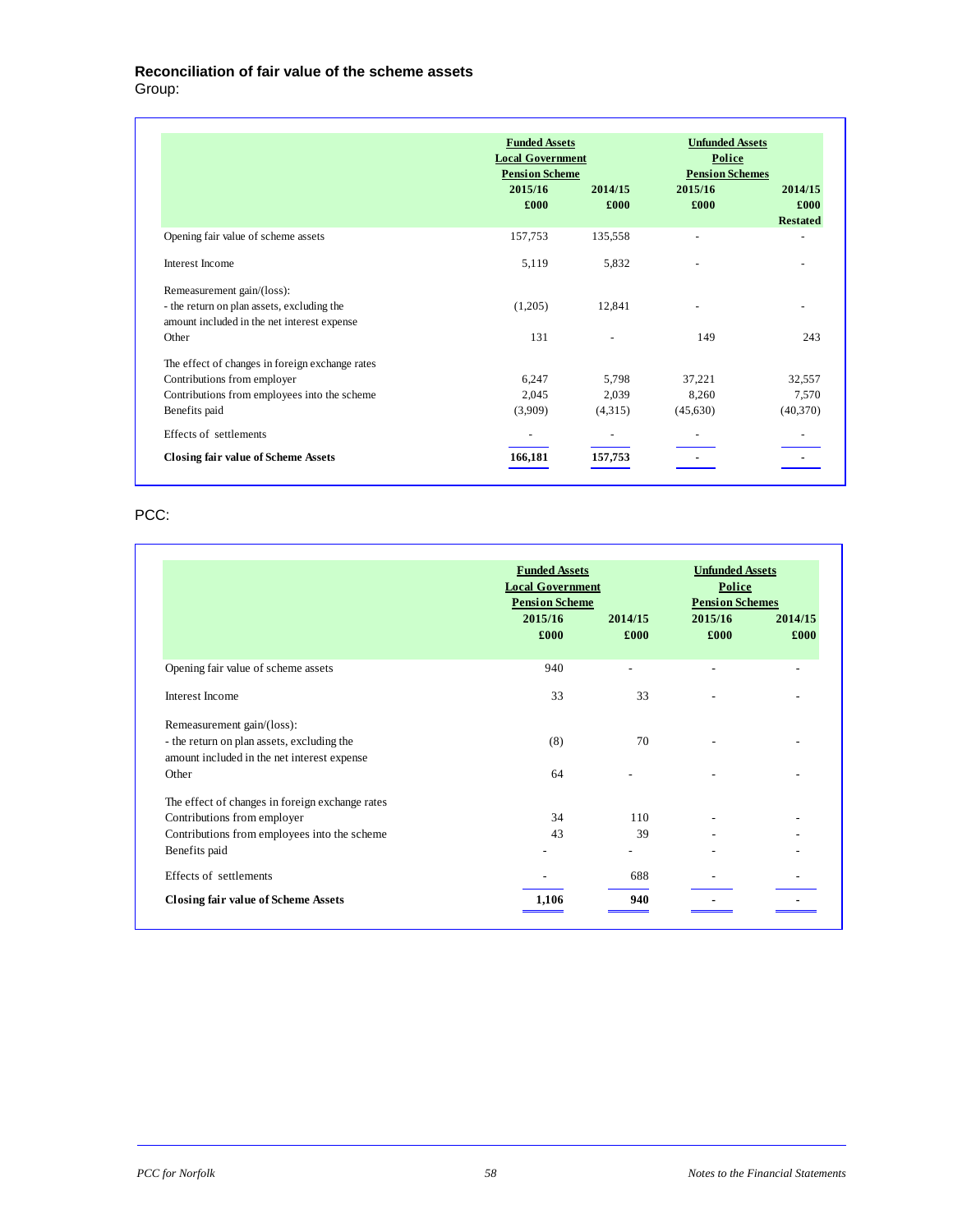# **Total of Assets and Liabilities of the schemes**

# Group:

|                                                                                                                  | <b>Local Government</b><br><b>Pension Scheme</b> |                 | Police<br><b>Pension Schemes</b> |                                    |
|------------------------------------------------------------------------------------------------------------------|--------------------------------------------------|-----------------|----------------------------------|------------------------------------|
|                                                                                                                  | 2015/16<br>£000                                  | 2014/15<br>£000 | 2015/16<br>£000                  | 2014/15<br>£000<br><b>Restated</b> |
| Opening Balance at 1 April                                                                                       | (67,987)                                         | (45, 134)       | (1,454,160)                      | (1,250,700)                        |
| Current service cost                                                                                             | (8,676)                                          | (6.932)         | (27, 490)                        | (28, 140)                          |
| Interest cost                                                                                                    | (2,221)                                          | (1,946)         | (47, 890)                        | (55,190)                           |
| Return on plan assets (excluding the amount included<br>in the net interest expense)                             | (1,205)                                          | 12,841          |                                  |                                    |
| Remeasurement (gains) and Losses:<br>- Actuarial gains/losses arising from changes<br>in demographic assumptions |                                                  |                 | 22,310                           | 61,150                             |
| - Actuarial gains/losses arising from changes<br>in financial assumptions                                        | 25,306                                           | (33,593)        | 132,780                          | (225, 530)                         |
| - Other                                                                                                          | 2,233                                            | 1,258           | 12,269                           | 11,743                             |
| Past service costs                                                                                               | (483)                                            | (263)           | (40)                             | (50)                               |
| Contributions from Employers                                                                                     | 6,247                                            | 5,798           | 37,221                           | 32,557                             |
| <b>Effect of Settlements</b>                                                                                     |                                                  | (16)            |                                  |                                    |
| <b>Closing Balance at 31 March</b>                                                                               | (46, 786)                                        | (67,987)        | (1,325,000)                      | (1,454,160)                        |

## PCC:

|                                                                                                         | <b>Local Government</b><br><b>Pension Scheme</b> |                 | Police<br><b>Pension Schemes</b> |                 |
|---------------------------------------------------------------------------------------------------------|--------------------------------------------------|-----------------|----------------------------------|-----------------|
|                                                                                                         | 2015/16<br>£000                                  | 2014/15<br>£000 | 2015/16<br>£000                  | 2014/15<br>£000 |
| Opening Balance at 1 April                                                                              | (623)                                            | ÷               | $\overline{a}$                   |                 |
| Current service cost                                                                                    | (210)                                            | (121)           |                                  |                 |
| Interest cost                                                                                           | (23)                                             | (15)            |                                  |                 |
| Return on plan assets (excluding the amount included<br>in the net interest expense)                    | (8)                                              | 70              |                                  |                 |
| Remeasurement (gains) and Losses:<br>- Actuarial gains/losses arising from changes                      |                                                  |                 |                                  |                 |
| in demographic assumptions<br>- Actuarial gains/losses arising from changes<br>in financial assumptions | 294                                              | (286)           |                                  |                 |
| - Other                                                                                                 | 65                                               | 1               |                                  |                 |
| Past service costs                                                                                      |                                                  | (37)            |                                  |                 |
| Contributions from Employers                                                                            | 34                                               | 110             |                                  |                 |
| <b>Effect of Settlements</b>                                                                            |                                                  | (345)           |                                  |                 |
| <b>Closing Balance at 31 March</b>                                                                      | (471)                                            | (623)           |                                  |                 |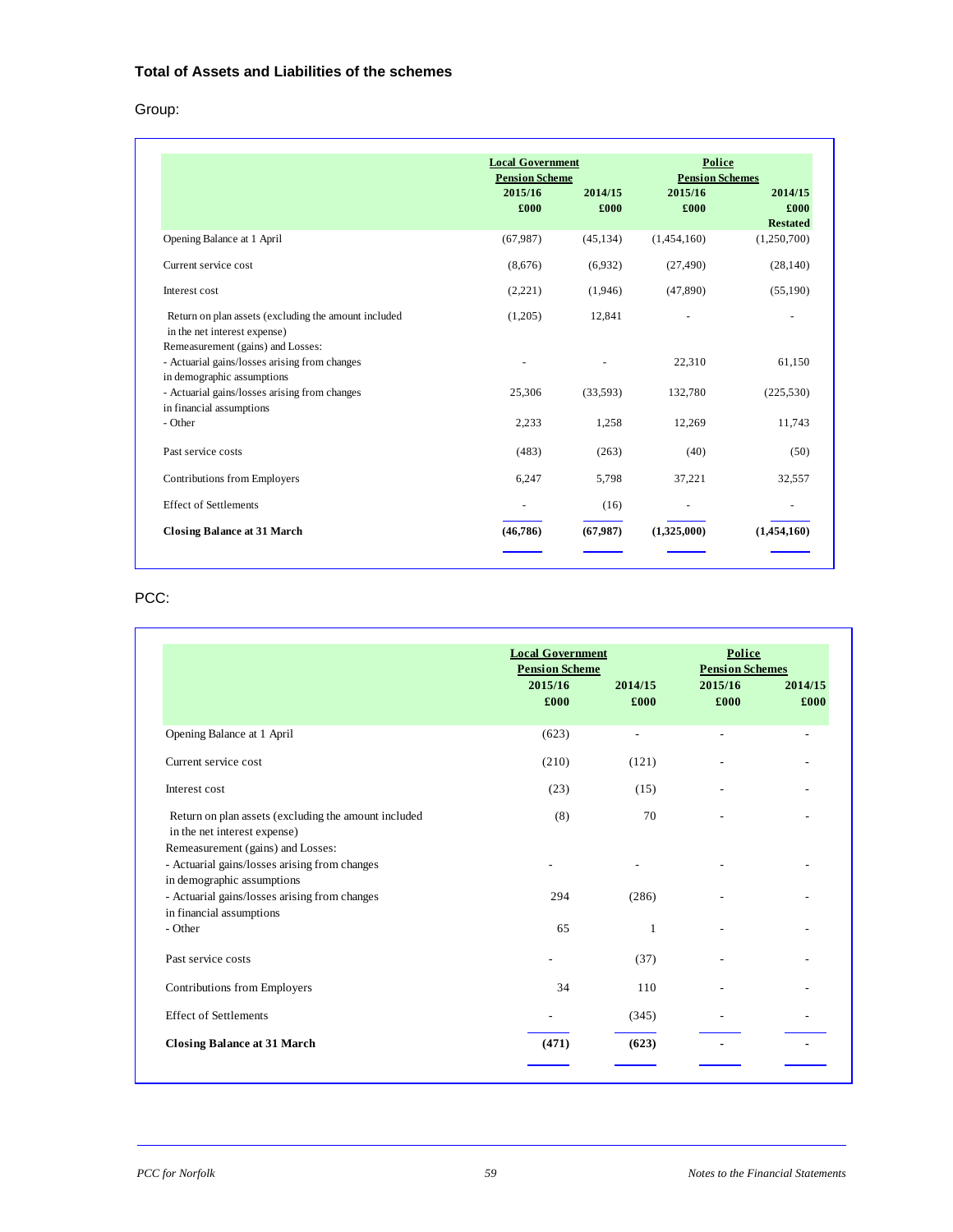The total net pension liabilities of £1,372m represent the long run commitments in respect of retirement benefits and results in the balance sheet showing net overall liabilities of £1,348.2m (page 22). However, the financial position of the PCC remains sound as the liabilities will be spread over many years as follows:

- the net liability on the local government scheme will be covered by contributions over the remaining working life of employees, as assessed by the scheme actuary.
- the net costs of police pensions which are the responsibility of the PCC will be covered by provision in the revenue budget and any costs above that level will be funded by the Home Office, under the change which came into effect from April 2006.

Actuarial losses on scheme assets represent the difference between the actual and expected return on assets, actuarial gains on scheme liabilities arise from more favourable financial assumptions.

The County Council is required to have a funding strategy for elimination of deficits, under regulations effective from 1 April 2005. The strategy allows deficits to be cleared over periods up to 20 years.

The Police Pension Schemes have no assets to cover their liabilities. The Group's share of the assets in the County Council Pension Fund are valued at fair value, principally market value for investments, and consist of the following categories in the following table. In addition to the assets listed in the table, additional employer's contributions for pension strain have been accrued (£64k). Reciprocal liabilities associated with these additional pension strain costs have also been reflected in the gross pension liabilities note.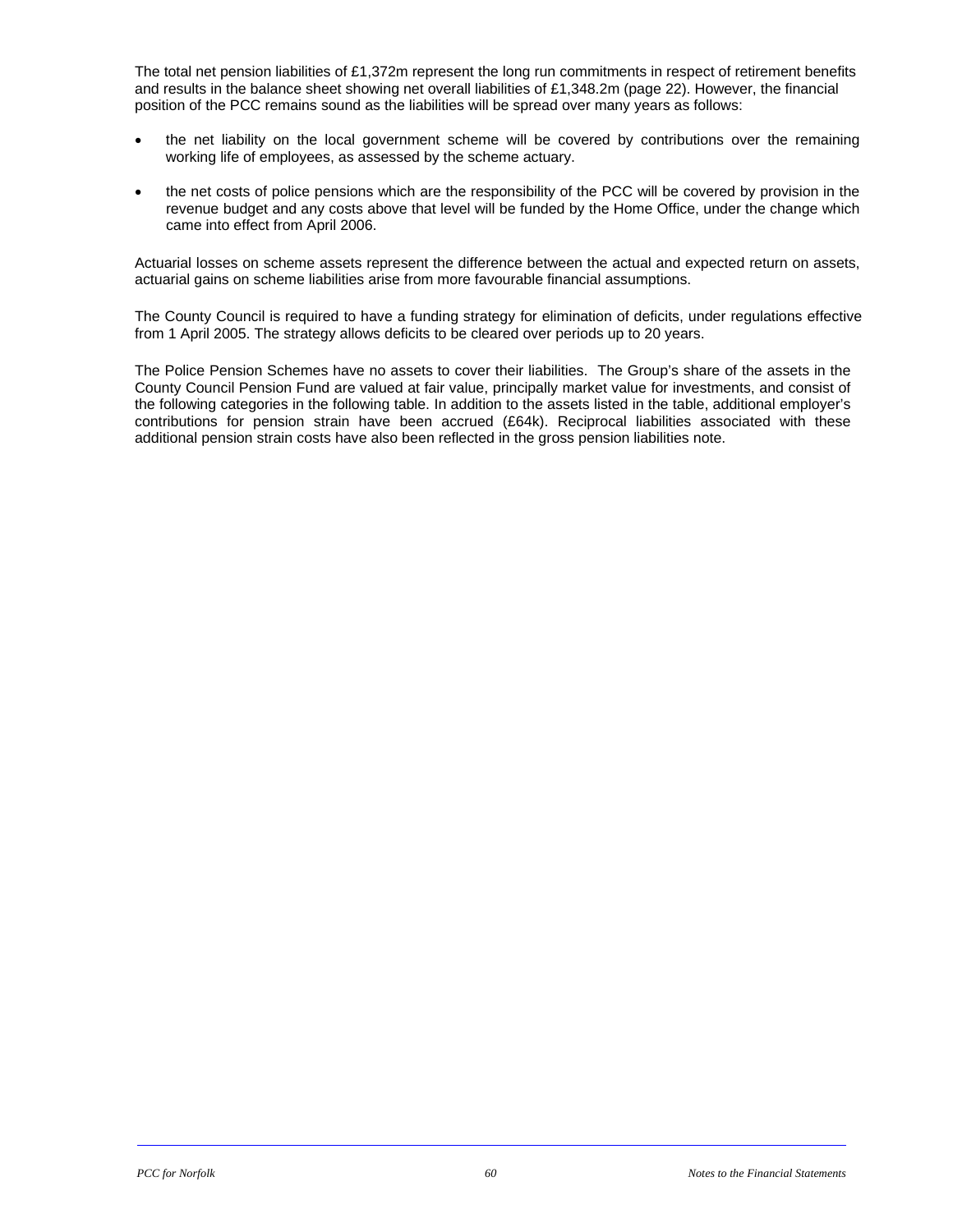Group:

|                                     | <b>Fair Value of Scheme Assets</b> |                  |
|-------------------------------------|------------------------------------|------------------|
|                                     | 31 March                           | 31 March         |
|                                     | 2016                               | 2015             |
|                                     | £000                               | £000             |
| Cash and Cash Equivalents           | 3,585                              | 4,210            |
| Equity Instruments - industry type: |                                    |                  |
| - Consumer                          | 11,921                             | 6,782            |
| - Manufacturing                     | 8,656                              | 8,368            |
| - Energy and utilities              | 3,731                              | 3,474            |
| - Financial Institutions            | 10,870                             | 10,145           |
| - Health and Care                   | 5,306                              | 5,335            |
| - Information Technology            | 4,997                              | 5,360            |
| - Other                             | $\mathbf{0}$                       | 7,995            |
| Sub total Equity                    | 45,480                             | 47,459           |
| Bonds - by Sector                   |                                    |                  |
| - Corporate                         | $\boldsymbol{0}$                   | 6,808            |
| - Government                        | $\boldsymbol{0}$                   | $\boldsymbol{0}$ |
| - Other                             | $\boldsymbol{0}$                   | $\overline{0}$   |
| Sub total Bonds                     | $\pmb{0}$                          | 6,808            |
| Property - by type                  |                                    |                  |
| - UK Property                       | 18,933                             | 16,755           |
| - Overseas Property                 | 2,560                              | 1,923            |
| Sub total Property                  | 21,493                             | 18,679           |
| Private equity - all:               | 10,680                             | 10,375           |
| Other Investment funds:             |                                    |                  |
| - Equities                          | 42,657                             | 63,494           |
| - Bonds                             | 42,736                             |                  |
| - Hedge Funds                       | $\boldsymbol{0}$                   | $\boldsymbol{0}$ |
| - Infrastructure                    | $\boldsymbol{0}$                   | $\boldsymbol{0}$ |
| - Other                             | $\boldsymbol{0}$                   | 6,533            |
| Sub total Other Investment Funds    | 85,393                             | 70,028           |
| Derivatives:                        |                                    |                  |
| - Foreign Exchange                  | $-514$                             | 140              |
| - Foreign Exchange                  | $\boldsymbol{0}$                   | 56               |
| Sub total Derivatives               | $-514$                             | 196              |
| <b>Total Assets</b>                 | 166,117                            | 157,753          |
|                                     |                                    |                  |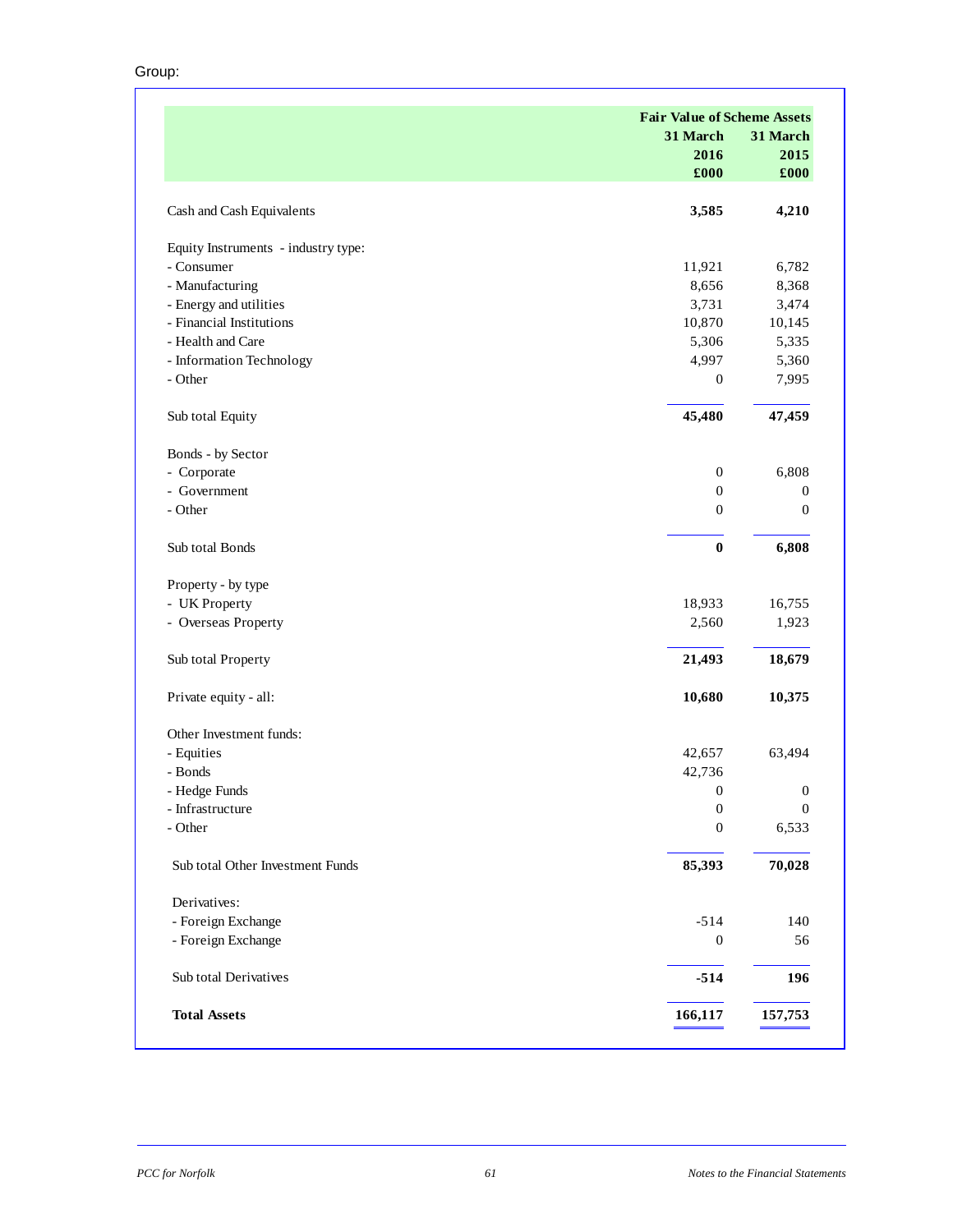The PCC's share of the assets in the County Council Pension Fund are valued at fair value, principally market value for investments, and consist of the following categories:

PCC:

|                                                    | <b>Fair Value of Scheme Assets</b> |                  |
|----------------------------------------------------|------------------------------------|------------------|
|                                                    | 31 March                           | 31 March         |
|                                                    | 2016                               | 2015             |
|                                                    | £000                               | £000             |
| Cash and Cash Equivalents                          | 24                                 | 25               |
|                                                    |                                    |                  |
| Equity Instruments - industry type:                |                                    |                  |
| - Consumer<br>- Manufacturing                      | 79                                 | 40               |
|                                                    | 58<br>25                           | 50<br>21         |
| - Energy and utilities<br>- Financial Institutions | 72                                 | 61               |
| - Health and Care                                  | 35                                 | 32               |
| - Information Technology                           | 33                                 | 32               |
| - Other                                            |                                    | 48               |
|                                                    | $\mathbf{0}$                       |                  |
| Sub total Equity                                   | 303                                | 283              |
| Bonds - by Sector                                  |                                    |                  |
| - Corporate                                        | $\mathbf{0}$                       | 41               |
| - Government                                       | $\mathbf{0}$                       | $\mathbf{0}$     |
| - Other                                            | $\overline{0}$                     | $\overline{0}$   |
| Sub total Bonds                                    | $\bf{0}$                           | 41               |
| Property - by type                                 |                                    |                  |
| - UK Property                                      | 126                                | 100              |
| - Overseas Property                                | 17                                 | 12               |
| Sub total Property                                 | 143                                | 111              |
| Private equity - all:                              | 71                                 | 62               |
| Other Investment funds:                            |                                    |                  |
| - Equities                                         | 284                                | 378              |
| - Bonds                                            | 285                                | $\boldsymbol{0}$ |
| - Hedge Funds                                      |                                    | $\overline{0}$   |
| Infrastructure                                     |                                    | $\boldsymbol{0}$ |
| - Other                                            |                                    | 39               |
| Sub total Other Investment Funds                   | 569                                | 417              |
| Derivatives:                                       |                                    |                  |
| - Foreign Exchange                                 | (3)                                | 1                |
| - Other                                            | $\mathbf{0}$                       | $\overline{0}$   |
| Sub total Derivatives                              | $-3$                               | $\mathbf{1}$     |
|                                                    |                                    |                  |
| <b>Total Assets</b>                                | 1,106                              | 940              |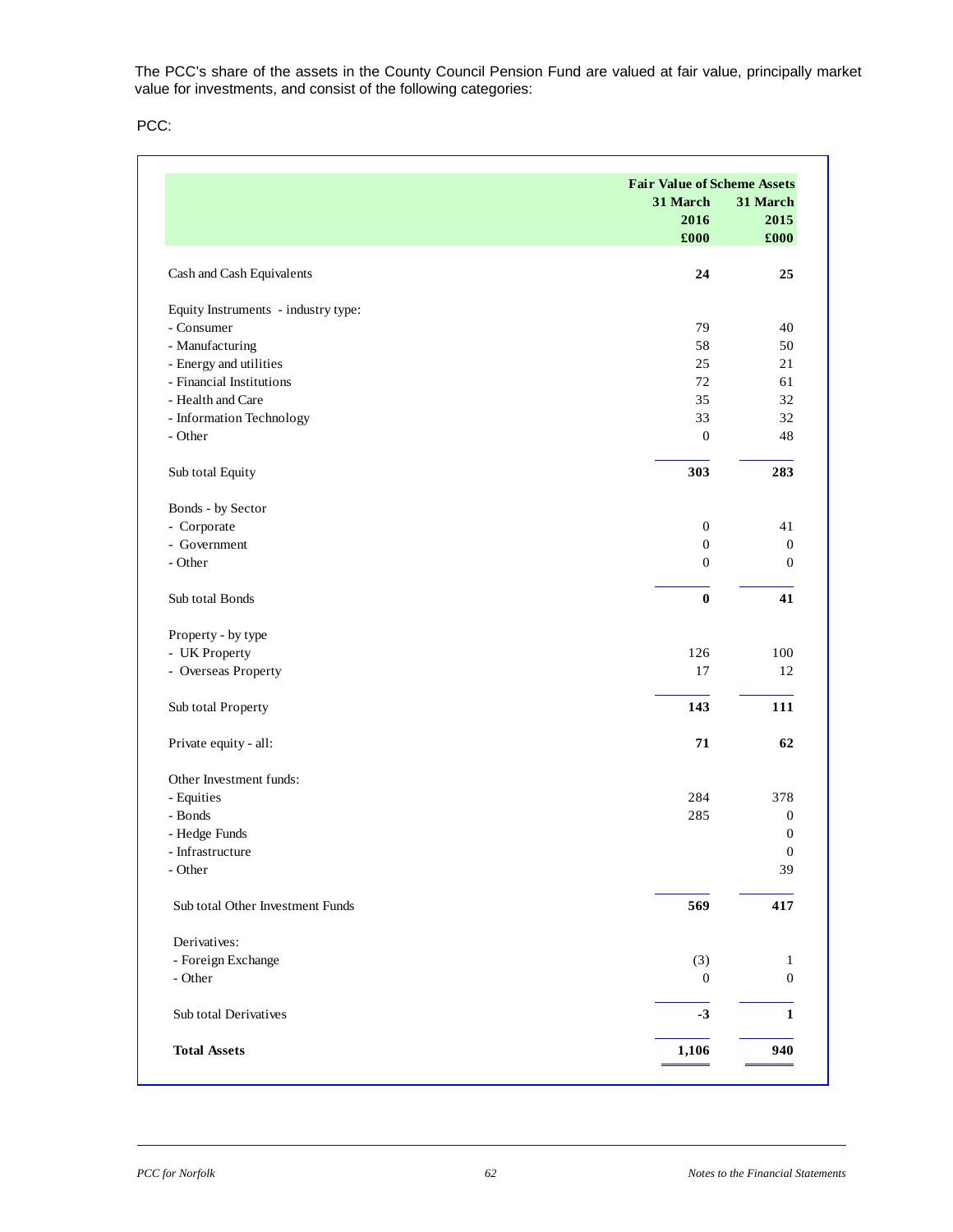#### **Basis for estimating assets and liabilities**

Liabilities have been assessed on an actuarial basis using the projected unit credit method, an estimate of the pensions that will be payable in future years dependent on assumptions about mortality rates, salary levels, etc. Within the Police Schemes, the age profile of the active membership is not rising significantly, which means that the current service cost in future years will not rise significantly as a result of using the projected unit credit method.

The Police Officer Schemes liabilities have been assessed by the Government Actuary Department and the County Council Fund liabilities have been assessed by Hymans Robertson, an independent firm of actuaries. The actuary has confirmed that for police staff, there is no reason to believe that the age profile is rising significantly. The main assumptions used in their calculations are shown below.

|                                              | <b>Local Government</b><br><b>Pension Scheme</b> |         | Police<br><b>Pension Schemes</b> |         |
|----------------------------------------------|--------------------------------------------------|---------|----------------------------------|---------|
|                                              |                                                  |         |                                  |         |
|                                              | 2015/16                                          | 2014/15 | 2015/16                          | 2014/15 |
| Mortality assumptions:                       |                                                  |         |                                  |         |
| Longevity at 65 for current pensioners       |                                                  |         |                                  |         |
| Men                                          | 22.1                                             | 22.1    | 23.1                             | 23.3    |
| Women                                        | 24.3                                             | 24.3    | 25.1                             | 25.7    |
| Longevity at 65 for future pensioners        |                                                  |         |                                  |         |
| Men                                          | 24.5                                             | 24.5    | 25.1                             | 25.4    |
| Women                                        | 26.9                                             | 26.9    | 27.2                             | 27.9    |
| Rate of inflation (CPI - LGPS and RPI - PPS) | 2.20%                                            | 2.40%   | 3.35%                            | 2.40%   |
| Rate of increases in salaries                | 3.20%                                            | 3.30%   | 4.20%                            | 4.20%   |
| Rate of increases in salaries (short term)   |                                                  |         | 1.00%                            |         |
| Rate of increase in pensions                 | 2.20%                                            | 2.40%   | 2.20%                            | 2.20%   |
| Rate for discounting scheme liabilities      | 3.50%                                            | 3.20%   | 3.55%                            | 3.30%   |

The estimation of the defined benefit obligations is sensitive to the actuarial assumptions set out in the table above. The sensitivity analyses below have been determined based on reasonably possible changes of the assumptions occurring at the end of the reporting period and assumes for each change that the assumption analysed changes while all other assumptions remain constant. The assumptions of longevity, for example, assume that the life expectancy increases or decreases for men and women. In practice, this is unlikely to occur, and changes in some of the assumptions may be interrelated. The estimations in the sensitivity analysis have followed the accounting policies for the scheme, i.e., on an actuarial basis using the projected unit credit method. The methods and types of assumptions used in preparing the following sensitivity analyses did not change from those used in the previous period.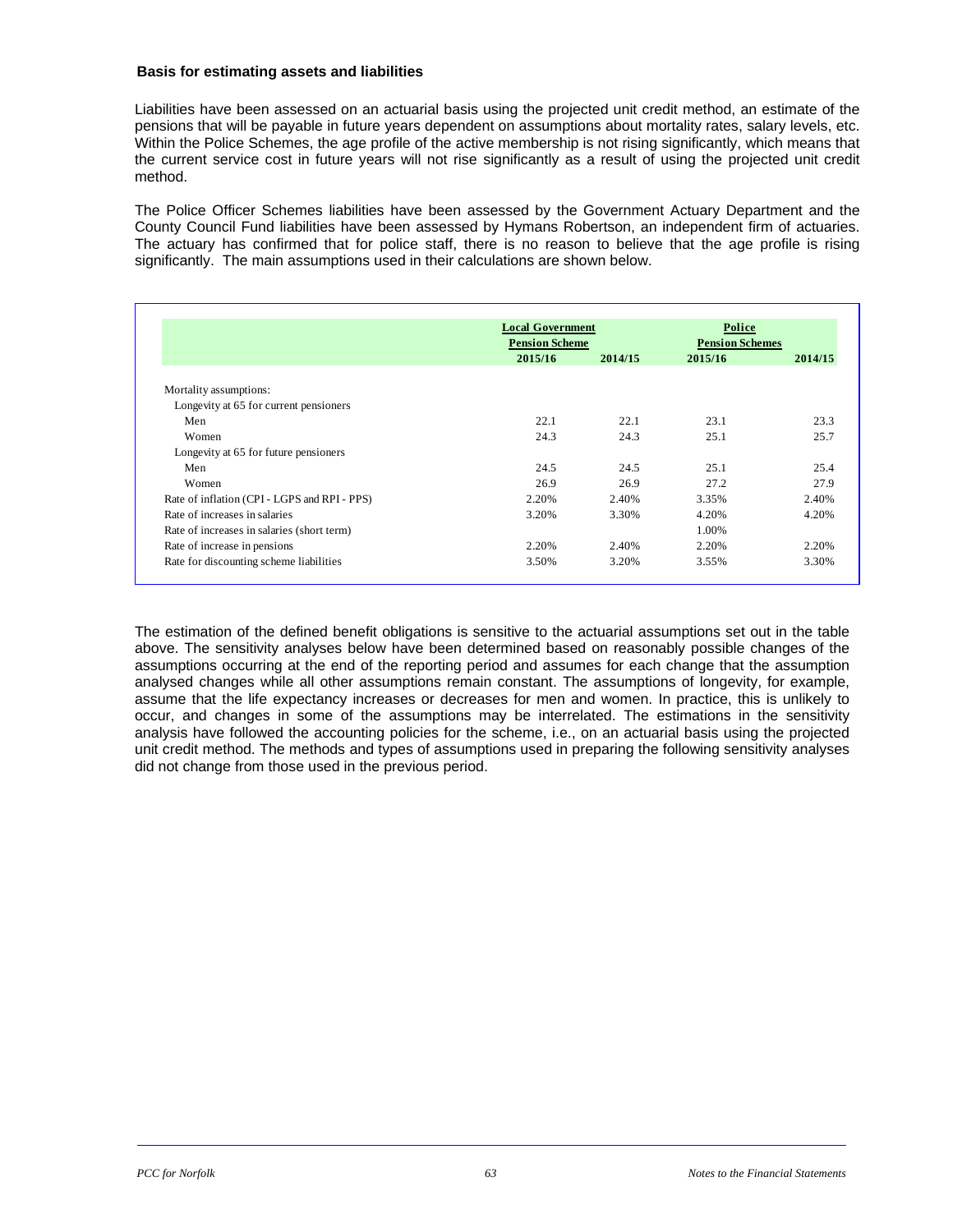## Group:

|                                            | Approximate<br><b>Increase to</b><br><b>Employers</b><br>Liability<br>$\frac{0}{0}$ | <b>Local Government</b><br><b>Pension Scheme</b><br>Approximate<br><b>Monetary</b><br><b>Amount</b><br>£000 | Approximate<br><b>Increase to</b><br><b>Employers</b><br>Liability<br>$\frac{0}{2}$ | Police<br><b>Pension Schemes</b><br>Approximate<br>Monetary<br><b>Amount</b><br>£000 |
|--------------------------------------------|-------------------------------------------------------------------------------------|-------------------------------------------------------------------------------------------------------------|-------------------------------------------------------------------------------------|--------------------------------------------------------------------------------------|
| 0.5% decrease in Real Discount Rate        | 15.0%                                                                               | 27,270                                                                                                      | 11.0%                                                                               | 140,600                                                                              |
| 1 year increase in member life expectancy  | 3.0%                                                                                | 6,387                                                                                                       | 2.3%                                                                                | 29,800                                                                               |
| 0.5% increase in the Salary Increase Rate  | 7.0%                                                                                | 9,932                                                                                                       | 1.1%                                                                                | 14,100                                                                               |
| 0.5% increase in the Pension Increase Rate | 8.0%                                                                                | 16,870                                                                                                      | 8.6%                                                                                | 110,400                                                                              |
| 1 year increase in early retirement        | n/a                                                                                 | n/a                                                                                                         | 0.3%                                                                                | 3,800                                                                                |

PCC:

|                                            |                                                             | <b>Local Government</b><br><b>Pension Scheme</b> |                                                             | Police<br><b>Pension Schemes</b>                |
|--------------------------------------------|-------------------------------------------------------------|--------------------------------------------------|-------------------------------------------------------------|-------------------------------------------------|
|                                            | Approximate<br>Increase to<br><b>Employers</b><br>Liability | Approximate<br><b>Monetary</b><br><b>Amount</b>  | Approximate<br>Increase to<br><b>Employers</b><br>Liability | Approximate<br><b>Monetary</b><br><b>Amount</b> |
|                                            | $\frac{0}{0}$                                               | £000                                             | $\frac{0}{2}$                                               | £000                                            |
| 0.5% decrease in Real Discount Rate        | 17.0%                                                       | 265                                              |                                                             |                                                 |
| 1 year increase in member life expectancy  | 3.0%                                                        | 47                                               |                                                             |                                                 |
| 0.5% increase in the Salary Increase Rate  | 9.0%                                                        | 138                                              |                                                             |                                                 |
| 0.5% increase in the Pension Increase Rate | 8.0%                                                        | 120                                              |                                                             |                                                 |

## **Impact on the Group's cashflow**

The objectives of the LGPS scheme, as set out in the funding strategy statement, are to keep employer's contributions at as constant a rate as possible. The County Council has agreed a strategy with the scheme's actuary to achieve a funding level of 100% over the next 20 years. The minimum employer contributions payable over the next year for the PCC for Norfolk is 13% plus £2.128m (13% plus 1.806m 2014/15) respectively. The last triennial valuation was dated 31 March 2013.

Estimated employer's contributions for 2016/17 amount to £6.1m on the LGPS and £24.5m on the Police schemes.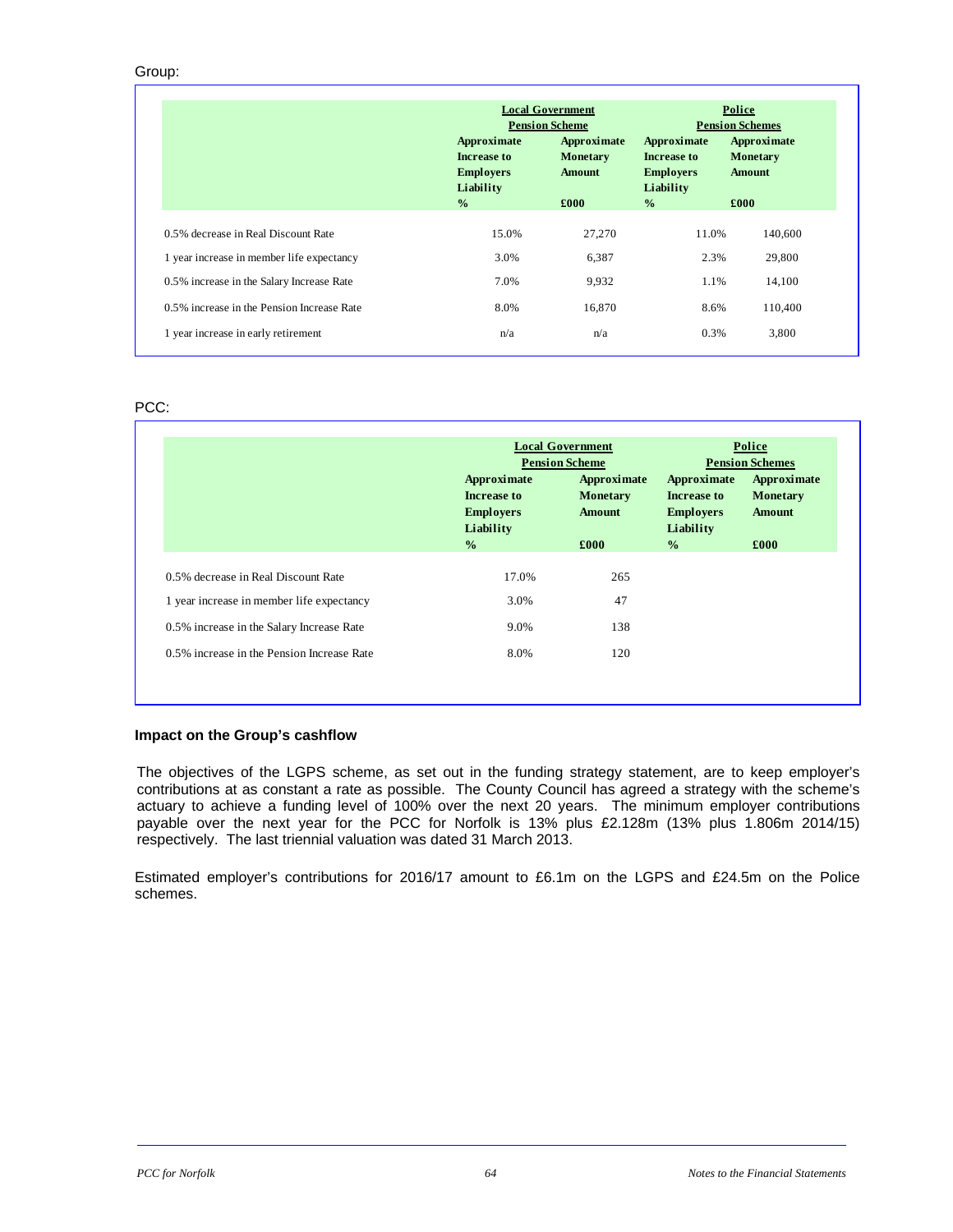Maturity profile of the defined benefit obligation:

## Group:

|                                     | <b>LGPS</b>                    |                                                                     |                                                                                             | <b>Police Pension Schemes</b><br>excluding injury |                                           |                                                                      |
|-------------------------------------|--------------------------------|---------------------------------------------------------------------|---------------------------------------------------------------------------------------------|---------------------------------------------------|-------------------------------------------|----------------------------------------------------------------------|
|                                     | Liability<br><b>March 2016</b> | Liability<br>split as at $31$ split as at $31$<br><b>March 2016</b> | <b>Weighted Average</b><br><b>Duration</b> at<br><b>Previous Formal</b><br><b>Valuation</b> | Liability split<br>as at 31 March<br>2016         | Liability split<br>as at 31 March<br>2016 | Weighted average<br>duration of the<br>defined benefit<br>obligation |
|                                     | £000                           | $\frac{0}{0}$                                                       |                                                                                             | £000                                              | $\frac{0}{0}$                             |                                                                      |
| Active members                      | 132,613                        | 62.4%                                                               | 27.3                                                                                        | 575,270                                           | 44.9%                                     |                                                                      |
| Deferred members                    | 30,879                         | 14.5%                                                               | 25.4                                                                                        | 29,180                                            | 2.3%                                      |                                                                      |
| Pensioner members                   | 49,177                         | 23.1%                                                               | 12.6                                                                                        | 675,390                                           | 52.8%                                     |                                                                      |
| <b>Total</b>                        | 212,669                        | 100%                                                                | 22.2                                                                                        | 1,279,840                                         | 100%                                      | 22                                                                   |
| <b>Active Members</b>               |                                |                                                                     |                                                                                             | 12,160                                            | 26.9%                                     |                                                                      |
| Pensions in Payment (injury awards) |                                |                                                                     |                                                                                             | 33,000                                            | 73.1%                                     |                                                                      |
| <b>Total</b>                        |                                |                                                                     |                                                                                             | 45,160                                            | 100%                                      |                                                                      |

The actuary does not provide a split of the weighted average duration of the defined benefit scheme between active, deferred and pensioner members for the Police Pension Schemes.

## PCC:

|                   |                                                                     | <b>LGPS</b>                         |                                                                                   |
|-------------------|---------------------------------------------------------------------|-------------------------------------|-----------------------------------------------------------------------------------|
|                   | <b>Liability split Liability</b><br>as at $31$<br><b>March 2016</b> | split as at 31<br><b>March 2016</b> | <b>Weighted Average</b><br><b>Duration at Previous</b><br><b>Formal Valuation</b> |
|                   | £000                                                                | $\frac{0}{0}$                       |                                                                                   |
| Active members    | 1,542                                                               | 97.8%                               | 31.7                                                                              |
| Deferred members  | $\Omega$                                                            | 0.0%                                | 0.0                                                                               |
| Pensioner members | 35                                                                  | 2.2%                                | 0.0                                                                               |
| <b>Total</b>      | 1,577                                                               | 100%                                | 31.7                                                                              |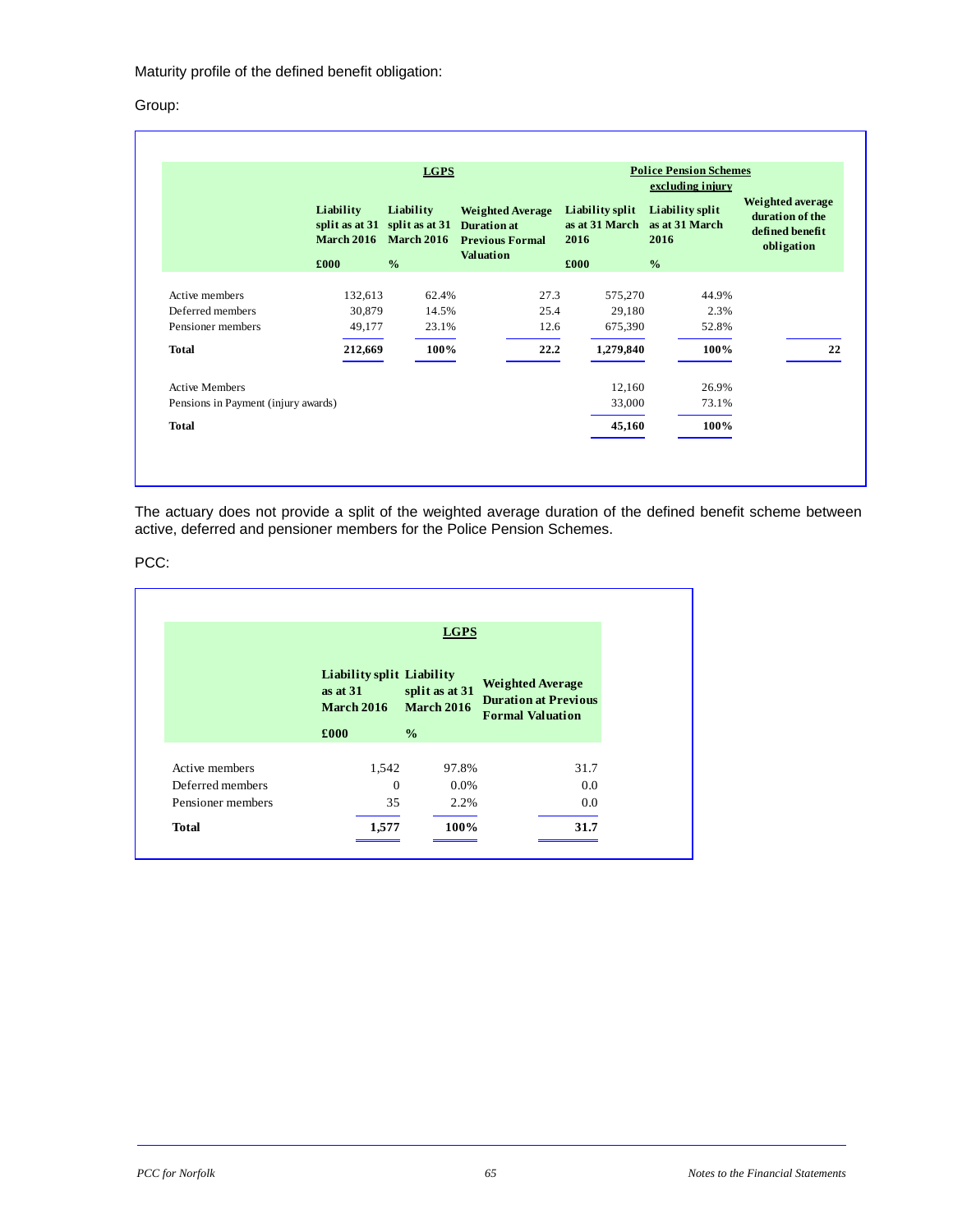# **19. Short-Term Investments**

Surplus cash is invested for periods of up to one year in accordance with the approved treasury management policy. At 31 March 2016 temporary lending comprised:

|                                          | 31 March<br>2016<br>£000 | 31 March<br>2015<br>£000 |
|------------------------------------------|--------------------------|--------------------------|
| Money market and temporary cash deposits |                          |                          |
| <b>Banks</b>                             | 17,112                   | 32,980                   |
| Building societies                       | 6,006                    |                          |
| Local Authorities                        | 3,002                    |                          |
| <b>Total temporary lending</b>           | 26,121                   | 32,980                   |
| Represented by:                          |                          |                          |
| Cash and cash equivalents                | 5,004                    | 12,852                   |
| Short term investments                   | 21,117                   | 20,128                   |

# **20. Debtors and Prepayments**

|                                                           | 2015/16 | 2014/15                  |
|-----------------------------------------------------------|---------|--------------------------|
|                                                           | £000    | £000                     |
| <b>Short term debtors:</b>                                |         |                          |
| Central government bodies (includes pension top up grant) | 5.694   | 4,601                    |
| Other local authorities                                   | 4.296   | 3,788                    |
| <b>NHS Bodies</b>                                         | 36      | $\overline{\phantom{0}}$ |
| Other entities and individuals                            | 2.092   | 1,547                    |
| Prepayments                                               | 2.341   | 1,288                    |
| <b>Balance at 31 March</b>                                | 14,460  | 11,224                   |

# **21. Cash and Cash Equivalents**

|                                                                  | 2015/16 | 2014/15                  |
|------------------------------------------------------------------|---------|--------------------------|
|                                                                  | £000    | $\pounds 000$            |
| Imprest accounts                                                 | 68      | 25                       |
| Bank current accounts                                            | 2,574   | 120                      |
| Instant access deposits with banks                               | 764     | 12,852                   |
| Deposit with a maturity date less than 3 months from acquisition | 5,004   | $\overline{\phantom{a}}$ |
| <b>Balance at 31 March</b>                                       | 8,409   | 12,997                   |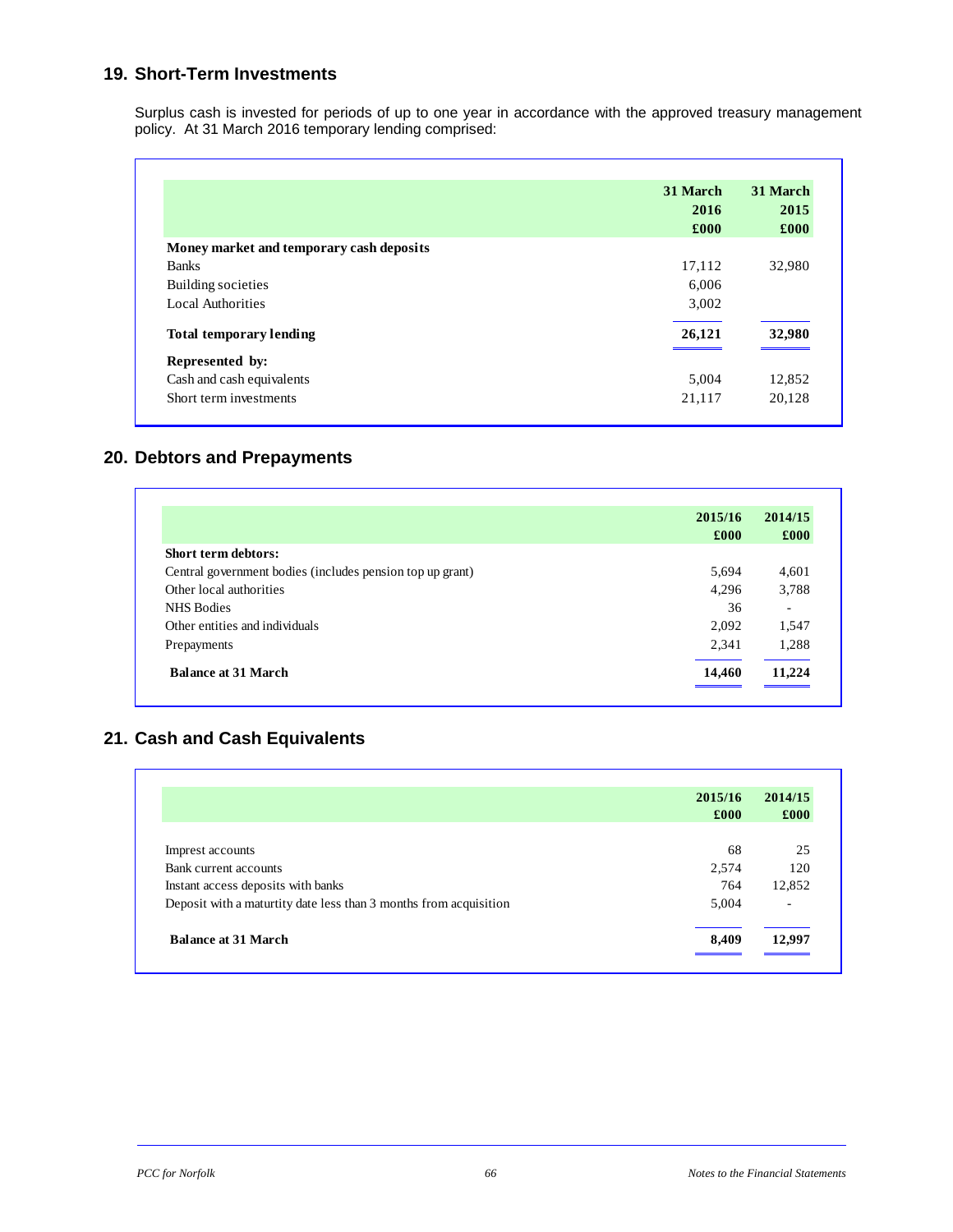# **22. Assets Held for Sale**

|                                           | <b>Current</b>  |                          | Non-current     |                          |
|-------------------------------------------|-----------------|--------------------------|-----------------|--------------------------|
|                                           | 2015/16<br>£000 | 2014/15<br>£000          | 2015/16<br>£000 | 2014/15<br>£000          |
| <b>Balance at 1 April</b>                 | 409             | 325                      | ٠               | $\overline{\phantom{0}}$ |
| Assets newly classified as held for sale: |                 |                          |                 |                          |
| Property, plant and equipment             | 176             | 409                      |                 | $\overline{\phantom{0}}$ |
| Assets declassifed as held for sale:      |                 |                          |                 |                          |
| Property, plant and equipment             |                 | $\overline{\phantom{a}}$ |                 |                          |
| Assets sold                               | (409)           | (325)                    |                 |                          |
| <b>Balance at 31 March</b>                | 176             | 409                      |                 |                          |

# **23. Creditors**

# Group:

|                                       | 2015/16 | 2014/15                  |
|---------------------------------------|---------|--------------------------|
|                                       | £000    | £000                     |
| <b>Short term creditors:</b>          |         |                          |
| Central government bodies             | 3,161   | 7,983                    |
| Other local authorities               | 4,573   | 3,132                    |
| <b>NHS Bodies</b>                     | 189     | 36                       |
| Public corporations and trading funds |         | $\overline{\phantom{a}}$ |
| Other entities and individuals        | 8.510   | 6,791                    |
| <b>Balance at 31 March</b>            | 16,434  | 17,942                   |

## PCC:

|                                       | 2015/16 | 2014/15<br>£000 |
|---------------------------------------|---------|-----------------|
|                                       | £000    |                 |
| <b>Short term creditors:</b>          |         |                 |
| Central government bodies             | 3,161   | 7,983           |
| Other local authorities               | 4,573   | 3,132           |
| <b>NHS</b> Bodies                     | 189     | 36              |
| Public corporations and trading funds | -       | -               |
| Other entities and individuals        | 7,820   | 6,311           |
| <b>Balance at 31 March</b>            | 15,743  | 17,462          |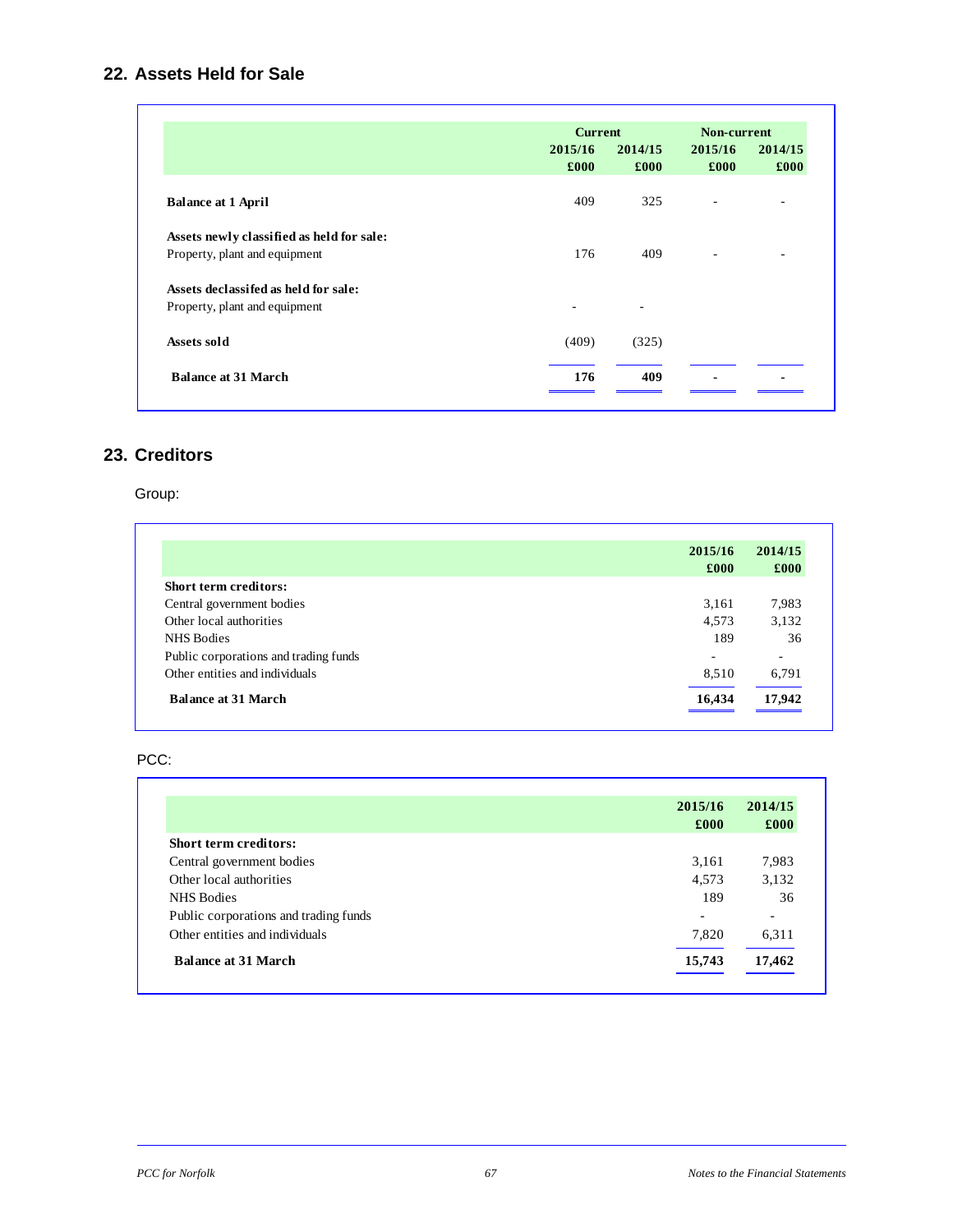# **24. Contingent Liabilities**

#### **MMI Ltd**

The insurance company Municipal Mutual Insurance Limited (MMI) ceased trading in 1992 and ceased to write new or renew policies. Potentially claims can still be received as the company continues to settle outstanding liabilities. A scheme of arrangement is in place, however this arrangement will not meet the full liability of all claims and a current levy of 25% will be chargeable in respect of successful claims on MMI's customers. No formal claims have yet been made relating to the time when MMI were the Constabulary's Insurers.

## **Capped Overtime Claims**

The organisation potentially has a liability in respect of historic overtime claims for Covert Human Intelligence Source (CHIS) handlers and those of a similar nature. Officers from Devon and Cornwall Police claimed successful in the County Court (October 2013) that they were owed payments under Police Regulations 2003. Their claims were upheld at the Court of Appeal. The claims relate to a cap being placed on overtime claims by the Chief Constable. Overtime caps were generally applied across the Police Service for CHIS and other claims. At this point in time Norfolk Police have received 2 claims in respect of CHIS handlers, one of which has been settled, and 5 claims in respect of caps relating to other types of overtime claims, for which Norfolk Constabulary is sole defendant in 1 and co-defendant in 4. The number and amount of potential claims has yet to be quantified.

## **Pension Regulations – Unlawful Discrimination**

The Chief Constable of Norfolk, along with other Chief Constables and the Home Office, currently has 22 claims lodged against them with the Central London Employment Tribunal. The claims are in respect of alleged unlawful discrimination arising from the Transitional Provisions in the Police Pension Regulations 2015. The Tribunal is unlikely to consider the substance of the claims until 2017. Legal advice suggests that there is a strong defence against these claims. The quantum and who will bear the cost is also uncertain if the claims are partially or fully successful, and therefore at this stage it is not practicable to estimate the financial impact. For these reasons, no provision has been made in the 2015/16 Accounting Statements.

# **25. Provisions**

#### Insurance

The PCC self-insures a number of risks up to a predetermined limit with insurance only being bought externally to cover losses beyond this. This provision is in place to finance any liabilities or losses that are likely to be incurred but uncertain as to the amounts or the dates on which they will arise.

#### Employment Tribunals and Judicial Reviews

The provision balance as at 31 March 2016 relates to two Employment Tribunals and one Judicial Review. As these cases are subject to legal and other investigative proceedings no further details can be provided.

This figure has been estimated based on the professional guidance given to the PCC as to the likelihood of these claims being successful. The effect of the inaccuracy in these assumptions cannot be measured as they are based purely on professional judgement.

#### Exit Packages

The exit package provision balance as at 31 March 2016 was to provide for eight members of staff given notice prior to 1 April 2016 but who will not leave the Constabulary until after 1 April 2016. The balance also includes pension strain costs yet to be paid for 10 employees.

#### Pension

The balance as at 31 March 2016 relates to a claim in respect of loss of protected pension age.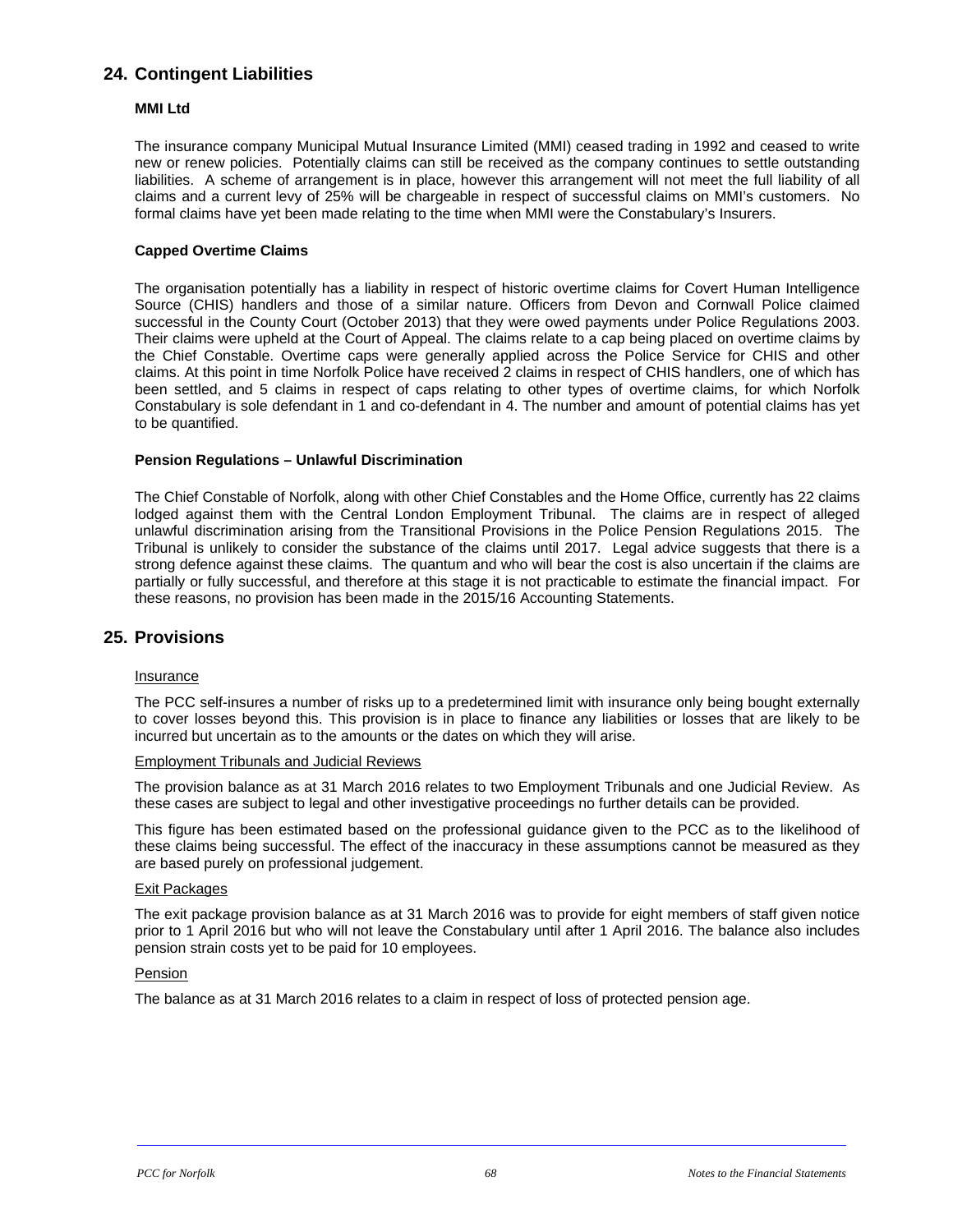|                                           | <b>Balance</b> |                   |                 | <b>Balance</b>   |
|-------------------------------------------|----------------|-------------------|-----------------|------------------|
|                                           |                |                   | Paid/           | 31 March<br>2016 |
|                                           |                | 1 April Provision | <b>Reversed</b> |                  |
|                                           | 2015           | in year           | in year         |                  |
|                                           | £000           | £000              | £000            | £000             |
|                                           |                |                   |                 |                  |
| Insurance claims                          | 381            | 546               | (117)           | 810              |
| Employment Tribunals and Judicial Reviews | 11             | 9                 | ۰               | 20               |
| Exit Packages                             | 295            | 282               | (306)           | 271              |
| Pension                                   | 48             | ٠                 | (34)            | 13               |
| <b>Total</b>                              | 735            | 837               | (457)           | 1,115            |

# **26. Leases**

All significant leases have been assessed to identify the lease category.

## **Operating Leases as Lessee:**

The PCC has a number of properties on short term lease arrangements which have been accounted for as operating leases. The future minimum lease payments due under non-cancellable leases in future years are:

|                                                   | 31 March<br>2016<br>£000 | 31 March<br>2015<br>£000 |
|---------------------------------------------------|--------------------------|--------------------------|
|                                                   |                          |                          |
| Not later than one year                           | 437                      | 668                      |
| later than one year but not later than five years | 657                      | 1,388                    |
| later than five years                             |                          | 680                      |
|                                                   | 1,093                    | 2,736                    |

The amount charged to the service lines in respect of operating leases amounts to:

| Minimum lease payments | £000 | £000                     |
|------------------------|------|--------------------------|
|                        |      |                          |
|                        |      |                          |
|                        | 598  | 758                      |
| Contingent rents       | 182  | $\overline{\phantom{a}}$ |
|                        | 780  | 758                      |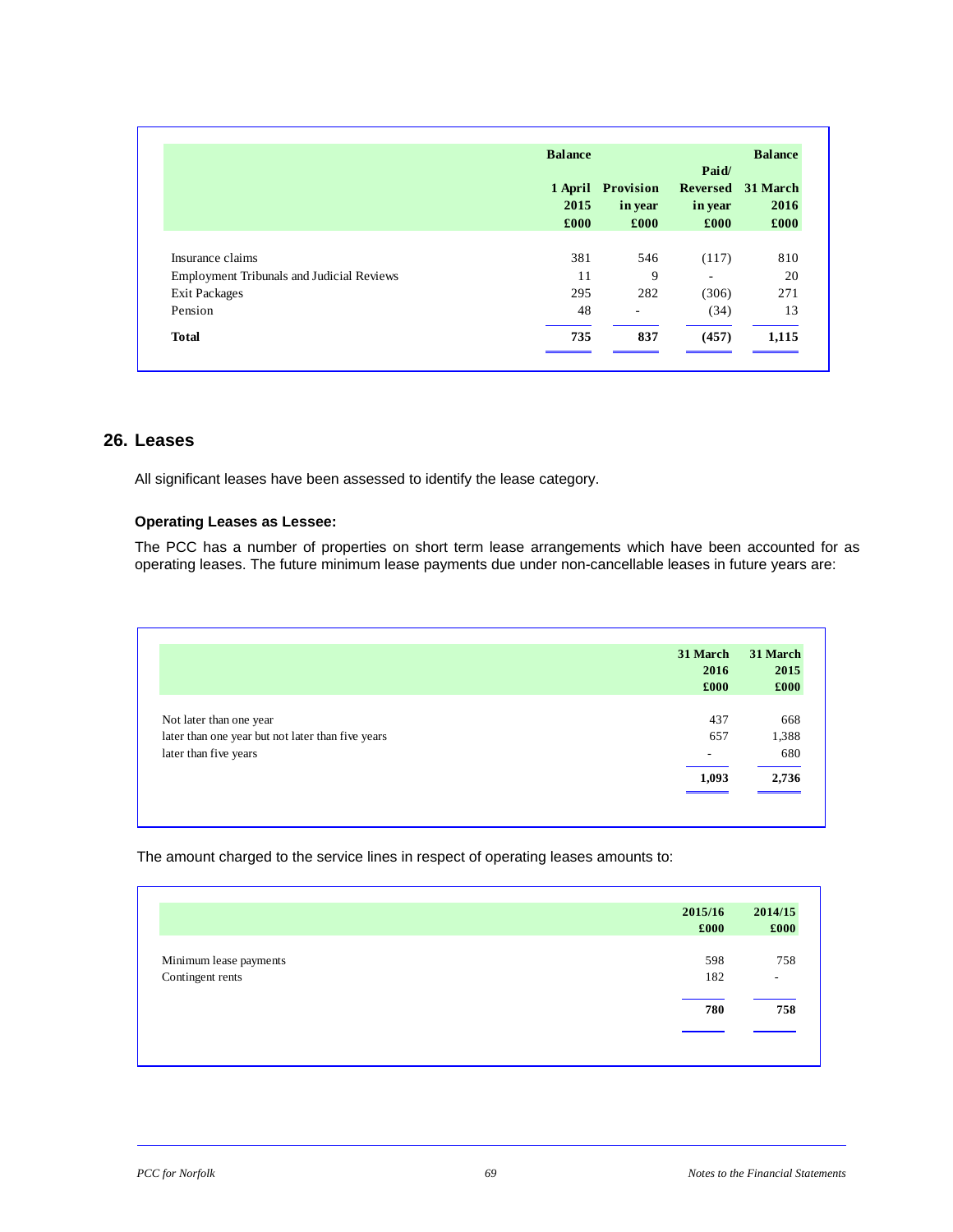## **Operating Leases as Lessor:**

The PCC has granted several leases on properties which have been accounting for as Operating Leases. The future minimum lease payments receivable under uncancellable leases in the future years are:

|                                                   | 31 March<br>2016<br>£000 | 31 March<br>2015<br>£000 |
|---------------------------------------------------|--------------------------|--------------------------|
| Not later than one year                           | 14                       | 24                       |
| later than one year but not later than five years | 3                        | 27                       |
| later than five years                             |                          | 13                       |
|                                                   | 17                       | 64                       |

The amount credited to the service lines in respect of operating lease income is:

|                        | 2015/16<br>£000 | 2014/15<br>£000 |
|------------------------|-----------------|-----------------|
| Minimum lease payments | 25              | 32              |
| Contingent rents       | 6               | ۰               |
|                        | 31              | 32              |

# **27. Usable Reserves**

Movements in the Group's and the PCC's usable reserves are detailed in the Movement in Reserves Statements on pages 16-19.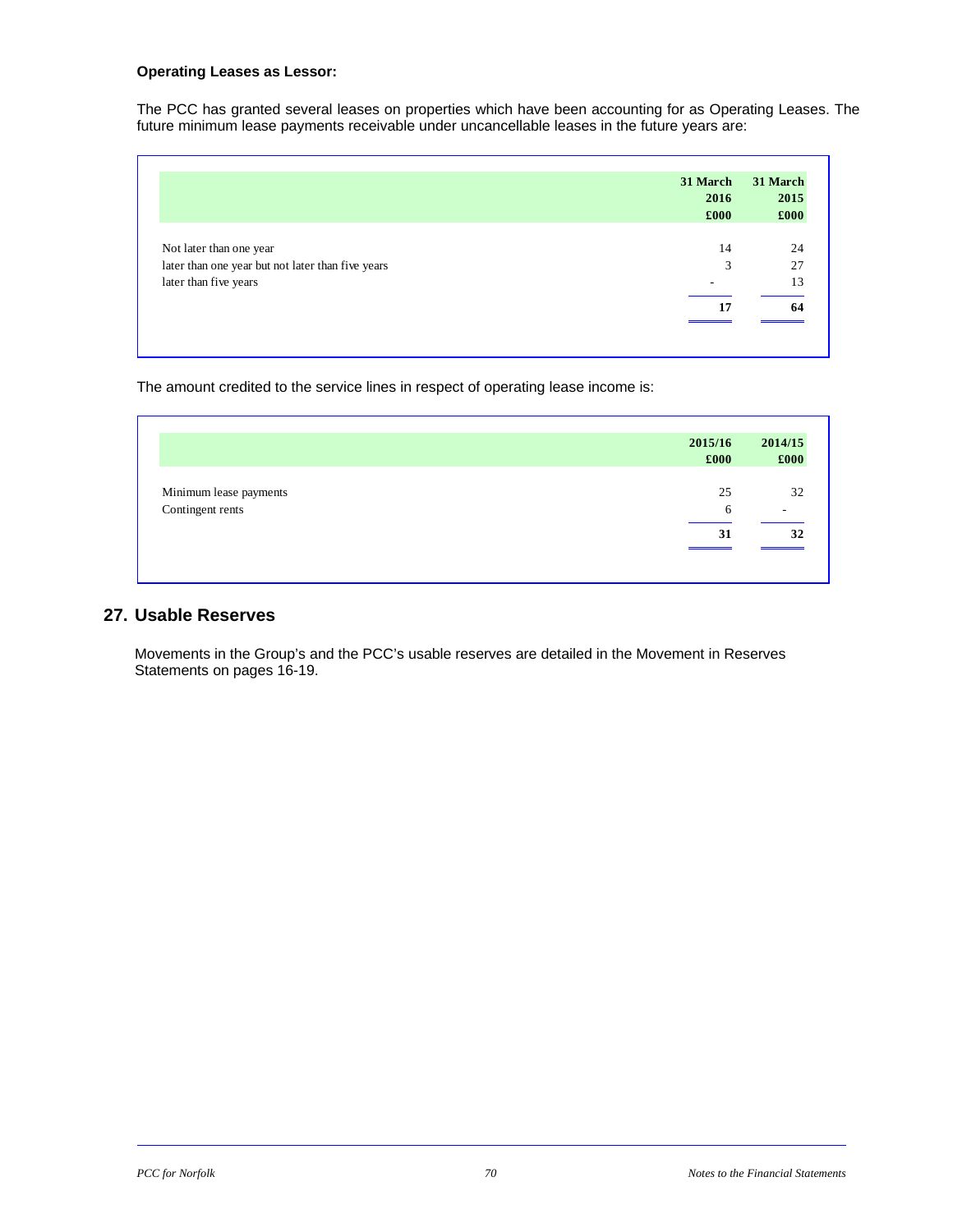# **28. Earmarked Reserves**

The movements in earmarked reserves in 2015/16 are analysed as follows:

|                                |             | <b>Balance</b><br>1 April<br>2015<br><b>Applied Reallocated</b><br><b>Received</b> |                          |           |                          | <b>Balance</b><br>31 March<br>2016 |  |
|--------------------------------|-------------|------------------------------------------------------------------------------------|--------------------------|-----------|--------------------------|------------------------------------|--|
|                                | <b>Note</b> | £000                                                                               | £000                     | £000      | £000                     | $\pmb{\pounds}000$                 |  |
| Revenue reserves:              |             |                                                                                    |                          |           |                          |                                    |  |
| <b>OCC Unitary Charge</b>      | (a)         | 1,840                                                                              |                          | (80)      |                          | 1,760                              |  |
| <b>PIC Unitary Charge</b>      | (b)         | 420                                                                                |                          | (18)      |                          | 402                                |  |
| <b>Insurance Reserve</b>       | (c)         | 786                                                                                |                          |           | $\overline{\phantom{a}}$ | 786                                |  |
| <b>Operational Contingency</b> | (d)         | 400                                                                                |                          | (400)     |                          | $\overline{\phantom{0}}$           |  |
| <b>Budget Support Reserve</b>  | (e)         | 21,414                                                                             | 1,137                    | (2,146)   | (12,610)                 | 7,796                              |  |
| <b>Invest to Save Reserve</b>  | (f)         | 1,628                                                                              |                          | (274)     |                          | 1,354                              |  |
| <b>Job Evaluation Reserve</b>  | (g)         | 3,200                                                                              | $\overline{\phantom{a}}$ | (1,000)   | (2,200)                  | -                                  |  |
| Safety Camera Reserve          | (h)         | 2,016                                                                              | 692                      | (1,422)   |                          | 1,285                              |  |
| <b>PCC</b> Reserve             | (i)         | 1,017                                                                              | 271                      | (350)     | $\overline{\phantom{a}}$ | 938                                |  |
| Capital Financing Reserve      | (i)         | -                                                                                  |                          | (4,592)   | 14,810                   | 10,218                             |  |
| Total                          |             | 32,722                                                                             | 2,099                    | (10, 282) |                          | 24,539                             |  |

# **(a) OCC Unitary Charge**

The net excess of specific grant over unitary charge payments in the early years of the PFI funded OCC, to be offset against a net shortfall in the later years.

# **(b) PIC Unitary Charge**

The net excess of specific grant over unitary charge payments in the first year of the PFI funded PICs, to be offset against a net shortfall in the later years.

# **(c) Insurance Reserve**

The PCC pays the first £350,000 of every employer liability, public liability and motor claim. This reserve is held to cover large unexpected losses that may exceed the annual revenue budget.

# **(d) Operational contingency**

This reserve was to provide for the additional cost of operations over and above that held within the revenue budget for periods where a high level of incidents occur in a relatively short space of time. This reserve has now been fully utilised and should an operational contingency arise requiring support from reserves, this will be funded in future from the Budget Support Reserve.

# **(e) Budget Support Reserve**

 This reserve will be used to smooth the effects of significant budget pressures should they arise and require one-off funding support.

# **(f) Invest to Save Reserve**

As part of the approved financial strategy this reserve is used to support one off investment on organisational change and projects that will generate future cost savings and benefits.

# **(g) Job Evaluation Reserve**

 This reserve was set aside to provide for the additional cost of regradings following the Job Evaluation review. This process has now concluded and the remaining unused reserve has been moved to the Capital Financing Reserve.

L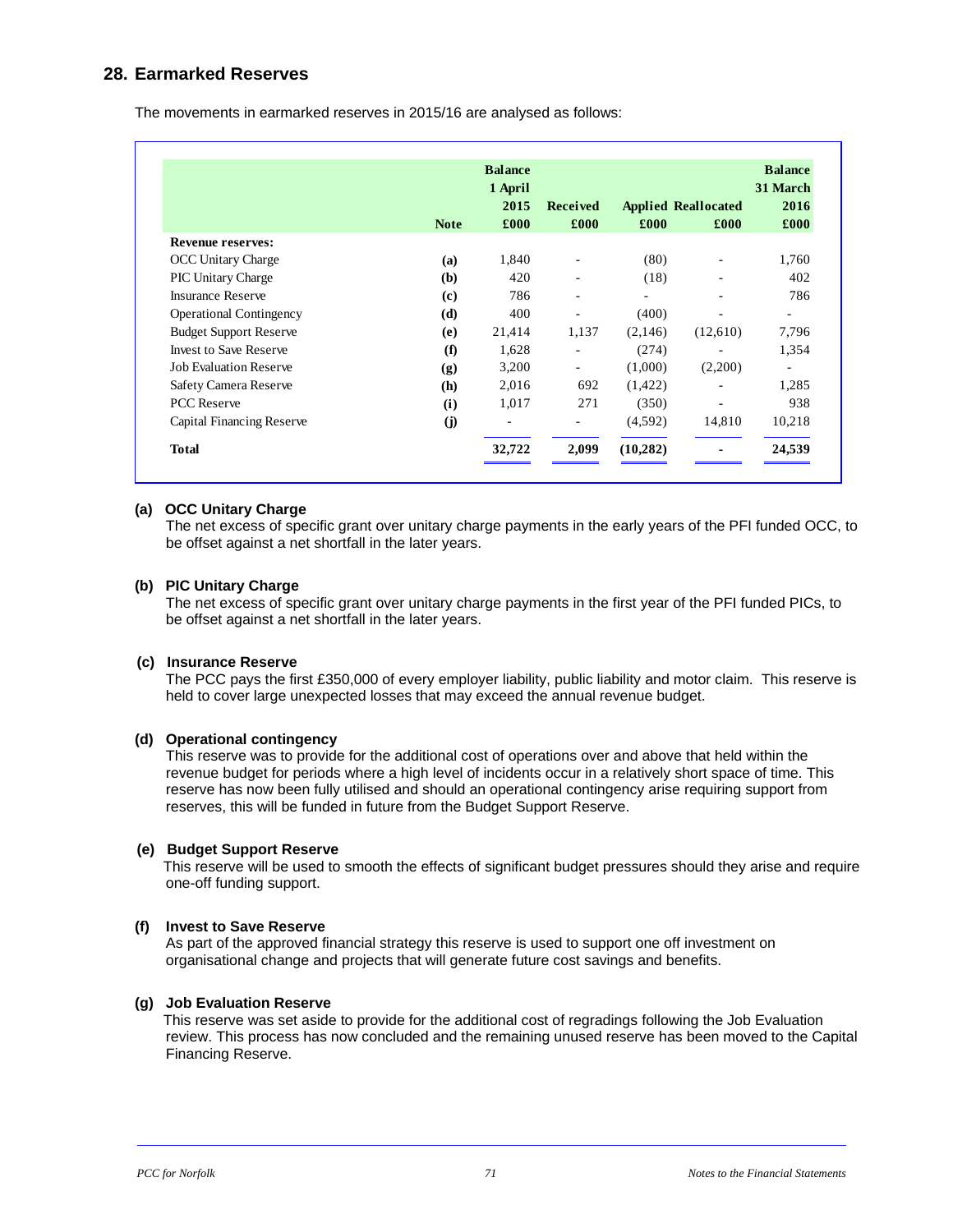# **(h) Safety Camera Reserve**

 The PCC holds this reserve on behalf of the Norfolk Safety Camera Partnership (comprising Norfolk County Council, Norfolk Constabulary and the PCC). The reserve is used to finance road safety initiaties with a view to reducing the numbers killed and seriously injured in road traffic collisions. The reserve includes an amount (£250k) for scheme closure costs should the partnership come to an end.

# **(i) PCC Reserve**

This reserve supports the strategic spending decisions made within the Office of the Police and Crime Commissioner.

# **(j) Capital Financing Reserve**

This is a new reserve and has been established to support the medium-term financial plan in terms of the investment in the capital programme, in particular the development of the digital strategy, and is committed to financing part of the capital programme.

# **29. Unusable Reserves**

.

The Collection Fund Adjustment Account manages the differences arising from the recognition of council tax income in the CIES as it falls due from council tax payers compared with the statutory arrangements for paying across amounts to the General Fund from the Collection Fund.

The Accumulated Absences Account absorbs the differences that would otherwise arise on the General Fund balance from accruing for compensating absences earned but not taken in the year, e.g. annual leave entitlement. Statutory arrangements require that the impact on the General Fund is neutralised by transfers to and from the account.

The Revaluation Reserve shows the net accumulated unrealised gains on non-current assets arising from increases in value, as a result of inflation or other factors. The reserve is debited to reflect: the revaluation element of the depreciation charge, revaluation losses or impairments against previous revaluation gains and when assets with accumulated revaluation gains are disposed of. Any balance remaining in the reserve, relating to an asset that has been disposed of, is removed from the reserve by way of a transfer to the Capital Adjustment Account.

The Capital Adjustment Account accumulates the resources that have been set aside to finance capital expenditure. The consumption of the historical cost by way of depreciation, impairment and disposal is removed from the account throughout the asset's useful life. The balance on this account therefore represents timing differences between financing and consumption of non-current assets.

The Financial Instruments Adjustment Account absorbs the timing differences arising from the different arrangements for accounting for income and expenses relating to certain financial instruments and for bearing losses or benefiting from gains per statutory provisions. It is also used to manage discounts received on the early redemption of loans. Discounts are credited to the CIES when they are received, but are reversed to the General Fund, this income is then posted from the General Fund in accordance with statutory arrangements for spreading the burden on council tax. Here this was 10 years from when the loan was redeemed, resulting in the balance at 31 March 2016 being recovered over the next 4 years.

The Pensions Reserve absorbs the timing differences arising from the different arrangements for accounting for post-employment benefits and for funding benefits in accordance with statutory provisions. The Group accounts for post-employment benefits in the CIES as the benefits are earned by employees accruing years of service, updating the liabilities recognised to reflect benefits earned to be financed as the Group makes employer's contributions to pension funds or eventually pay for any pensions for which it is directly responsible. The debit balance on the reserve therefore shows a substantial shortfall in the benefits earned by past and current employees and the resources set aside to meet them. The statutory arrangements will ensure that the funding will have been set aside by the time the benefits come to be paid.

Movements in unusable reserves are summarised in the Movement in Reserves Statement and are shown in detail below. The first two tables provide the position for the Group; the second two tables provide the position for the PCC.

L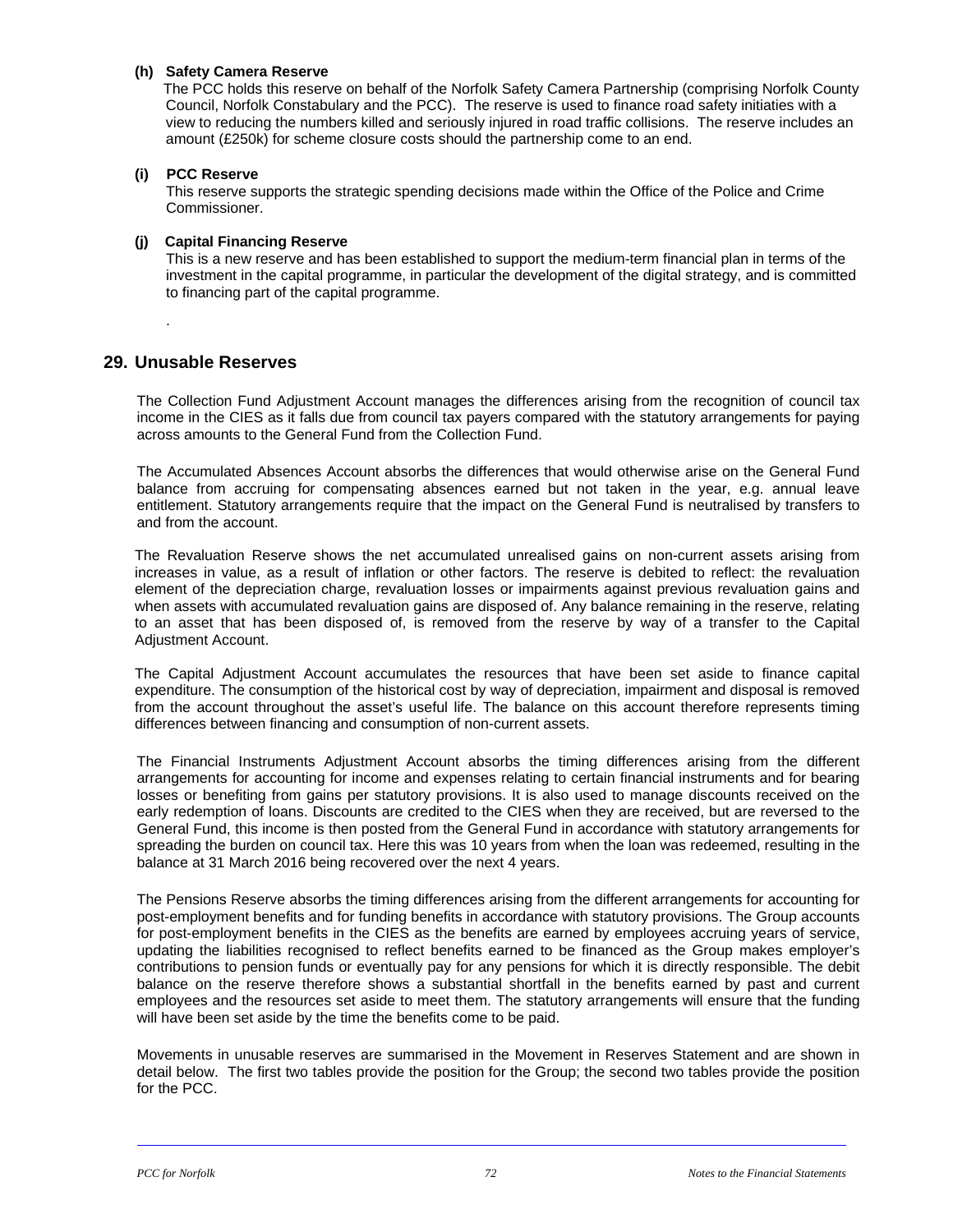| <b>Year Ended 31 March 2016</b>                                                         | Pension<br>Reserves<br>£000 | Reval-<br>-uation<br>Reserve<br>£000 | Capital<br>Adj'<br>Account<br>£000 | Collection<br>Fund Adj'<br>£000 | Financial<br>Instruments<br>Account Adj' Account<br>£000 | Comp'<br>Absences<br>Account<br>£000 | <b>Total</b><br><b>Unusable</b><br><b>Reserves</b><br>£000 |
|-----------------------------------------------------------------------------------------|-----------------------------|--------------------------------------|------------------------------------|---------------------------------|----------------------------------------------------------|--------------------------------------|------------------------------------------------------------|
| <b>Balance at 1 April 2015</b>                                                          | (1,522,147)                 | 8,193                                | (19,358)                           | 2,006                           | 51                                                       |                                      | $(480)$ $(1,531,735)$                                      |
| Surplus or (deficit) on provision of services<br>(accounting basis)                     |                             |                                      |                                    |                                 |                                                          |                                      |                                                            |
| Other comprehensive income and expenditure                                              | 193,693                     | 194                                  |                                    |                                 |                                                          | $\sim$                               | 193,887                                                    |
| Total comprehensive income and expenditure                                              | 193,693                     | 194                                  |                                    |                                 |                                                          |                                      | 193,887                                                    |
| Amortisation of intangible assets                                                       |                             |                                      | (480)                              |                                 |                                                          |                                      | (480)                                                      |
| Depreciation on property, plant and equipment                                           |                             | (281)                                | (4,659)                            |                                 |                                                          | $\overline{a}$                       | (4,940)                                                    |
| Revaluation losses on property, plant and equipment                                     |                             |                                      | (245)                              |                                 |                                                          |                                      | (245)                                                      |
| Capital grants and contributions credited to the CIES                                   |                             |                                      | 1,654                              |                                 |                                                          |                                      | 1,654                                                      |
| Application of capital grants from unapplied account                                    |                             | $\overline{a}$                       | 11                                 |                                 |                                                          | $\overline{\phantom{a}}$             | 11                                                         |
| Net gain or loss on the sale of non-current assets                                      |                             | (306)                                | (223)                              |                                 |                                                          |                                      | (529)                                                      |
| Amount by which finance costs calculated in accordance with the Code are different from |                             |                                      |                                    |                                 |                                                          |                                      |                                                            |
| the amount of finance costs calculated in accordance with statutory requirements        |                             |                                      |                                    |                                 | (12)                                                     |                                      | (12)                                                       |
| Difference between IAS 19 pension costs and those                                       |                             |                                      |                                    |                                 |                                                          |                                      |                                                            |
| calculated in accordance with statutory requirements                                    | (65.176)                    |                                      | $\overline{a}$                     | $\overline{a}$                  |                                                          |                                      | (65, 176)                                                  |
| Movement on the collection fund adjustment account                                      |                             |                                      | $\sim$                             | (152)                           |                                                          |                                      | (152)                                                      |
| Capital expenditure charged to the General Fund Balance                                 |                             |                                      | 3,558                              |                                 |                                                          |                                      | 3,558                                                      |
| Statutory provision for the repayment of debt                                           |                             |                                      | 4,773                              |                                 |                                                          | $\sim$                               | 4,773                                                      |
| Contribution to the Police Pension Fund                                                 | 21,844                      | $\overline{\phantom{a}}$             | $\sim$                             |                                 |                                                          | $\sim$                               | 21,844                                                     |
| Movement on the Compensated Absences Account                                            |                             |                                      |                                    |                                 |                                                          | (211)                                | (211)                                                      |
| Use of capital receipts to fund asset purchases                                         |                             | $\overline{\phantom{a}}$             | 513                                |                                 |                                                          | $\sim$                               | 513                                                        |
| Adjustments between accounting basis and                                                |                             |                                      |                                    |                                 |                                                          |                                      |                                                            |
| funding basis under regulations                                                         | (43, 332)                   | (587)                                | 4,903                              | (152)                           | (12)                                                     | (211)                                | (39,391)                                                   |
| Net increase / decrease before transfers to                                             |                             |                                      |                                    |                                 |                                                          |                                      |                                                            |
| <b>Earmarked Reserves</b>                                                               | 150,361                     | (393)                                | 4,903                              | (152)                           | (12)                                                     | (211)                                | 154,496                                                    |
| Transfers to / from earmarked reserves                                                  |                             | $\sim$                               |                                    | Ē,                              |                                                          |                                      |                                                            |
| Increase / decrease in year                                                             | 150,361                     | (393)                                | 4,903                              | (152)                           | (12)                                                     | (211)                                | 154,496                                                    |
| <b>Balance at 31 March 2016</b>                                                         | (1,371,786)                 | 7,800                                | (14, 456)                          | 1,854                           | 39                                                       |                                      | $(691)$ $(1,377,240)$                                      |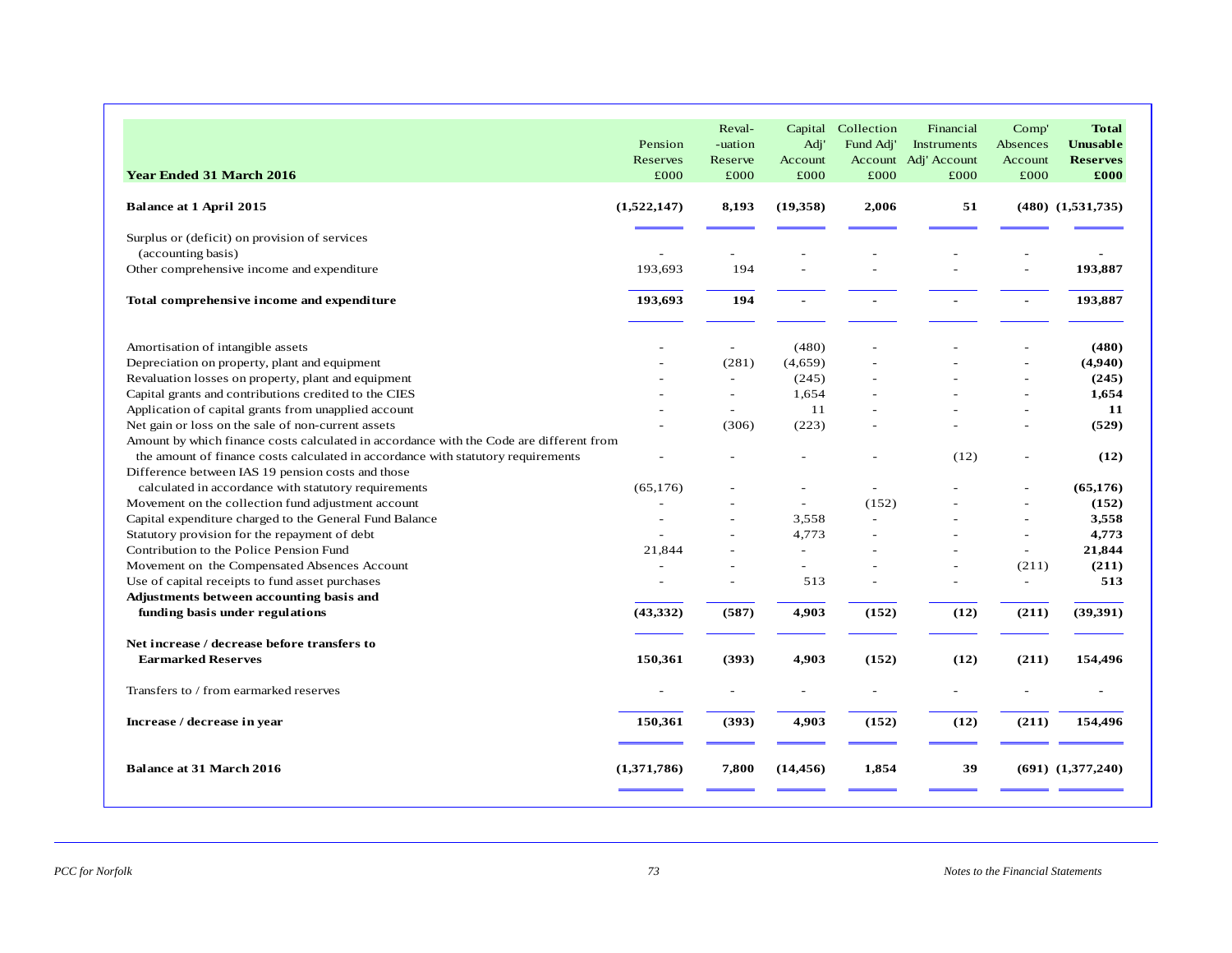| <b>Year Ended 31 March 2015</b>                                                         | Pension<br>Reserves<br>Restated<br>£000 | Reval-<br>-uation<br>Reserve<br>£000 | Capital<br>Adj'<br>Account<br>£000 | Collection<br>Fund Adj'<br>Account<br>£000 | Financial<br>Instruments<br>Adj' Account<br>£000 | Comp'<br>Absences<br>Account<br>£000 | <b>Total</b><br><b>Unusable</b><br><b>Reserves</b><br>£000 |
|-----------------------------------------------------------------------------------------|-----------------------------------------|--------------------------------------|------------------------------------|--------------------------------------------|--------------------------------------------------|--------------------------------------|------------------------------------------------------------|
| <b>Balance at 1 April 2014</b>                                                          | (1,295,834)                             | 3,905                                | (18,371)                           | 1,141                                      | 63                                               |                                      | $(473)$ $(1,309,572)$                                      |
|                                                                                         |                                         |                                      |                                    |                                            |                                                  |                                      |                                                            |
| Surplus or (deficit) on provision of services<br>(accounting basis)                     |                                         |                                      |                                    |                                            |                                                  |                                      |                                                            |
| Other comprehensive income and expenditure                                              | (172, 131)                              | 4.489                                |                                    |                                            |                                                  |                                      | (167, 642)                                                 |
| Total comprehensive income and expenditure                                              | (172, 131)                              | 4,489                                |                                    |                                            |                                                  |                                      | (167, 642)                                                 |
|                                                                                         |                                         |                                      |                                    |                                            |                                                  |                                      |                                                            |
| Amortisation of intangible assets                                                       |                                         | ÷                                    | (215)                              |                                            |                                                  |                                      | (215)                                                      |
| Depreciation on property, plant and equipment                                           |                                         | (202)                                | (4,618)                            |                                            |                                                  |                                      | (4,820)                                                    |
| Revaluation losses on property, plant and equipment                                     |                                         |                                      | (664)                              |                                            |                                                  | $\sim$                               | (664)                                                      |
| Capital grants and contributions credited to the CIES                                   |                                         |                                      |                                    |                                            |                                                  |                                      |                                                            |
| Application of capital grants from unapplied account                                    |                                         |                                      | 1.833                              |                                            |                                                  | $\overline{\phantom{a}}$             | 1.833                                                      |
| Net gain or loss on the sale of non-current assets                                      |                                         |                                      | (319)                              |                                            |                                                  |                                      | (319)                                                      |
| Amount by which finance costs calculated in accordance with the Code are different from |                                         |                                      |                                    |                                            |                                                  |                                      |                                                            |
| the amount of finance costs calculated in accordance with statutory requirements        |                                         |                                      |                                    |                                            | (12)                                             |                                      | (12)                                                       |
| Difference between IAS 19 pension costs and those                                       |                                         |                                      |                                    |                                            |                                                  |                                      |                                                            |
| calculated in accordance with statutory requirements                                    | (70.760)                                |                                      |                                    |                                            |                                                  |                                      | (70, 760)                                                  |
| Movement on the collection fund adjustment account                                      |                                         |                                      | ÷                                  | 865                                        |                                                  |                                      | 865                                                        |
| Capital expenditure charged to the General Fund Balance                                 |                                         |                                      | 1,106                              |                                            |                                                  |                                      | 1,106                                                      |
| Statutory provision for the repayment of debt                                           |                                         |                                      | 1.555                              |                                            |                                                  |                                      | 1,555                                                      |
| Contribution to the Police Pension Fund                                                 | 16.578                                  | $\overline{a}$                       | ÷.                                 | $\equiv$                                   |                                                  | $\sim$                               | 16.578                                                     |
| Movement on the Compensated Absences Account                                            |                                         |                                      |                                    |                                            |                                                  | (7)                                  | (7)                                                        |
| Use of capital receipts to fund asset purchases                                         |                                         | ٠                                    | 335                                |                                            |                                                  | ÷                                    | 335                                                        |
| Adjustments between accounting basis and                                                |                                         |                                      |                                    |                                            |                                                  |                                      |                                                            |
| funding basis under regulations                                                         | (54, 182)                               | (202)                                | (987)                              | 865                                        | (12)                                             | (7)                                  | (54, 524)                                                  |
| Net increase / decrease before transfers to                                             |                                         |                                      |                                    |                                            |                                                  |                                      |                                                            |
| <b>Earmarked Reserves</b>                                                               | (226,313)                               | 4,288                                | (987)                              | 865                                        | (12)                                             | (7)                                  | (222,166)                                                  |
| Transfers to / from earmarked reserves                                                  | $\sim$                                  | $\overline{a}$                       |                                    | ÷,                                         |                                                  |                                      |                                                            |
| Increase / decrease in year                                                             | (226,313)                               | 4,288                                | (987)                              | 865                                        | (12)                                             | (7)                                  | (222,166)                                                  |
| <b>Balance at 31 March 2015</b>                                                         | (1,522,147)                             | 8.193                                | (19,358)                           | 2,006                                      | 51                                               |                                      | $(480)$ $(1,531,737)$                                      |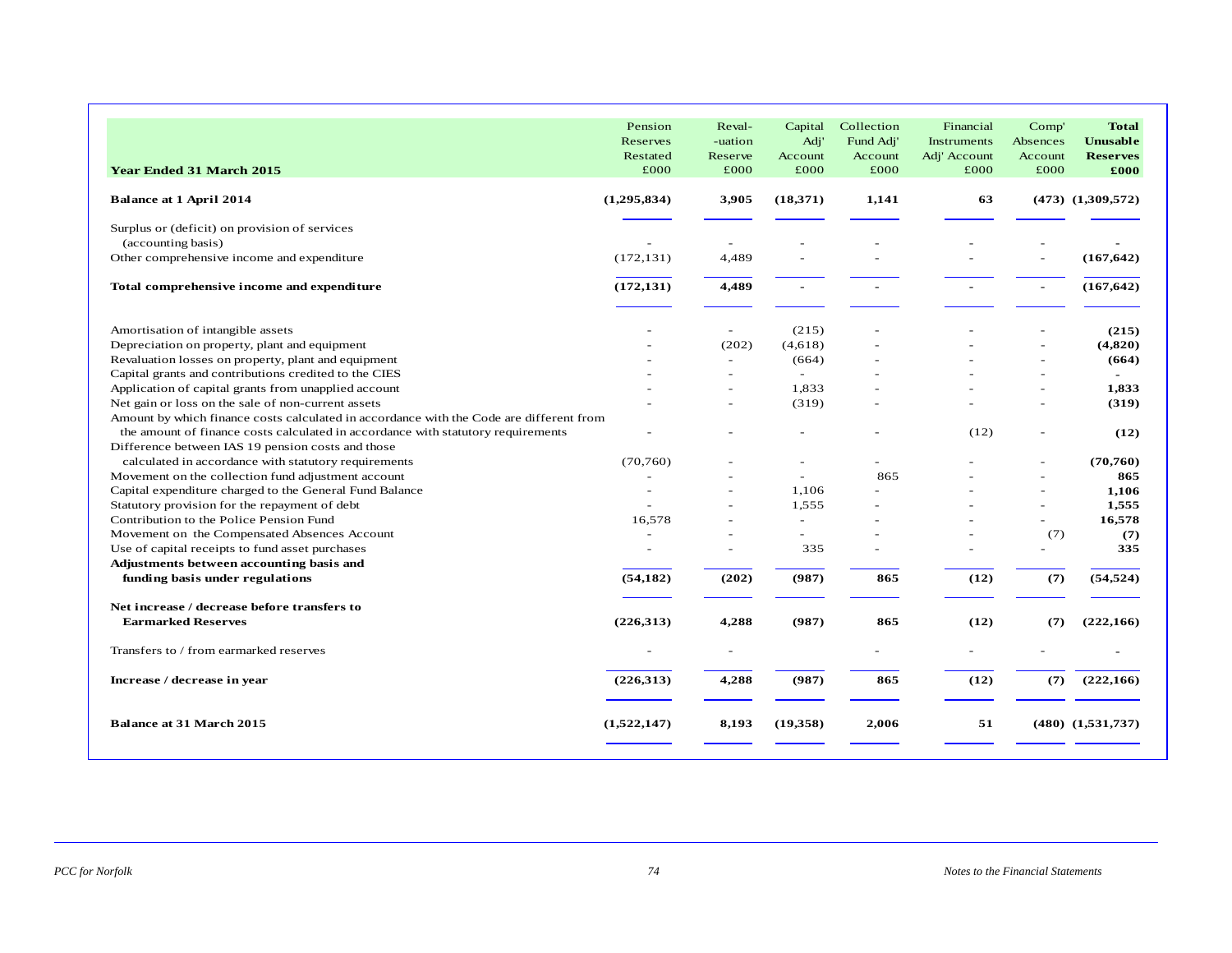| <b>Year Ended 31 March 2016</b>                                                         | Pension<br>Reserves<br>£000 | Reval-<br>-uation<br>Reserve<br>£000 | Capital<br>Adj'<br>Account<br>£000 | Collection<br>Fund Adj'<br>£000 | Financial<br><b>Instruments</b><br>Account Adj' Account<br>£000 | Comp <sup>′</sup><br>Absences<br>Account<br>£000 | <b>Total</b><br><b>Unusable</b><br><b>Reserves</b><br>£000 |
|-----------------------------------------------------------------------------------------|-----------------------------|--------------------------------------|------------------------------------|---------------------------------|-----------------------------------------------------------------|--------------------------------------------------|------------------------------------------------------------|
| Balance at 1 April 2015                                                                 | (623)                       | 8,192                                | (19,358)                           | 2,006                           | 51                                                              | Ĭ.                                               | (9,732)                                                    |
| Surplus or (deficit) on provision of services<br>(accounting basis)                     |                             |                                      |                                    |                                 |                                                                 |                                                  |                                                            |
| Other comprehensive income and expenditure                                              | 351                         | 194                                  |                                    |                                 |                                                                 |                                                  | 545                                                        |
| Total comprehensive income and expenditure                                              | 351                         | 194                                  |                                    |                                 |                                                                 |                                                  | 545                                                        |
| Amortisation of intangible assets                                                       |                             |                                      | (480)                              |                                 |                                                                 |                                                  | (480)                                                      |
| Depreciation on property, plant and equipment                                           |                             | (281)                                | (4,659)                            |                                 |                                                                 |                                                  | (4,940)                                                    |
| Revaluation losses on property, plant and equipment                                     |                             |                                      | (245)                              |                                 |                                                                 |                                                  | (245)                                                      |
| Capital grants and contributions credited to the CIES                                   |                             | $\overline{a}$                       | 1,654                              |                                 |                                                                 | $\overline{a}$                                   | 1,654                                                      |
| Application of capital grants from unapplied account                                    |                             | $\sim$                               | 11                                 |                                 |                                                                 | $\overline{\phantom{a}}$                         | 11                                                         |
| Net gain or loss on the sale of non-current assets                                      |                             | (306)                                | (223)                              |                                 |                                                                 |                                                  | (529)                                                      |
| Amount by which finance costs calculated in accordance with the Code are different from |                             |                                      |                                    |                                 |                                                                 |                                                  |                                                            |
| the amount of finance costs calculated in accordance with statutory requirements        |                             |                                      |                                    |                                 | (12)                                                            |                                                  | (12)                                                       |
| Difference between IAS 19 pension costs and those                                       |                             |                                      |                                    |                                 |                                                                 |                                                  |                                                            |
| calculated in accordance with statutory requirements                                    | (199)                       |                                      |                                    | $\overline{a}$                  |                                                                 |                                                  | (199)                                                      |
| Movement on the collection fund adjustment account                                      |                             |                                      | $\overline{a}$                     | (152)                           |                                                                 |                                                  | (152)                                                      |
| Capital expenditure charged to the General Fund Balance                                 |                             |                                      | 3,558                              |                                 |                                                                 |                                                  | 3,558                                                      |
| Statutory provision for the repayment of debt                                           |                             | $\overline{a}$                       | 4,773                              |                                 |                                                                 |                                                  | 4,773                                                      |
| Contribution to the Police Pension Fund                                                 |                             | $\overline{a}$                       | $\sim$                             |                                 |                                                                 | $\overline{a}$                                   | $\overline{\phantom{a}}$                                   |
| Movement on the Compensated Absences Account                                            |                             |                                      |                                    |                                 |                                                                 |                                                  |                                                            |
| Use of capital receipts to fund asset purchases                                         |                             | $\overline{a}$                       | 513                                |                                 |                                                                 |                                                  | 513                                                        |
| Adjustments between accounting basis and                                                |                             |                                      |                                    |                                 |                                                                 |                                                  |                                                            |
| funding basis under regulations                                                         | (199)                       | (587)                                | 4,903                              | (152)                           | (12)                                                            |                                                  | 3,953                                                      |
| Net increase / decrease before transfers to                                             |                             |                                      |                                    |                                 |                                                                 |                                                  |                                                            |
| <b>Earmarked Reserves</b>                                                               | 152                         | (393)                                | 4,903                              | (152)                           | (12)                                                            |                                                  | 4,498                                                      |
| Transfers to / from earmarked reserves                                                  |                             | $\overline{a}$                       |                                    | $\blacksquare$                  |                                                                 |                                                  | $\overline{a}$                                             |
| Increase / decrease in year                                                             | 152                         | (393)                                | 4,903                              | (152)                           | (12)                                                            | $\sim$                                           | 4,498                                                      |
| <b>Balance at 31 March 2016</b>                                                         | (471)                       | 7,799                                | (14, 455)                          | 1,854                           | 39                                                              |                                                  | (5,234)                                                    |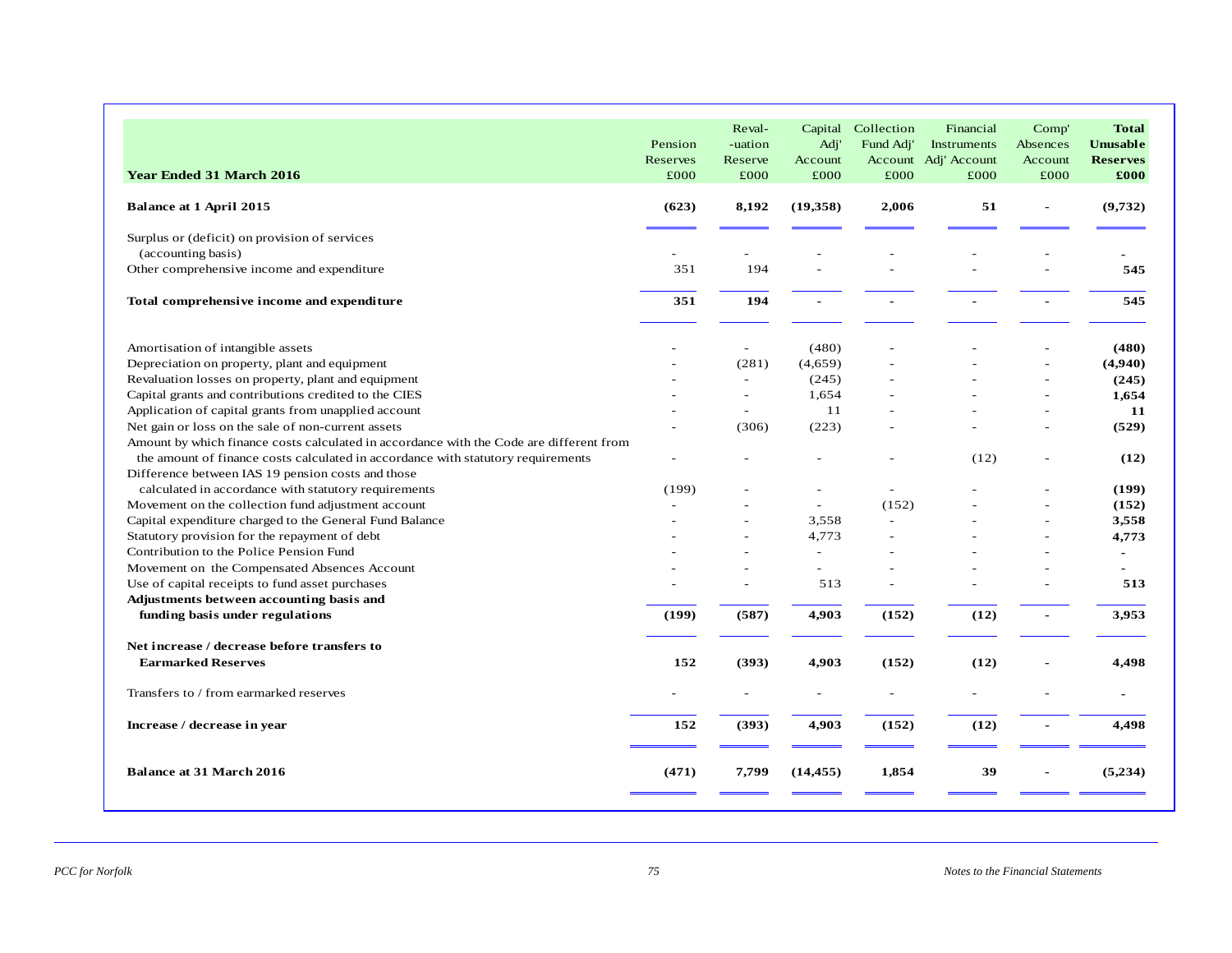| <b>Year Ended 31 March 2015</b>                                                         | Pension<br>Reserves<br>£000 | Reval-<br>-uation<br>Reserve<br>£000 | Capital<br>Adj'<br>Account<br>£000 | Collection<br>Fund Adj'<br>Account<br>£000 | Financial<br>Instruments<br>Adj' Account<br>£000 | Comp'<br>Absences<br>Account<br>£000 | <b>Total</b><br>Unusable<br><b>Reserves</b><br>£000 |
|-----------------------------------------------------------------------------------------|-----------------------------|--------------------------------------|------------------------------------|--------------------------------------------|--------------------------------------------------|--------------------------------------|-----------------------------------------------------|
| <b>Balance at 1 April 2014</b>                                                          |                             | 3,905                                | (18,371)                           | 1,141                                      | 63                                               | $\blacksquare$                       | (13,265)                                            |
| Surplus or (deficit) on provision of services                                           |                             |                                      |                                    |                                            |                                                  |                                      |                                                     |
| (accounting basis)                                                                      |                             |                                      |                                    |                                            |                                                  |                                      |                                                     |
| Other comprehensive income and expenditure                                              | (215)                       | 4,489                                |                                    |                                            |                                                  |                                      | 4,274                                               |
| Total comprehensive income and expenditure                                              | (215)                       | 4,489                                |                                    |                                            |                                                  |                                      | 4,274                                               |
|                                                                                         |                             |                                      |                                    |                                            |                                                  |                                      |                                                     |
| Amortisation of intangible assets                                                       |                             | ÷.                                   | (215)                              |                                            |                                                  |                                      | (215)                                               |
| Depreciation on property, plant and equipment                                           | $\equiv$                    | (202)                                | (4,618)                            |                                            |                                                  | $\overline{a}$                       | (4,820)                                             |
| Revaluation losses on property, plant and equipment                                     |                             |                                      | (664)                              |                                            |                                                  |                                      | (664)                                               |
| Capital grants and contributions credited to the CIES                                   |                             |                                      | $\sim$                             |                                            |                                                  | $\overline{a}$                       |                                                     |
| Application of capital grants from unapplied account                                    |                             |                                      | 1,833                              |                                            |                                                  | $\sim$                               | 1.833                                               |
| Net gain or loss on the sale of non-current assets                                      |                             |                                      | (319)                              |                                            |                                                  | $\blacksquare$                       | (319)                                               |
| Amount by which finance costs calculated in accordance with the Code are different from |                             |                                      |                                    |                                            |                                                  |                                      |                                                     |
| the amount of finance costs calculated in accordance with statutory requirements        |                             |                                      |                                    |                                            | (12)                                             |                                      | (12)                                                |
| Difference between IAS 19 pension costs and those                                       |                             |                                      |                                    |                                            |                                                  |                                      |                                                     |
| calculated in accordance with statutory requirements                                    | (408)                       |                                      |                                    |                                            |                                                  |                                      | (408)                                               |
| Movement on the collection fund adjustment account                                      |                             |                                      | $\sim$                             | 865                                        |                                                  |                                      | 865                                                 |
| Capital expenditure charged to the General Fund Balance                                 |                             |                                      | 1,106                              |                                            |                                                  | $\overline{a}$                       | 1,106                                               |
| Statutory provision for the repayment of debt                                           |                             |                                      | 1,555                              |                                            |                                                  |                                      | 1,555                                               |
| Contribution to the Police Pension Fund                                                 |                             |                                      | ٠                                  |                                            |                                                  |                                      |                                                     |
| Movement on the Compensated Absences Account                                            |                             |                                      |                                    |                                            |                                                  |                                      |                                                     |
| Use of capital receipts to fund asset purchases                                         |                             |                                      | 335                                |                                            |                                                  |                                      | 335                                                 |
| Adjustments between accounting basis and                                                |                             |                                      |                                    |                                            |                                                  |                                      |                                                     |
| funding basis under regulations                                                         | (408)                       | (202)                                | (987)                              | 865                                        | (12)                                             | $\overline{\phantom{a}}$             | (743)                                               |
| Net increase / decrease before transfers to                                             |                             |                                      |                                    |                                            |                                                  |                                      |                                                     |
| <b>Earmarked Reserves</b>                                                               | (623)                       | 4,288                                | (987)                              | 865                                        | (12)                                             |                                      | 3,531                                               |
| Transfers to / from earmarked reserves                                                  |                             |                                      |                                    |                                            |                                                  |                                      |                                                     |
| Increase / decrease in year                                                             | (623)                       | 4,288                                | (987)                              | 865                                        | (12)                                             | $\overline{\phantom{a}}$             | 3,531                                               |
| <b>Balance at 31 March 2015</b>                                                         | (625)                       | 8,193                                | (19,358)                           | 2,006                                      | 51                                               |                                      | (9,734)                                             |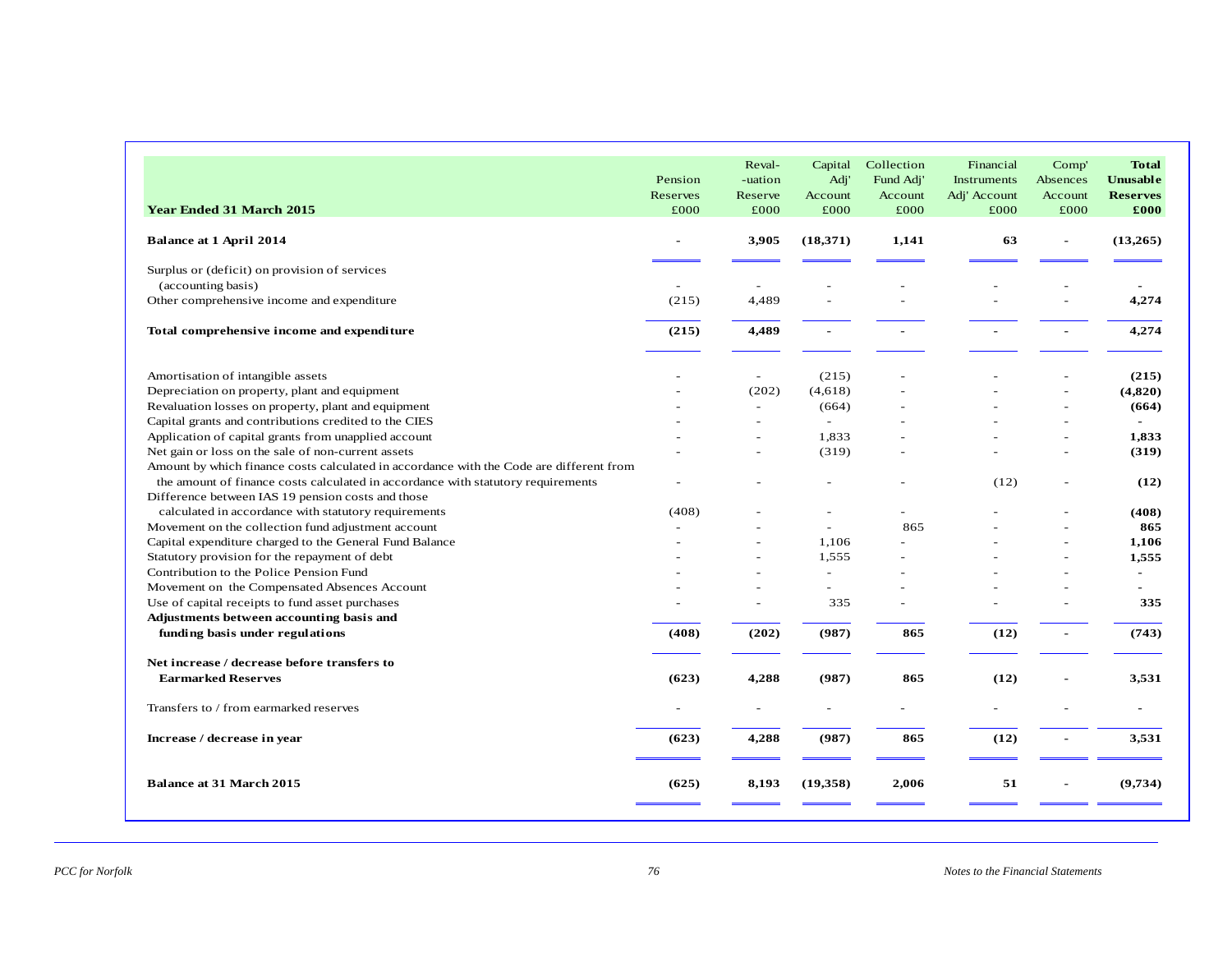# **30. Movements in Cash**

| 1 April<br>2014<br>£000 | 31 March<br>2015<br>£000 |                                                    | 1 April<br>2015<br>£000 | 31 March<br>2016<br>£000 |
|-------------------------|--------------------------|----------------------------------------------------|-------------------------|--------------------------|
| 14.219                  | 12.997                   | Cash and cash equivalents                          | 12.997                  | 8,409                    |
| 14,219                  | 12,997                   | Cash inflows                                       | 12,997                  | 8,409                    |
|                         | (1,222)                  | Increase / (decrease) in cash and cash equivalents |                         | (4,588)                  |

# **31. Cash Flow Statement –Investing and Financing Activities**

| 2014/15<br>£000 |                                                                     | 2015/16<br>£000 |
|-----------------|---------------------------------------------------------------------|-----------------|
|                 | <b>Cash Flow Statement - Investing Activities</b>                   |                 |
| 6,026           | Purchase of non current assets                                      | 6,046           |
|                 | Other payments for investing activities                             |                 |
| 20,000          | Purchase of short-term or long term investments                     | 31,000          |
| (335)           | Proceeds from the sale of non currents assets                       | (513)           |
| 128             | Proceeds from short-term or long-term investments                   | (30,000)        |
| (18, 116)       | Other receipts from investing activities                            |                 |
| 7,703           | Cash outflow                                                        | 6,533           |
|                 | <b>Cash Flow Statement - Financing Activities</b>                   |                 |
|                 | Cash receipts of short and long-term borrowing                      | (6,000)         |
|                 | Other receipts from financing activities                            | (1,654)         |
|                 | Cash payments for the reduction of outstanding liabilities relating |                 |
| 741             | to finance leases and on balance sheet PFI contracts                | 1,098           |
|                 | Repayments of short and long-term borrowing                         | 1,180           |
| 741             | <b>Cash outflow</b>                                                 | (5,376)         |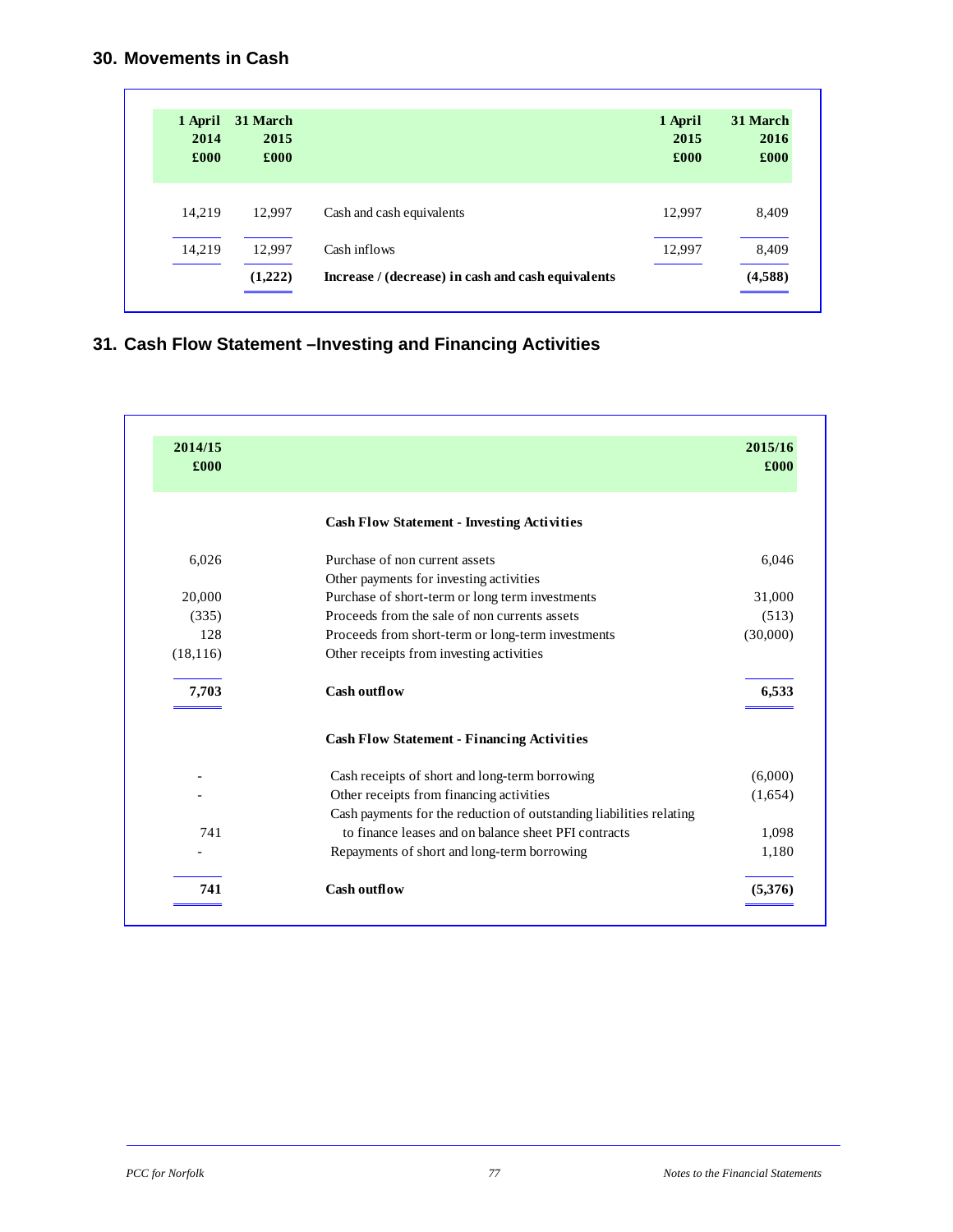# **32. Reconciliation of Revenue Cash Flow**

Group:

| 2014/15                 |         |                                                   | 2015/16       |         |
|-------------------------|---------|---------------------------------------------------|---------------|---------|
| £000<br><b>Restated</b> | £000    |                                                   | $\pounds 000$ | £000    |
|                         |         | Adjustment for non cash or cash equivalent items  |               |         |
|                         |         | within deficit on provision of services:          |               |         |
| 5,700                   |         | Depreciation and impairments                      |               | 5,665   |
|                         |         | Profit and loss on disposal of fixed assets       |               | 16      |
| 261                     |         | Internal Capital movement met from revenue        |               |         |
| 54,182                  |         | Movements on pension liability                    |               | 43,332  |
| (343)                   |         | Other                                             |               |         |
| 59,800                  |         |                                                   |               | 49,012  |
|                         | 6.277   | Increase/(decrease) in revenue creditors          | (154)         |         |
|                         | (4,315) | decrease/(increase) in revenue debtors            | (3,224)       |         |
|                         | (30)    | decrease/(increase) in stocks                     | (206)         |         |
|                         | (222)   | Increase/(decrease) in revenue provisions         | 380           |         |
|                         |         | Increase/(decrease) in grants received in advance | -             |         |
| 1,710                   |         |                                                   |               | (3,205) |
| 61,510                  |         |                                                   |               | 45,808  |
|                         |         | The cash flows for operating activities include:  |               |         |
| 7,496                   |         | Interest paid and similar charges                 |               | 7,092   |
| (275)                   |         | Interest received                                 |               | (268)   |

# PCC**:**

| 2014/15 |         |                                                   | 2015/16 |         |
|---------|---------|---------------------------------------------------|---------|---------|
| £000    | £000    |                                                   | £000    | £000    |
|         |         | Adjustment for non cash or cash equivalent items  |         |         |
|         |         | within deficit on provision of services:          |         |         |
| 5,700   |         | Depreciation and impairments                      |         | 5,665   |
|         |         | Profit and loss on disposal of fixed assets       |         | 16      |
| 261     |         | Internal Capital movement met from revenue        |         |         |
| 408     |         | Movements on pension liability                    |         | 199     |
| (343)   |         | Other                                             |         |         |
| 6,026   |         |                                                   |         | 5,879   |
|         | 6,270   | Increase/(decrease) in revenue creditors          | (365)   |         |
|         | (4,315) | decrease/(increase) in revenue debtors            | (3,224) |         |
|         | (30)    | decrease/(increase) in stocks                     | (206)   |         |
|         | (222)   | Increase/(decrease) in revenue provisions         | 380     |         |
|         |         | Increase/(decrease) in grants received in advance |         |         |
| 1,703   |         |                                                   |         | (3,415) |
| 7,730   |         |                                                   |         | 2,464   |
|         |         | The cash flows for operating activities include:  |         |         |
| 7,496   |         | Interest paid and similar charges                 |         | 7,092   |
| (275)   |         | Interest received                                 |         | (268)   |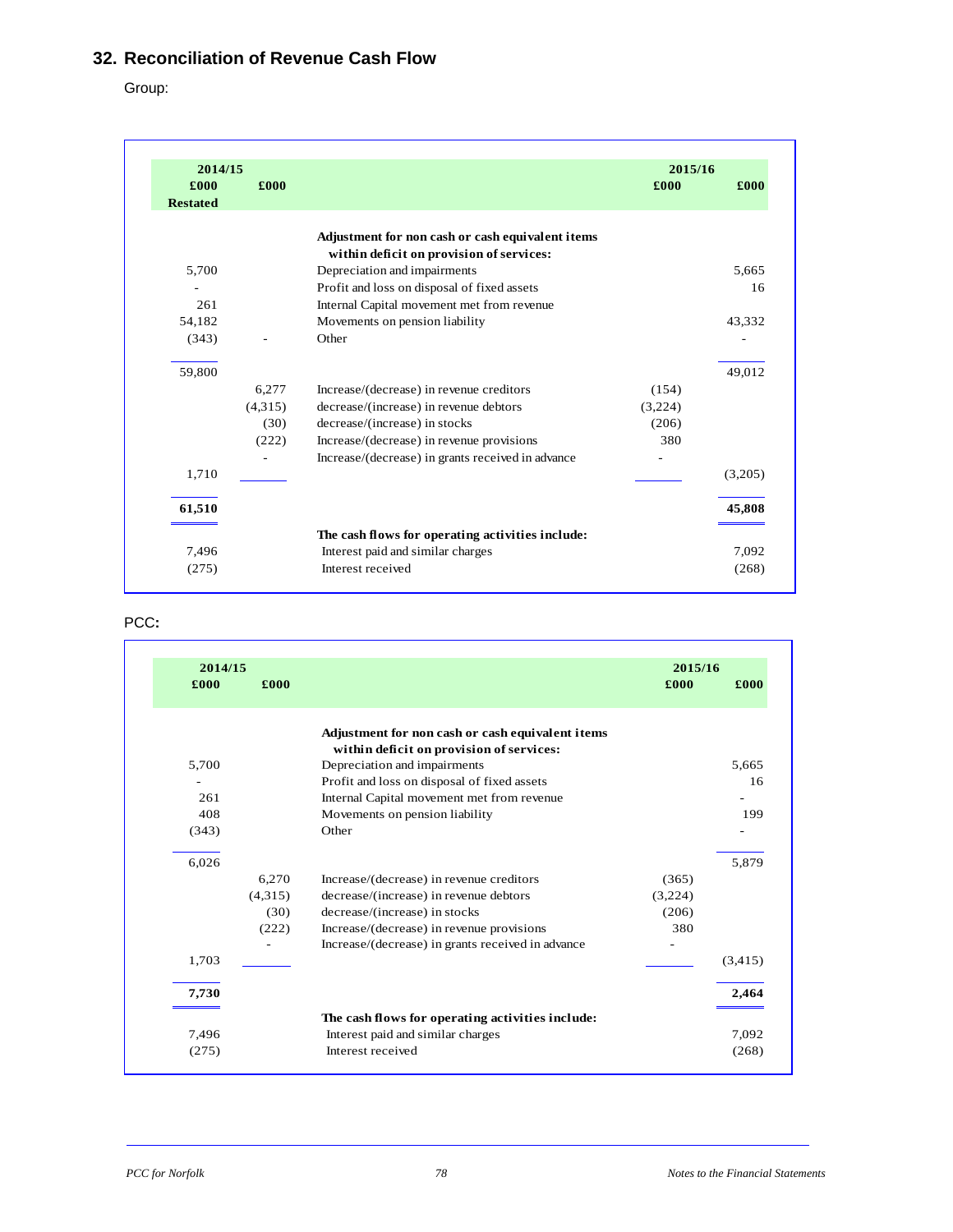# **33. Financial Instruments**

The following categories of financial instrument are carried in the Balance Sheet.

|                                                  | <b>Current</b> |                 | <b>Long Term</b> |                 |
|--------------------------------------------------|----------------|-----------------|------------------|-----------------|
|                                                  | 31.3.16        | 31.3.15         | 31.3.16          | 31.3.15         |
|                                                  |                | <b>Restated</b> |                  | <b>Restated</b> |
|                                                  | £000           | £000            | £000             | £000            |
| <b>Investments</b>                               |                |                 |                  |                 |
| Loans and receivables                            | 26,121         | 20,128          |                  |                 |
|                                                  | 26,121         | 20,128          |                  |                 |
| <b>Debtors</b>                                   |                |                 |                  |                 |
| <b>Balances per Balance Sheet</b>                | 14,460         | 11,224          |                  |                 |
| Balances relating to Council Tax                 | (3,062)        | (3,147)         |                  |                 |
| Prepayments                                      | (2, 341)       | (1,288)         |                  |                 |
| Loans and receivables                            | 9,056          | 6,789           | $\bf{0}$         | 0               |
| <b>Borrowings</b>                                |                |                 |                  |                 |
| Financial borrowings at amortised cost           | 6,001          | 156             | 12,840           | 13,785          |
| Financial liabilities at fair value              |                |                 |                  |                 |
|                                                  | 6,001          | 156             | 12,840           | 13,785          |
| Other long term liabilities                      |                |                 |                  |                 |
| PFI and finance lease liabilities                | 908            | 808             | 62,365           | 63,563          |
|                                                  | 908            | 808             | 62,365           | 63,563          |
| <b>Creditors</b>                                 |                |                 |                  |                 |
| <b>Balances per Balance Sheet</b>                | 16,434         | 16,978          |                  |                 |
| Balances relating to Council Tax                 | (1,208)        | (1,141)         |                  |                 |
| <b>Balances relating to Compensated Absences</b> | (691)          | (480)           |                  |                 |
| Financial liabilities at amortised cost          | 14,535         | 15,358          |                  |                 |
| Financial liabilities carried at contract amount |                |                 |                  |                 |
|                                                  | 14,535         | 15,358          | 0                | 0               |

Included within short term borrowing is an amount of £6m which was borrowed at the end of the year for cashflow purposes due to the maturity profile of short-term investments.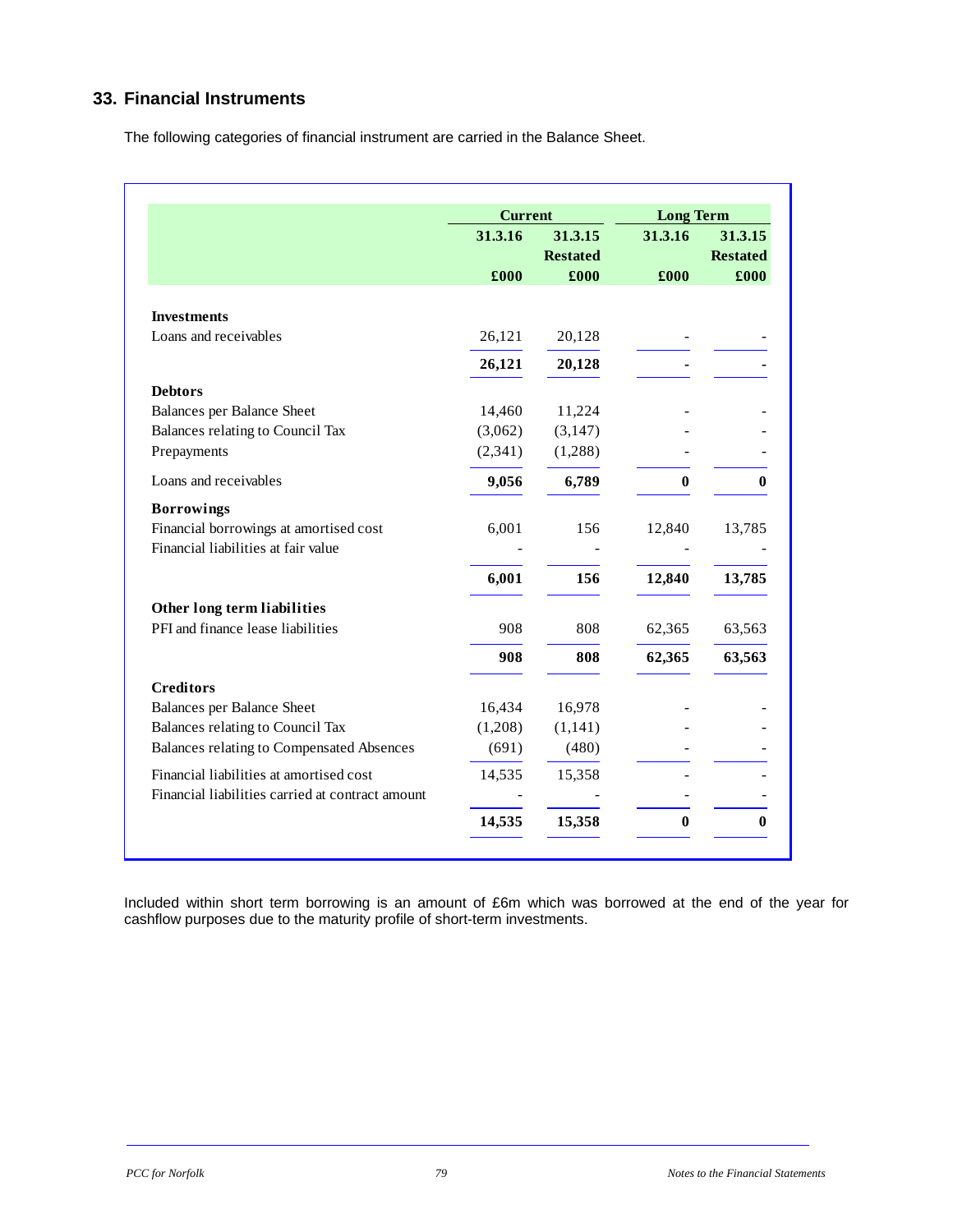The gains and losses recognised in the CIES are show in the table below:

|                                                                    |           | 2015/16                                                |       |                                                                                  | 2014/15                  |       |
|--------------------------------------------------------------------|-----------|--------------------------------------------------------|-------|----------------------------------------------------------------------------------|--------------------------|-------|
|                                                                    | Financial | Liabilities at Loans and<br>amortised cost receivables |       | Financial<br>Liabilities at Loans and<br><b>Total</b> amortised cost receivables | <b>Total</b>             |       |
|                                                                    | £000      | £000                                                   | £000  | £000                                                                             | £000                     | £000  |
| <b>Expense</b>                                                     |           |                                                        |       |                                                                                  |                          |       |
| Interest expense                                                   | 6,595     |                                                        | 6,595 | 6,842                                                                            |                          | 6,842 |
| Fee expense                                                        | ٠         | ۰                                                      | ٠     | ۰                                                                                | ۰                        |       |
| Contingent rent on PFI                                             | 577       | ۰                                                      | 577   | 642                                                                              |                          | 642   |
| <b>Total in Surplus or Deficit on</b>                              |           |                                                        |       |                                                                                  |                          |       |
| the Provision of Services                                          | 7,172     | $\overline{\phantom{a}}$                               | 7,172 | 7,484                                                                            | $\overline{\phantom{a}}$ | 7,484 |
| <b>Income</b>                                                      |           |                                                        |       |                                                                                  |                          |       |
| Interest income                                                    |           | (265)                                                  | (265) |                                                                                  | (275)                    | (275) |
| <b>Total in Surplus or Deficit on</b><br>the Provision of Services | 7,172     | (265)                                                  | 6,907 | 7,484                                                                            | (275)                    | 7,209 |

Financial liabilities, financial assets represented by loans and receivables and long term debtors and creditors are carried in the balance sheet at amortised cost. Their fair value can be assessed by calculating the present value of the cash flows that will take place over the remaining term of the instruments, using the following assumptions.

- For PWLB loans, the cash flows are discounted using the premature repayment rates applicable at the year-end for equivalent loans.
- No early repayment or impairment is recognised
- Where an instrument will mature in the next 12 months, the carrying amount is assumed to approximate to fair value
- The fair value of trade and other receivables is taken to be the invoiced or billed amount.

The fair values of financial instruments that differ from the carrying amount are summarised below:

|                              |                                   | <b>31 March 2016</b>         |                                   | <b>31 March 2015</b>         |
|------------------------------|-----------------------------------|------------------------------|-----------------------------------|------------------------------|
|                              | Carrying<br><b>Amount</b><br>£000 | Fair<br><b>Value</b><br>£000 | Carrying<br><b>Amount</b><br>£000 | Fair<br><b>Value</b><br>£000 |
|                              |                                   |                              |                                   |                              |
| <b>Financial liabilities</b> |                                   |                              |                                   |                              |
| PWLB loan                    | 12,840                            | 20,164                       | 13,161                            | 20,442                       |
|                              | 12,840                            | 20,164                       | 13,161                            | 20,442                       |

The fair value of the liabilities in 2015/16 is higher than the carrying amount because the rate payable for the PWLB loan is higher than the prevailing rate at the balance sheet date.

The PCC's activities expose it to a variety of financial risks: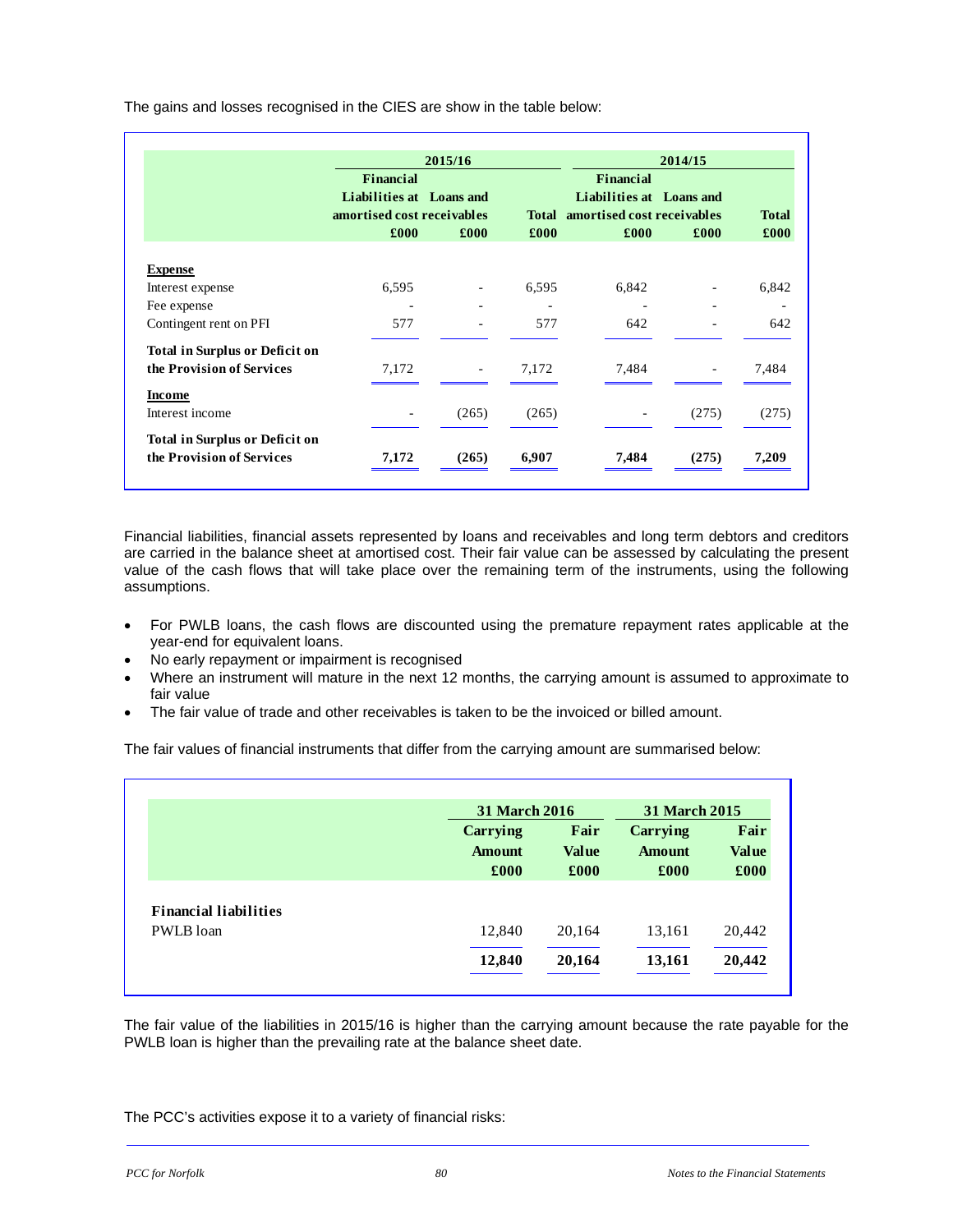- Credit risk the possibility that other parties might fail to pay amounts due to the PCC
- Liquidity risk the possibility that the PCC might not have funds available to meet its commitments to make payments
- Market risk the possibility that financial loss might arise for the PCC as a result of changes in such measures as interest rates and stock market movements.

The PCC's overall risk management programme focuses on the unpredictability of financial markets and seeks to minimise potential adverse effects on the resources available to fund services. Risk management is carried out by a central treasury team, under policies approved by the PCC in the annual Investment and Borrowing Strategy. The PCC provides written principles for overall risk management, as well as written policies covering specific areas, such as credit risk and the investment of surplus cash.

# **Credit risk**

Credit risk arises from deposits with banks and financial institutions, as well as credit exposures to the PCC's customers.

This risk is minimised through the Annual Investment Strategy, which requires that deposits are not made with financial institutions unless they meet identified minimum credit criteria, in accordance with the Fitch, Moody's and Standard & Poor's Credit Ratings Services. The Annual Investment Strategy also considers maximum amounts and time limits with a financial institution located in each category.

The PCC uses the creditworthiness service provided by Capita Asset Services. This service uses a sophisticated modelling approach with credit ratings from all three rating agencies forming the core element. However, it does not rely solely on the current credit ratings of counterparties but also uses the following as overlays:

- credit watches and credit outlooks from credit rating agencies
- CDS spreads to give early warning of likely changes in credit ratings
- sovereign ratings to select counterparties from only the most creditworthy countries

Customers for goods and services are assessed, taking into account their financial position, past experience and other factors, with individual credit limits being set in accordance with internal ratings in accordance with parameters set by the PCC.

The PCC's maximum exposure to credit risk in relation to its investments cannot be assessed generally as the risk of any institution failing to make interest payments or repay the principal sum will be specific to each individual institution. Recent experience has shown that it is rare for such entities to be unable to meet their commitments. A risk of irrecoverability applies to all of the PCC's deposits, but there was no evidence at the 31 March 2016 that this was likely to crystallise.

The following analysis summarises the PCC's potential maximum exposure to credit risk on other financial assets, based on experience of default and uncollectible debts over the past five financial years, adjusted to reflect current market conditions.

|                  |      | <b>Amount at Historical</b> | 31.3.16 experience for market exposure<br>of default conditions to default | <b>Adjusted Estimated</b> |
|------------------|------|-----------------------------|----------------------------------------------------------------------------|---------------------------|
|                  | £000 | $\frac{6}{6}$               | $\frac{0}{0}$                                                              | $\pmb{\pounds}000$        |
| <b>Customers</b> | 478  | $0.1\%$                     | $0.1\%$                                                                    |                           |
|                  | 478  |                             |                                                                            |                           |

No credit limits were exceeded during the reporting period and the PCC does not expect any losses from nonperformance by any of its counterparties in relation to deposits and bonds.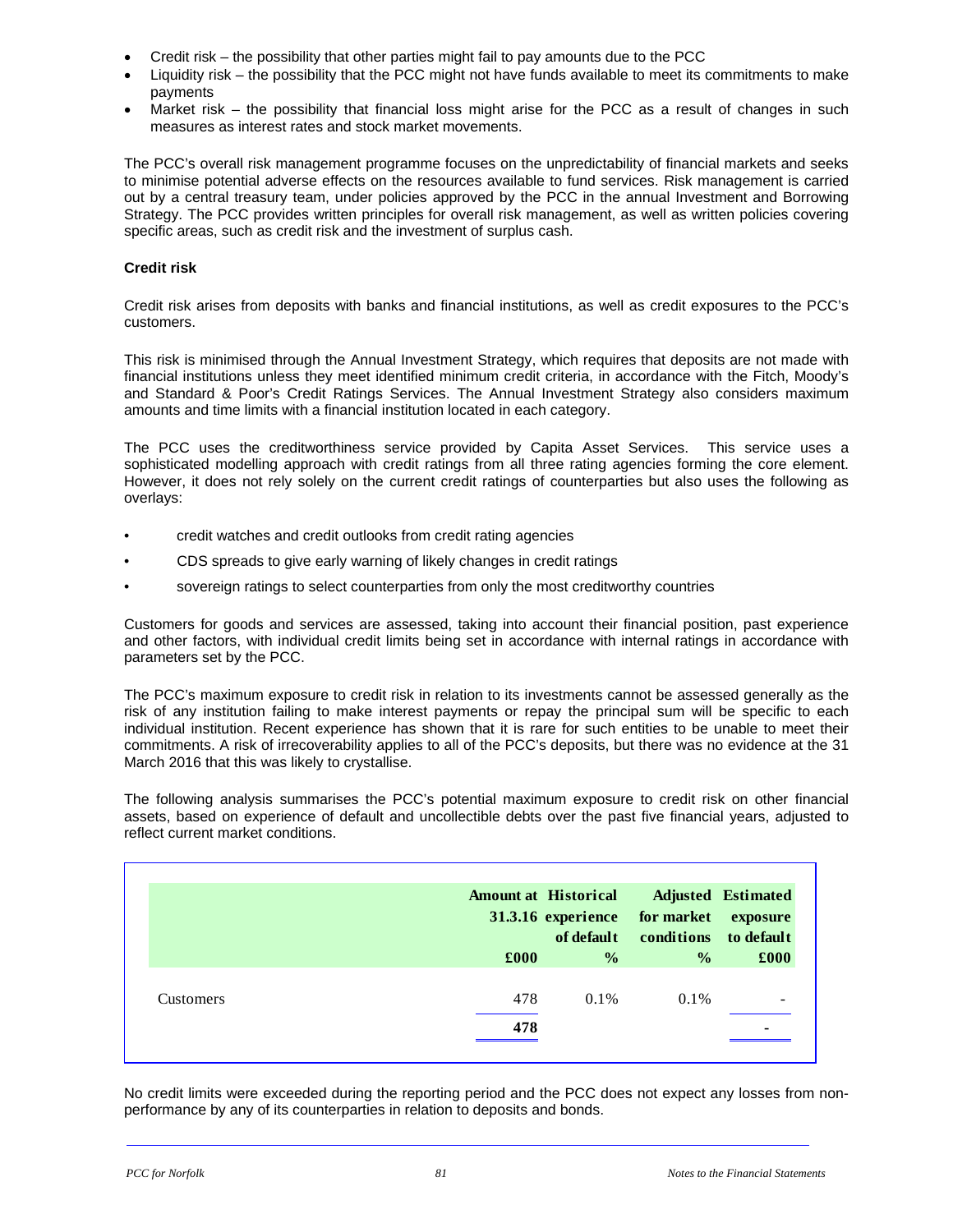Of the £1,497k outstanding from customers £478k is past its due date for payment at the year-end. The past due amount can be analysed by age as follows:

|                        | <b>Amount</b><br><b>Due</b><br>31.3.16<br>£000 | <b>Amount</b><br><b>Due</b><br>31.3.15<br>£000 |
|------------------------|------------------------------------------------|------------------------------------------------|
|                        |                                                |                                                |
| Less than three months | 408                                            | 489                                            |
| Three to six months    | 20                                             | $\overline{4}$                                 |
| Six months to one year | 50                                             | 14                                             |
| More than one year     |                                                | 10                                             |
|                        | 478                                            | 517                                            |

# **Liquidity risk**

Cash flow is monitored daily to ensure that sufficient cash is available as needed. If unexpected movements happen the PCC has ready access to borrowings from the money markets and the Public Works Loans Board (PWLB). There is no significant risk that it will be unable to raise finance to meet its commitments. The PCC has 20 loans with the PWLB that are repayable on maturity. The loans are due to mature between 6 and 42 years. All trade and other payables are due to be paid in less than one year.

# **Market risk – interest risk**

The PCC has no significant exposure to market risk from investments. Investments are normally by way of term deposits placed at a fixed rate for a fixed period, therefore there is a risk that the market rate can change, which would lead to an impact on the fair value of the investment. However investments are mostly placed for periods not exceeding three months, therefore the exposure to market risk is regarded as negligible.

The PCC has mitigated its exposure to market risk in regards to interest expense by fixing the interest rate payable for the duration of the loans. The risk is therefore shifted to the risk on the movement of fair value that would arise when prevailing rates differ from the contract rate payable. However borrowings are not carried at fair value, so nominal gains or losses on fixed rate borrowings do not impact on the CIES.

A 1% increase in interest rates would only have a material effect on the fair value of borrowings. It would reduce the liability by £2,544k.

# **Market risk – price risk**

The PCC does not invest in equity shares and therefore has no exposure to price risk.

# **Market risk – exchange risk**

The PCC has no financial assets or liabilities denominated in foreign currencies and thus has no exposure to loss arising from movements in exchange rates.

# **34. Collaborative Arrangements**

Norfolk and Suffolk Constabularies have implemented and are developing ways in which both forces can work together to improve performance and to make financial savings. Currently the forces are focusing on Protective Services, Justice Services, Business Support, and from April 2015, elements of County Policing. At 31 March 2016 significant progress towards fully collaborated units had been made, with some units working as joint departments, with operational cost sharing, while other units currently only share common management costs. Although both forces control their own financial arrangements in respect of these units, an agreement was drawn up to enable certain costs to be shared on an agreed ratio. The PCC regards these units as Jointly Controlled Operations. The agreed shared costs of fully collaborated units that arose during the year was as follows: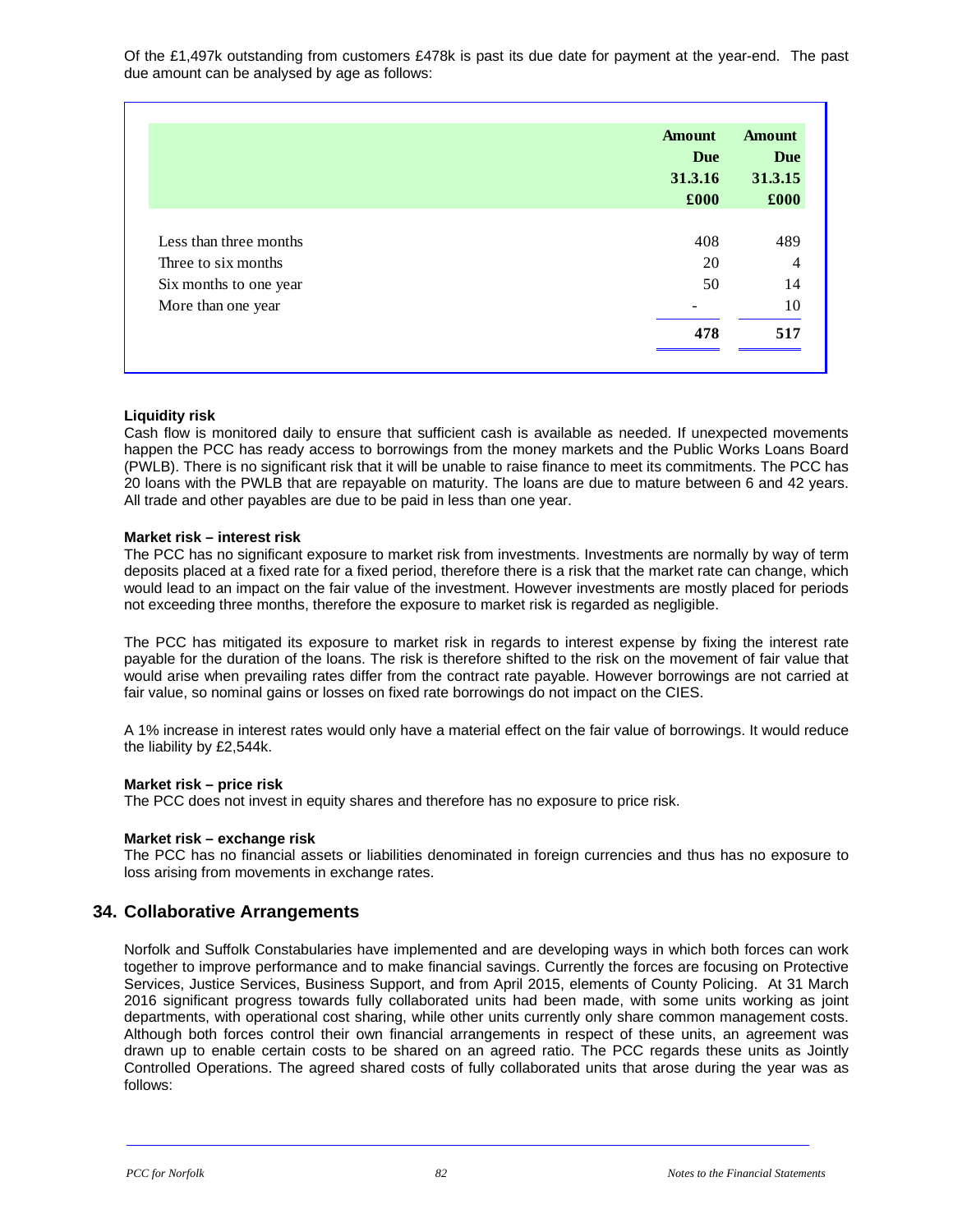|                                   | <b>Business</b><br><b>Support</b><br>£000 | <b>Services</b><br>£000 | <b>Justice Protective</b><br><b>Services</b><br>£000 | <b>County</b><br>Policing<br>£000 | <b>Total</b><br>$\pmb{\pounds}$ 000 |
|-----------------------------------|-------------------------------------------|-------------------------|------------------------------------------------------|-----------------------------------|-------------------------------------|
| 2015/16                           |                                           |                         |                                                      |                                   |                                     |
| Suffolk PCC                       | 16,676                                    | 9,015                   | 14,946                                               | 709                               | 41,346                              |
| Norfolk PCC                       | 21,659                                    | 11,709                  | 19,413                                               | 921                               | 53,702                              |
| <b>Total shared running costs</b> | 38,335                                    | 20,724                  | 34,359                                               | 1,630                             | 95,048                              |
| 2014/15                           |                                           |                         |                                                      |                                   |                                     |
| Suffolk PCC                       | 16,555                                    | 8,970                   | 14,858                                               |                                   | 40,383                              |
| Norfolk PCC                       | 21,502                                    | 11,651                  | 19,299                                               |                                   | 52,452                              |
| <b>Total shared running costs</b> | 38,057                                    | 20,621                  | 34,157                                               |                                   | 92,835                              |

On 1 April 2010, police forces within the Eastern Region entered into a collaborative agreement called the Eastern Region Specialist Operations Unit (ERSOU); Bedfordshire act as the lead PCC. The net expenditure incurred by each force is as follows:

| £000   | 2014/15<br>£000   |
|--------|-------------------|
|        | 11,731            |
|        | (2,891)           |
|        |                   |
| 11,861 | 8,840             |
|        |                   |
| 1,715  | 1,258             |
| 2,160  | 1,622             |
| 576    | 428               |
| 3,095  | 2,301             |
| 2,441  | 1,832             |
| 1,874  | 1,399             |
| 11,861 | 8,840             |
|        | 14,458<br>(2,597) |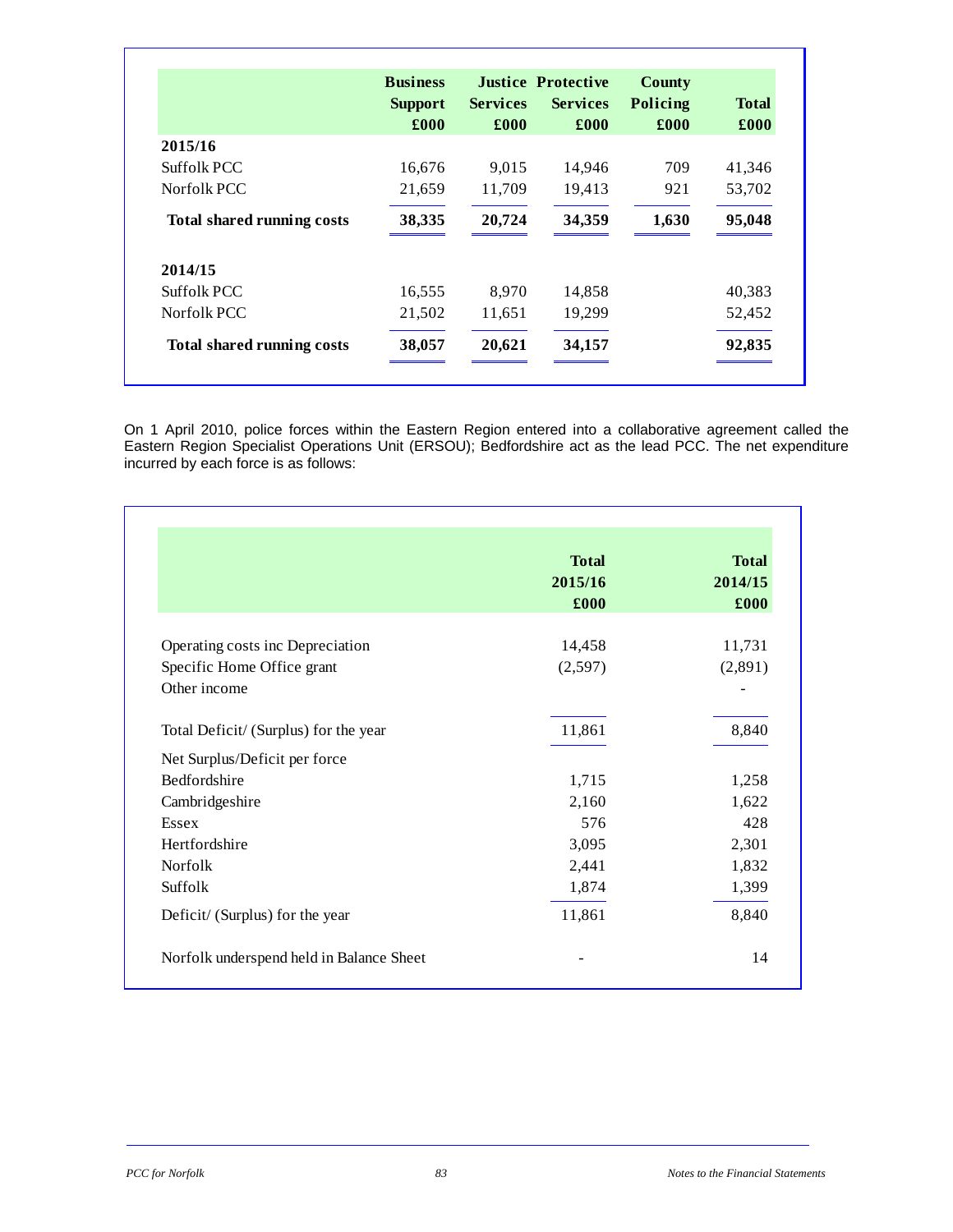# **35. Post Balance Sheet Events**

Post balance sheet events have been considered for the period from the year-end to the date the accounts were authorised for issue on 27 September 2016.

No adjusting events have occurred that require restatement of the Statement of Accounts.

# **36. Capital Commitments**

Significant commitments under capital contracts as at 31 March 2016 are analysed as follows:

| 2014/15<br>£000          |                                                            | 2015/16<br>£000 |
|--------------------------|------------------------------------------------------------|-----------------|
|                          |                                                            |                 |
| 539                      | Athena Regional Crime Management & Case Preparation System |                 |
| 92                       | Vehicle Replacements                                       |                 |
| 99                       | Carbon Management                                          |                 |
| 69                       | Livelink                                                   |                 |
| ۰                        | Towed Welfare Units                                        | 27              |
| ۰                        | Speed cameras                                              | 106             |
| $\overline{\phantom{a}}$ | Extension & refurbishment of police station                | 138             |
| ۰                        | Redevelopment of police station                            | 2,173           |
| 799                      | <b>Total committed</b>                                     | 2,443           |

# **37. Prior Period Adjustments, changes in Accounting Policies and Estimates and Errors**

Amendments which have been made to the 2014/15 brought forward comparatives and the reasons for the restated position are disclosed below for completeness. Some presentational enhancements have also been made to the statements as detailed in the narrative statement.

# **PFI Grant (OCC)**

In the 2014/15 audited accounts, the PFI grant for the OCC was shown within taxation and non-specific grant income. The correct treatment required by the Service Reporting Code of Practice is to show this within the net cost of services. The effects of the restatement is shown in the tables below; this restatement only impacts the CIES for the PCC and the Group. The presentation of Note 9 (Government Grants) has also been amended.

# **Police General Fund contribution to Police Pension Fund**

In the 2014/15 audited accounts, the expenditure in relation to the additional employer's contribution to meet the deficit on the Police Pension Fund is shown in the CIES within other operating expenditure. The correct treatment required by the Code of Practice is to debit the additional employer's contribution to the General Fund Balance in the MIRS rather than to debit expenditure in the CIES.

No changes have been made to the balance sheet, the total comprehensive income and expenditure in the CIES, or the opening and closing balances for any of the reserves. The effects of the restatement are shown in the tables below. The presentation of Note 9 (Government Grants), Note 18 (Retirement Benefits), Note 29 (Unusable Reserves) and Note 32 (Reconciliation of Revenue Cash Flow) has also been amended.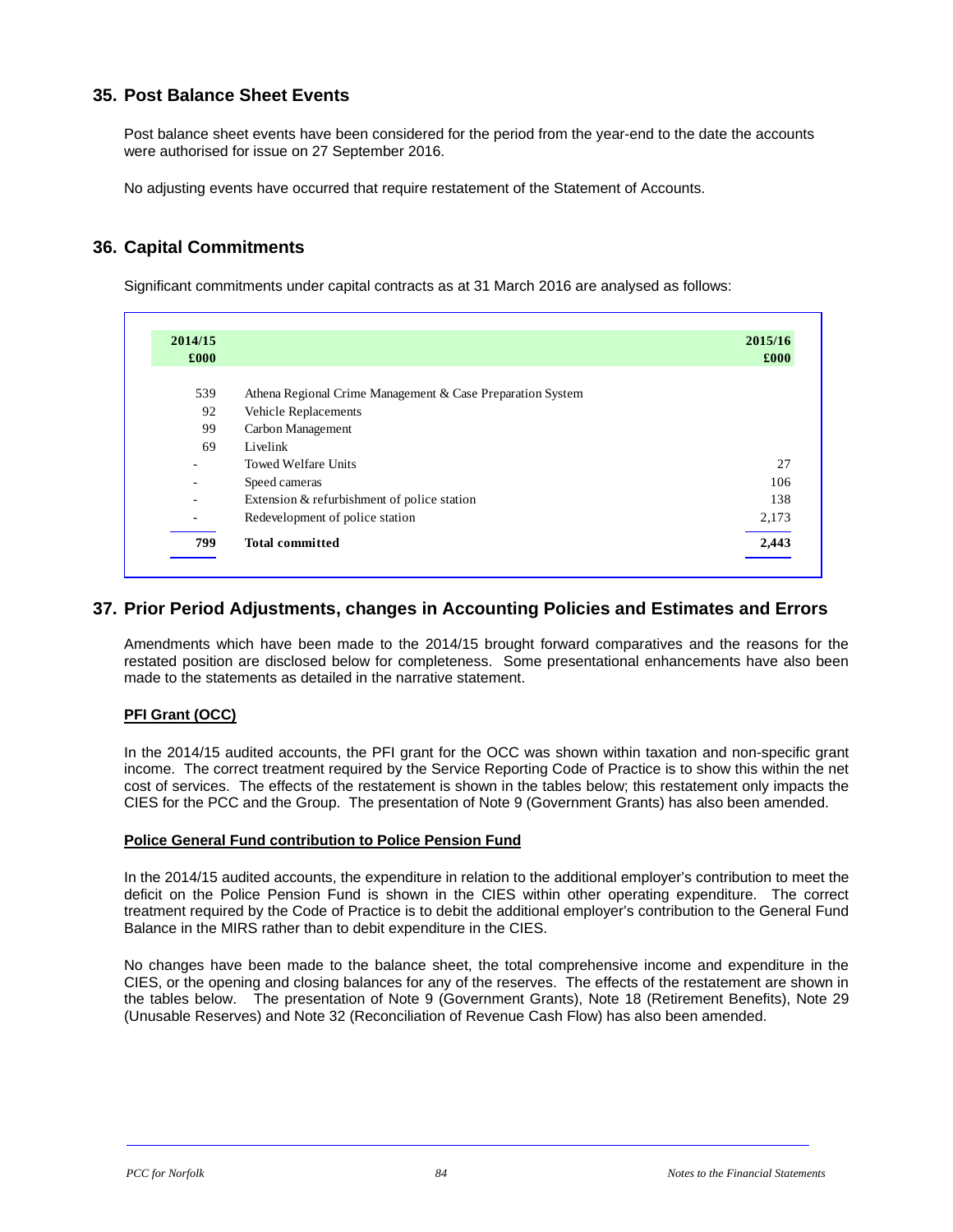# **Movement in Reserves Statement – Group**

| <b>Year Ended 31 March 2015</b>                                                                                   | <b>Audited Statements</b><br>General<br>Fund<br><b>Balance</b><br>£000 | Pension<br><b>Reserves</b><br>£000 | Change<br>General<br>Fund<br><b>Balance</b><br>£000 | Pension<br><b>Reserves</b><br>£000 | General<br>Fund<br><b>Balance</b><br>£000 | <b>Restated Comparators</b><br>Pension<br><b>Reserves</b><br>£000 |
|-------------------------------------------------------------------------------------------------------------------|------------------------------------------------------------------------|------------------------------------|-----------------------------------------------------|------------------------------------|-------------------------------------------|-------------------------------------------------------------------|
| <b>Balance at 1 April 2014</b>                                                                                    | 4,475                                                                  | (1,295,834)                        | $\equiv$                                            |                                    | 4,475                                     | (1,295,834)                                                       |
| Surplus or (deficit) on provision of services<br>(accounting basis)<br>Other comprehensive income and expenditure | (70, 867)                                                              | (155, 554)                         | 16,578<br>$\overline{\phantom{a}}$                  | (16,578)                           | (54, 288)<br>$\overline{\phantom{a}}$     | (172, 131)                                                        |
| Total comprehensive income and expenditure                                                                        | (70, 867)                                                              | (155, 554)                         |                                                     |                                    | (54, 288)                                 | (172, 131)                                                        |
| Contribution to the Police Pension Fund                                                                           |                                                                        |                                    | (16,578)                                            | 16,578                             | (16,578)                                  | 16,578                                                            |
| Adjustments between accounting basis and<br>funding basis under regulations                                       | 71,223                                                                 | (70, 759)                          | (16, 578)                                           | 16,578                             | 54,633                                    | (54, 181)                                                         |
| Balance at 31 March 2015                                                                                          | 4,475                                                                  | (1,522,147)                        | $\overline{\phantom{a}}$                            | $\overline{\phantom{a}}$           | 4,475                                     | (1,522,147)                                                       |

There has been no change made to the PCC's Movement in Reserves Statement.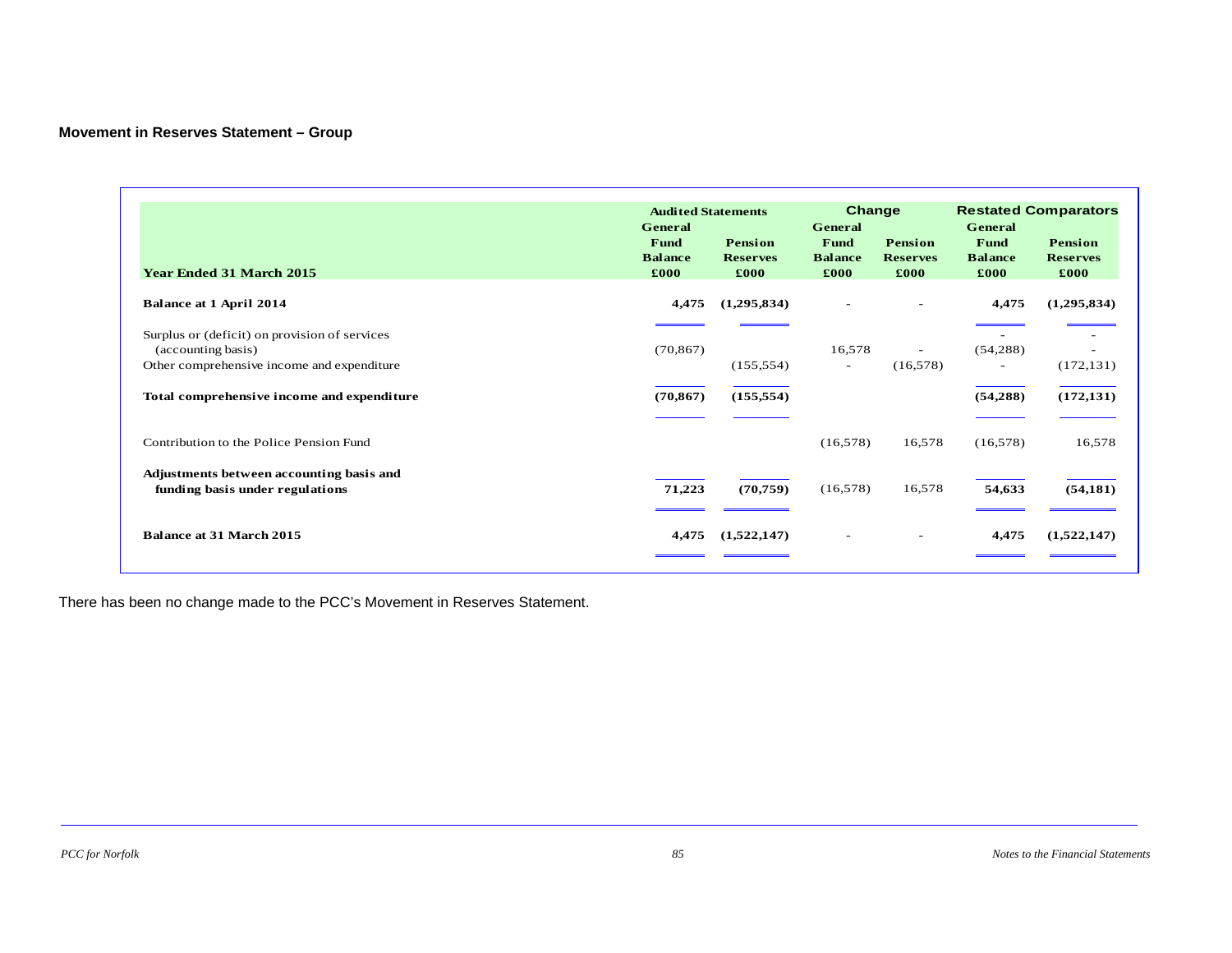# **Comprehensive Income and Expenditure Statement – Group**

|                                                                                                            |                                                       | <b>Audited Statements</b>        |                                                     |                                                       | <b>Change</b>                    |                                                     |                                                       | <b>Restated Comparators</b>      |                                                     |
|------------------------------------------------------------------------------------------------------------|-------------------------------------------------------|----------------------------------|-----------------------------------------------------|-------------------------------------------------------|----------------------------------|-----------------------------------------------------|-------------------------------------------------------|----------------------------------|-----------------------------------------------------|
|                                                                                                            | <b>Gross</b><br><b>Expenditure</b><br>2014/15<br>£000 | <b>Income</b><br>2014/15<br>£000 | <b>Net</b><br><b>Expenditure</b><br>2014/15<br>£000 | <b>Gross</b><br><b>Expenditure</b><br>2014/15<br>£000 | <b>Income</b><br>2014/15<br>£000 | <b>Net</b><br><b>Expenditure</b><br>2014/15<br>£000 | <b>Gross</b><br><b>Expenditure</b><br>2014/15<br>£000 | <b>Income</b><br>2014/15<br>£000 | <b>Net</b><br><b>Expenditure</b><br>2014/15<br>£000 |
| <b>Division of Service:</b>                                                                                |                                                       |                                  |                                                     |                                                       |                                  |                                                     |                                                       |                                  |                                                     |
| Local Policing                                                                                             | 78,089                                                | (968)                            | 77,121                                              | $\overline{\phantom{a}}$                              | (1,533)                          | (1,533)                                             | 78,089                                                | (2,501)                          | 75,588                                              |
| Dealing with the Public                                                                                    | 12,409                                                | (228)                            | 12,181                                              | $\overline{\phantom{a}}$                              | (285)                            | (285)                                               | 12,409                                                | (513)                            | 11.896                                              |
| Criminal Justice Arrangements                                                                              | 17,616                                                | (4,938)                          | 12,678                                              | $\overline{\phantom{a}}$                              | (347)                            | (347)                                               | 17,616                                                | (5,285)                          | 12,331                                              |
| Road Policing                                                                                              | 10,566                                                | (2,767)                          | 7,799                                               | $\overline{a}$                                        | (81)                             | (81)                                                | 10,566                                                | (2,848)                          | 7,718                                               |
| <b>Specialist Operations</b>                                                                               | 5,014                                                 | (1,248)                          | 3,766                                               | $\overline{\phantom{a}}$                              | (126)                            | (126)                                               | 5,014                                                 | (1, 374)                         | 3,640                                               |
| Intelligence                                                                                               | 5,939                                                 | (93)                             | 5,846                                               | $\overline{\phantom{a}}$                              | (135)                            | (135)                                               | 5,939                                                 | (228)                            | 5,711                                               |
| Investigations                                                                                             | 34,043                                                | (951)                            | 33,092                                              | $\overline{a}$                                        | (640)                            | (640)                                               | 34,043                                                | (1,591)                          | 32,452                                              |
| <b>Investigative Support</b>                                                                               | 3,640                                                 | (28)                             | 3,612                                               | $\overline{\phantom{a}}$                              | (77)                             | (77)                                                | 3,640                                                 | (105)                            | 3,535                                               |
| <b>National Policing</b>                                                                                   | 6,211                                                 | (4,675)                          | 1,536                                               | $\overline{\phantom{0}}$                              | (86)                             | (86)                                                | 6,211                                                 | (4,761)                          | 1,450                                               |
| Non-distributed costs                                                                                      | ۰                                                     |                                  | $\overline{\phantom{a}}$                            |                                                       |                                  |                                                     | $\sim$                                                | $\overline{a}$                   |                                                     |
| Corporate and democratic core                                                                              | 3,937                                                 | (1,002)                          | 2,935                                               | (1,829)                                               | 929                              | (900)                                               | 2,108                                                 | (73)                             | 2,035                                               |
| <b>PCC Commissioning</b>                                                                                   |                                                       |                                  | $\overline{\phantom{a}}$                            | 1,829                                                 | (929)                            | 900                                                 | 1,829                                                 | (929)                            | 900                                                 |
| <b>Net Cost of Police Services</b>                                                                         | 177,464                                               | (16, 898)                        | 160,566                                             | $\blacksquare$                                        | (3,309)                          | (3,309)                                             | 177,464                                               | (20, 207)                        | 157,257                                             |
| <b>Other Operating Expenditure:</b>                                                                        |                                                       |                                  |                                                     |                                                       |                                  |                                                     |                                                       |                                  |                                                     |
| Home Office contribution to police pensions                                                                | 16,577                                                | (16, 577)                        | $\overline{\phantom{a}}$                            | (16, 578)                                             |                                  | (16,578)                                            | $\overline{\phantom{a}}$                              | (16,578)                         | (16, 578)                                           |
|                                                                                                            | 16,577                                                | (16, 593)                        | (16)                                                | (16,578)                                              |                                  | (16, 578)                                           |                                                       | (16, 594)                        | (16, 594)                                           |
| <b>Taxation and Non-specific Grant Income:</b>                                                             |                                                       |                                  |                                                     |                                                       |                                  |                                                     |                                                       |                                  |                                                     |
| <b>Other Government Grants</b>                                                                             |                                                       |                                  | (3,309)                                             |                                                       |                                  | 3,309                                               |                                                       |                                  |                                                     |
|                                                                                                            |                                                       |                                  | (154, 040)                                          |                                                       |                                  | 3,309                                               |                                                       | $\blacksquare$                   | (150, 731)                                          |
| Deficit/(Surplus) on the Provision of Services                                                             |                                                       |                                  | 70,867                                              |                                                       |                                  | (16, 578)                                           |                                                       |                                  | 54,288                                              |
|                                                                                                            |                                                       |                                  |                                                     |                                                       |                                  |                                                     |                                                       |                                  |                                                     |
| Other Comprehensive Income and Expenditure:<br>Remeasurements of the net defined benefit liability (asset) |                                                       |                                  | 155,554                                             |                                                       |                                  | 16,578                                              |                                                       |                                  | 172,131                                             |
|                                                                                                            |                                                       |                                  | 151,065                                             |                                                       |                                  | 16,578                                              |                                                       |                                  | 167,642                                             |
| <b>Total Comprehensive Income and Expenditure</b>                                                          |                                                       |                                  | 221,932                                             |                                                       |                                  |                                                     |                                                       |                                  | 221,930                                             |
|                                                                                                            |                                                       |                                  |                                                     |                                                       |                                  |                                                     |                                                       |                                  |                                                     |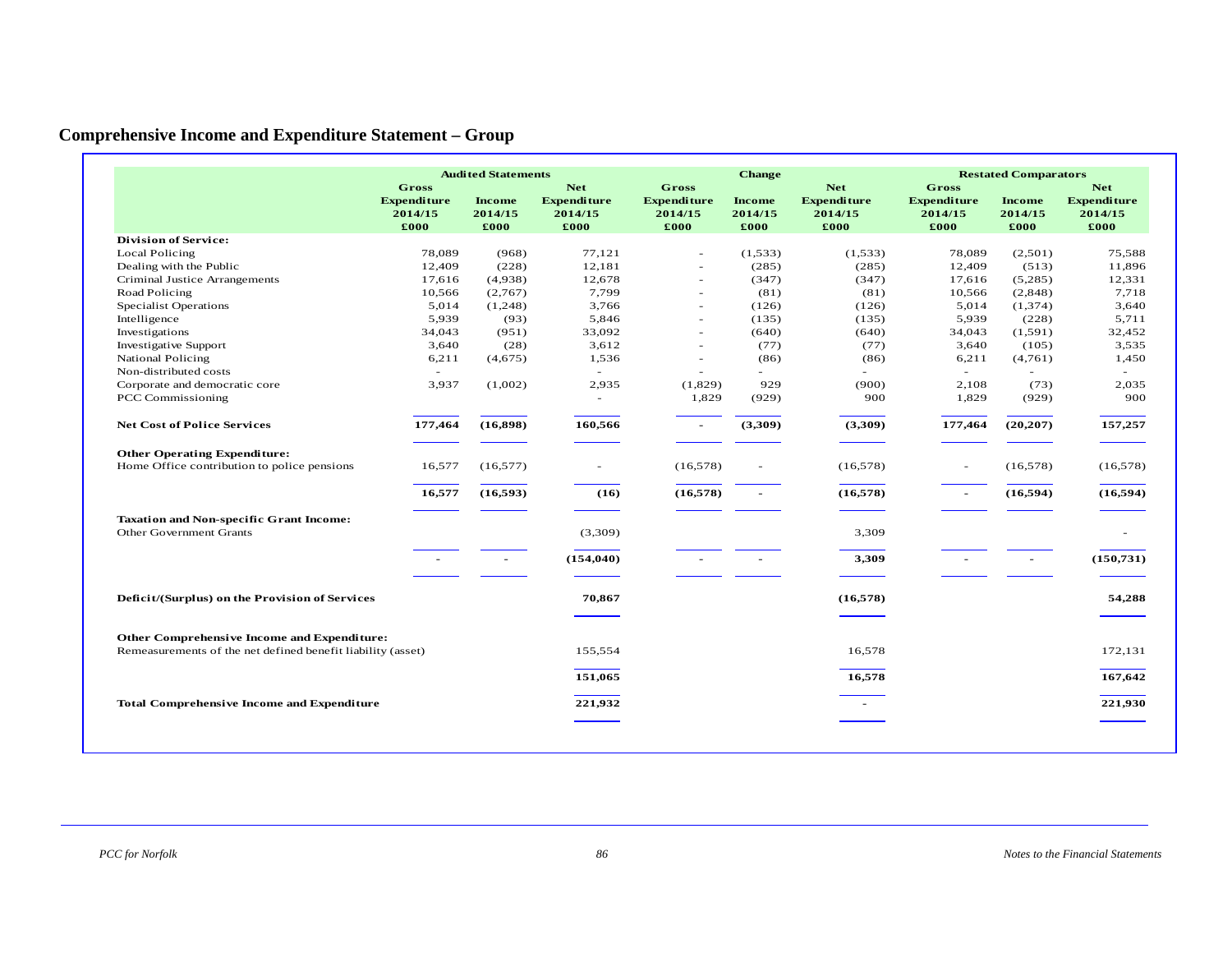# **Comprehensive Income and Expenditure Statement – PCC**

|                                                                                  |                                                | <b>Audited Statements</b>        |                                                     |                                                | <b>Change</b>                    |                                                     | <b>Restated Comparators</b>                           |                                  |                                                     |  |
|----------------------------------------------------------------------------------|------------------------------------------------|----------------------------------|-----------------------------------------------------|------------------------------------------------|----------------------------------|-----------------------------------------------------|-------------------------------------------------------|----------------------------------|-----------------------------------------------------|--|
|                                                                                  | Gross<br><b>Expenditure</b><br>2014/15<br>£000 | <b>Income</b><br>2014/15<br>£000 | <b>Net</b><br><b>Expenditure</b><br>2014/15<br>£000 | Gross<br><b>Expenditure</b><br>2014/15<br>£000 | <b>Income</b><br>2014/15<br>£000 | <b>Net</b><br><b>Expenditure</b><br>2014/15<br>£000 | <b>Gross</b><br><b>Expenditure</b><br>2014/15<br>£000 | <b>Income</b><br>2014/15<br>£000 | <b>Net</b><br><b>Expenditure</b><br>2014/15<br>£000 |  |
| <b>Division of Service:</b>                                                      |                                                |                                  |                                                     |                                                |                                  |                                                     |                                                       |                                  |                                                     |  |
| <b>Local Policing</b>                                                            | 3,531                                          | (60)                             | 3,471                                               | ٠                                              | (1,533)                          | (1,533)                                             | 3,531                                                 | (1,593)                          | 1,938                                               |  |
| Dealing with the Public                                                          | 648                                            | (11)                             | 637                                                 | ٠                                              | (285)                            | (285)                                               | 648                                                   | (296)                            | 352                                                 |  |
| Criminal Justice Arrangements                                                    | 768                                            | (3,466)                          | (2,698)                                             | ٠                                              | (347)                            | (347)                                               | 768                                                   | (3,813)                          | (3,045)                                             |  |
| Road Policing                                                                    | 355                                            | (6)                              | 349                                                 | ÷                                              | (81)                             | (81)                                                | 355                                                   | (87)                             | 268                                                 |  |
| <b>Specialist Operations</b>                                                     | 135                                            | (2)                              | 133                                                 | $\sim$                                         | (126)                            | (126)                                               | 135                                                   | (128)                            | $\overline{7}$                                      |  |
| Intelligence                                                                     | 263                                            | (4)                              | 259                                                 | ٠                                              | (135)                            | (135)                                               | 263                                                   | (139)                            | 124                                                 |  |
| Investigations                                                                   | 1,337                                          | (22)                             | 1,315                                               | ٠                                              | (640)                            | (640)                                               | 1,337                                                 | (662)                            | 675                                                 |  |
| <b>Investigative Support</b>                                                     | 133                                            | (2)                              | 131                                                 | ÷                                              | (77)                             | (77)                                                | 133                                                   | (79)                             | 54                                                  |  |
| <b>National Policing</b>                                                         | 236                                            | (4)                              | 232                                                 | $\overline{\phantom{a}}$                       | (86)                             | (86)                                                | 236                                                   | (90)                             | 146                                                 |  |
| Non-distributed costs                                                            | ÷                                              |                                  |                                                     | $\overline{\phantom{a}}$                       | $\sim$                           | ٠                                                   |                                                       | $\sim$                           |                                                     |  |
| Corporate and democratic core                                                    | 3,685                                          | (1,003)                          | 2,682                                               | (1,829)                                        | 929                              | (900)                                               | 1,856                                                 | (74)                             | 1,782                                               |  |
| PCC commissioning                                                                |                                                |                                  |                                                     | 1,829                                          | (929)                            | 900                                                 | 1,829                                                 | (929)                            | 900                                                 |  |
| Net Cost of Police Services before group<br>fundi ng                             | 11,091                                         | (4,580)                          | 6,511                                               | ÷.                                             | (3,309)                          | (3,309)                                             | 11,091                                                | (7,889)                          | 3,202                                               |  |
| Intra-group funding                                                              |                                                |                                  | 140,818                                             |                                                |                                  | 16,578                                              |                                                       |                                  | 157,396                                             |  |
| <b>Net Cost of Policing Services</b>                                             |                                                |                                  | 147,329                                             |                                                |                                  | 13,270                                              |                                                       |                                  | 160,599                                             |  |
| <b>Other Operating Expenditure:</b>                                              |                                                |                                  |                                                     |                                                |                                  |                                                     |                                                       |                                  |                                                     |  |
| Home Office contribution to police pensions                                      | 16,577                                         | (16, 577)                        |                                                     | (16, 578)                                      | $\overline{\phantom{a}}$         | (16,578)                                            |                                                       | (16,578)                         | (16, 578)                                           |  |
|                                                                                  | 16,577                                         | (16, 593)                        | (16)                                                | (16, 578)                                      | $\overline{\phantom{a}}$         | (16, 578)                                           |                                                       | (16, 594)                        | (16, 594)                                           |  |
| <b>Taxation and Non-specific Grant Income:</b><br><b>Other Government Grants</b> |                                                |                                  | (3,309)                                             |                                                |                                  | 3,309                                               |                                                       |                                  |                                                     |  |
|                                                                                  |                                                |                                  | (154, 040)                                          |                                                |                                  | 3,309                                               |                                                       |                                  | (150, 731)                                          |  |
|                                                                                  |                                                |                                  |                                                     |                                                |                                  |                                                     |                                                       |                                  |                                                     |  |
| Deficit/(Surplus) on the Provision of Services                                   |                                                |                                  | 509                                                 |                                                |                                  |                                                     |                                                       |                                  | 508                                                 |  |
| <b>Total Comprehensive Income and Expenditure</b>                                |                                                |                                  | (3,765)                                             |                                                |                                  |                                                     |                                                       |                                  | (3,768)                                             |  |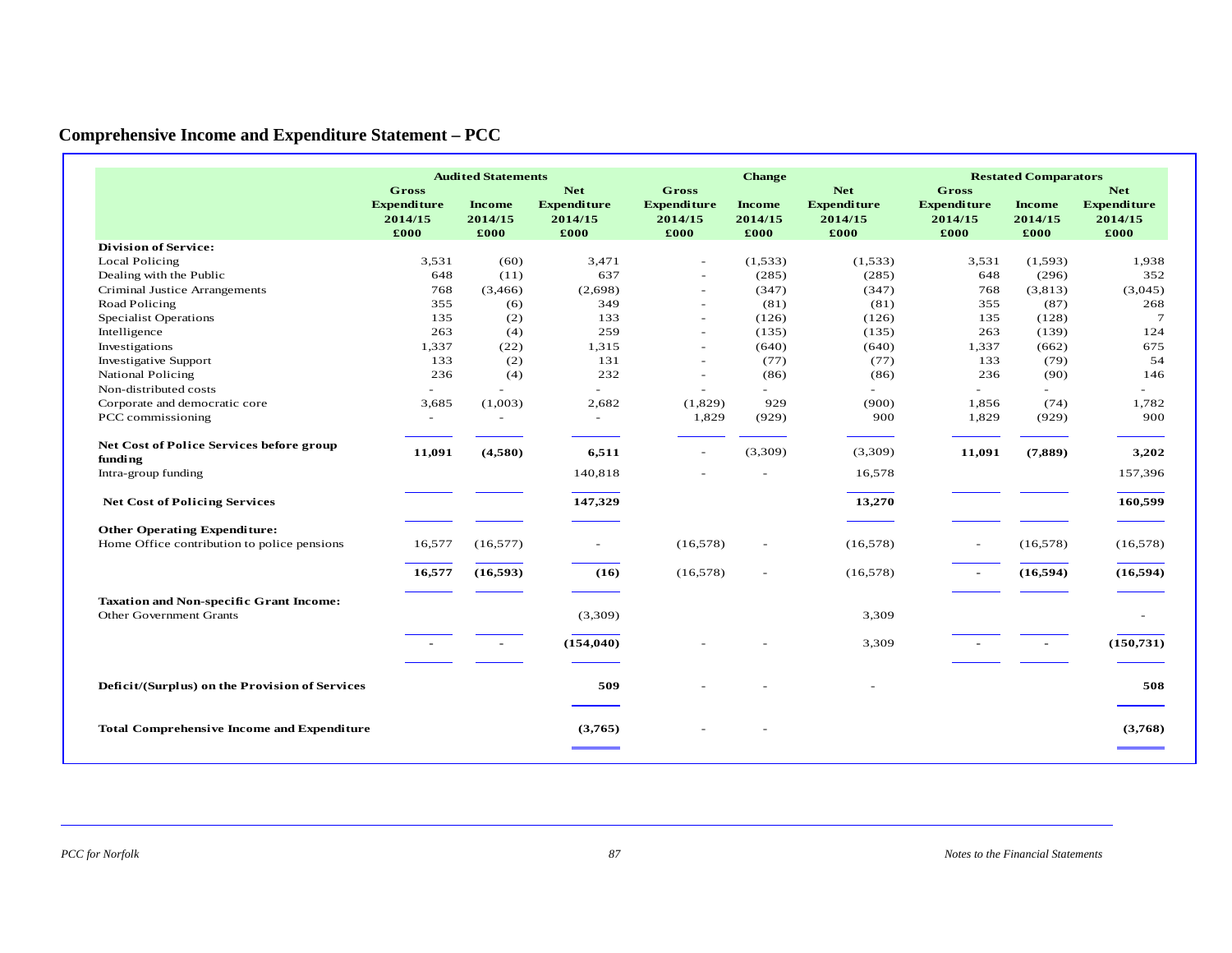# **Cashflow Statement – Group**

|                                                      |             | <b>Audited</b>    |               | <b>Restated</b>    |
|------------------------------------------------------|-------------|-------------------|---------------|--------------------|
|                                                      |             | <b>Statements</b> | <b>Change</b> | <b>Comparators</b> |
|                                                      |             | 2014/15           | 2014/15       | 2014/15            |
|                                                      | <b>Note</b> | £000              | £000          | £000               |
| Net Surplus/(deficit) on the provision of services   | Page 20     | (70, 867)         | 16,578        | (54, 288)          |
| Adjustment for non cash or cash equivalent movements | 32          | 78.089            | (16, 578)     | 61,510             |

There has been no change made to the PCC's Cashflow Statement.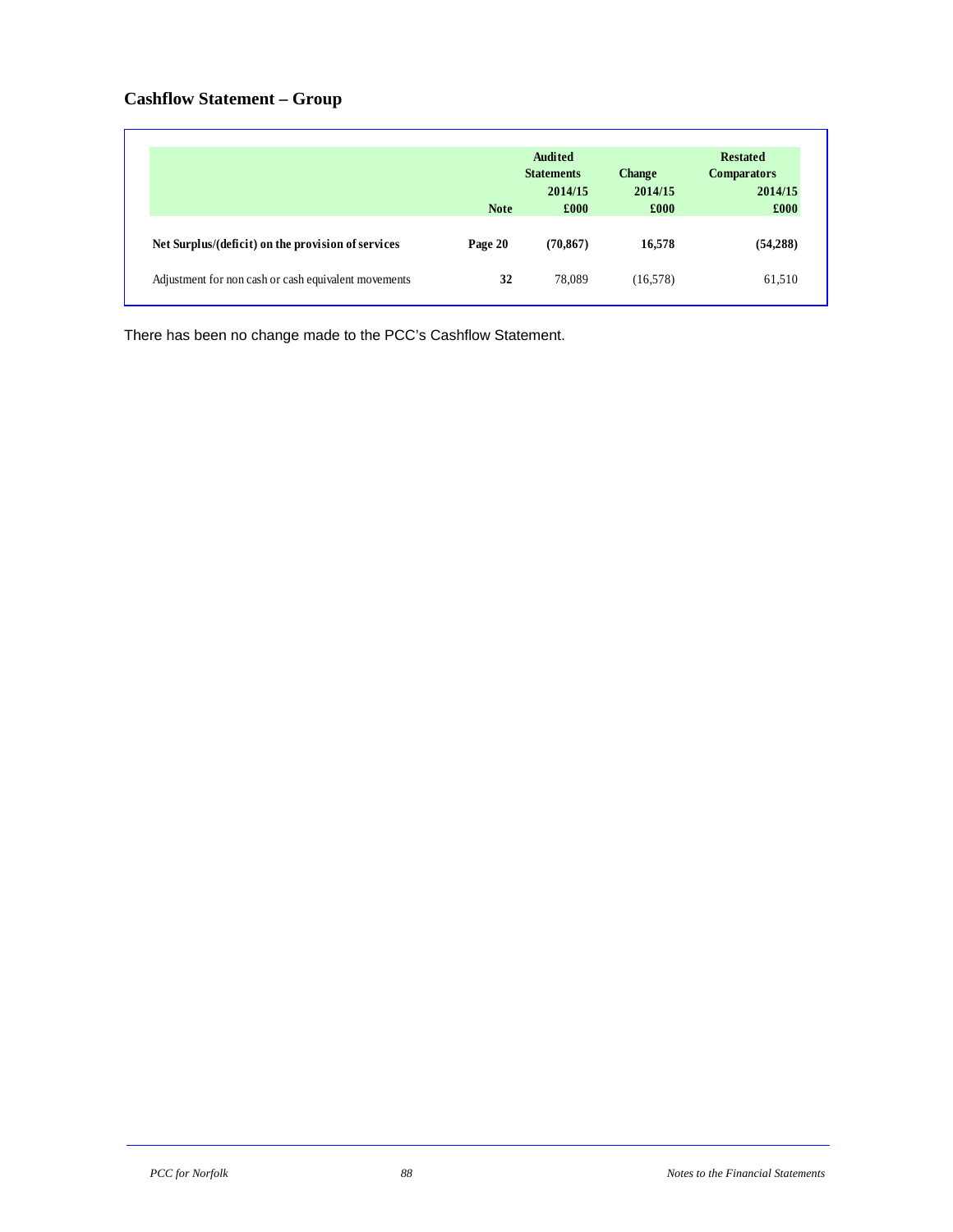# **Police Pension Fund Accounting Statements**

# **Fund Account**

| 2014/15        |          |                                                                                        | 2015/16   |           |
|----------------|----------|----------------------------------------------------------------------------------------|-----------|-----------|
| £000           | £000     |                                                                                        | £000      | £000      |
|                |          | <b>Contributions receivable</b>                                                        |           |           |
|                |          | Employer                                                                               |           |           |
|                | 13,453   | Normal                                                                                 | 11,710    |           |
|                | 1,116    | Early retirements                                                                      | 620       |           |
|                | ÷,       | Other - 30+ payments                                                                   |           |           |
| 14,569         |          |                                                                                        |           | 12,329    |
|                |          | Members                                                                                |           |           |
|                | 7,567    | Normal                                                                                 | 7,540     |           |
| 7,567          |          |                                                                                        |           | 7,540     |
|                |          | <b>Transfers</b> in                                                                    |           |           |
|                | 249      | Individual transfers in from other schemes                                             | 731       |           |
|                |          | Other                                                                                  |           |           |
| 249            |          |                                                                                        |           | 731       |
|                |          | <b>Benefits payable</b>                                                                |           |           |
|                | (31,065) | Pensions                                                                               | (32,087)  |           |
|                | (7,595)  | Commutations and lump sum retirement benefits                                          | (11, 553) |           |
|                | ÷,       | Lump sum death benefits                                                                | ä,        |           |
|                | ÷,       | Other                                                                                  |           |           |
| (38,660)       |          |                                                                                        |           | (43,640)  |
|                |          | Payments to and on account of leavers                                                  |           |           |
|                |          | (10) Refunds on contributions                                                          | (13)      |           |
|                | (294)    | Individual transfers out to other schemes                                              | (386)     |           |
|                | L.       | Other                                                                                  |           |           |
| (304)          |          |                                                                                        |           | (399)     |
|                |          |                                                                                        |           |           |
| (16,578)       |          | Net amount receivable for the year before<br>contribution from the Police General Fund |           | (23, 438) |
|                |          |                                                                                        |           |           |
| 16,578         |          | <b>Contribution from the Police General Fund</b>                                       |           | 21,844    |
| $\blacksquare$ |          | Additional funding payable by the local policing body                                  |           | 1,594     |
|                |          | Net balance receivable for the year                                                    |           |           |

The actuarial valuation has set the employer contribution rate for all three police pension schemes from 1 April 2015 at 21.3% of pensionable pay. The difference between the old employer contribution rate of 24.2% and the new rate will be retained by the Exchequer by means of a reduction in the pensions top-up grant from the Home Office, therefore the actual cost to the Constabulary of the employer's contribution is still 24.2%.

# **Net Assets and Liabilities**

|                                                     | 2014/15<br>£000 | 2015/16<br>£000 |
|-----------------------------------------------------|-----------------|-----------------|
| Net current assets                                  |                 |                 |
| Net balance receivable from the Police General Fund | -               |                 |
|                                                     | -               |                 |
|                                                     |                 |                 |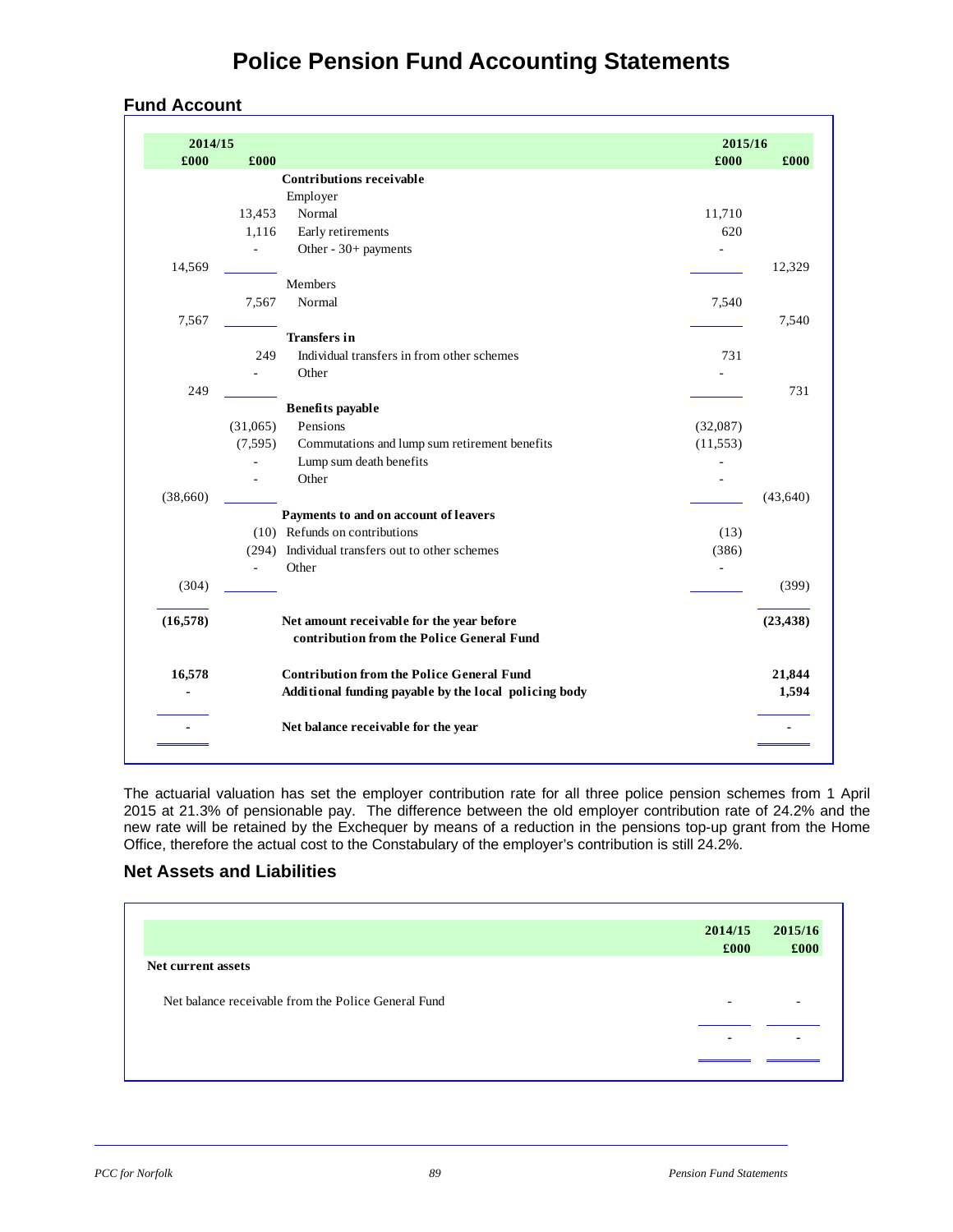# **Glossary of terms**

For the purposes of the statement of accounts the following definitions have been adopted:

# **Accruals basis**

The concept that income and expenditure are recognised as they are earned or incurred, not as money is received or paid.

# **Actual return on plan assets**

The difference between the fair value of plan assets at the end of the period and the fair value at the beginning of the period, adjusted for contributions and payments of benefits.

# **Actuarial gains and losses**

For a defined benefit pension scheme, the changes in actuarial deficits or surpluses that arise because:

- a) events have not coincided with the actuarial assumptions made for the last valuation (experience gains and losses) or
- b) the actuarial assumptions have changed.

# **Capital expenditure**

Expenditure on the acquisition of a non-current asset; or expenditure which adds to – rather than merely maintains – the value of an existing non-current asset.

# **Capital Receipt**

Income derived from the sale or disposal of a non-current asset.

# **CIPFA**

The Chartered Institute of Public Finance and Accountancy.

# **Contingent liability**

A contingent liability is either:

- (a) a possible obligation arising from past events; it may be confirmed only if particular events happen in the future that are not wholly within the local authority's control; or
- (b) a present obligation arising from past events, where economic transactions are unlikely to be involved or the amount of the obligation cannot be measured with sufficient reliability.

# **Corporate and democratic core**

The corporate and democratic core comprises all activities that local authorities undertake specifically because they are elected authorities. The costs of these activities are thus over and above those that would be incurred by a series of independent, single-purpose, nominated bodies managing the same services. There is therefore no logical basis for apportioning these costs to services.

# **Current Service Costs**

The increase in pension liabilities as a result of years of service earned this year.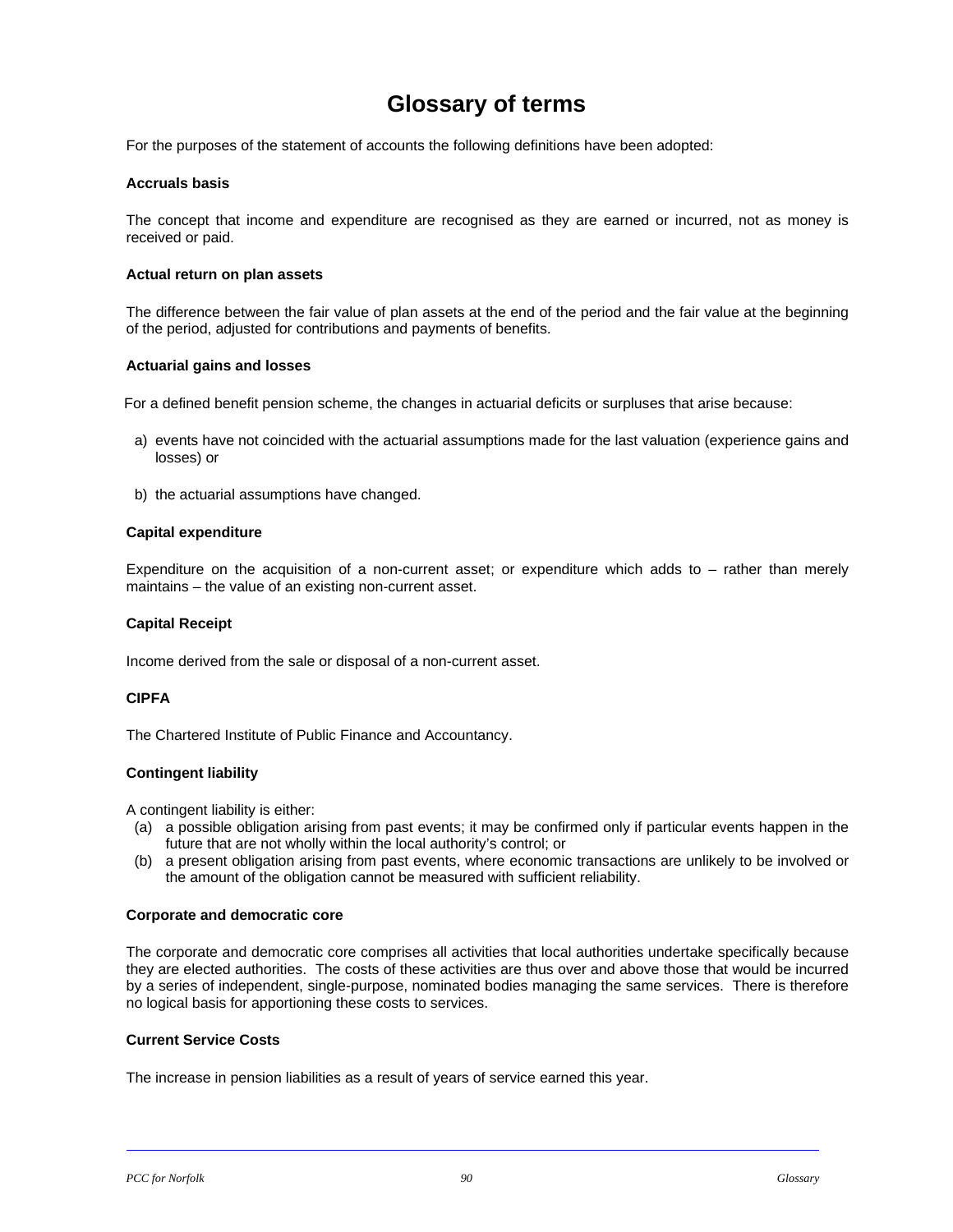# **Defined Benefit Scheme**

A pension or other retirement benefit scheme other than a defined contribution scheme. Usually, the scheme rules define the benefits independently of the contributions payable, and the benefits are not directly related to the investments of the scheme. The scheme may be funded or unfunded (including notionally funded).

# **Defined contribution scheme**

A pension or other retirement benefit scheme into which an employer pays regular contributions fixed as an amount or as a percentage of pay and will have no legal or constructive obligation to pay further contributions if the scheme does not have sufficient assets to pay all employee benefits relating to employee service in the current and prior periods.

# **Depreciation**

The measure of the wearing out, consumption, or other reduction in the useful economic life of a non-current asset, whether arising from use, passage of time or obsolescence through technological or other changes.

# **Emoluments**

All sums paid to or receivable by an employee; sums due as expenses allowances (as far as these are subject to UK income tax); and the money value of any other benefits received other than in cash. An employee's pension contributions are deducted from emoluments.

# **Glossary**

An explanation of terms used

# **Government grants**

Part of the cost of service is paid for by central government from its own tax income. Specific grants are paid by the Home Office to the PCC towards both revenue and capital expenditure.

# **Group**

The term Group refers to the Police and Crime Commissioner (PCC) for Norfolk and the Chief Constable (CC) for Norfolk.

# **Impairment**

A reduction in the value of a non-current asset below its carrying amount on the balance sheet.

# **Intangible non-current assets**

Intangible assets are non-financial non-current assets that do not have physical substance, but are identifiable and are controlled by the PCC through custody or legal rights.

# **Net book value**

The amount at which non-current assets are included in the balance sheet, meaning their historical cost or current value less the cumulative amounts allowed for depreciation.

# **Net current replacement cost**

The cost of replacing or recreating the particular asset in its existing condition and in its existing use, meaning the cost of its replacement or of the nearest equivalent asset, after adjusting the price to reflect the current condition of the existing asset.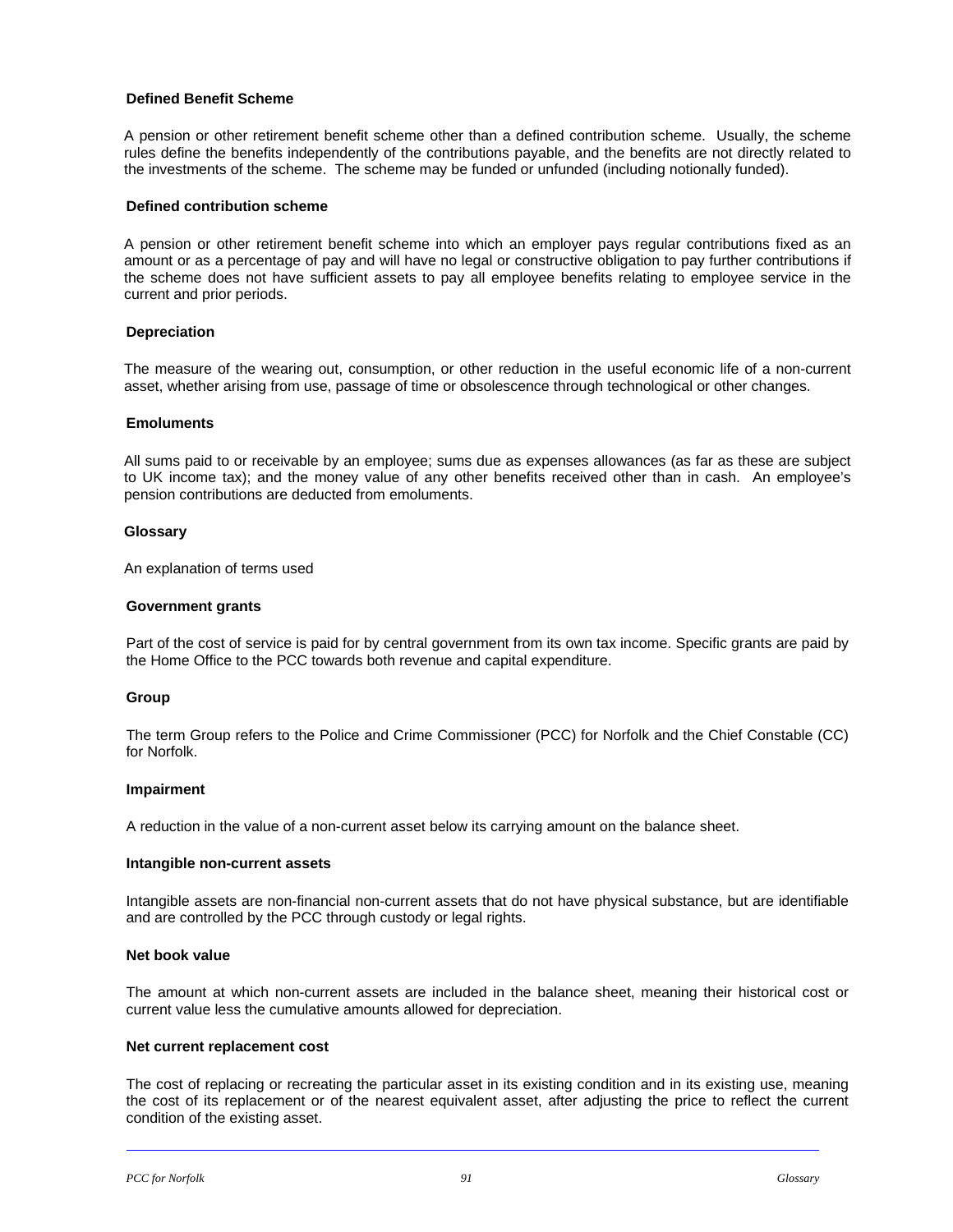#### **Net realisable value**

The open-market value of the asset in its existing use (or open-market value in the case of non-operational assets), less the expenses to be incurred in realising the asset.

#### **Non-current assets**

Tangible and intangible assets that yield benefits to the PCC and the services it provides for more than one year.

# **Non-Distributed Costs**

Relates to the apportionment of certain pension costs including 'past service costs' 'settlements' and 'curtailments'.

#### **Non-operational assets**

Non-current assets held by the PCC but not directly occupied, used or consumed in the delivery of services. Examples of non-operational assets are investment properties and assets that are surplus to requirements, pending sale or redevelopment.

# **NPCC**

The National Police Chiefs' Council.

#### **Operational assets**

Non-current assets held and occupied, used or consumed by the PCC in the direct delivery of services for which it has a statutory or discretionary responsibility.

#### **Past Service Costs**

The increase in pension liabilities as a result of a scheme amendment or curtailment whose effect relates to years of service earned in earlier years.

# **PCC**

Reference to PCC within these Financial Statements relate to the entity of the Police and Crime Commissioner for Norfolk unless otherwise stated.

# **Projected Unit Method**

An accrued benefits valuation method in which the scheme liabilities make allowance for projected earnings. An accrued benefits valuation method is a valuation method in which the scheme liabilities at the valuation date relate to:

- a) the benefits for pensioners and deferred pensioners (i.e. individuals who have ceased to be active members but are entitled to benefits payable at a later date) and their dependants, allowing where appropriate for future increases, and
- b) the accrued benefits for members in service on the valuation date.

The accrued benefits are the benefits for service up to a given point in time, whether vested rights or not. Guidance on the projected unit method is given in the Guidance Note GN26 issued by the Faculty and Institute of Actuaries.

# **Precept**

The proportion of the budget raised from council tax.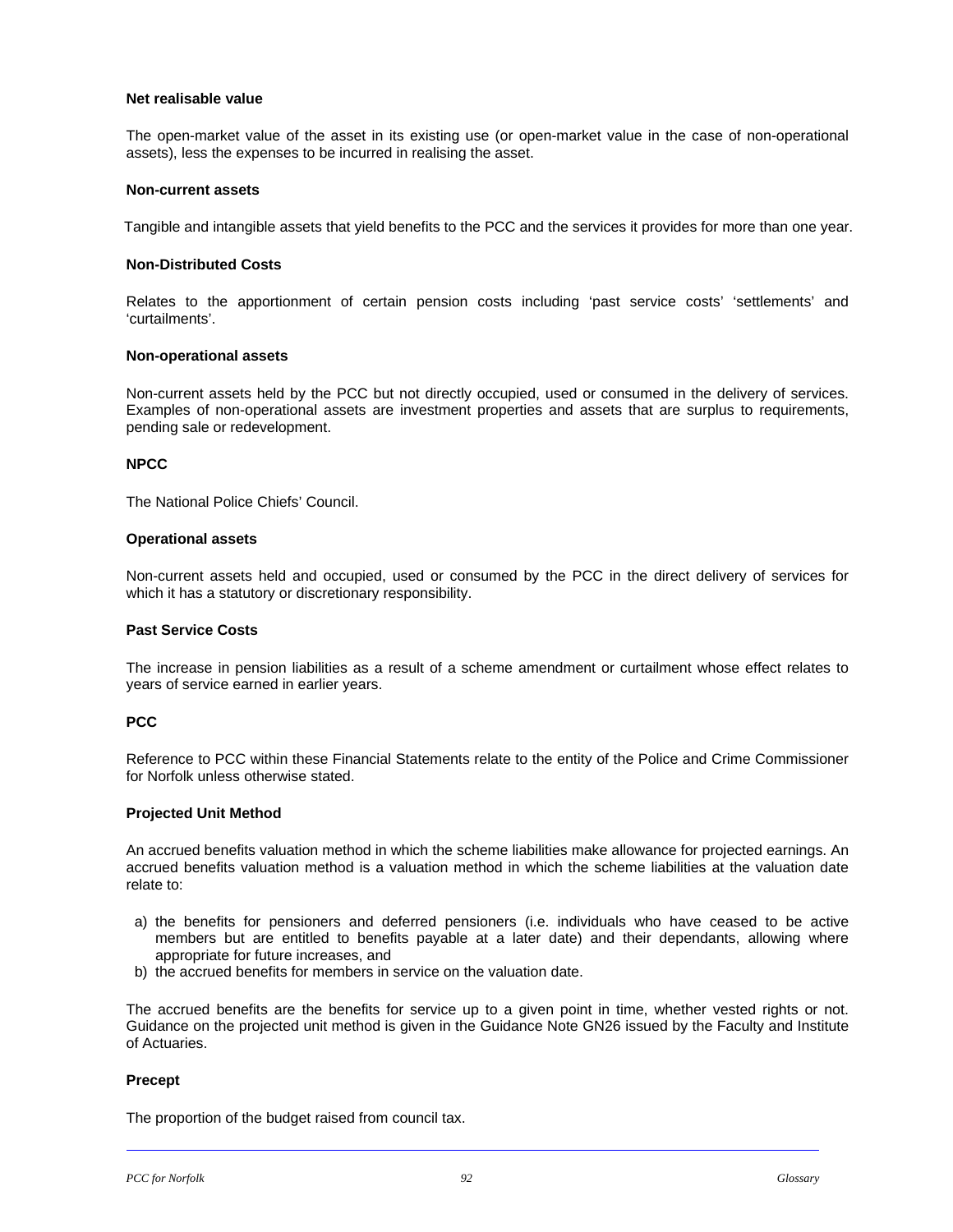# **Provision**

Amount set aside to provide for a liability which is likely to be incurred, but the exact amount and the date on which it will arise is uncertain.

# **PWLB**

The Public Works Loan Board **(PWLB)** is a statutory body operating within the United Kingdom Debt Management Office, an Executive Agency of HM Treasury. PWLB's function is to lend money from the National Loans Fund to local authorities and other prescribed bodies, and to collect the repayments.

#### **Related parties**

Two or more parties are related parties when at any time during the financial period:

- (a) one party has direct or indirect control of the other party; or
- (b) the parties are subject to common control from the same source; or
- (c) one party has influence over the financial and operational policies of the other party so that the other party might not always feel free to pursue its own separate interests; or
- (d) the parties, in entering a transaction, are subject to influence from the same source to such an extent that one of the parties to the transaction has subordinated its own separate interests.

#### **Retirement Benefits**

All forms of consideration given by an employer in exchange for services rendered by employees that are payable after the completion of employment. Retirement benefits do not include termination benefits payable as a result of either (i) an employer's decision to terminate an employee's employment before the normal retirement date or (ii) an employee's decision to accept voluntary redundancy in exchange for those benefits, because these are not given in exchange for services rendered by employees.

#### **Scheme Liabilities**

The liabilities of a defined benefit scheme for outgoings due after the valuation date. Scheme liabilities measured using the projected unit method reflect the benefits that the employer is committed to provide for service up to the valuation date.

# **Settlement**

An irrevocable action that relieves the employer (or the defined benefit scheme) of the primary responsibility for a pension obligation and eliminates significant risks relating to the obligation and the assets used to effect the settlement. Settlements include:

- a) a lump-sum cash payment to scheme members in exchange for their rights to receive specified pension benefits;
- b) the purchase of an irrevocable annuity contract sufficient to cover vested benefits; and
- c) the transfer of scheme assets and liabilities relating to a group of employees leaving the scheme.

# **Stocks**

The amount of unused or unconsumed stocks held in expectation of future use. When it will not be used until later, it is appropriate to carry forward the amount that will be used when the need arises.

#### **Useful life**

The period over which the PCC will derive benefits from the use of a non-current asset.